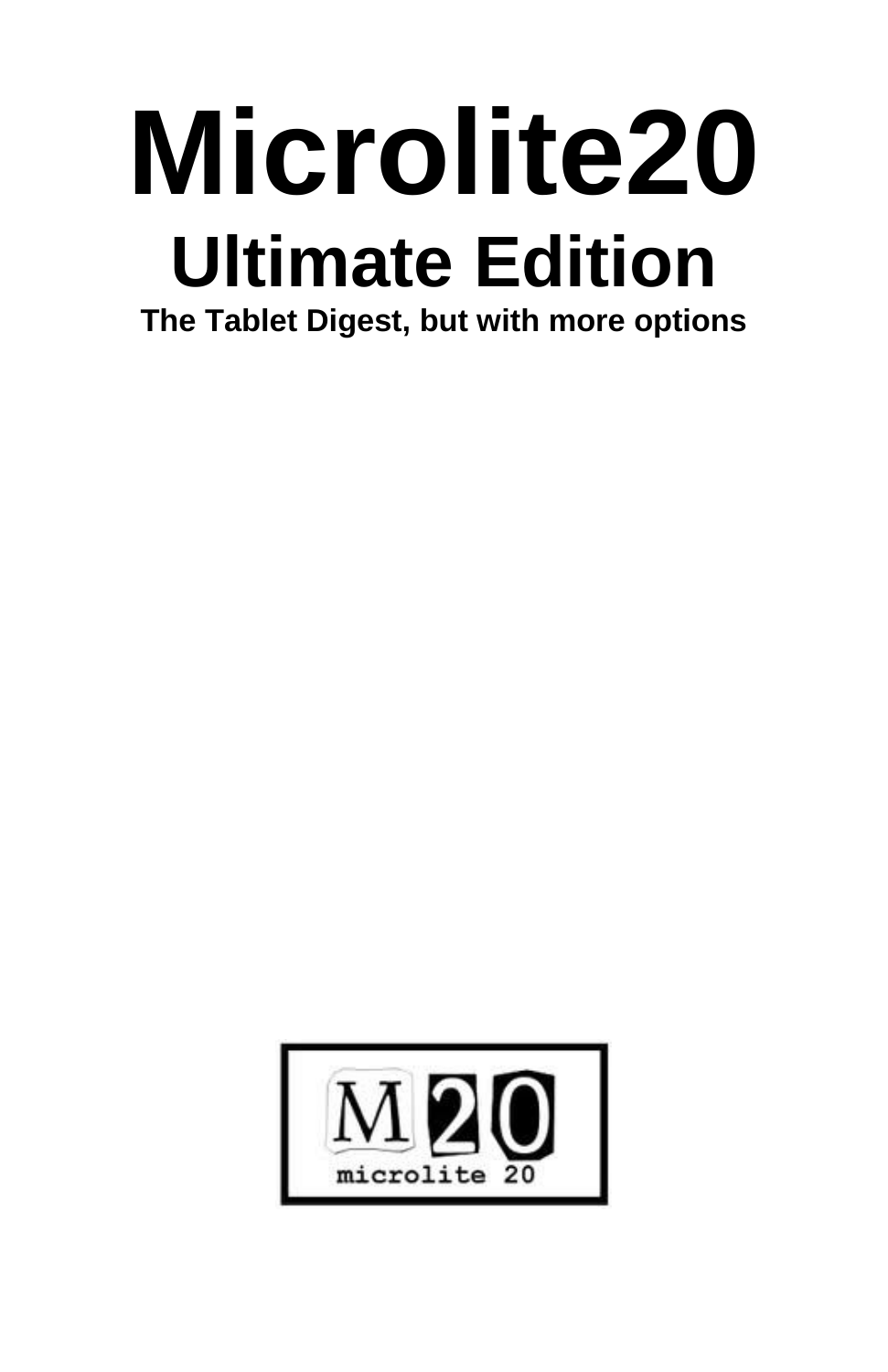#### **Microlite20 Tablet Digest Edition**

Compiled by Randall Stukey Version 1.0 Tablet Digest (June 14, 2015)

Copyright © 2015 Randall S Stukey.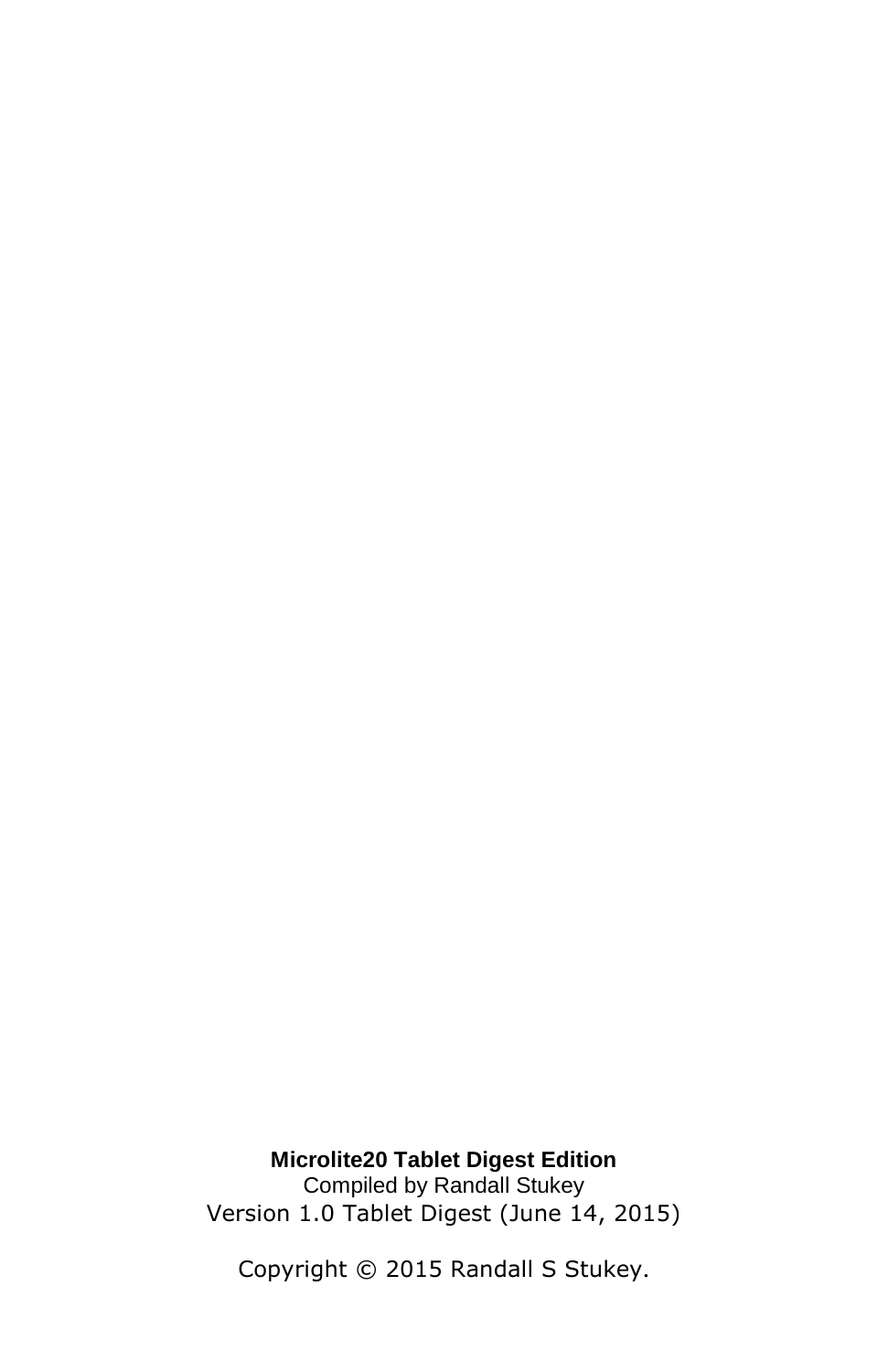Table of Contents has been removed due to the fact it's not needed. You can just  $ctrl + f$ . The future is now.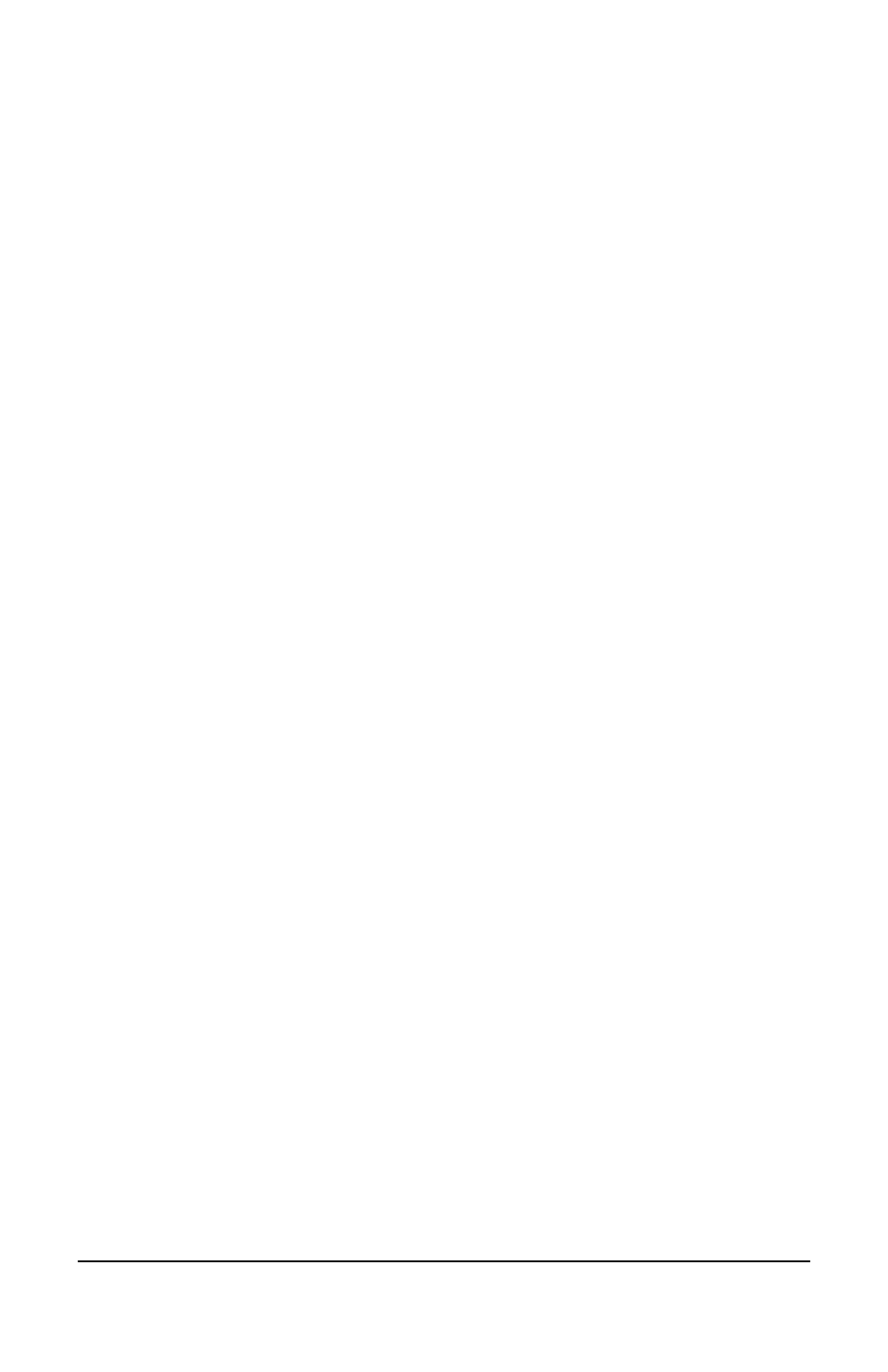## **INTRODUCTION**

This is a trimmed-down, subminiature version of the Primary Fantasy SRD rules (see license for more info) that has been designed to be quick and easy to play. The goal was to create a simpler game, but one where all of the resources of Primary Fantasy SRD (monsters, spells, adventures and equipment) could be used without conversion.

## **BASIC RULES**

## **Stats**

There are 3 stats: Strength (STR), Dexterity (DEX) and Mind (MIND).

Roll 4d6, drop lowest dice. Total remaining 3 dice and allocate to one of the stats. Repeat for remaining stats.

Stat bonus =  $(STAT-10)/2$ , round down.

## **Races**

**Humans** get +1 to all skill rolls **Elves** get +2 MIND **Dwarves** get +2 STR **Halflings** get +2 DEX **Gnomes** get +1 MIND, +1 DEX **Goblins** get +3 to Subterfuge **Half-Orcs** get +3 to Physical **Kobolds** get +4 DEX, -2 STR

## **Classes**

The classes are Fighter, Rogue, Mage, Cleric, Skald, Researcher, Occultist, Ranger and Shaman. Characters begin at Level 1.

**Fighters** wear any kind of armor and use shields. They add their full level to Physical and suffer no penalty for their 2nd attack with weapons.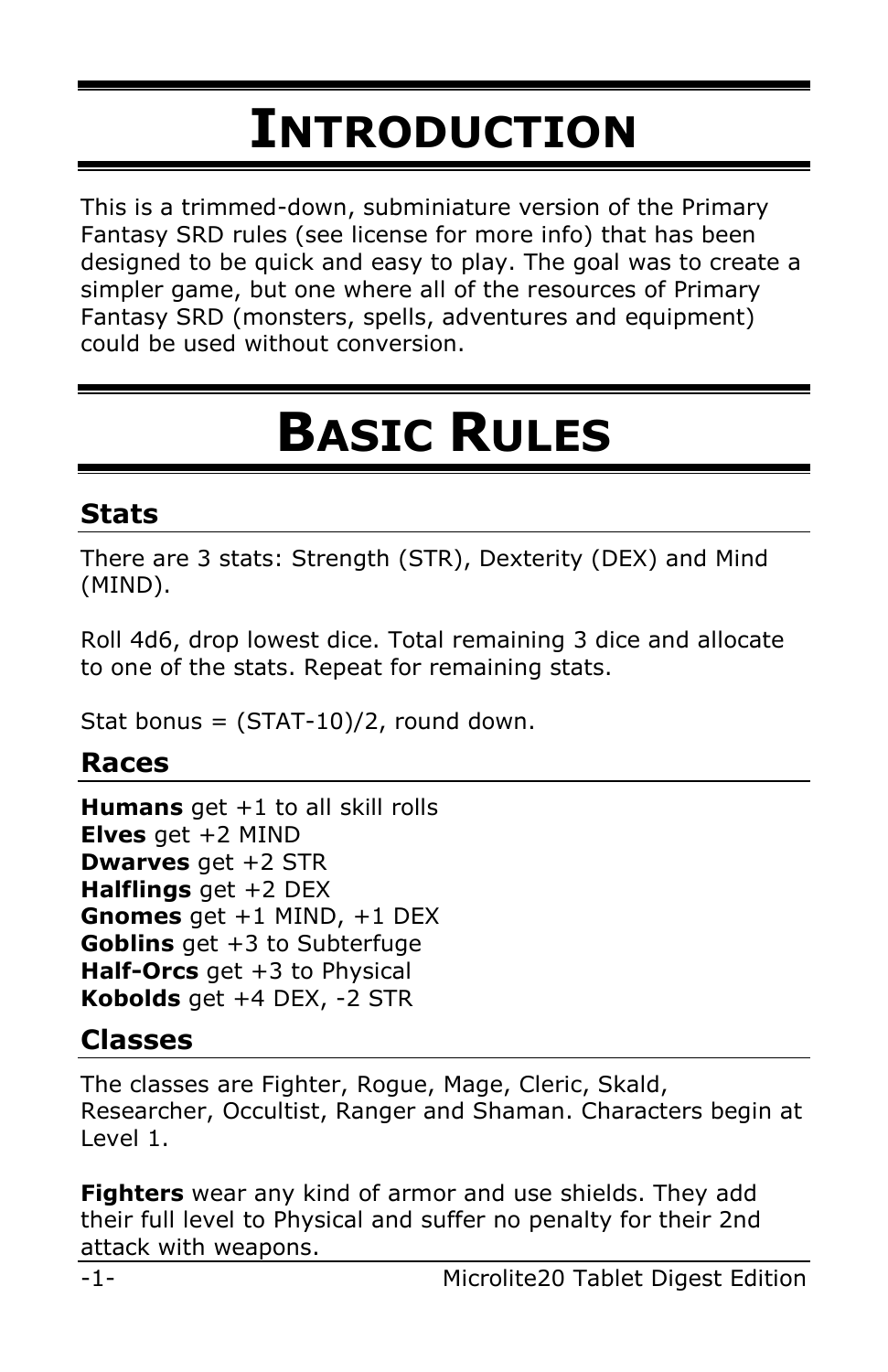**Rogues** can use light armor. They add their full level to Subterfuge. If they successfully Sneak (usually sub+DEX, but depends on situation) up on a foe they can add their Subterfuge skill rank to the damage of their first attack.

**Magi** wear no armor. They can cast arcane spells, and add their full level to Knowledge.

**Clerics** can wear light or medium armor. They cast divine spells and add their full level to Communication. A Cleric can Turn Undead with a successful Magic Attack. DC is the current Hit Points of the Undead. If the DC is exceeded by 10 it is destroyed. This can be used  $(2 + Level + MIND$  Bonus) times per day.

**Skalds** can wear light or medium armor and shields. They add their full level to Communication. Once per day, a Skald can perform a Song of Battle, which makes the Skald and all of their allies recover 10 HP, and increases their AC by the Communication of the Skald for a round.

**Researchers** can wear light armor. They add their full level to Communication and Knowledge. A researcher can spend a turn analyzing a foe, and them or an ally can then add either the Researcher's Communication or Knowledge to the attack roll.

**Occultists** can wear light armor. They add their full level to Subterfuge and can cast occult spells.

**Rangers** can wear light or medium armor. They add their full level to Survival, and can cast primal spells as a caster of half their level. They choose a fighting style: Dual Weapons or Ranged.

*Dual Weapons* Rangers only incur a -1 penalty for fighting with two weapons.

*Ranged* Rangers add +1 to hit and damage with ranged weapons.

**Shamans** can wear any armor, although they can't cast spells while wearing metal armor. They add their full level to Survival, and can cast primal spells. They have 2 signature spells of each level.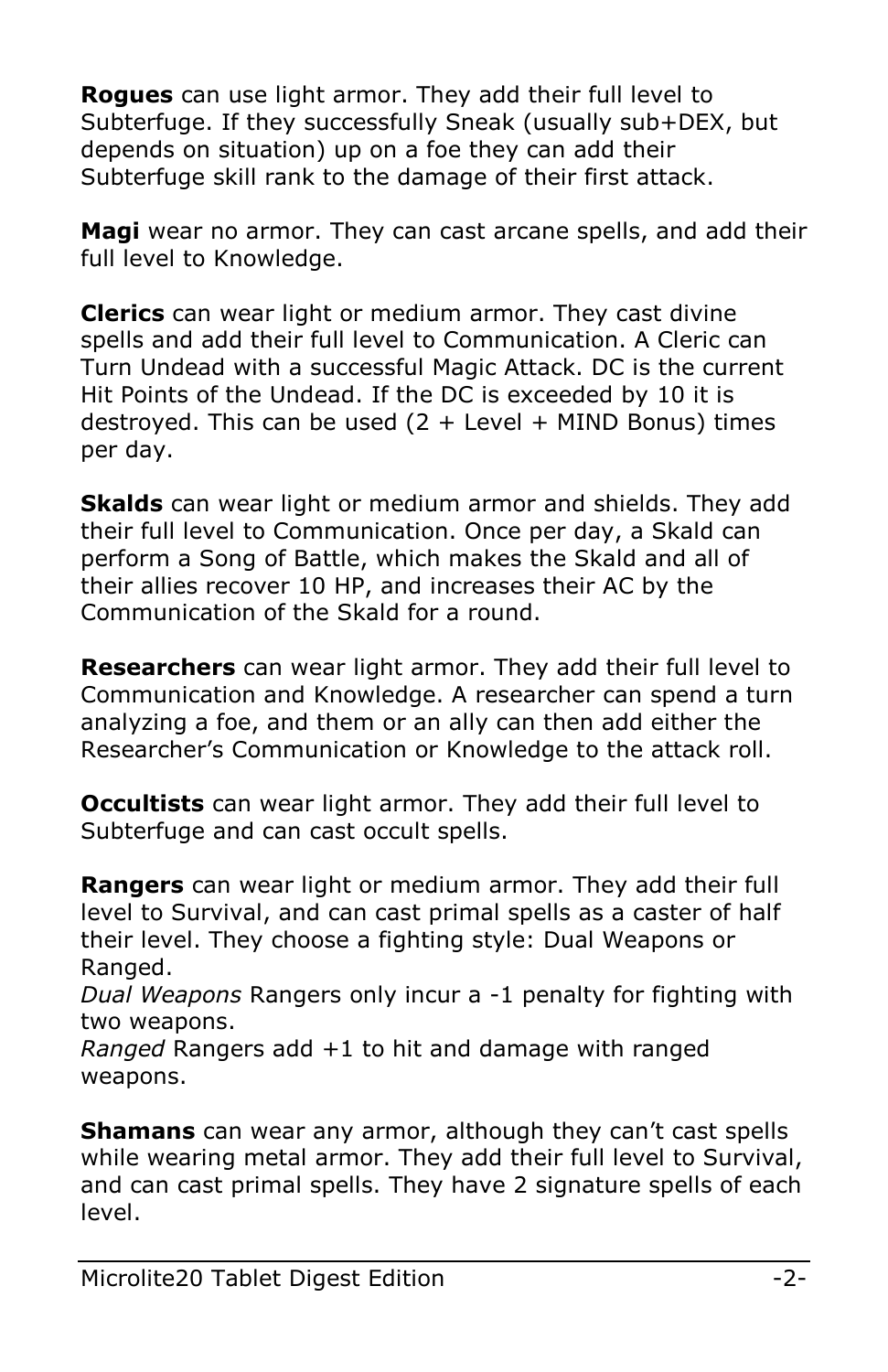## **Skills**

There are just 6 skills: Physical, Subterfuge, Knowledge, Communication, Survival and Concentration. Roll higher than the given Difficulty Class to succeed.

Skill rank = half your level. This is sometimes increased by races or changed to full level by classes.

Skill roll =  $d20 +$  skill rank + whatever stat bonus is most applicable to the use  $+$  situation modifiers

For example, Climbing would use Physical + STR bonus. Dodging a falling rock is Physical + DEX bonus. Finding a trap is Subterfuge + MIND bonus. Disabling a trap is Subterfuge + DEX bonus.

Note that there are no "saving throws" in this game; use Physical + STR or DEX bonus for Fortitude and Reflex saves. Will saves are typically Concentration + MIND bonus.

## **Magic**

Magi can cast any arcane spell, Clerics any divine spell, Occultists any occult spell, and Shamans any primal spell, with a spell level equal or below 1/2 their class level, rounded up. Ranger can cast any primal spell with a spell level equal or below 1/4 their class level. They have access to all appropriate spells in the SRD spell list.

Casting a spell of any kind costs Spell Points (which are equal to your HP). The cost is  $1 +$  double the level of the spell being cast:

| Spell Level 0 1 2 3 4 5 6 7 8 9  |  |  |  |  |  |
|----------------------------------|--|--|--|--|--|
| HP Cost 1 3 5 7 9 11 13 15 17 19 |  |  |  |  |  |

This loss **cannot** be healed normally but is recovered after 8 hours' rest.

There is no need to memorize spells in advance. Just because a character can cast any spell, doesn't mean that they should. Choose spells that suit the character. Select one 'signature' spell per spell level from 1st upward that they prefer to use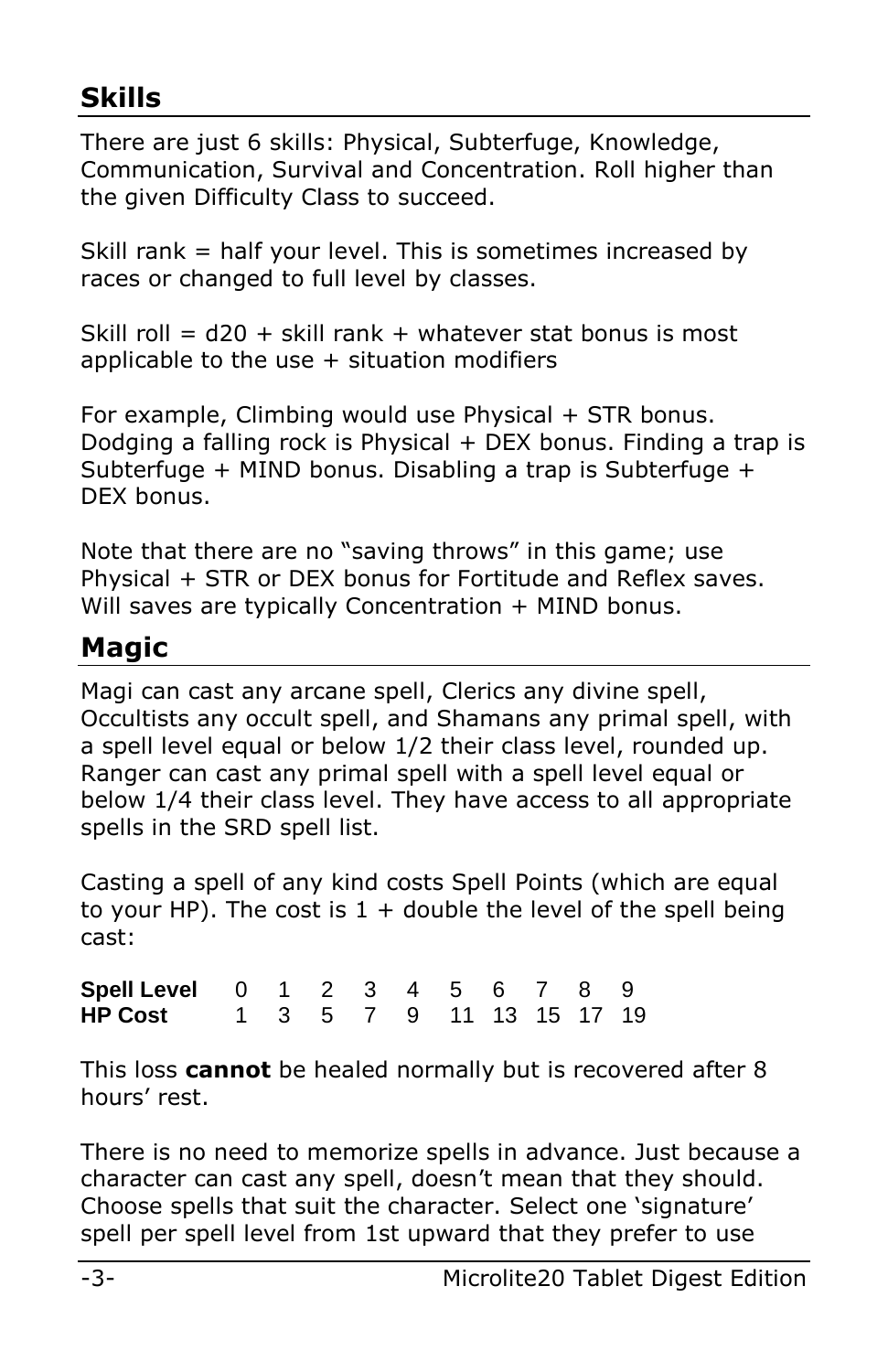over any other. These spells are easier to cast due to familiarity, costing 1 less HP to use.

#### The Difficulty Class (DC) for all spells is **10 + Caster Level + Caster's MIND bonus**

Although the Primal spell list only goes up to 7th level, higher level Primal spellcasters can choose a tradition (Occult, Divine, or Arcane), and cast 8th/9th-level spells from that tradition.

#### **Combat**

Hit Points =  $STR Stat + 1d6/Level$ . If HP reach zero, unconscious and near death. Further damage directly reduces Wound Points (Equal to STR). If that reaches zero, death.

Roll d20 + DEX bonus for initiative order. Everyone can do one thing each turn; move, attack, cast a spell, etc.

Melee attack bonus  $=$  STR bonus  $+$  Level Missile attack bonus = DEX bonus + Level Magic attack bonus  $=$  MIND bonus  $+$  Level

Add attack bonus to d20 roll. If higher than your opponent's Armor Class (AC), it's a hit. Natural 20 is automatically a critical, permanently reducing the target's STR by 2.

Fighters, Rogues, Skalds and Rangers can use DEX bonus + Level as Melee attack bonus instead if wielding a light weapon. Fighters, Rogues, Skalds and Rangers can wield 2 light weapons and attack with both in a round if they take a -2 penalty on all attack rolls that round. Rapiers count as light weapons, but you cannot wield two rapiers at the same time.

If the total bonus is  $+6$  or more a second attack can be made with a -5 penalty. If the total bonus is +11 or more a third attack can be made at -10. For example, if the total bonus is +12, three attacks can be made at  $+12/+7/+2$ .

Add STR bonus to Melee damage, x2 for 2-handed weapons. Armor Class  $(AC) = 10 + DEX$  bonus + Armor bonus.

## **Other Hazards**

Microlite20 Tablet Digest Edition -4-**Falling:** 1d6 damage per 10', half damage on Phys+DEX save.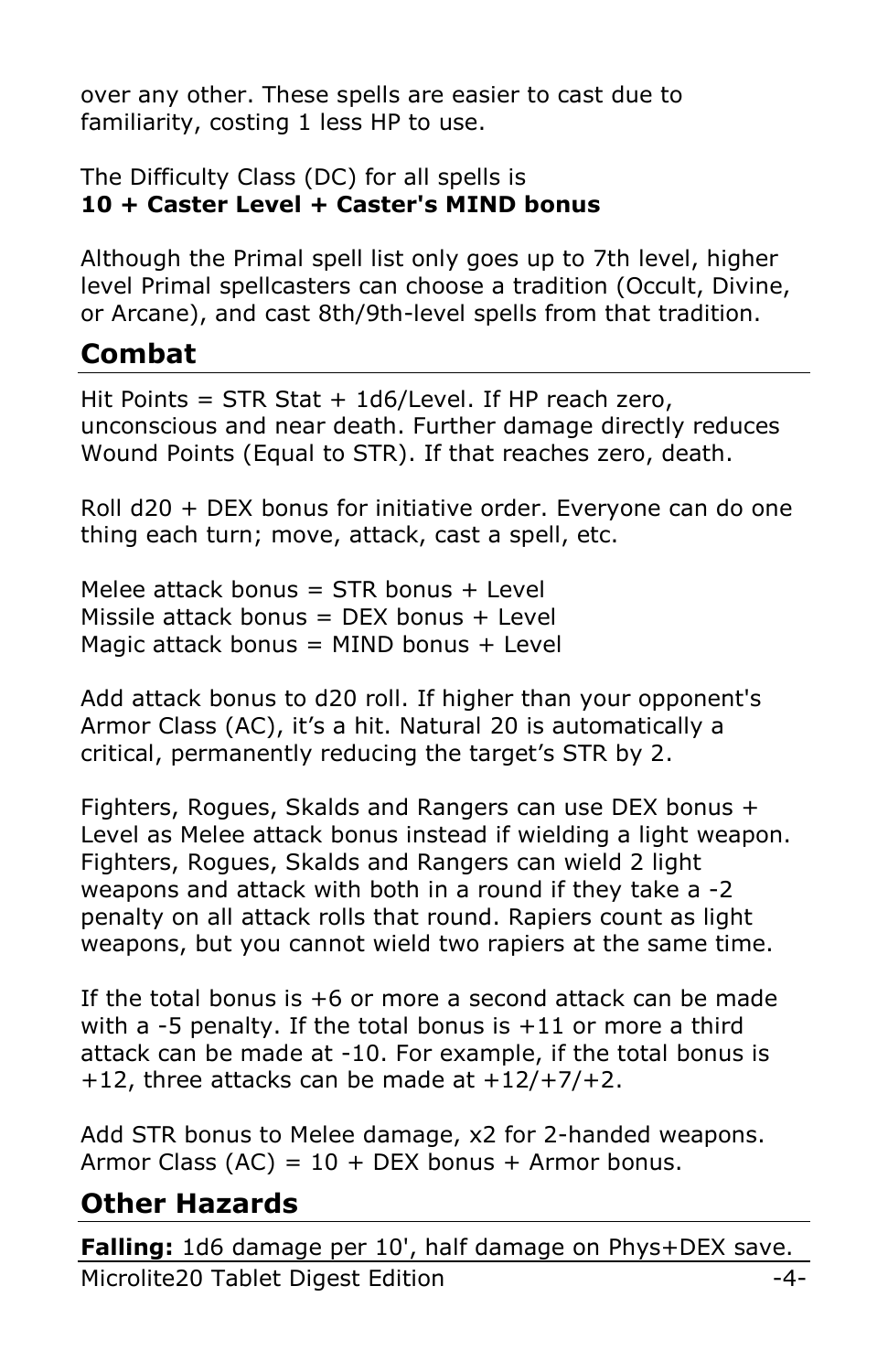DC=depth fallen in feet

**Spikes:** add +1 point to falling damage per 10' fallen, max +10

**Poison:** Phys+STR save to avoid or for half, depending on poison. Effect varies with poison type.

**Extreme Heat & Cold:** If not wearing suitable protection, Phys+STR save once every 10 minutes (DC 15, +1 per previous check), taking 1d6 damage on each failed save.

#### **Level Advancement**

Encounter Level  $=$  Hit Dice of defeated monsters, or the given EL for the trap, situation, etc. Add  $+1$  for each doubling of the number of foes. eg: 1 kobold = EL1. 2 kobolds = EL2. 4 kobolds = EL3, etc.

Add up the Encounter Levels (ELs) of every encounter you take part in. When the total  $= 10 \times$  your current level, you've advanced to the next level. Reset the total to 0 after advancing.

Each level adds: +1d6 to Hit Points +1 to all attack rolls +1 to all skills

If the level divides by three (i.e. level 3,6,9,etc.) add 1 point to STR, DEX or MIND.

Clerics, Magi, Occultists and Shamans gain access to new spell levels at levels 3, 5, 7, 9, etc. Rangers gain access to new spell levels at levels 5, 9, etc. (This is also known as a half-caster)

**Example:** The 1st level adventurers have just completed a dungeon adventure, and defeated 5 EL1 encounters, an EL2 trap and the EL3 leader. That's a total of EL10, so they all advance to level 2. They need to defeat another 20 Encounter Levels to reach Level 3.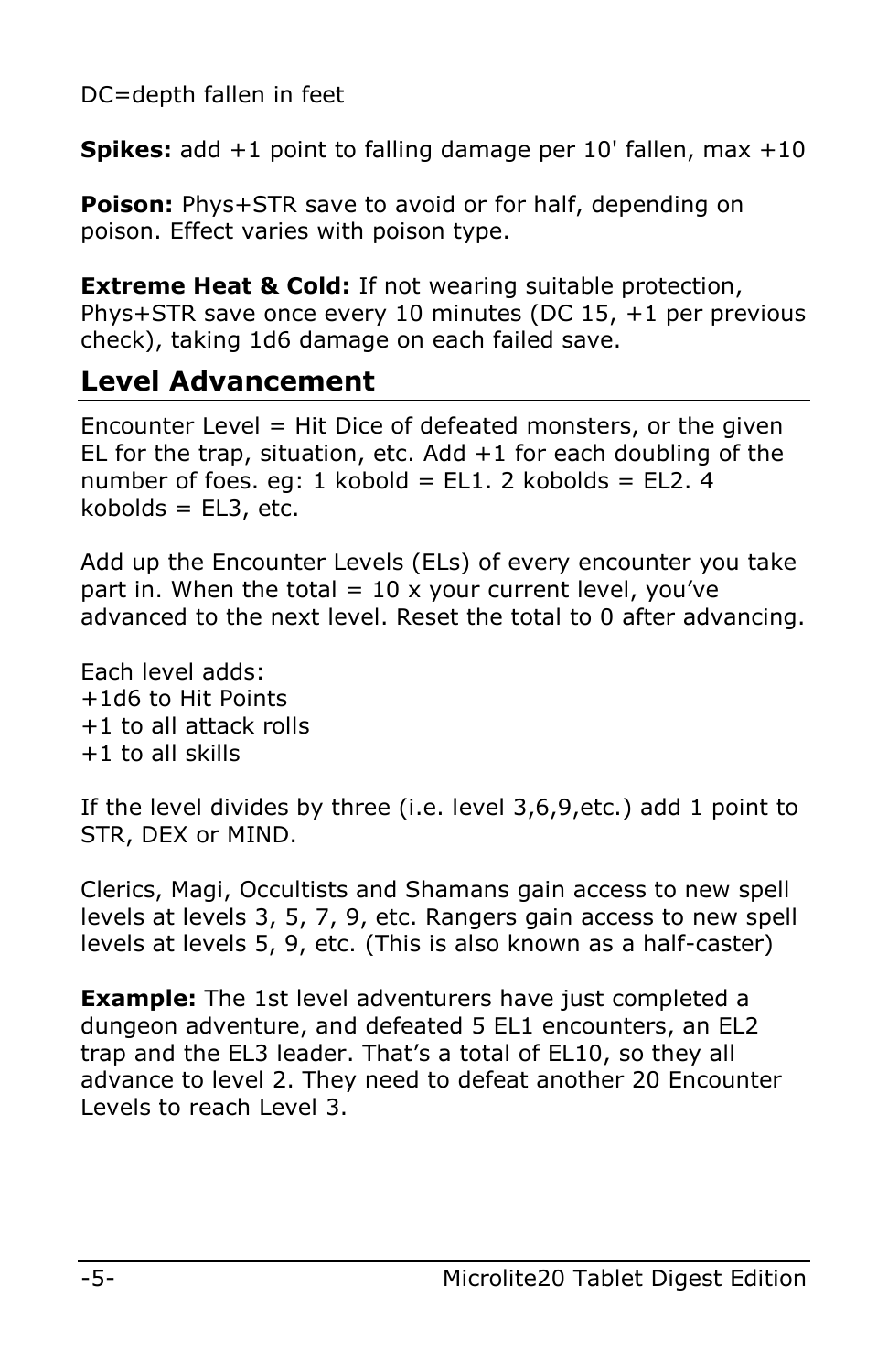# **ADVANCED RULES**

These optional rules allow for introducing a few more options to your Microlite20 game, without necessarily increasing its complexity. Included are: new races, new classes, and some other (hopefully) good stuff. It is not necessary to use these **Microlite20 Expert Rules** in its entirety; GMs are encouraged to "cherry pick" those specific items applicable to their own campaign.

## **Expert Races**

Androids get any One-Handed Weapon as a Natural Weapon. Feral Goblins get  $+1$  to STR and  $+2$  to Subterfuge. Half-elves get +1 to DEX, and +1 to any 2 Skills Lizardmen get +2 to STR, +2 to Dex, -2 to MIND

## **Expert Classes**

**Paladins** wear any kind of armor and use shields. They have a  $+1$  bonus to Physical and a  $+2$  bonus to Communication. They are immune to diseases and apply  $a + 1$  bonus to all saving throws (this increases by  $+1$  at 5th level and every 5 levels on). Paladins can *detect evil* within 60' at will and can heal up to 2hp per level per day by *laying on hands*. A character must be of Lawful Good alignment to be a Paladin.

**Antipaladins** wear any kind of armor and use shields. They have  $a + 1$  bonus to Physical and  $a + 2$  bonus to Communication. They are immune to truth effects and illusions and apply a  $+1$  bonus to all saving throws (this increases by  $+1$ at 5th level and every 5 levels on). Antipaladins can *detect good* within 60' at will and can choose to deal 1d4 force damage to a creature that it detects as good. A character must be of Lawful Evil alignment to be an Antipaladin.

**Bards** wear light armor and can use bucklers. They gain a +2 bonus to Communication, Subterfuge, and Knowledge. A Bard can counter sound-based effects within a 30' radius. A Bard can use his song to *charm person* or *remove fear* up to 3 times (total) per day. A Bard casts spells as either a Divine or Arcane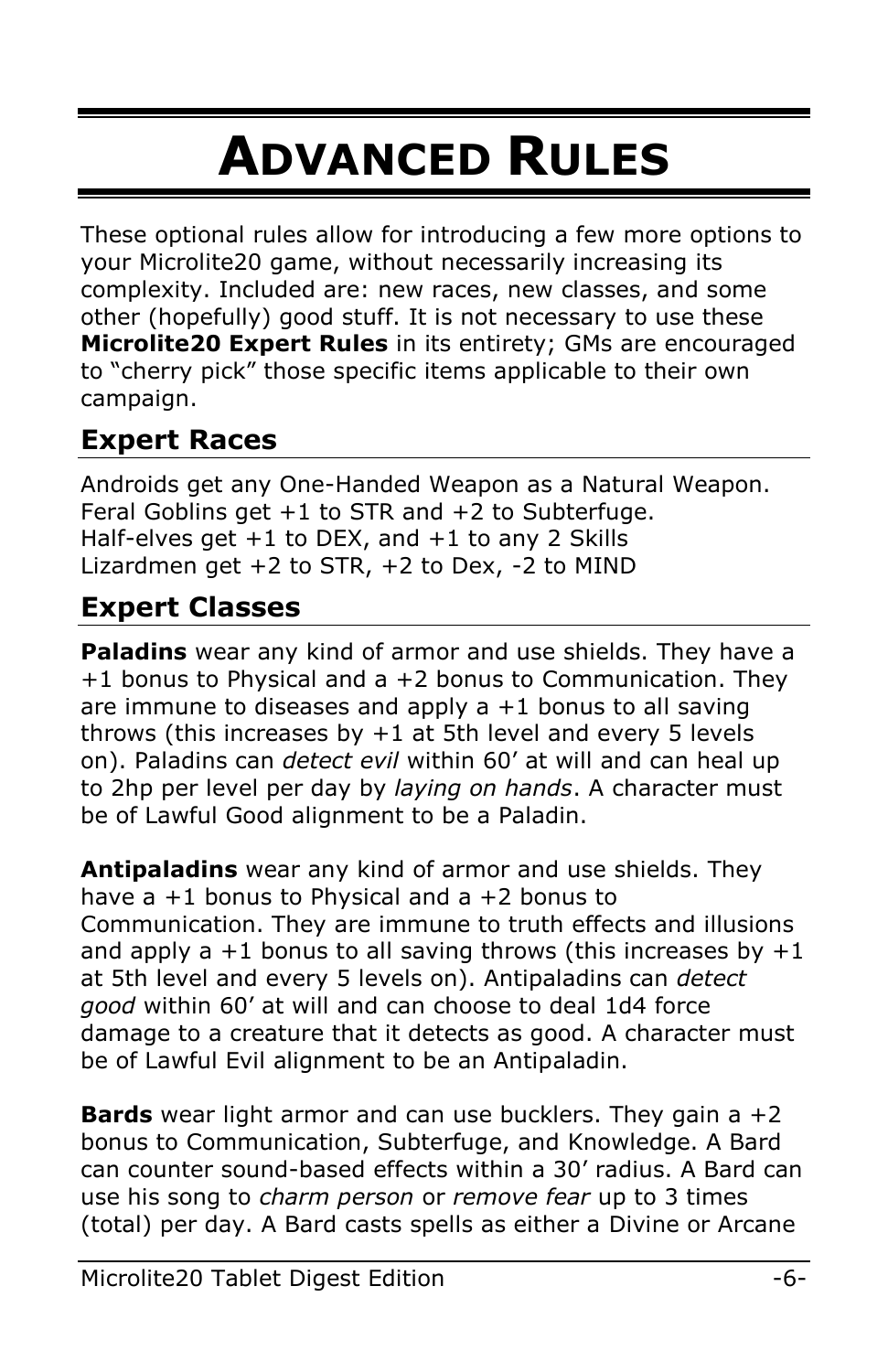(player's choice) half-caster.

**Druids** can wear any armor, although they can't cast spells while wearing metal armor. They add their full level to Survival, and can cast primal spells as a half-caster. They expend half as much SP when casting spells, and they can *speak with animals*  and *speak with plants* at will.

**Sorcerers** cannot wear armor or shields. They add their full level to Concentration and Communication, and can cast arcane spells as a half-caster. They expend half as much SP when casting spells.

**Diviners** can wear light armor. They add their full level to Communication, and can cast divine spells as a half-caster. They expend half as much SP when casting spells, and their healing spells restore additional HP equal to twice the spell's level.

## **Expert Magic**

Here are three ways for spell casters to add a little more variety to their repertoire. Each modifies a spell in a given way, and each doubles the casting time of the spell so modified (most spells become full round actions instead of standard actions, for example). Also, each requires an additional expenditure of hit points, added to the standard cost of the spell at the time it is cast.

**Extending** makes a spell last twice as long as it normally would. An Extended spell costs an additional 2hp.

**Empowering** makes a spell do 50% more damage than it normally would. An Empowered spell costs an additional 4hp.

**Widening** makes a spell's area of effect twice as big as it would normally be. A Widened spell costs an additional 6hp.

#### **Heroism**

While Microlite20 certainly simplifies your game by declining the use of the endless array of "Feats" available in the SRD, this can sometimes decrease Microlite20's intended compatibility with some d20 adventures, with respects to power level. **Heroism** is intended to relieve some of that disparity. **Heroism** is a bonus equal to the character's level (1 at 1st, 2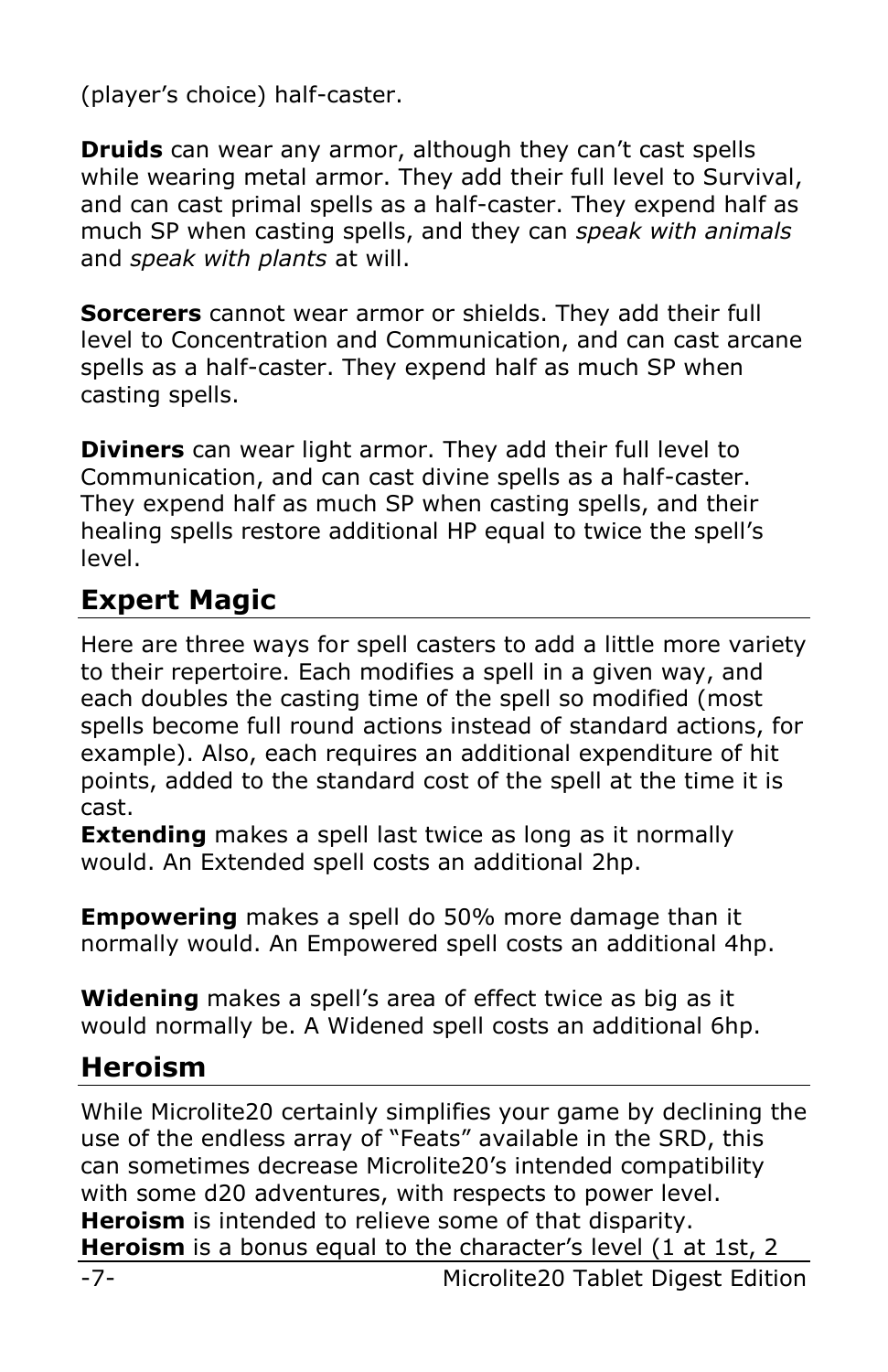at 2nd, etc) and may be applied to up to three of the following once per day:

- 1. Attack Bonus
- 2. Damage
- 3. Saving Throw
- 4. Skill Check
- 5. Spell DC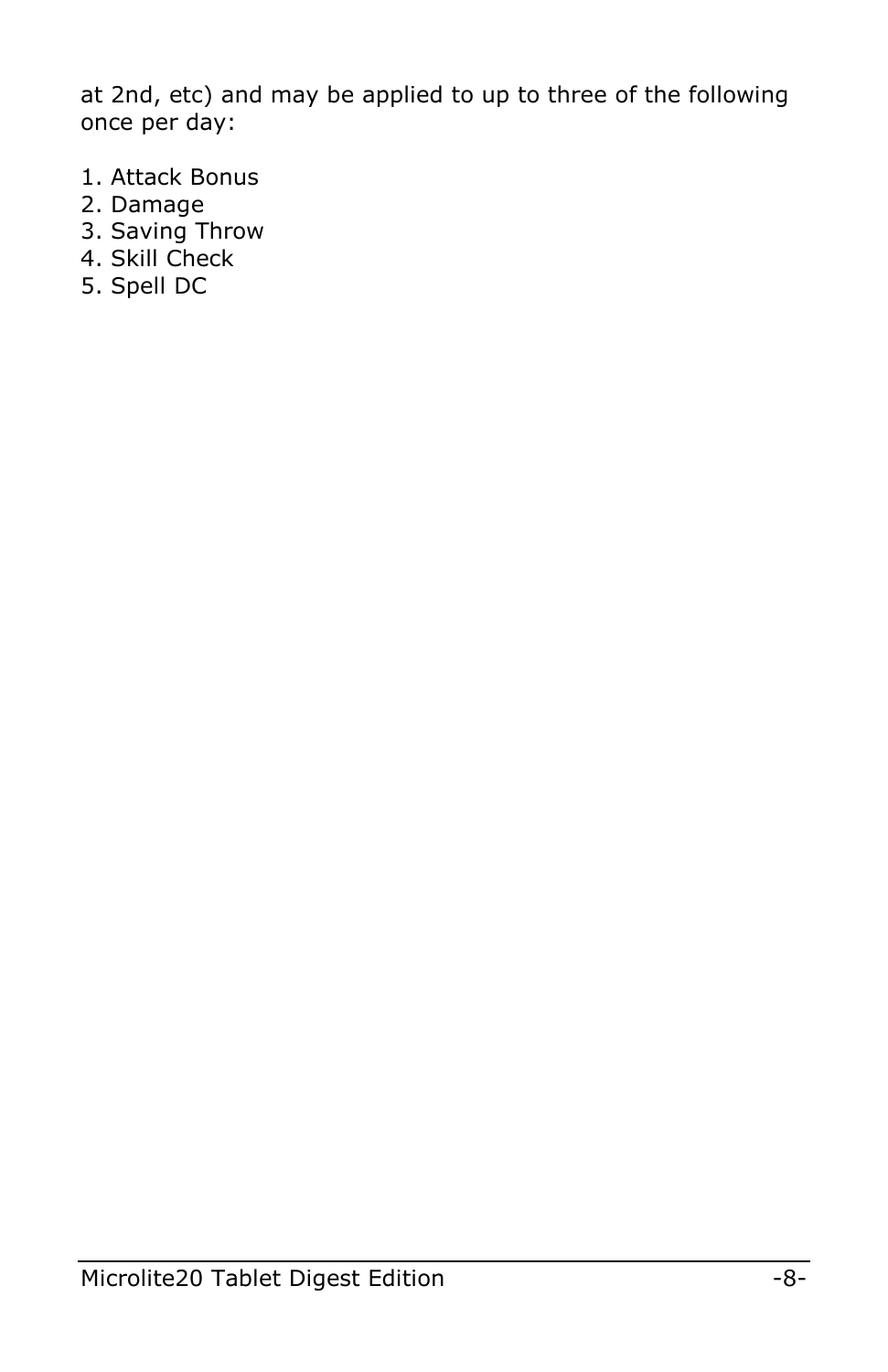## **EQUIPMENT**

## **Starting Wealth**

The most common coin is the *gold piece* (gp). A gold piece is worth 10 silver pieces. Each silver piece is worth 10 copper pieces (cp). In addition to copper, silver, and gold coins there are also platinum pieces (pp), which are each worth 10 gp.

| <b>Exchange</b> | <b>CD</b> | <b>SD</b> | qp    | рp      |
|-----------------|-----------|-----------|-------|---------|
| Copper piece    |           | 1/10      | 1/100 | 1/1,000 |
| Silver piece    | 10        |           | 1/10  | 1/100   |
| Gold piece      | 100       | 10        |       | 1/10    |
| Platinum piece  | 1,000     | 100       | 10    |         |

You begin with a certain amount of acquired wealth, determined by your character class.

| <b>Class</b>                                 | Amount   |
|----------------------------------------------|----------|
| Fighter, Skald, Paladin, Antipaladin, Ranger | $150$ gp |
| Rogue, Bard, Occultist, Shaman, Researcher   | 125 gp   |
| Mage, Sorcerer, Diviner                      | 75 ap    |
| Cleric, Druid                                | $110$ gp |

#### **Weapons**

Here is the format for weapon entries (given as column headings on the table below).

**Cost**: This value is the price for purchasing the weapon. The cost includes miscellaneous gear that goes with the weapon.

**Damage**: The damage column gives the damage dealt by the weapon on a successful hit.

**Range Increment**: Any attack at less than this distance is not penalized for range. However, each full range increment imposes a cumulative -2 penalty on the attack roll. A thrown weapon has a maximum range of five range increments. A projectile weapon can shoot out to ten range increments.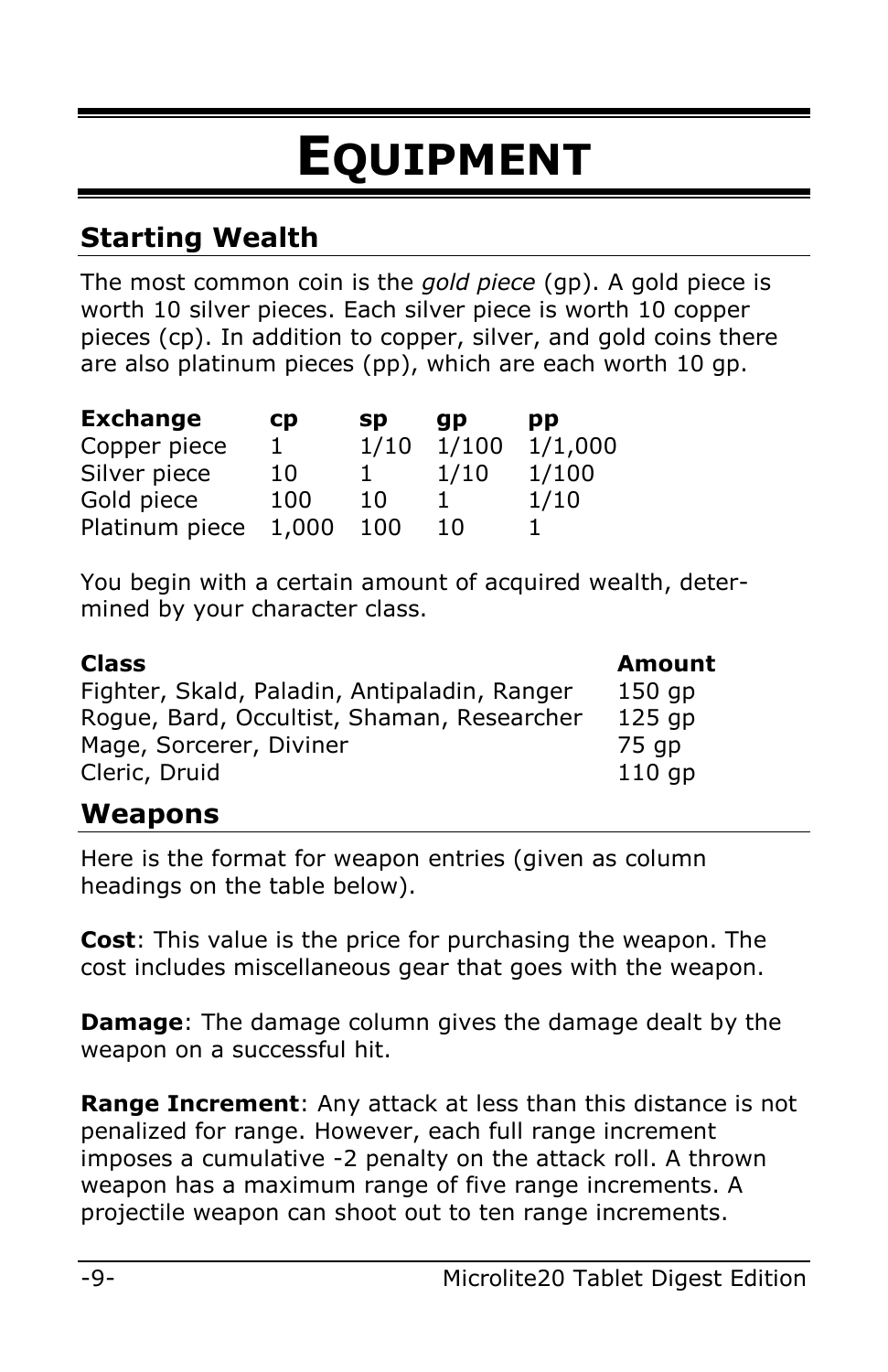## **Light Weapons**

| Weapon                | Cost | <b>Damage</b>   | Range |
|-----------------------|------|-----------------|-------|
| <b>Unarmed Strike</b> |      | 1d3             |       |
| Axe, throwing         | 8gp  | 1d6             | 10ft. |
| Dagger                | 2gp  | 1 <sub>d4</sub> | 10ft. |
| Hammer, light         | 1qp  | 1d6             | 20ft. |
| Handaxe               | 6gp  | 1 <sub>d4</sub> |       |
| Mace, light           | 5gp  | 1d6             |       |
| Nunchaku              | 5gp  | 1d6             |       |
| Pick, light           | 4gp  | 1 <sub>d4</sub> |       |
| Sai                   | 5gp  | 1 <sub>d4</sub> | 30ft. |
| Sap                   | 1qp  | 1d6             |       |
| Sickle                | 6gp  | 1d6             |       |
| Sword, short          | 10qp | 1d6             |       |
| Wakizashi             | 5gp  | 1d4             |       |
|                       |      |                 |       |

#### **One-Handed Weapons**

| Weapon           | Cost             | Damage | Range |
|------------------|------------------|--------|-------|
| <b>Battleaxe</b> | 10qp             | 1d8    |       |
| Club             |                  | 1d6    | 10ft. |
| Flail            | 8gp              | 1d8    |       |
| Longsword        | 15 <sub>gp</sub> | 1d8    |       |
| Mace, heavy      | 12gp             | 1d8    |       |
| Morningstar      | 8gp              | 1d8    |       |
| Pick, heavy      | 8gp              | 1d6    |       |
| Rapier           | 20gp             | 1d6    |       |
| Scimitar         | 15 <sub>gp</sub> | 1d6    |       |
| Shortspear       | 1gp              | 1d6    | 20ft. |
| Sword, bastard   | 35gp             | 1d10   |       |
| Trident          | 15 <sub>gp</sub> | 1d8    | 10ft. |
| Waraxe, dwarven  | 30gp             | 1d10   |       |
| Warhammer        | 12gp             | 1d8    |       |
| Whip             | 1gp              | 1d3    |       |

#### **Two-Handed Weapons**

| Weapon        |          | <b>Cost Damage</b> | Range |
|---------------|----------|--------------------|-------|
| Chain, spiked | 25qp     | 2d4                |       |
| Falchion      | 75gp 1d6 |                    | —     |
| Flail, heavy  | 15qp     | 1d8                | _     |
| Glaive        | 8qp      | 1d8                | —     |

Microlite20 Tablet Digest Edition - 10-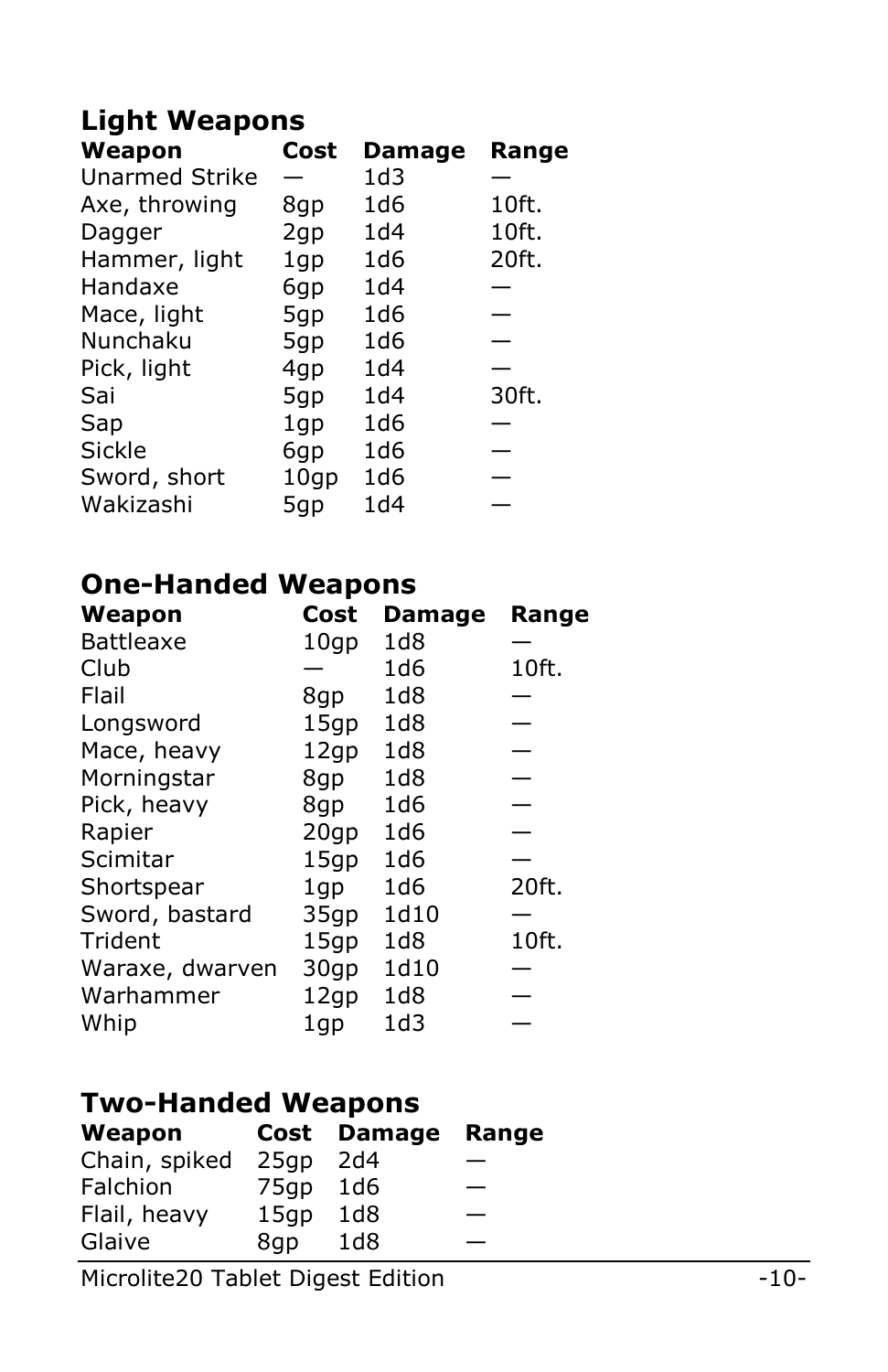| Greataxe     | 20gp | 1d12 |       |
|--------------|------|------|-------|
| Greatclub    | 5gp  | 1d8  |       |
| Greatsword   | 50gp | 2d6  |       |
| Guisarme     | 9gp  | 2d4  |       |
| Halberd      | 10qp | 1d10 |       |
| Katana       | 75gp | 1d12 |       |
| Lance        | 10qp | 1d8  |       |
| Longspear    | 5gp  | 1d8  |       |
| Naginata     | 10   | 1d10 |       |
| Quarterstaff |      | 1d6  |       |
| Scythe       | 18gp | 2d4  |       |
| Spear        | 2gp  | 1d8  | 20ft. |
|              |      |      |       |

#### **Ranged Weapons**

| Cost             | <b>Damage</b>   | Range  |
|------------------|-----------------|--------|
| 100qp            | 1 <sub>d4</sub> | 30ft.  |
| 50qp             | 1d10            | 120ft. |
| 35 <sub>gp</sub> | 1d8             | 80ft.  |
| 5sp              | 1 <sub>d4</sub> | 20ft.  |
| 1qp              | 1d6             | 30ft.  |
| 75gp             | 1d8             | 100ft. |
| 20gp             | —               | 10ft.  |
| 30gp             | 1d6             | 60ft.  |
|                  | 1d4             | 50ft.  |
|                  |                 |        |

## **Armor & Shields**

Here is the format for armor entries (given as column headings on the table below).

*Cost:* This value is the price for purchasing the armor.

**AC Bonus:** The column gives the Armor Class bonus provided by the armor.

| <b>Armor</b>    |       |                                   |
|-----------------|-------|-----------------------------------|
| <b>Armor</b>    | Cost  | <b>Bonus</b>                      |
| Padded          | 2qp   | $+1$                              |
| Leather         | 10qp  | $+2$                              |
| Studded Leather | 25qp  | $+3$                              |
| Chain Shirt     | 100qp | $^{+4}$                           |
| $-11-$          |       | Microlite20 Tablet Digest Edition |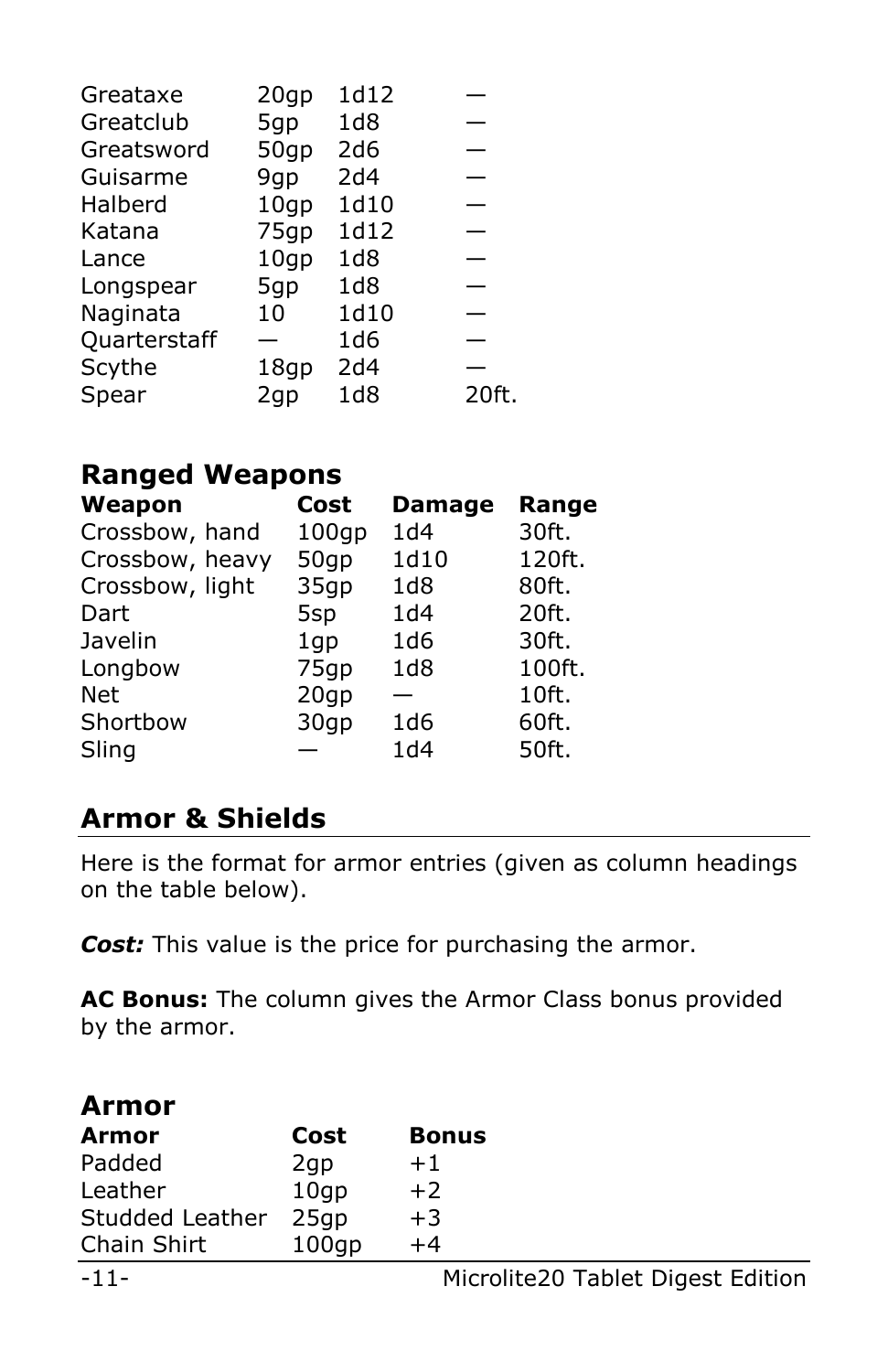| Hide               | 15qp    | $+3$ |
|--------------------|---------|------|
| <b>Scale Mail</b>  | 50qp    | $+4$ |
| Chainmail          | 150qp   | $+5$ |
| <b>Breastplate</b> | 200qp   | $+5$ |
| <b>Splint Mail</b> | 200qp   | $+6$ |
| <b>Banded Mail</b> | 250qp   | $+6$ |
| Half-plate         | 600qp   | $+7$ |
| <b>Full Plate</b>  | 1,500gp | $+8$ |
|                    |         |      |

## **Shields**

| <b>Armor</b>         | Cost             | <b>Bonus</b> |
|----------------------|------------------|--------------|
| <b>Buckler</b>       | 15 <sub>gp</sub> | $+1$         |
| Shield, light wooden | 3qp              | $+1$         |
| Shield, light steel  | 9qp              | $+1$         |
| Shield, heavy wooden | 7qp              | $+2$         |
| Shield, heavy steel  | 20qp             | $+2$         |
| Shield, tower        | 30gp             | $+4$         |

## **Adventuring Equipment**

Characters may purchase equipment from the following lists with their starting money or select one of the standard adventuring "fast packs".

#### **Adventuring Gear**

| Goods                       | Cost             |
|-----------------------------|------------------|
| Acid (flask)                | 10 <sub>gp</sub> |
| Antitoxin (vial)            | 50gp             |
| Artisan's Tools             | 5gp              |
| Backpack (empy)             | 2gp              |
| Barrel (empty)              | 2gp              |
| Basket (empty)              | 4sp              |
| Bedroll                     | 1sp              |
| Bell                        | 1qp              |
| Blanket, winter             | 5sp              |
| <b>Block and Tackle</b>     | 5gp              |
| Bottle, wine, glass (empty) | 2gp              |
| Bucket (empty)              | 5sp              |
| Caltrops                    | 1gp              |
| Candle                      | 1cp              |
| Canvas (sq. yd.)            | 1sp              |
| Case, map or scroll         | 1gp              |
|                             |                  |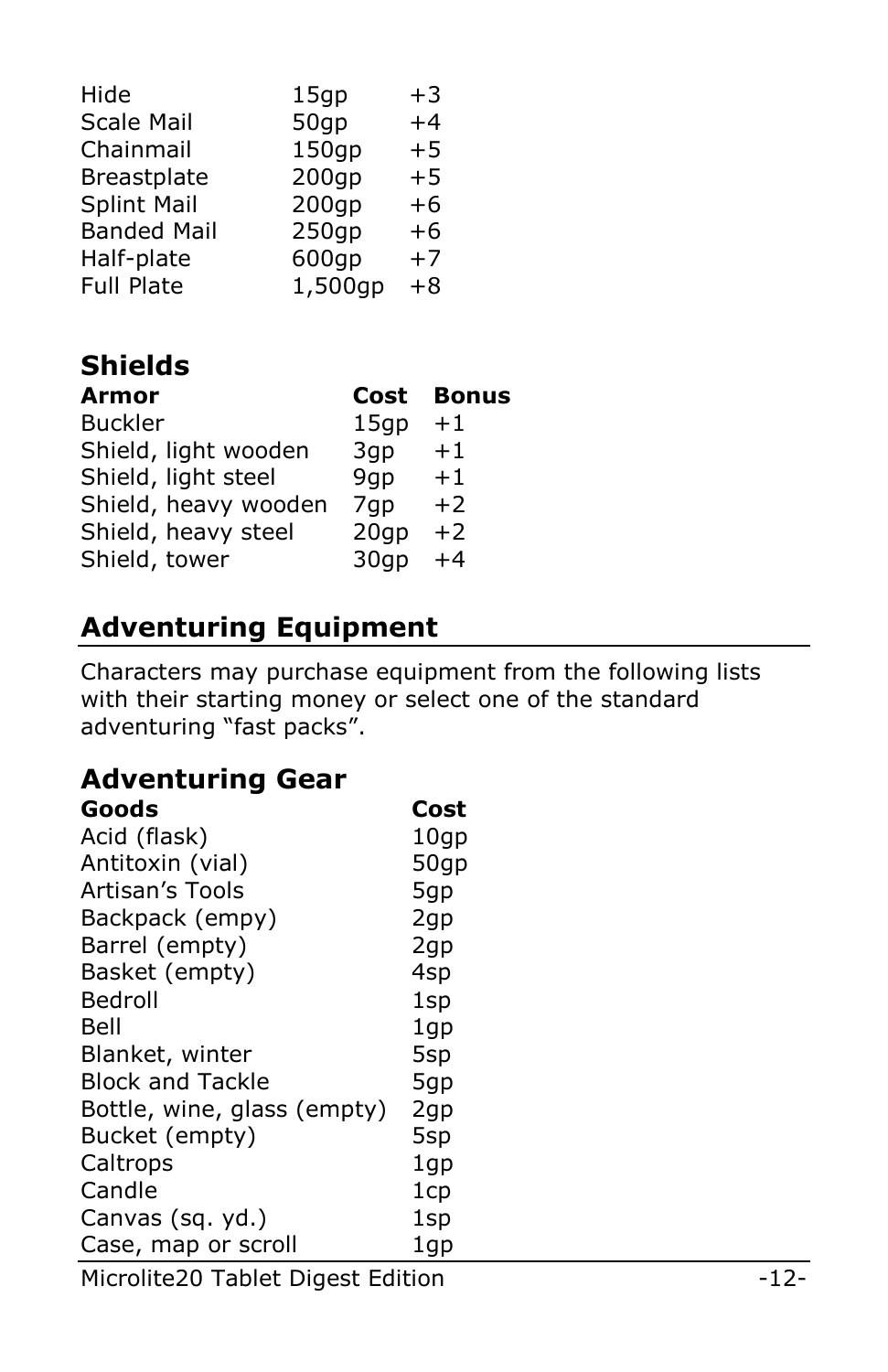| Chain (10 ft.)            | 30gp              |
|---------------------------|-------------------|
| Chalk, 1 piece            | 1cp               |
| Chest (empty)             | 2gp               |
| Craftsman's Tools         | 5gp               |
| Crowbar                   | 2gp               |
| Disguise Kit              | 50gp              |
| Firewood (per day)        | 1cp               |
| Fishhook                  | 1sp               |
| Fishing net (25 sq.ft.)   | 4gp               |
| Flask (empty)             | Зср               |
| Flint and Steel           | 1gp               |
| <b>Grappling Hook</b>     | 1gp               |
| Hammer                    | 5sp               |
| Healer's Kit              | 50gp              |
| Holy Symbol, wooden       | 1gp               |
| Holy Symbol, silver       | 25gp              |
| Holy Water (flask)        | 25gp              |
| Hourglass                 | 25gp              |
| Ink (1 oz. Vial)          | 8gp               |
| Inkpen                    | 1sp               |
| Jug, clay                 | Зср               |
| Ladder, 10 ft.            | 5cp               |
| Lamp, common              | 1sp               |
| Lantern, bullseye         | 12gp              |
| Lantern, hooded           | 7gp               |
| Lock, simple              | 20gp              |
| Lock, average             | 40gp              |
| Lock, good                | 80gp              |
| <b>Magnifying Glass</b>   | 100 <sub>gp</sub> |
| Manacles                  | 15 <sub>gp</sub>  |
| Mirror, small steel       | 10gp              |
| Mug/Tankard, clay         | 2cp               |
| <b>Musical Instrument</b> | 5gp               |
| Oil, pint flask           | 1sp               |
| Paper (sheet)             | 4sp               |
| Parchment (sheet)         | 2sp               |
| Pick, miner's             | 3gp               |
| Pitcher, clay<br>Piton    | 2cp               |
| Pole, 10 ft.              | 1sp<br>2sp        |
| Pot, iron                 | 5sp               |
| Pouch, belt (empty)       | 1gp               |
| Ram, portable             | 10gp              |
|                           |                   |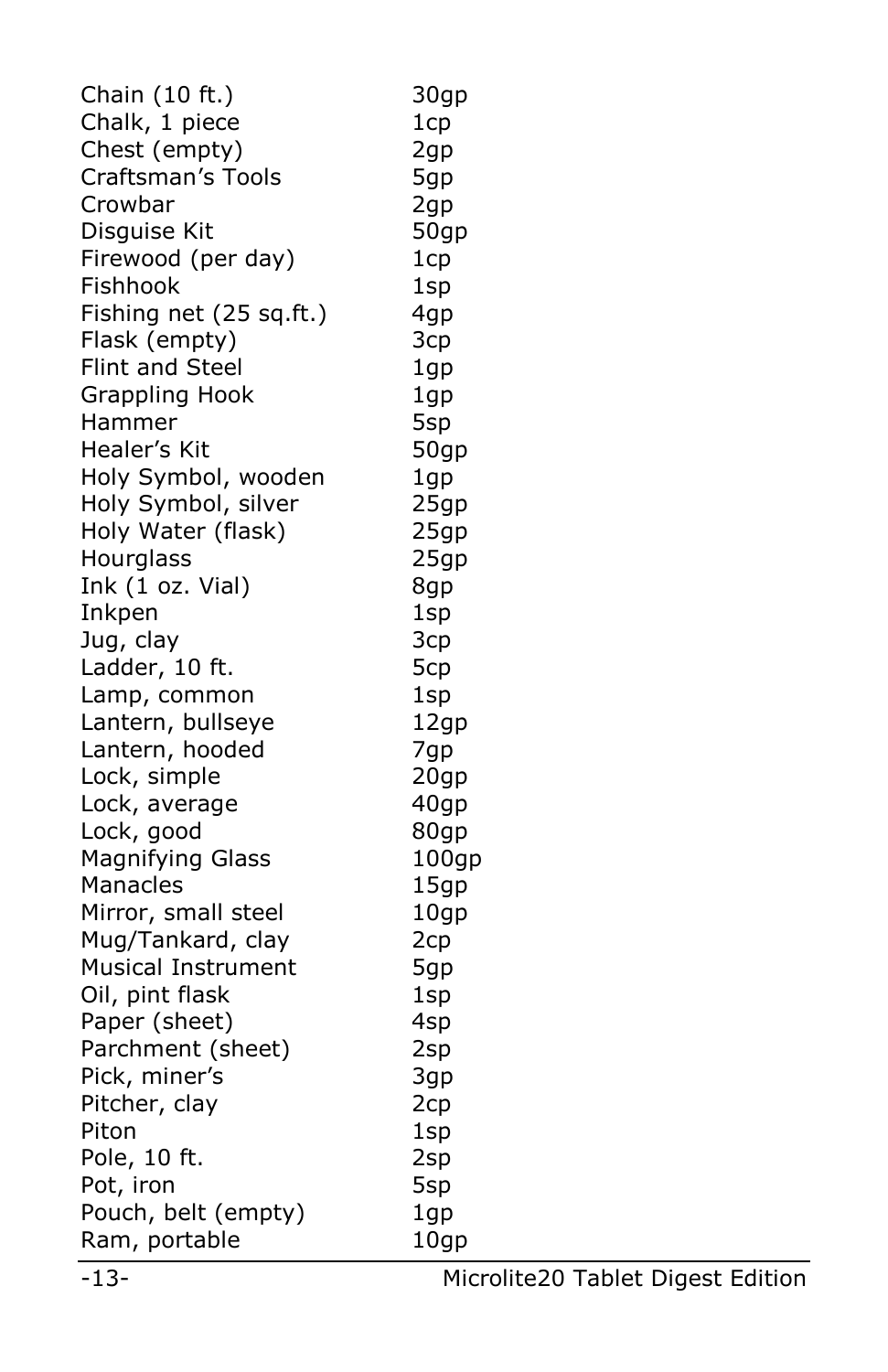| Rations, trail (per day)    | 5sp              |
|-----------------------------|------------------|
| Rope, hempen (50 ft.)       | 1gp              |
| Rope, silk (50 ft.)         | 10gp             |
| Sack (empty)                | 1sp              |
| Sealing Wax                 | 1gp              |
| Sewing Needle               | 5sp              |
| Signal Whistle              | 8sp              |
| Signet Ring                 | 5gp              |
| Sledge                      | 1gp              |
| Soap (per lb.)              | 5sp              |
| Spade or Shovel             | 2gp              |
| Spell Component Pouch       | 5gp              |
| Spellbook, wizard's (blank) | 15 <sub>gp</sub> |
| Spyglass                    | $1,000$ gp       |
| Tent                        | 10gp             |
| Thieves' Tools              | 30gp             |
| Torch                       | 1cp              |
| Vial, ink or potion         | 1gp              |
| Waterskin                   | 1gp              |
| Whetstone                   | 2cp              |

#### **Clothing Goods Cost**

| Artisan's Outfit            | 1gp   |
|-----------------------------|-------|
| <b>Cleric's Vestments</b>   | 5gp   |
| <b>Cold Weather Outfit</b>  | 8gp   |
| Courtier's Outfit           | 30gp  |
| Doctor's Outfit             | 10qp  |
| <b>Entertainer's Outfit</b> | 3gp   |
| Explorer's Outfit           | 10qp  |
| Monk's Outfit               | 5gp   |
| Noble's Outfit              | 75gp  |
| Peasant's Outfit            | 1sp   |
| Royal Outfit                | 200qp |
| Scholar's Outfit            | 5gp   |
| Traveller's Outfit          | 1gp   |
|                             |       |

#### **Mounts and Related Gear**

#### **Goods Cost** Barding, medium creature armor price x2 Barding, large creature armor price x4 Bit and Bridle 2gp Dog, guard 25gp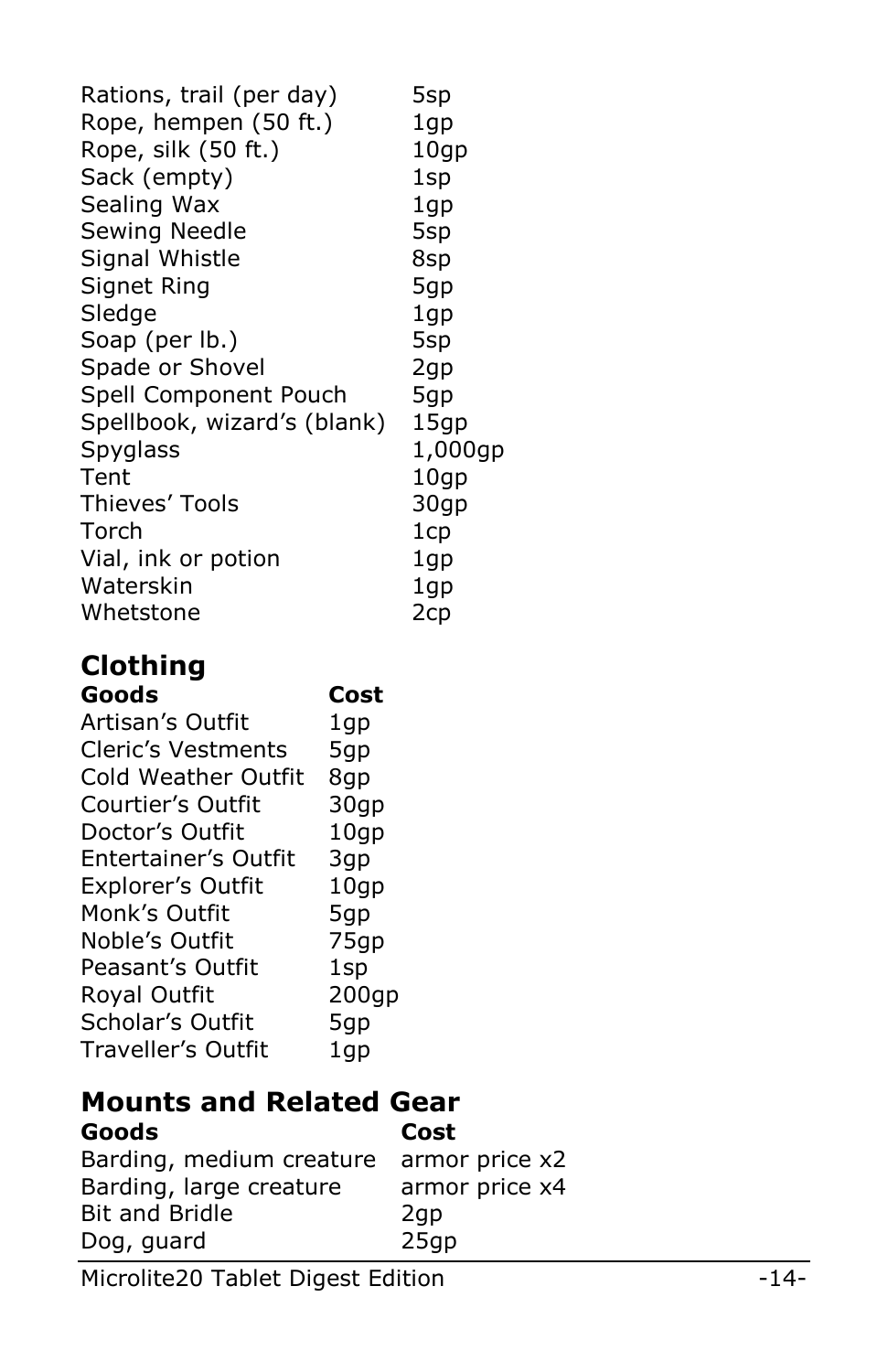| Dog, war           | 75gp  |
|--------------------|-------|
| Donkey or Mule     | 8gp   |
| Feed (per day)     | 5cp   |
| Horse, heavy       | 200qp |
| Horse, light       | 75gp  |
| Pony               | 30gp  |
| Saddle, military   | 20gp  |
| Saddle, pack       | 5gp   |
| Saddle, riding     | 10gp  |
| Saddlebags         | 4gp   |
| Stabling (per day) | 5sp   |
| Warhorse, heavy    | 400gp |
| Warhorse, light    | 150qp |
| War pony           | 100qp |

#### **Fast Equipment Packs**

Suggested starting packs for new characters (each pack uses 50 gp of a character's starting money.

| Pack A             | Pack B        | Pack C                                                            |
|--------------------|---------------|-------------------------------------------------------------------|
| backpack           | backpack      | backpack                                                          |
| belt pouch         | belt pouch    | belt pouch                                                        |
| bedroll            | Bedroll       | bedroll                                                           |
| hooded lantern     | 10 torches    | tent                                                              |
| 10 oil flasks      | 10 oil flasks | 10 torches                                                        |
| flint & steel      | flint & steel | flint & steel                                                     |
| shovel             | Chalk         | hammer                                                            |
| 2 sets of caltrops | 10 ft. pole   | 10 iron spikes                                                    |
| signal whistle     | Mirror        | grappling hook                                                    |
| pen & paper        | crowbar       | 50 ft. rope                                                       |
| water skin         | water skin    | water skin                                                        |
|                    |               | iron rations (4 days) iron rations (4 days) iron rations (4 days) |

Finally, add 30 GP.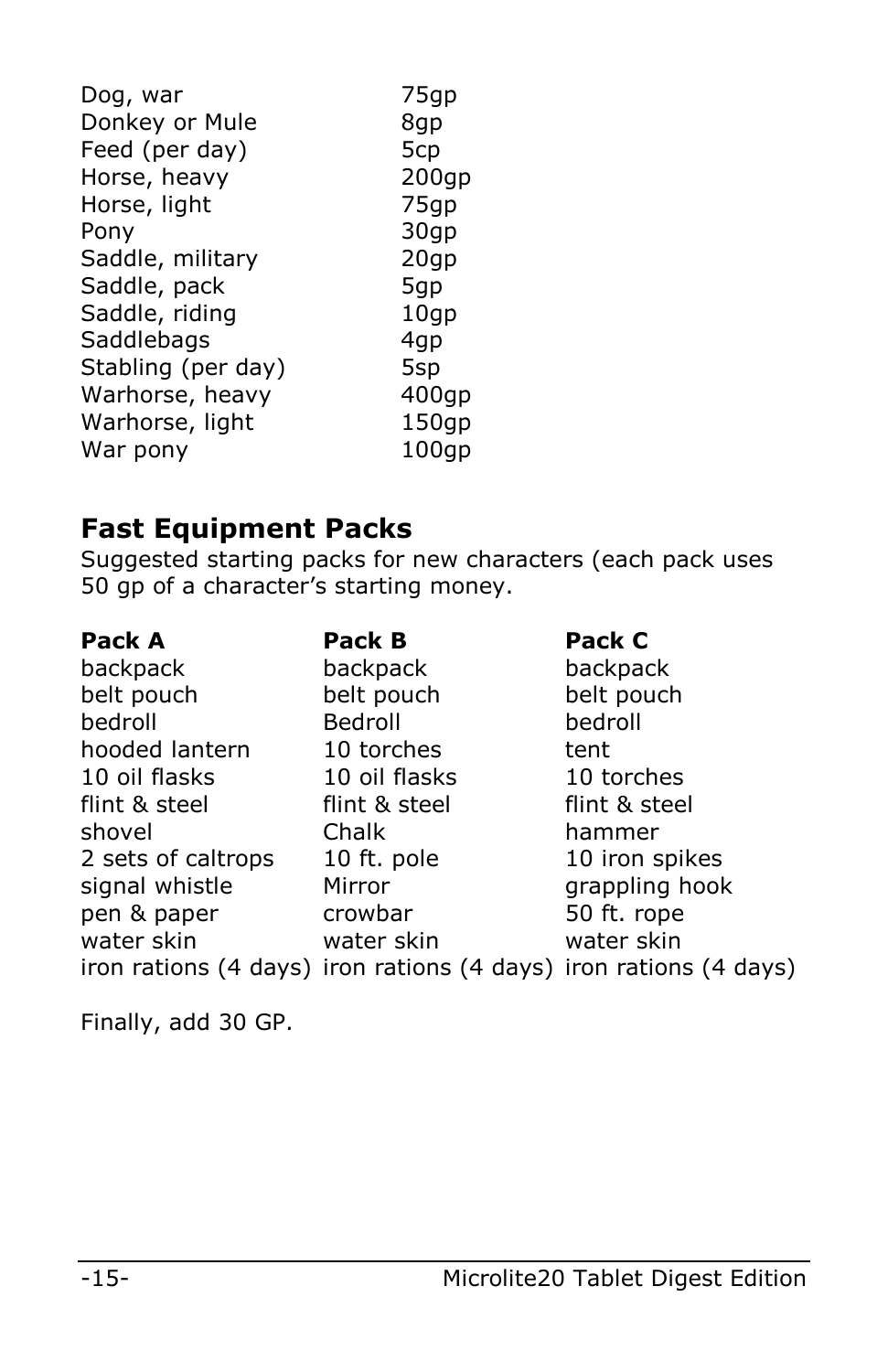# **SPELL LISTS**

While any spells in the SRD can be available to spell casters, the following spells are suggested for those automatically available as casters advance in level and become able to use higher level spells. With this system, additional spells in the SRD but not on this list must be discovered in the game (researched, found in treasure, etc.)

## **Arcane Spells**

#### **0-Level Arcane Spells: Cantrips**

**Arcane Mark:** Inscribes a permanent personal rune (visible or invisible).

**Detect Magic:** Detects spells and magic items within 60 ft. for up to 1 min./level or until concentration ends.

**Ghost Sound:** Figment sounds for 1 round/level.

**Light:** Object shines like a torch for 10 min./level.

**Mage Hand:** 5-pound telekinesis. Lasts until concentration ends.

**Prestidigitation:** Performs minor tricks for 1 hour.

**Read Aura:** Detect the school of magic of an item.

**Read Magic:** Read scrolls and spellbooks for 10 min./level.

#### **1st-Level Arcane Spells**

Feather Fall: Objects or creatures fall slowly for 1 round/level or until landing.

**Floating Disk:** Creates 3-ft.-diameter horizontal disk that holds 100 lb./level. Lasts for 1 hour/level.

**Mage Armor:** Gives subject +4 armor bonus for 1 hour/level. **Magic Missile:** 1d4+1 damage; +1 missile per two levels above 1st (max 5).

**Sleep:** Puts 4 HD of creatures into magical slumber for 1 min./level.

**Shocking Grasp:** Touch delivers 1d6/ level electricity damage (max 5d6).

## **2nd-Level Arcane Spells**

**Acid Arrow:** Ranged touch attack; 2d4 damage for 1 round +1 round/three levels.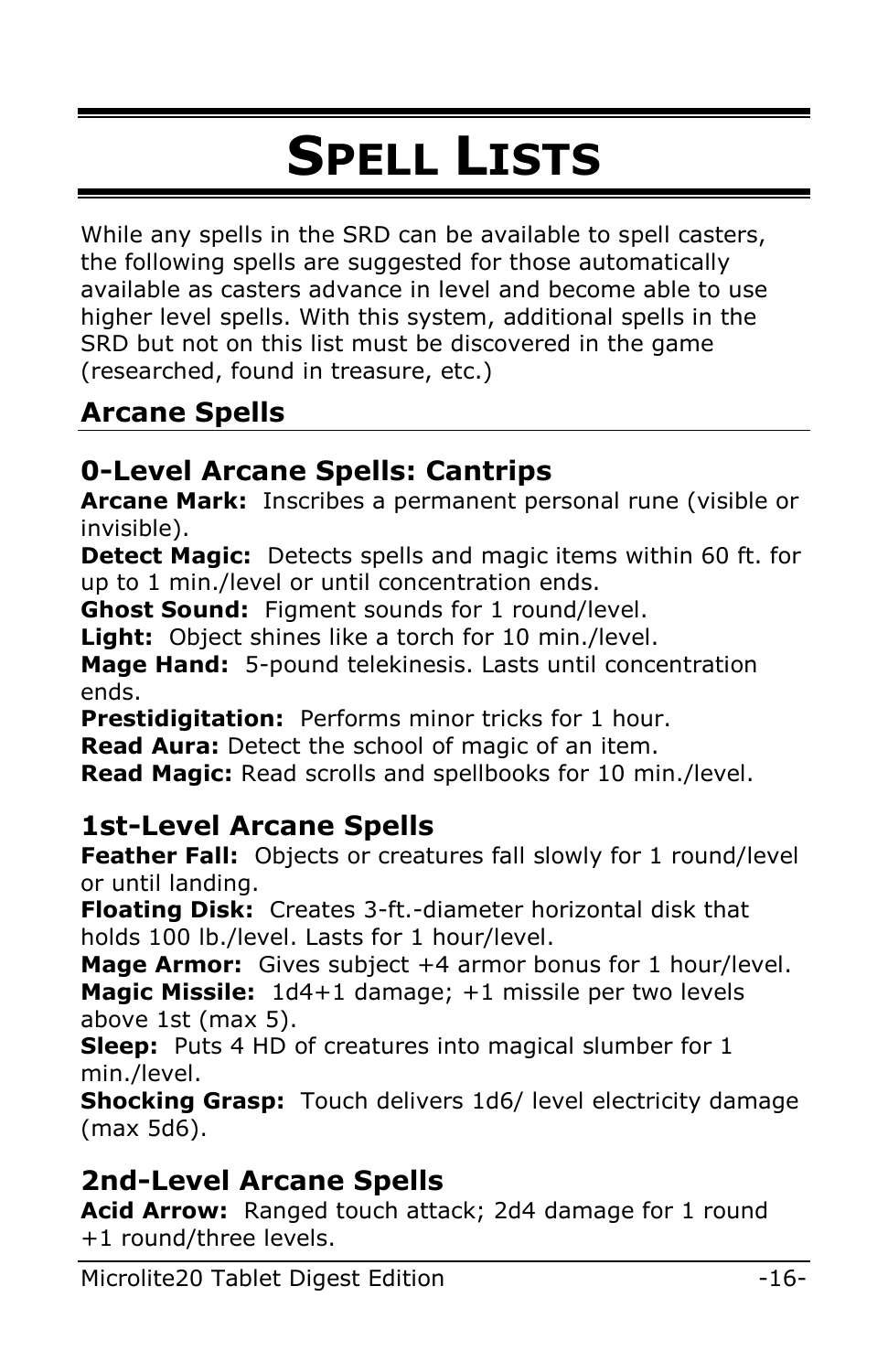**Flaming Sphere:** Creates rolling ball of fire, 2d6 damage, lasts 1 round/level.

**Invisibility:** Subject is invisible for 1 min./ level or until it attacks.

**Knock:** Opens locked or magically sealed door.

**Levitate:** Subject moves up and down at your direction for 1 min./level.

**Spider Climb:** Grants ability to walk on walls and ceilings for 10 min./level.

## **3rd-Level Arcane Spells**

**Clairaudience/Clairvoyance:** Hear or see at a distance for 1 min./level.

**Dispel Magic:** Cancels magical spells and effects.

**Fireball:** 1d6 damage per level, 20-ft. radius.

**Fly:** Subject flies at speed of 60 ft. for 1 min./level.

**Lightning Bolt:** Electricity deals 1d6/level damage.

**Vampiric Touch:** Touch deals 1d6/two levels damage; caster gains damage as hp which last for 1 hour.

#### **4th-Level Arcane Spells**

**Animate Dead:** Creates level X2 HD of undead skeletons or zombies.

**Arcane Eye:** Invisible floating eye moves 30 ft./round for 1 min./level.

**Black Tentacles:** Tentacles grapple all within 20 ft. spread for 1 round/level.

**Dimension Door:** Teleports you short distance.

**Polymorph:** Gives one willing subject a new form for 1 min./level.

**Stoneskin:** Ignore 10 points of damage per attack. Lasts for 10 min./level or until discharged.

## **5th-Level Arcane Spells**

**Cloudkill:** Kills 3 HD or less; 4-6 HD save or die, 6+ HD take STR damage. Lasts for 1 min./level.

**Contact Other Plane:** Lets you ask one question of extraplanar entity. Lasts until concentration ends.

**Feeblemind:** Subject's MIND score drops to 1.

**Passwall:** Creates passage through wood or stone wall for 1 hour/level.

**Permanency:** Makes certain spells permanent.

**Teleport:** Instantly transports you as far as 100 miles/level.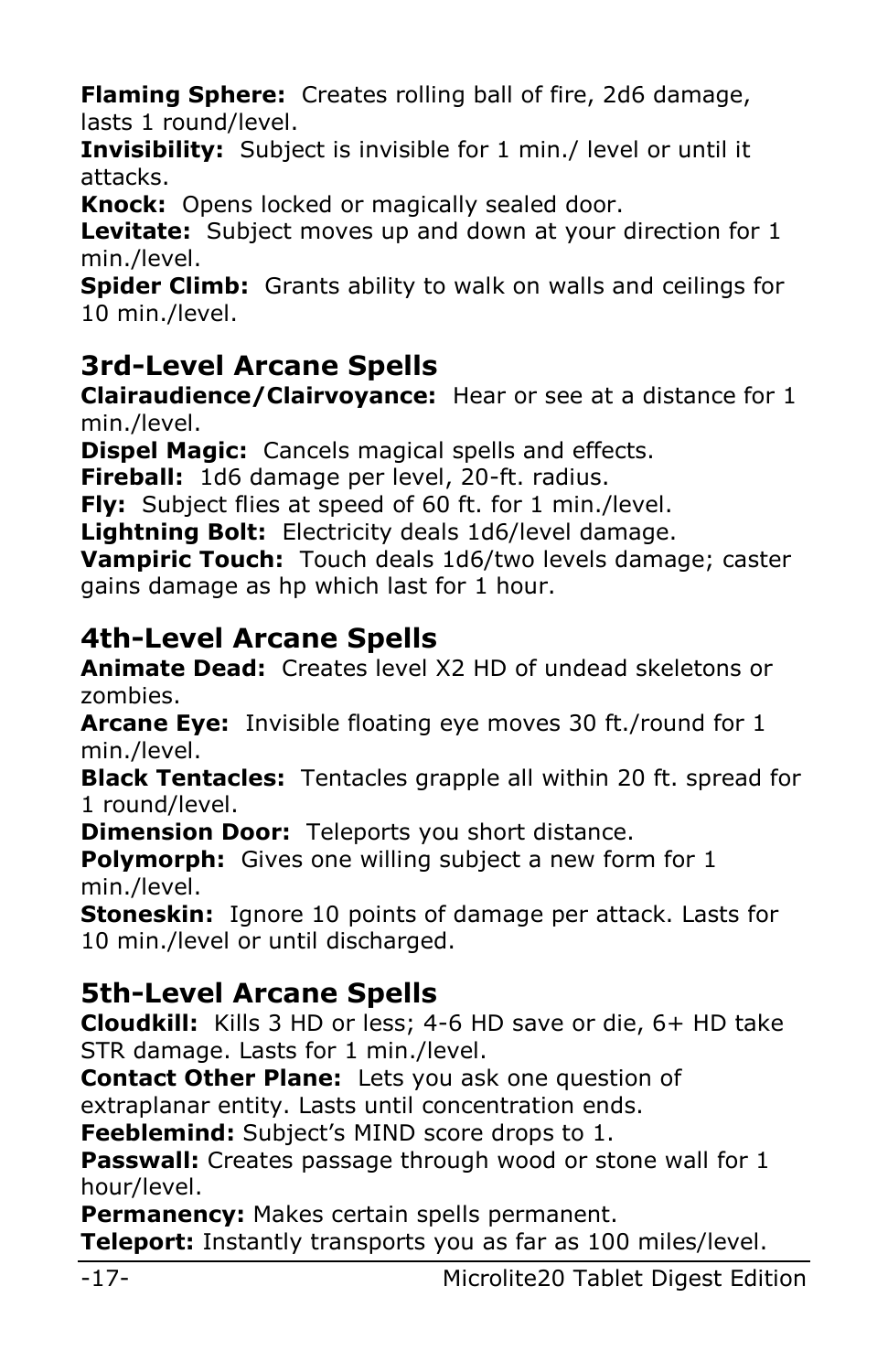## **6th-Level Arcane Spells**

**Antimagic Field:** Negates magic within 10 ft. for 10 min./level.

**Chain Lightning:** 1d6/level damage; 1 secondary bolt/level each deals half damage.

**Contingency:** Sets trigger condition for another spell. Lasts for 1 day/level or until discharged.

**Disintegrate:** Destroys one creature or object.

**Geas:** Commands any creature, binding it to a specific task. Lasts for 1 day/level or until discharged.

**True Seeing:** Lets you see all things as they really are for 1 min./level.

#### **7th-Level Arcane Spells**

**Delayed Blast Fireball:** 1d6/level fire damage; you can postpone blast for 5 rounds.

**Ethereal Jaunt:** You become ethereal for 1 round/level. **Finger of Death:** Kills one subject.

**Plane Shift:** As many as eight subjects travel to another plane. **Power Word Blind:** Blinds creature with 200 hp or less for 1d4+1 minutes (permanent if creature has less than 50 hp). **Spell Turning:** Reflect 1d4+6 spell levels back at caster for 10 min./level or until expended.

#### **8th-Level Arcane Spells**

**Clone:** Duplicate awakens when original dies.

**Horrid Wilting:** Deals 1d6/level damage within 30 ft.

**Incendiary Cloud:** Cloud deals 4d6 fire damage/round for 1 round/level.

**Irresistible Dance:** Forces subject to dance for 1d4+1 rounds. **Power Word Stun:** Stuns creature with 150 hp or less for 2d4 rounds.

**Trap the Soul:** Imprisons subject within gem.

#### **9th-Level Arcane Spells**

**Astral Projection:** Projects you and companions onto Astral Plane.

**Etherealness:** Travel to Ethereal Plane with companions for 1 min./level.

**Gate:** Connects two planes for travel or summoning. Open for 1 round/level.

**Meteor Swarm:** Four exploding spheres each deal 6d6 fire damage.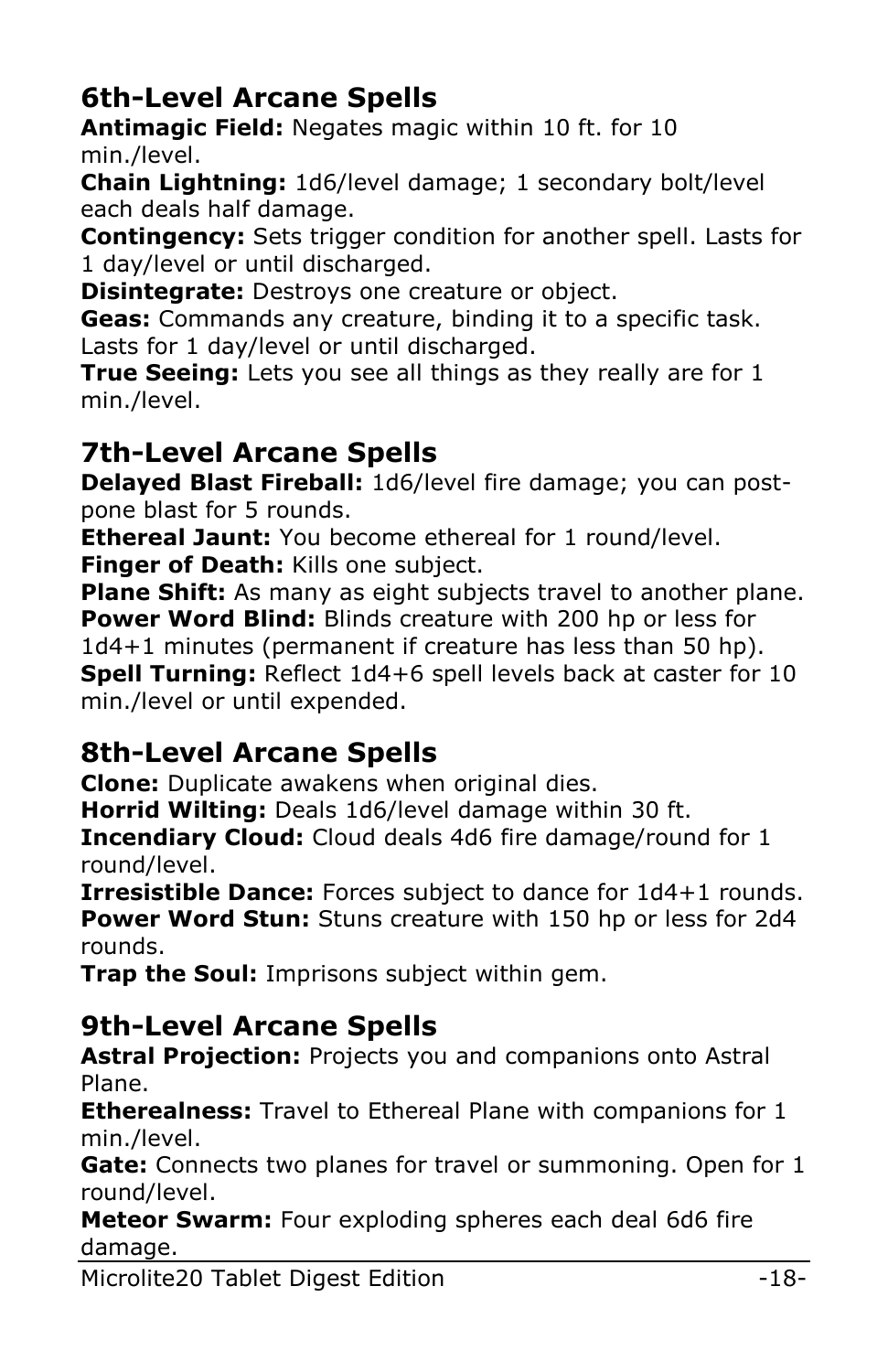**Power Word Kill:** Kills one creature with 100 hp or less. **Soul Bind:** Traps newly dead soul to prevent resurrection.

## **Divine Spells**

## **0-Level Divine Spells: Orisons**

**Create Water:** Creates 2 gallons/level of pure water. **Guidance:** +1 on one attack roll, saving throw, or skill check. Lasts for 1 min. or until discharged.

**Light:** Object shines like a torch for 10 min./level.

**Purify Food and Drink: Purifies 1 cu. ft./level of food or** water.

**Resistance:** Subject gains +1 on saving throws for 1 minute. **Virtue:** Subject gains 1 temporary hp for 1 minute.

## **1st-Level Divine Spells**

**Bless:** Allies gain +1 on attack rolls and communication + MIND checks against fear for 1 min./level.

**Bless Water:** Makes holy water. Cure Light Wounds: Cures 1d8 damage  $+1$ /level (max  $+5$ ).

**Divine Favor:** You gain +1 per three levels on attack and damage rolls for 1 minute.

**Magic Stone:** Three stones gain +1 on attack, deal 1d6 +1 damage. Lasts for 30 minutes or until discharged.

**Shield of Faith:** Aura grants +2 or higher AC bonus for 1 min./level.

## **2nd-Level Divine Spells**

**Aid:** +1 on attack rolls and saves against fear, 1d8 temporary hp  $+1$ /level (max  $+10$ ).

**Cure Moderate Wounds:** Cures 2d8 damage +1/level (max +10).

**Delay Poison:** Stops poison from harming subject for 1 **Gentle Repose:** Preserves one corpse.

**Remove Paralysis:** Frees one or more creatures from paralysis or slow effect.

**Restoration, Lesser:** Dispels magical ability penalty or repairs 1d4 ability damage.

## **3rd-Level Divine Spells**

**Create Food and Water:** Feeds three humans (or one horse)/level.

**Cure Serious Wounds:** Cures 3d8 damage +1/level (max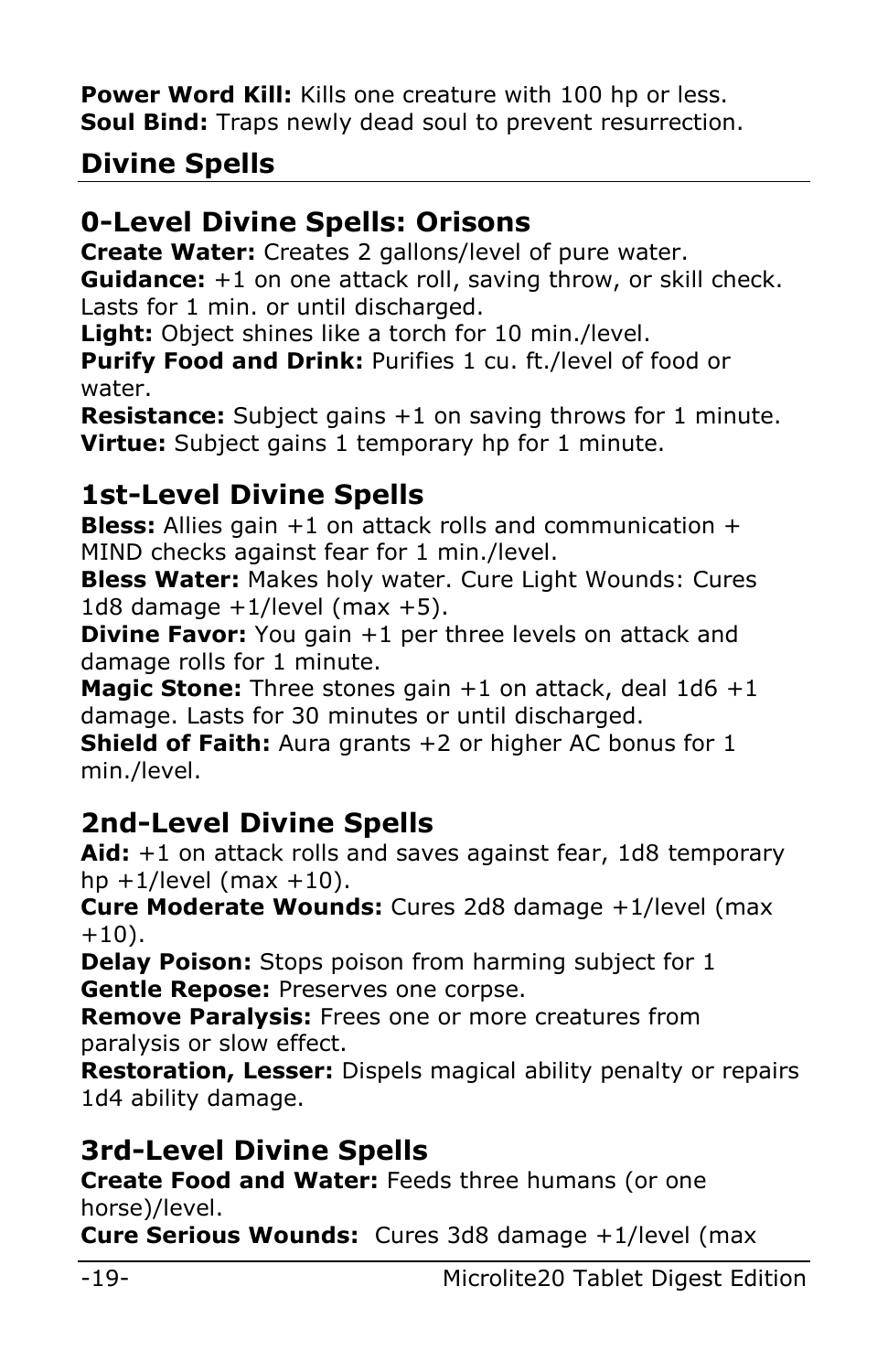$+15$ ).

**Prayer:** Allies get a +1 bonus on most rolls, enemies take a -1 penalty for 1 round/level.

**Remove Disease:** Cures all diseases affecting subject.

**Searing Light:** Ray deals 1d8/two levels damage, or 1d8/level against undead.

**Speak with Dead:** Corpse answers one question/two levels. Lasts for 1 min./level.

## **4th-Level Divine Spells**

**Cure Critical Wounds:** Cures 4d8 damage +1/level (max  $+20$ ).

**Discern Lies:** Reveals deliberate falsehoods for 1 round/level or until concentration ends.

**Freedom of Movement:** Subject moves normally despite impediments for 10 min./level.

**Neutralize Poison:** Immunizes subject against poison for 10 min./level, detoxifies venom in or on subject.

**Restoration:** Restores level and ability score drains.

**Tongues:** Speak any language for 10 min./level.

## **5th-Level Divine Spells**

**Atonement:** Removes burden of misdeeds from subject.

**Commune:** Deity answers one yes-or-no question/level. Lasts for 1 round/level

**Cure Light Wounds, Mass:** Cures 1d8 damage +1/level for many creatures.

**Flame Strike:** Smite foes with divine fire (1d6/level damage). **Raise Dead:** Restores life to subject who died as long as one day/level ago.

**True Seeing:** Lets you see all things as they really are for 1 min./level.

## **6th-Level Divine Spells**

**Banishment:** Banishes 2 HD/level of extraplanar creatures. **Cure Moderate Wounds, Mass:** Cures 2d8 damage +1/level for many creatures.

**Harm:** Deals 10 points/level damage to target.

**Heal:** Cures 10 points/level of damage, all diseases and mental conditions.

**Heroes' Feast:** Food for one creature/level cures disease and grants +1 combat bonus for 12 hours. Lasts for 1 hour.

**Quest:** Commands any creature, binding it to a specific task.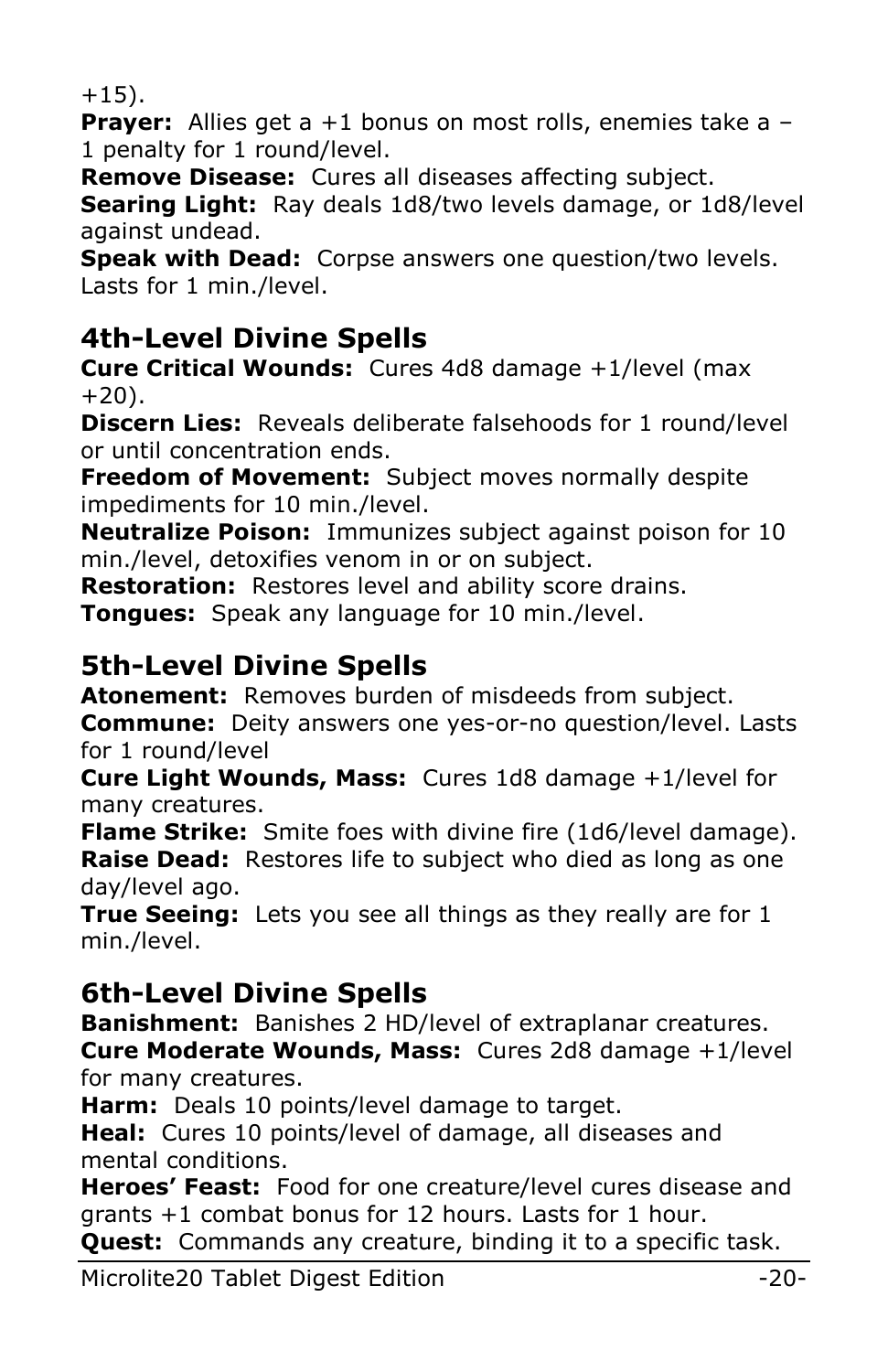Lasts for 1 day/level or until discharged.

## **7th-Level Divine Spells**

**Cure Serious Wounds, Mass:** Cures 3d8 damage +1/level for many creatures.

**Destruction:** Kills subject and destroys remains.

**Ethereal Jaunt:** You become ethereal for 1 round/level. **Regenerate:** Subject's severed limbs grow back, cures 4d8 damage  $+1$ /level (max  $+35$ ).

**Restoration, Greater:** As restoration, plus restores all levels and ability scores.

**Resurrection:** Fully restores a dead subject from a small portion of the corpse.

#### **8th-Level Divine Spells**

**Antimagic Field:** Negates magic within 10 ft. for 10 min./ level.

**Cure Critical Wounds, Mass:** Cures 4d8 damage +1/level for many creatures.

**Dimensional Lock:** Teleportation and interplanar travel blocked for 1 day/level.

**Discern Location:** Reveals exact location of creature or object.

**Fire Storm:** Deals 1d6/level fire damage.

**Holy Aura:** +4 to AC, +4 resistance, and SR 25 against evil spells for 1 round/level.

## **9th-Level Divine Spells**

**Astral Projection:** Projects you and companions onto Astral Plane.

**Etherealness:** Travel to Ethereal Plane with companions for 1 min./level.

**Gate:** Connects two planes for travel or summoning. Open for 1 round/level.

**Heal, Mass:** As heal, but with several subjects.

**Implosion:** Kills one creature/round for 4 rounds or until concentration ends.

**Soul Bind:** Traps newly dead soul to prevent resurrection.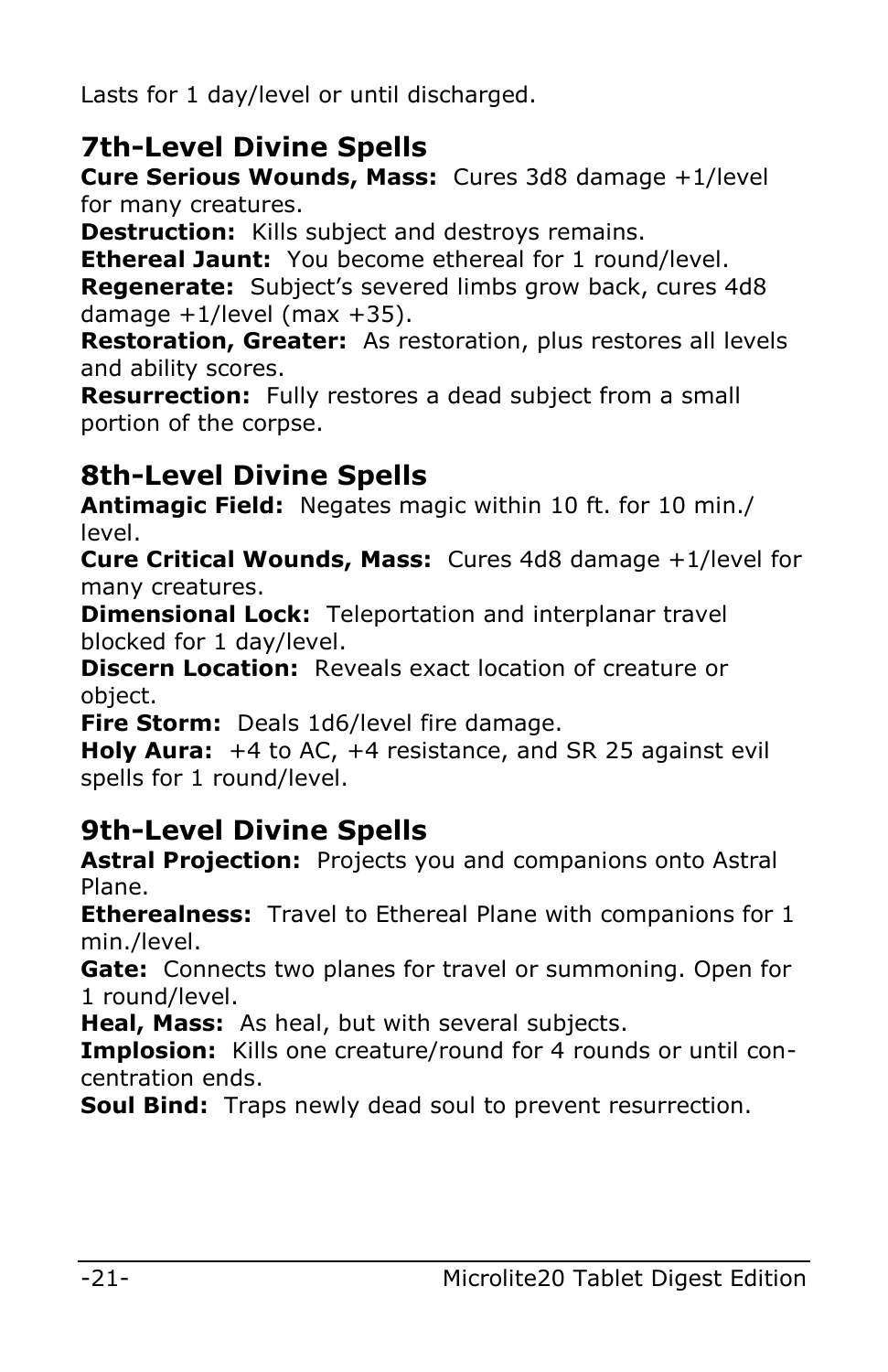#### **0-Level Occult Spells**

**Arcane Mark:** Inscribes a permanent personal rune (visible or invisible).

**Dancing Lights:** Creates torches or other lights for 1 minute. **Detect Illusion:** Detects Illusions in a 60' radius for 1 minute per level.

**Ghost Sound:** Figment sounds for 1 round/level.

**Prestidigitation:** Performs minor tricks for 1 hour.

**Read Aura:** Detect the school of magic of an item.

**Read Magic:** Read Scrolls and Spellbooks for 10/min per level.

#### **1st-Level Occult Spells**

**Charm Person:** Makes one person your friend for 1 hour per level.

**Color Spray:** Incapacitates creatures within a 15' cone.

**Disguise Self:** Changes your appearance for 10 minutes per level.

**Hypnotism:** Fascinates 2d4 HD of creatures for 2d4 rounds. **Silent Image:** Creates minor illusion of your design.

**Ventriloquism:** Throws voice for 1 minute per level.

## **2nd-Level Occult Spells**

**Blur:** Caster gains +4 to AC, cannot be Sneak Attacked for 1 minute per level.

**Hideous Laughter:** Subject loses actions for 1 round/level. **Hypnotic Pattern:** Fascinates 2d4+level HD of creatures for concentration plus 2 rounds.

**Invisibility:** Subject is invisible for 1 minute/level or until it attacks.

**Minor Image:** As Silent Image plus some sound.

**Mirror Image:** Creates 1d4+1 decoys of caster for 1 minute per level.

3rd-Level Illusionist Spells

**Daylight:** 60' radius of daylight for 10 minute/level.

**Deep Slumber:** Puts 10HD of creatures to sleep for 1 minute per level.

**Displacement:** Attacks against the subject miss 50% of the time for 1 round/level.

**Invisibility Sphere:** Makes everyone within 10' invisible. **Major Image:** As minor image, plus sound, smell, and thermal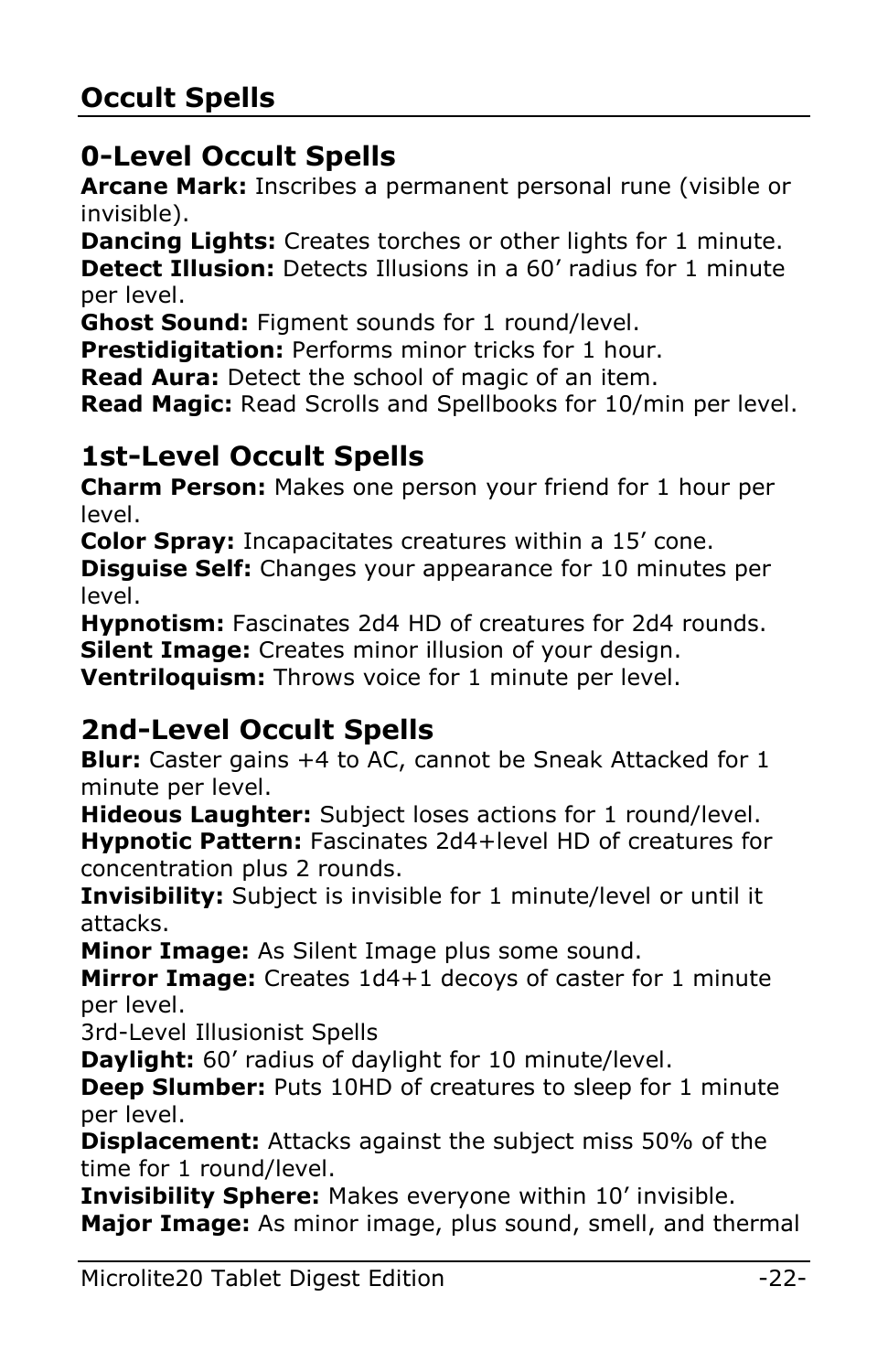effects.

**Suggestion:** Compels subject to follow stated course of action for 1 hour/level or until completed.

## **4th-Level Occult Spells**

**Charm Monster:** Make one monster believe it is your ally for 1 day/level.

**Confusion:** Subjects behave oddly for 1 round/level.

**Invisibility, Greater:** As invisibility, but subject can attack and stay invisible.

**Minor Creation:** Create one cloth or wood object.

**Phantasmal Killer:** Fearsome illusion kills subject or deals 3d6 damage.

**Rainbow Pattern:** Lights Fascinate 24HD of creatures for concentration plus 1rnd/level.

## **5th-Level Occult Spells**

**Break Enchantment:** Frees subjects from enchantments, alterations, curses, and petrification.

**Dominate Person:** Controls subject telepathically for 1 day/level.

**Major Creation:** As minor creation, plus stone or metal.

**Persistent Image:** As major image, but no concentration required; 1 minute/level.

**Seeming:** Changes appearance of 1 person per 2 levels for 12 hours.

**Sending:** Delivers short message anywhere, instantly.

## **6th-Level Occult Spells**

**Mislead:** Turns you invisible and creates illusory double.

**Permanent Image:** Permanent illusion with sight, sound, and smell controlled by concentration.

**Programmed Image:** As major image, triggered by specific event.

**Shadow Walk:** Step into shadow and travel rapidly; 50mph for 1 hour/level.

**Suggestion, Mass:** As suggestion, plus one subject per level. **True Seeing:** Lets you see things as they truly are.

## **7th-Level Occult Spells**

**Invisibility, Mass:** As invisibility, but affects all in range. **Phase Door:** Creates invisible passage through wood and stone.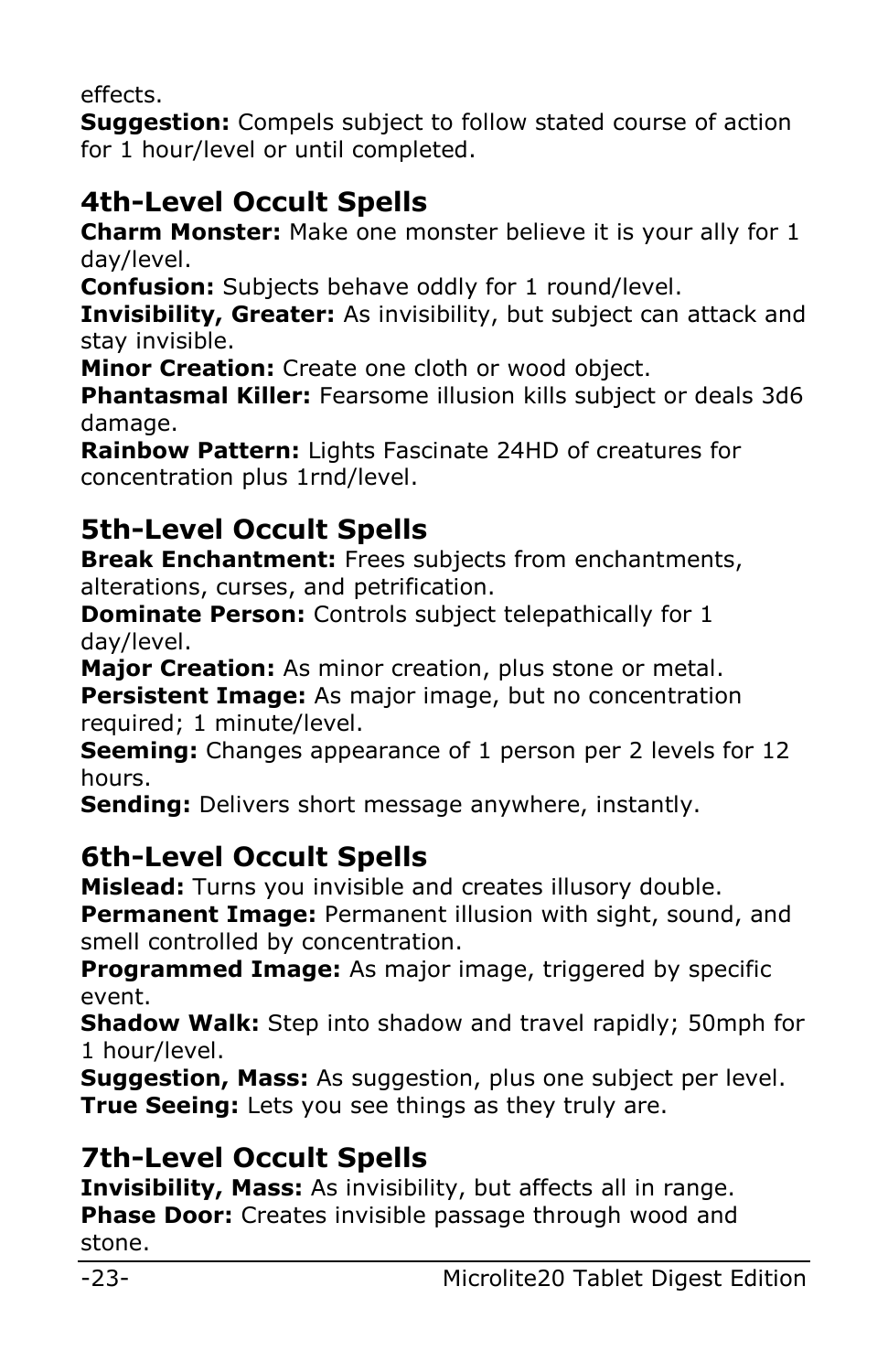**Power Word: Blind:** Blinds creature with 200hp or less.

**Prismatic Spray:** 60' Cone-shaped burst of rays for variety of effects.

**Project Image:** Illusory double can talk and cast spells at medium range for 1 round/level.

**Weird:** As phantasmal killer, but affects all within 30'.

## **8-Level Occult Spells**

**Scry Aura:** Determine what schools of magic exists on an area, the name and level of the spells applied, who casted them, the time at which they casted them, and any sentence they said instantly before or after casting them.

**Halfling's Luck:** When someone scores a hit against you, this spell turns it into a miss, and when someone scores a critical hit against you, this spell turns it into a regular hit. Lasts for 12 hours, and only applies to weapon attacks.

**Magical Mansion:** Makes a giant, magical mansion, where only those you choose can enter. Every creature that tries to enter but can't, or that tries to break the mansion, fails, and takes 3d6 damage. You can make the mansion disappear at will.

**Power Word: Mute:** Mutes creature with 200hp or less. They also cannot cast spells.

**Spellclones:** Make an arcane clone. It can do anything you can do, and you command it, but they can also think on their own if you allow it. Antimagic effects kill it.

## **9th-level Occult Spells**

**Power Word: Antimagic:** A creature within 50 feet of you that has 100 hit points or less cannot cast spells ever again. This cannot be dispelled.

**Touch of the Witch:** Touch a creature. It's SP becomes 0. Your SP maximum increases by the amount of SP drained. This can only end via an antimagic effect.

**Weakening Beam:** Instantly reduces a creature's HP maximum in half. Effect ends after 24 hours.

## **Divine (Druid) Spells**

## **0-Level Primal Spells**

**Create Water:** Creates 2 gallons/level of pure water.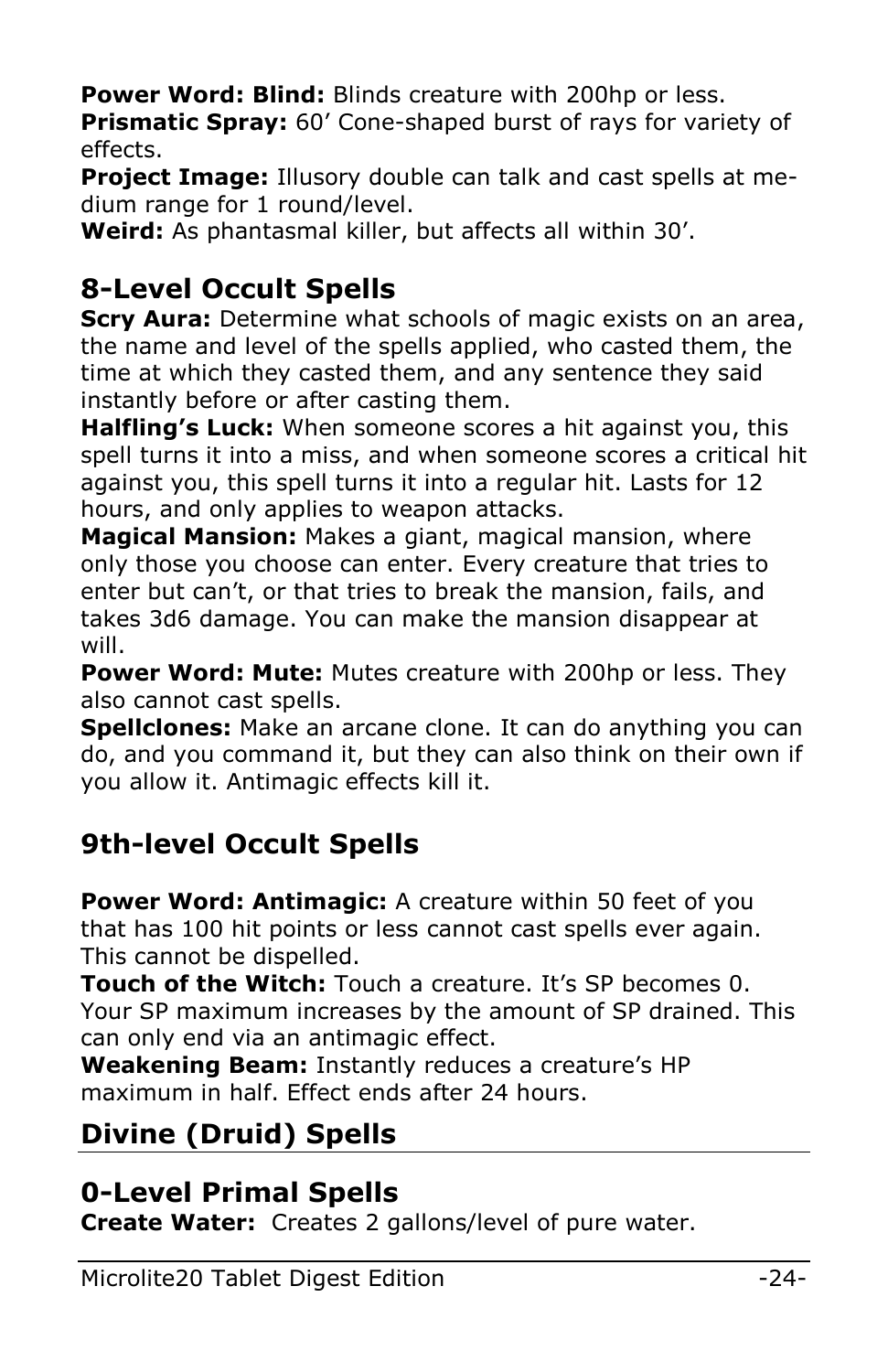**Detect Magic:** Detects spells and magic items within 60' for 1 minute per level.

**Detect Poison:** Detects poison in one creature or object.

**Mending:** Makes minor repairs on an object.

**Read Magic:** Read scrolls and spellbooks.

**Resistance:** Subject gains +1 on saving throws for 1 minute.

#### **1st-Level Primal Spells**

**Entangle:** Plants entangle everyone in 40' radius for 1 minute/ level.

**Faerie Fire:** Outlines subjects with light for 1 minute/level, cancels blur, invisibility, etc.

**Goodberry:** 2d4 berries each cure 1 hp (max 8 hp/24 hours). **Obscuring Mist:** Fog surrounds you, provides concealment for 1 minute/level

**Produce Flame:** 1d6 damage +1/level, touch or thrown. **Speak with Animals:** You can communicate with animals for 1min/level.

## **2nd-Level Primal Spells**

**Barkskin:** Grants +2 or higher bonus to AC for for 10min/level.

**Gust of Wind:** Blows away or knocks down smaller creatures. **Heat Metal:** Makes metal so hot it damages those who touch it

**Summon Swarm:** Summons swarm of bats, rats, or spiders for concentration plus 2 rounds

**Tree Shape:** You look exactly like a tree for 1hour/level. **Warp Wood:** Bends wood within 20' radius.

## **3rd-Level Primal Spells**

**Call Lightning:** Calls down 3d6-damage lightning bolts from the sky once per round for 1min/level.

**Protection from Energy:** Absorb 12 points/level of damage from one kind of energy for 10min/level.

**Speak with Plants:** You can talk to normal plants and plant creatures for 1min/level.

**Spike Growth:** For 1hr/level, creatures in area take d4 damage per 5' movement, may be slowed.

**Stone Shape:** Sculpts stone into any shape.

**Water Breathing:** Subjects can breathe under water for 2 hours/level divided by number of subjects.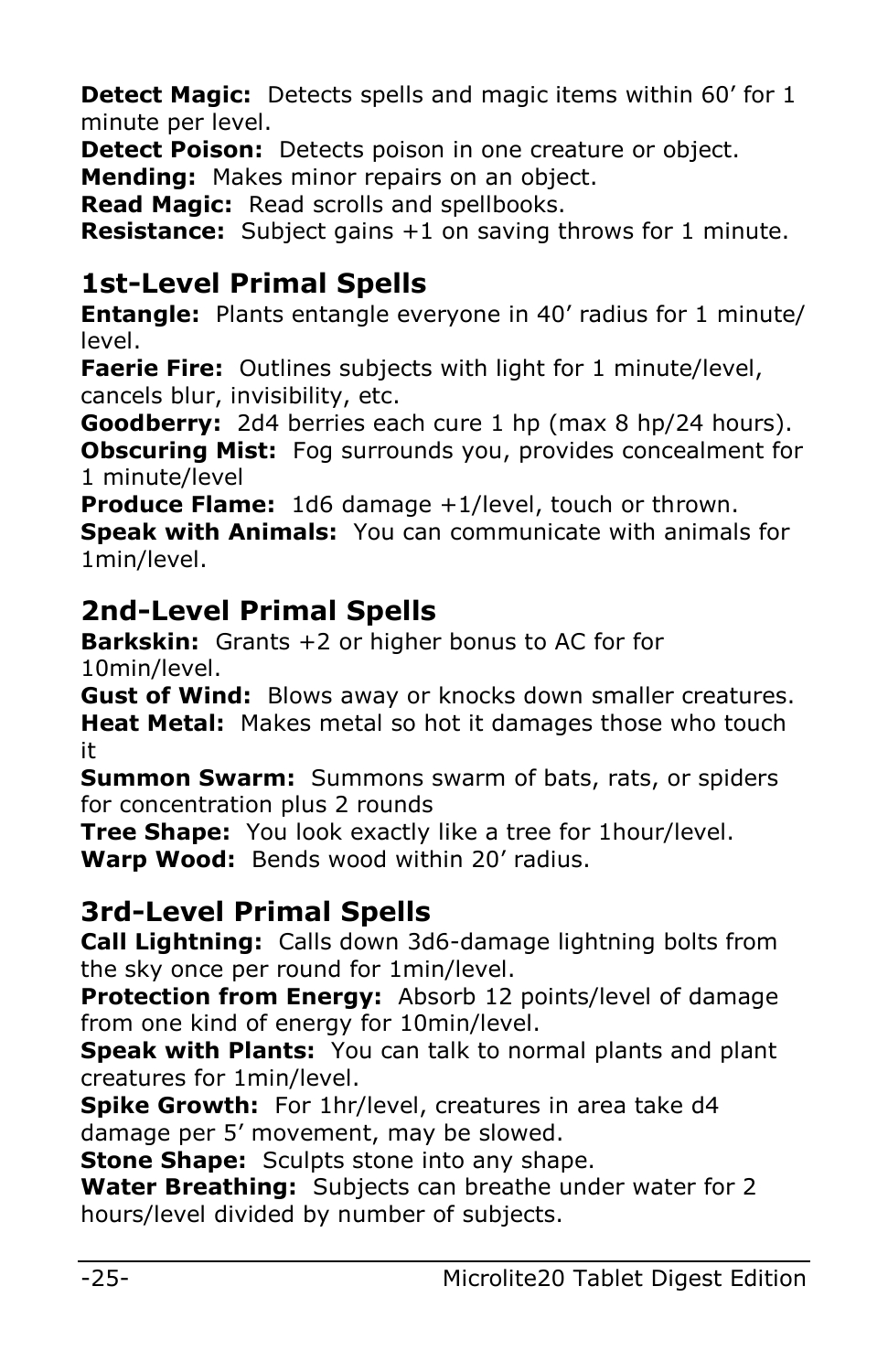## **4th-Level Primal Spells**

**Air Walk:** Subject treads on air for 10min/level **Anti-Plant Shell:** Keeps animated plants at bay for 10min/level, 10' radius.

**Ice Storm:** Hail does 5d6 damage in cylinder 40' across **Reincarnate:** Brings dead subject back in random body. **Repel Vermin:** Insects, spiders, and other vermin stay 10' away for 10min/level.

**Spike Stones**: Creatures in area take 1d8 damage, may be slowed.

#### **5th-Level Primal Spells**

**Awaken:** Animal or Tree gains human intellect.

**Baleful Polymorph:** Transforms subject into harmless animal. **Call Lightning Storm:** As call lightning, but does 5d6 per bolt.

**Insect Plague:** Up to 6 Locust Swarms attack creatures for 1min/level.

**Transmute Rock to Mud:** Transforms 2 10' cubes per level. **Wall of Fire:** Deals 2d4 fire damage out to 10 ft. and 1d4 out to 20 ft. Passing through wall deals 2d6 damage +1/level.

#### **6th-Level Primal Spells**

**Fire Seeds:** Creates Acorn Grenades (1d6 fire dmg/lvl divided among up to 4 seeds) that explode in a 10' radius and ignite combustibles.

**LiveOak:** Oak becomes treant guardian.

**Move Earth:** Digs trenches and builds hills, in an area up to 750' square and 10' deep.

**Stone Tell:** Talk to natural or worked stone for 1min/lvl.

**Transport via Plants:** Move instantly from one plant to another of its type anywhere.

**Wall of Stone:** Creates a wall of stone that can be shaped.

#### **7th-Level Primal Spells**

**Changestaff:** Your staff becomes a treant on command. **Control Weather:** Changes weather in local area.

**Earthquake:** Intense tremor shakes 80' radius, collapsing ceilings, opening fissures, etc.

**Finger of Death:** Kills one subject.

Fire Storm: Does 1d6/lvl fire damage to 2 10' cubes per level. **Wind Walk:** You and your allies turn vaporous and travel at up to 60mph for 1 hour/level.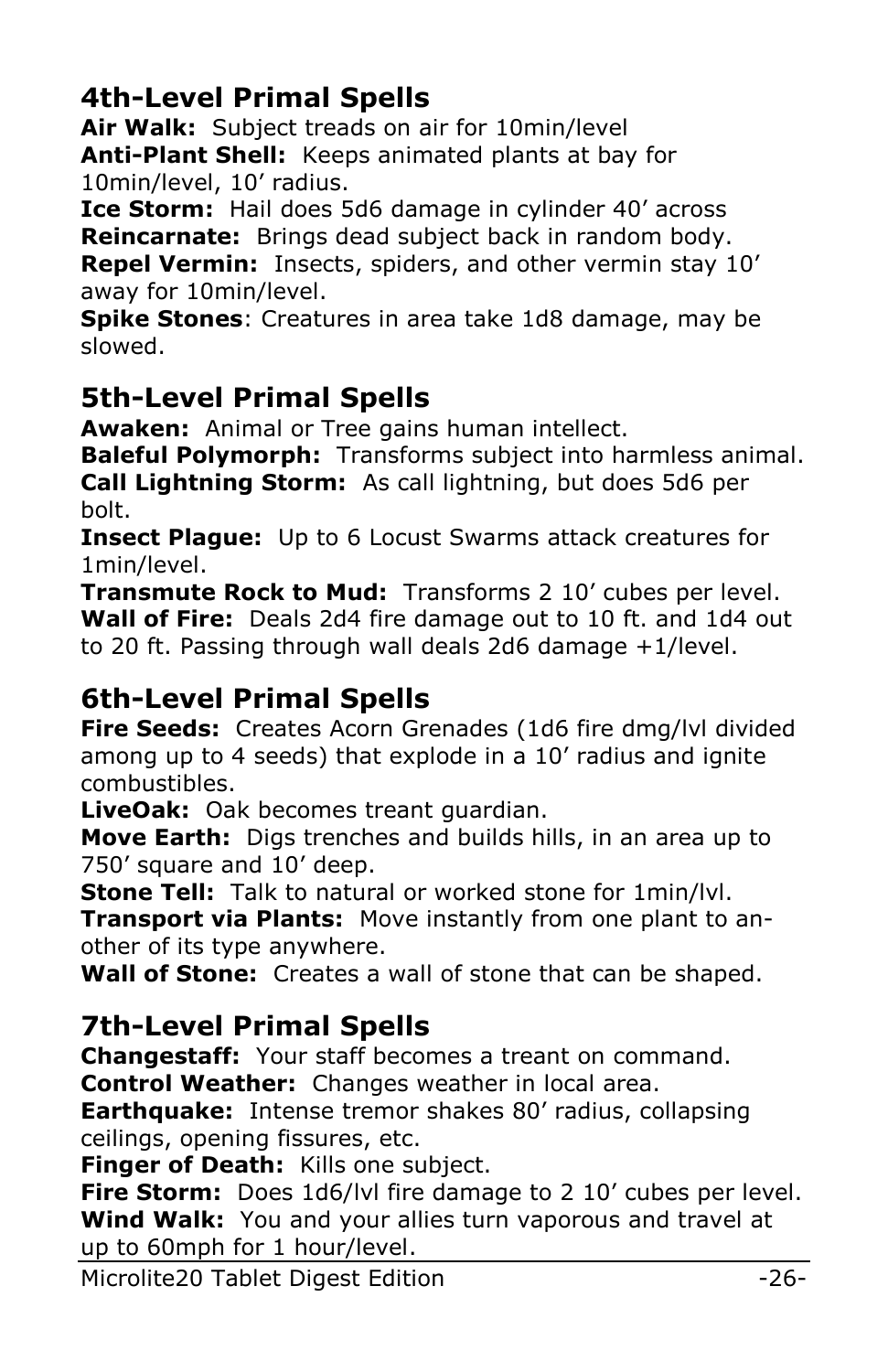# **MONSTER LIST**

Any monster from the SRD may be used. The following rules will help simplify SRD monsters for easy use with Microlite20.

**Skills:** All creatures have a bonus to all skills (*Physical, Subterfuge, Knowledge and Communication*) equal to their number of Hit Dice. If the creature is intelligent, add +3 to one skill. Add stat bonuses to suit and as logic dictates. This is intentionally kept open – if you need a sneaky bugbear, assign the +3 bonus to Subterfuge; if a warrior, give +3 to Physical; for a spell-caster assign the +3 to Knowledge or Communication and give levels of Mage or Cleric (see below).

**Monster Advancement:** To make a tougher monster, add more Hit Dice; each additional HD adds one to their skill and combat bonuses. For each doubling of the Hit Dice, increase the dice size for attacks (ie, *d4- >d6, d6->d8*, etc). Alternatively, add class levels to intelligent monsters. Start with the base Hit Dice and add levels of Fighter, Rogue, Mage or Cleric as required.

**Create your own:** Assign Hit Dice (d8 for most things, d12 for Dragons and Undead). Attack bonus and skill level  $=$  number of Hit Dice. If it's an intelligent critter, add  $a + 3$  bonus to one skill. Add stat bonuses to suit.

## **Animal**

-27- Microlite20 Tablet Digest Edition **Badger:** HD 1d8+2 (6 hp), AC 15, Claw +4 (1d2–1) **Black Bear:** HD 3d8+6 (19 hp), AC 13, Claw +6 (1d4+4) or  $bite +1 (1d6+2)$ **Brown Bear:** HD 6d8+24 (51 hp), AC 15, Claw +11 (1d8+8) or bite +6 (2d6+4) **Boar:** HD 3d8+12 (25 hp), AC 16, Gore +4 (1d8+3) **Cat:** HD ½d8 (2 hp), AC 14, Claw +4 (1d2–4) **Crocodile:** HD 3d8+9 (22 hp), AC 16, Bite +6 (1d8+6) or tail  $slap +6 (1d12+6)$ **Dog:** HD 1d8+2 (6 hp), AC 15, Bite +2 (1d4+1) **Donkey:** HD 2d8+2 (11 hp), AC 13, Bite +1 (1d2) **Eagle:** HD 1d8+1 (5 hp), AC 14, Talons +3 (1d4)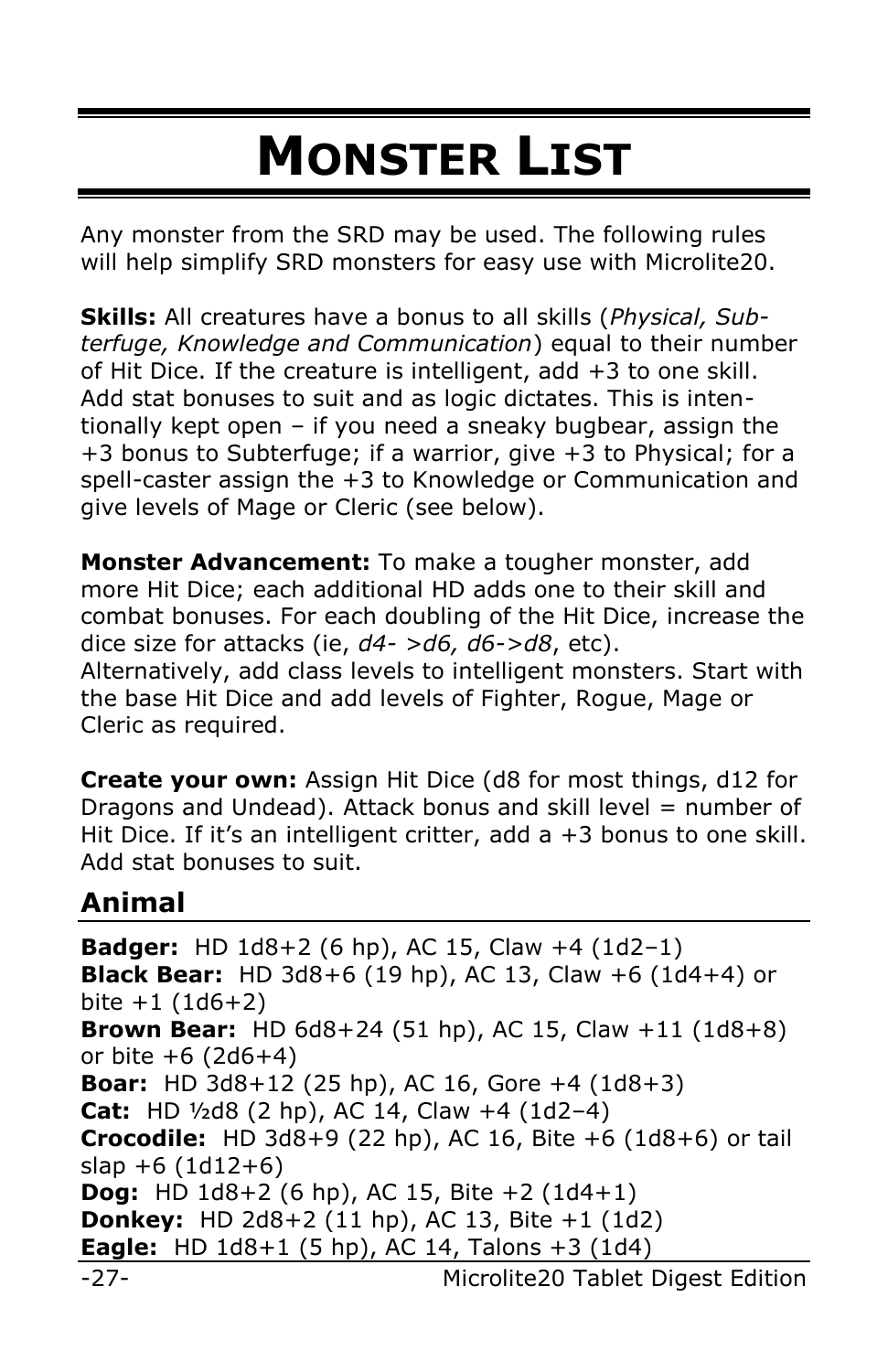**Giant Crocodile:** HD 7d8+28 (59 hp), AC 16, Bite +11 (2d8+12) or tail slap +11 (1d12+12) **Horse (heavy):** HD 3d8+6 (19 hp), AC 13, Hoof –1 (1d6+1) **Mule:** HD 3d8+9 (22 hp), AC 13, Hoof +4 (1d4+3) **Pony:** HD 3d8+6 (19 hp), AC 13, Hoof –1 (1d6+1) **Snake (constrictor):** HD 3d8+6 (19 hp), AC 15, Bite +5 (1d3+4), constrict (1d3+4) **Snake (giant constrictor):** HD 11d8+14 (63 hp), AC 15, Bite +13 (1d8+10), constrict (1d8+10) **Snake (small viper):** HD 1d8 (4 hp), AC 17, Bite +4 (1d2–2 plus poison) **Snake (large viper):** HD 3d8+6 (19 hp), AC 15, Bite +4 (1d4 plus poison) **Snake (huge viper):** HD 6d8+6 (33 hp), AC 15, Bite +6 (1d6+4 plus poison) **War Dog:** HD 2d8+4 (13 hp), AC 16, Bite +3 (1d6+3) **Warhorse (heavy):** HD 4d8+12 (30 hp), AC 14, Hoof +6  $(1d6+4)$ **Warhorse (light):** HD 3d8+9 (22 hp), AC 14, Hoof +4  $(1d4+3)$ **Warpony:** HD 2d8+4 (13 hp), AC 13, Hoof +3 (1d3+2) **Wolf:** HD 2d8+4 (13 hp), AC 14, Bite +3 (1d6+1)

## **Creatures**

**Ankheg:** HD 3d10+12 (28hp), AC 18, Bite +7 (2d6+7 plus 1d4 acid) **Assassin Vine:** HD 4d8+12 (30 hp), AC 15, Slam +7 (1d6+7), constrict (1d6+7) **Bugbear:** HD 3d8+3 (16 hp), AC 17, Morningstar +5 (1d8+2) or javelin  $+3$  (1d6+2) **Choker:** HD 3d8+3 (16 hp), AC 17, Tentacle +6 (1d3+3) **Cockatrice:** HD 5d10 (27 hp), AC 14, Bite +9 (1d4-2 plus petrification, DC 12 phys+STR to negate) **Dwarf:** HD 1d8+2 (6 hp), AC 16, Waraxe +3 (1d10+1) or shortbow  $+1$  (1d6) **Earth Elemental (large):** HD 8d8+32 (68 hp), AC 18, Slam +12 (2d8+7) **Elf:** HD 1d8 (4 hp), AC 15, Longsword +2 (1d8+1) or longbow +3 (1d8) **Gargoyle:** HD 4d8+19 (37 hp), AC 16, Claw +6 (1d4+2) **Gelatinous Cube:** HD 4d10+32 (54 hp), AC 3, Slam +1 (1d6 +1d6 acid) plus engulf (paralysis + 1d6 acid/round, DC 13 phys+DEX to negate)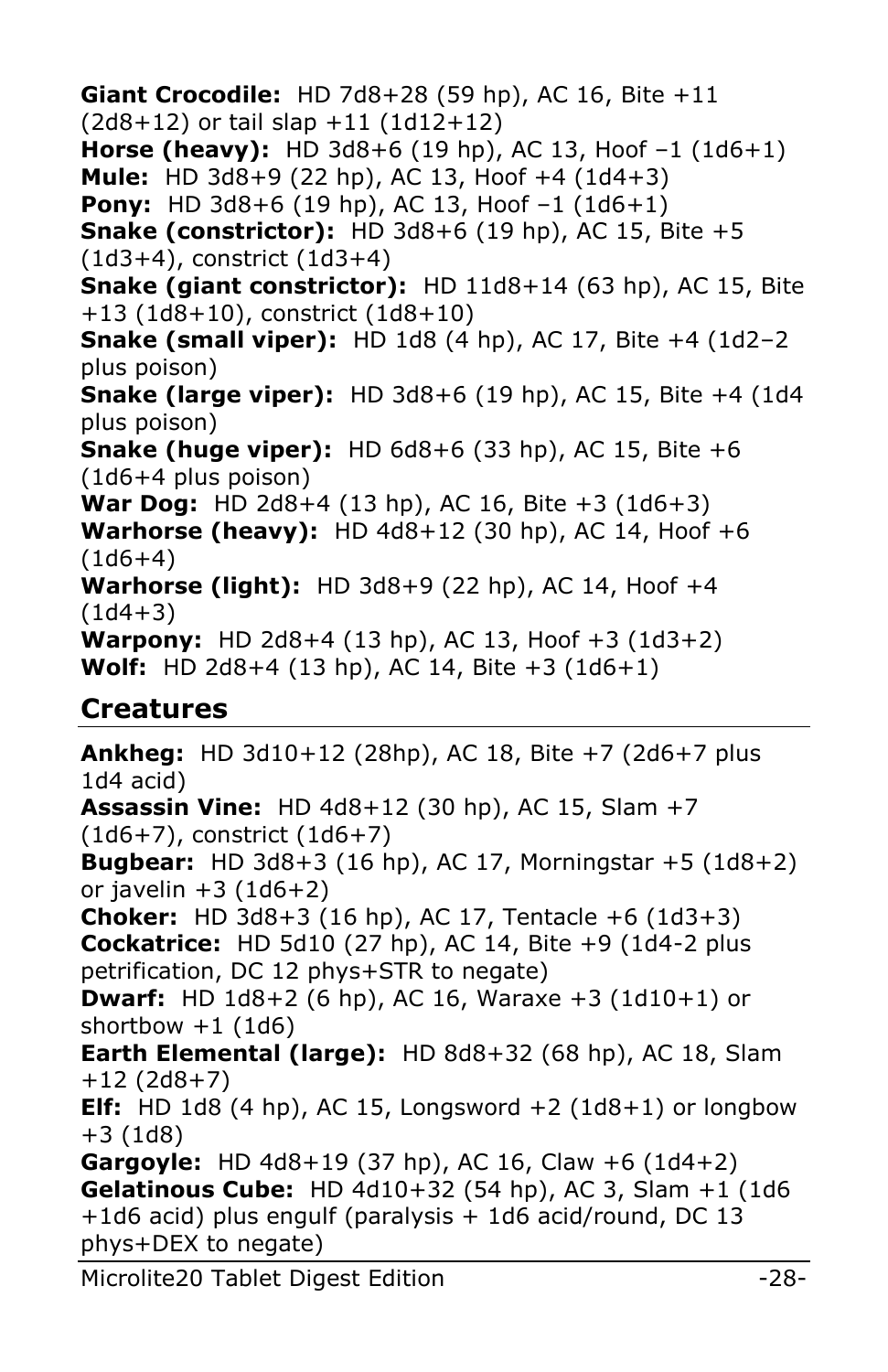-29- Microlite20 Tablet Digest Edition **Ghoul:** HD 2d12 (13 hp), AC 14, Bite +2 (1d6+1 plus paralysis) or claws +0 (1d3 plus paralysis) **Gnoll:** HD 2d8+2 (11 hp), AC 15, Battleaxe +3 (1d8+2) or shortbow  $+1$  (1d6) **Goblin:** HD 1d8+1 (5 hp), AC 15, Morningstar +2 (1d6) or  $i$ avelin  $+3$  (1d4) **Griffon:** HD 7d10+21 (59 hp), AC 17, Bite +11 (2d6+4) **Halfling:** HD 1d8+1 (5 hp), AC 16, Shortsword +3 (1d6) or light crossbow +3 (1d6) **Hellhound:** HD 4d8+4 (22 hp), AC 16, Bite +5 (1d8+1 plus 1d6 fire) **Hill Giant:** HD 12d8+48 (102 hp), AC 20, Greatclub +16 (2d8+10) or rock +8 (2d6+7) **Hobgoblin:** HD 1d8+2 (6 hp), AC 15, Longsword +2 (1d8+1) or javelin  $+2$  (1d6+1) **Human Commoner:** HD 1d8+1 (5 hp), AC 12, Dagger +1  $(1d6+1)$  or sling  $+1$   $(1d4)$ **Kobold:** HD 1d8 (4 hp), AC 15, Spear +1 (1d6-1) or sling +3 (1d3) **Lizardfolk:** HD 2d8+2 (11 hp), AC 15, Claw +2 (1d4+1) or  $club +2 (1d6+1)$  or javelin  $+1 (1d6+1)$ **Nymph:** HD 6d6+6 (27 hp), AC 17, Dagger +6 (1d4) or stunning glance (unable to act for 2d4 rounds, DC 17 phys+STR to negate) **Ogre:** HD 4d8+11 (29 hp), AC 16, Greatclub +8 (2d8+7) or  $i$ avelin  $+1$  (1d8+5) **Orc:** HD 1d8+1 (5 hp), AC 13, Falchion +4 (2d4+4) or javelin  $+1$  (1d6+3) **Otyugh:** HD 6d8+9 (36 hp), AC 17, Tentacle +4 (1d6 plus disease) **Owlbear:** HD 5d10+25 (52 hp), AC 15, Claw +9 (1d6+5) **Rust Monster:** HD 5d8+5 (27 hp), AC 18, Antennae touch +3 (rust) **Shadow:** HD 3d12 (19 hp), AC 13, Incorporeal touch +3 (1d6 Str) **Shambling Mound:** HD 8d8+24 (60 hp), AC 20, Slam +11 (2d6+5), constrict (2d6+7) **Skeleton Warrior:** HD 1d12 (6 hp), AC 15, Scimitar +1  $(1d6+1)$  or claw  $+1$  melee  $(1d4+1)$ **Stirge:** HD 1d10 (5 hp), AC 16, Touch +7 (attach) **Stone Golem:** HD 14d10+30 (107 hp), AC 26, Slam +18 (2d10+9) **Treant:** HD 7d8+35 (66 hp), AC 20, Slam +12 (2d6+9)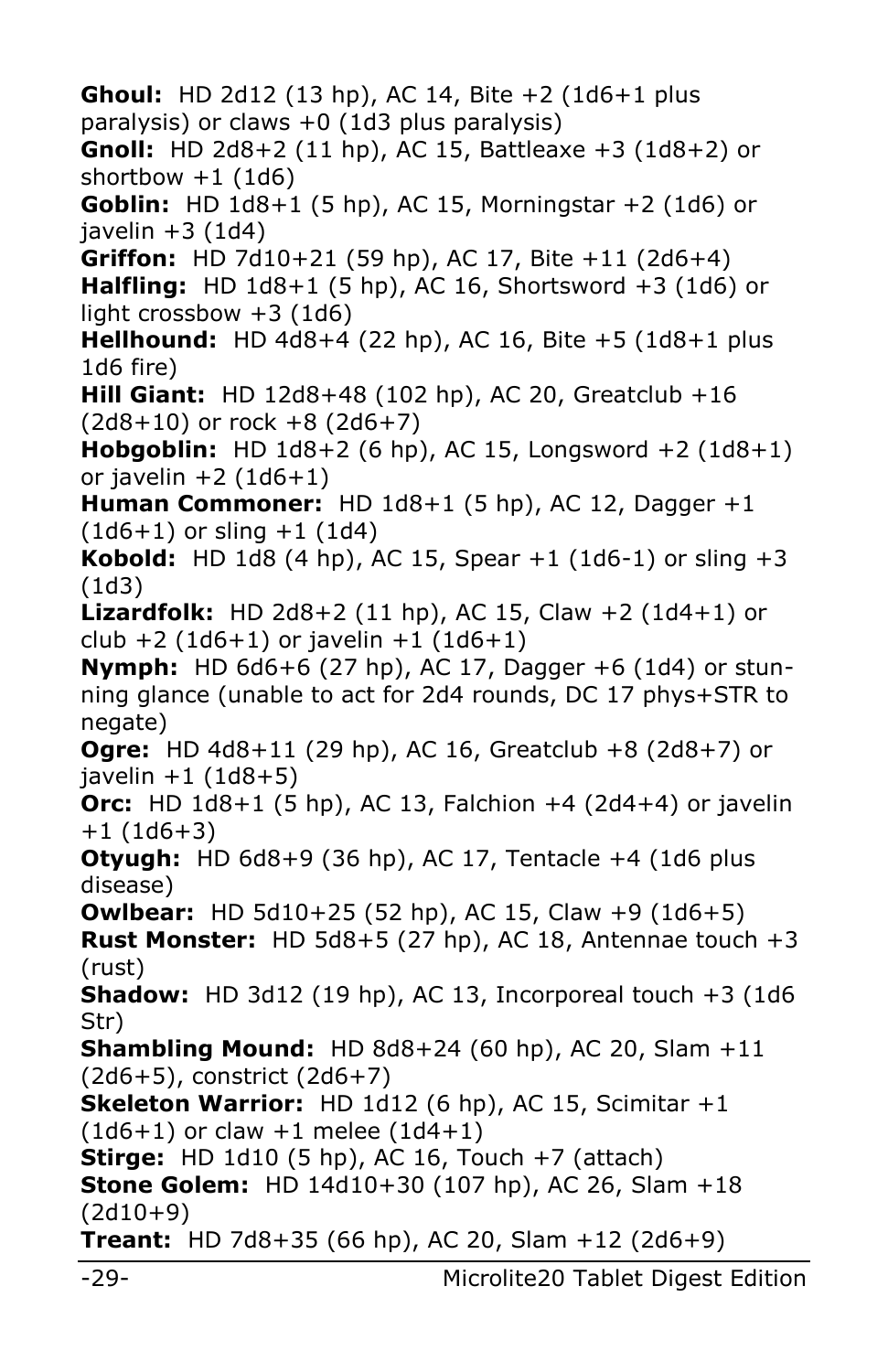**Troll:** HD 6d8+36 (63 hp), AC 16, Claw +9 (1d6+6) **Werewolf Human Form:** HD 3d8+7 (20 hp), AC 17, Longsword  $+3$  (1d8 $+1$ ) or light crossbow  $+2$  (1d8) **Werewolf, Wolf Form:** HD 3d8+7 (20 hp), AC 16, Bite +5  $(1d6+3)$ **Werewolf, Hybrid Form:** HD 3d8+7 (20 hp), AC 16, Claw +4  $(1d4+2)$ **Wight:** HD 4d12 (26 hp), AC 15, Slam +3 (1d4+1 plus energy drain) **Wraith:** HD 5d12 (32 hp), AC 15, Incorporeal touch +5 (1d4 plus –1d6 STR, DC 14 phys+STR to negate) **Wyvern:** HD 7d12+14 (59 hp), AC 18, Sting +10 (1d6+4 plus poison) or Talon  $+10$  (2d6+4) or Bite  $+10$  (2d8+4) **Zombie:** HD 2d12+3 (16 hp), AC 11, Slam +2 (1d6+1) or  $club +2$  melee  $(1d6+1)$ **Vampire:** HD 4d12+3 (29 hp), AC 15, Slam +5 (1d6+4 plus energy drain –1 level, DC 14 phys+STR to negate) or blood drain (-1d4 STR)

#### **Dinosaur**

**Deinonychus:** HD 4d8+16 (34 hp), AC 16, Talons +6 (2d6+4) or bite +1 (2d4+2)

**Megaraptor:** HD 8d8+43 (79 hp), AC 16, Talons +9 (2d8+5) or bite +4 (2d6+2)

**Triceratops:** HD 16d8+124 (196 hp), AC 18, Gore +20 (2d8+15)

**Tyrannosaurus:** HD 18d8+99 (180 hp), AC 14, Bite +20 (3d6+13)

## **Dire Animal**

**Dire Bear:** HD 12d8+51 (105 hp), AC 17, Claw +19 (2d4+10) and bite  $+13$  (2d8+5) **Dire Rat:** HD 1d8+1 (5 hp), AC 15, Bite +4 (1d4 plus disease) **Dire Wolf:** HD 6d8+18 (45 hp), AC 14, Bite +11 (1d8+10)

## **Dragon**

**Young Red:** HD 13d12+39 (123 hp), AC 21, Bite +20 (2d6+7) or Breath 10d10 DC24 phys+DEX to dodge for half **Very Old Red:** HD 31d12+248 (449 hp), AC 36, Bite +40 (4d6+13) or breath 18d10 fire, DC 33 phys+DEX to dodge for half

**Adult Gold:** HD 23d12+115 (264 hp), AC 30, Bite +32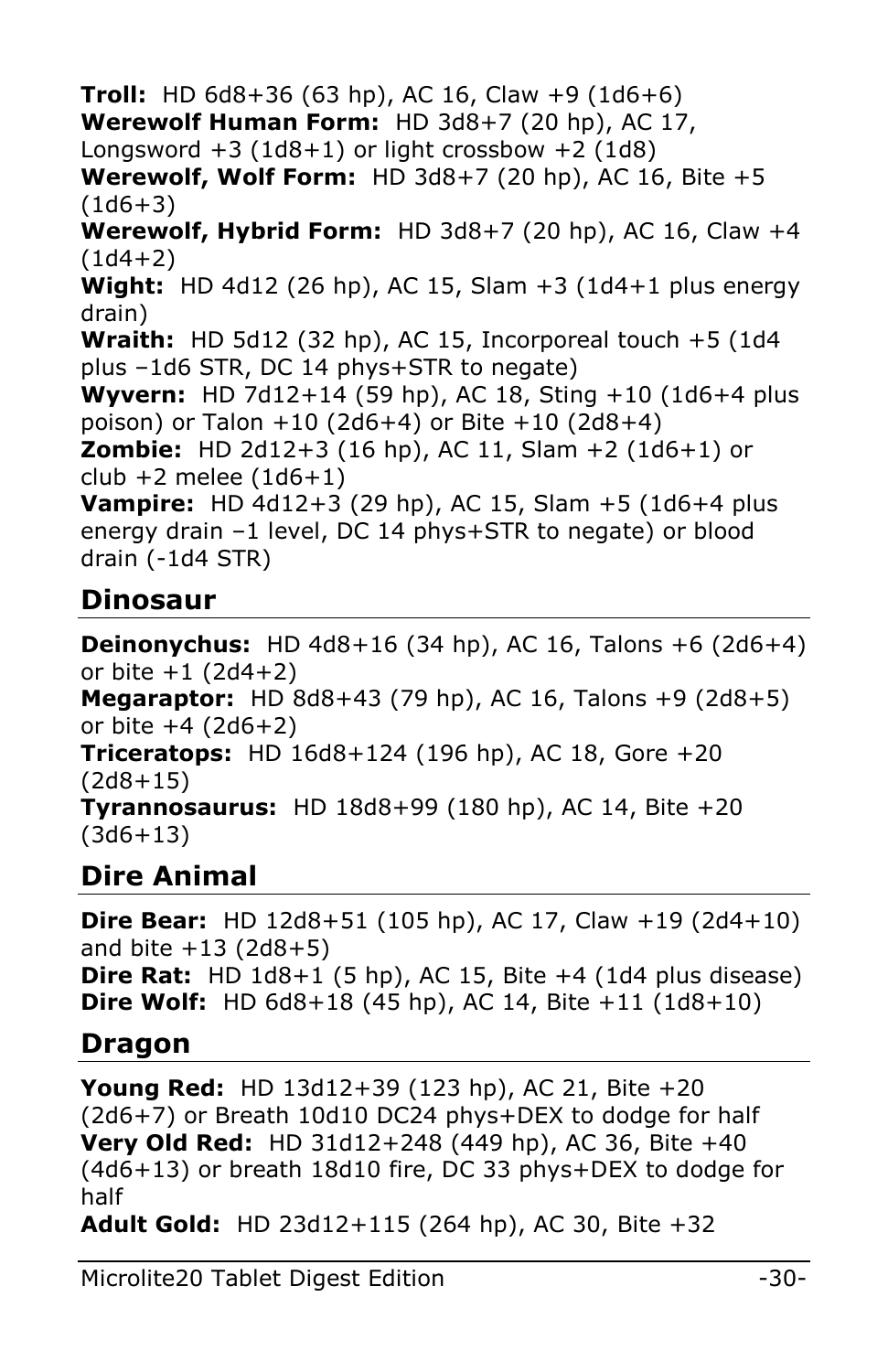(2d8+11) or breath 12d10 fire, DC 26 phys+DEX to dodge for half

**Young Adult Silver:** HD 19d12+79 (202 hp), AC 28, Bite +24 (2d6+6) or breath 10d8 cold, DC 23 phys+DEX to dodge for half

## **Vermin**

**Monstrous Scorpion (tiny):** HD ½d8+2 (4 hp), AC 14, Claw+2 (1d2-4) or sting  $-3$  (1d2-4 plus poison) **Monstrous Scorpion (small):** HD 1d8+2 (6 hp), AC 14, Claw+1 (1d3-1) or sting  $-4$  (1d3-1 plus poison) **Monstrous Scorpion (large):** HD 5d8+10 (32 hp), AC 16,  $Claw+6$  (1d6+4) or sting  $+1$  (1d6+2 plus poison) **Monstrous Scorpion (huge):** HD 10d8+30 (75 hp), AC 20,  $Claw+11$  (1d8+6) or sting  $+6$  (2d4+3 plus poison) **Monstrous Spider (small):** HD 1d8 (4 hp), AC 14, Bite +4 (1d4–2 plus poison) **Monstrous Spider (large):** HD 4d8+4 (22 hp), AC 14, Bite +4 (1d8+3 plus poison) **Monstrous Spider (huge):** HD 8d8+16 (52 hp), AC 16, Bite +9 (2d6+6 plus poison)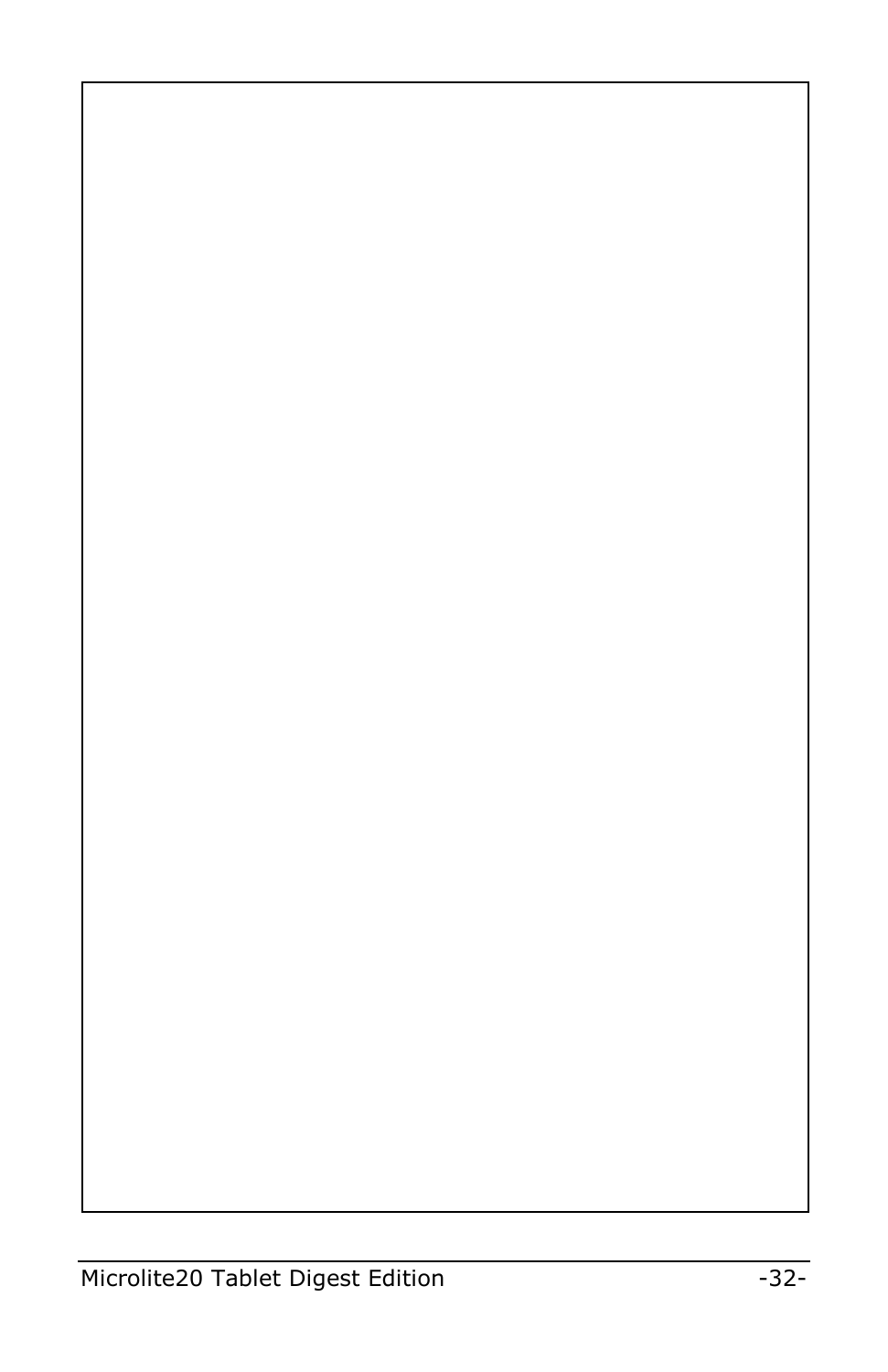# **GAME MASTER'S GUIDE**

## **Disease**

Diseases have various symptoms and are spread through a number of ways. Several typical diseases are summarized below.

The entries for diseases include the following information:

**Name of the disease**: Type, DC, incubation, damage.

**Type** lists the disease's method of delivery (contact, inhaled, or injury).

**DC** lists the phys+STR check DC needed to prevent infection.

**Incubation** lists the time before damage begins.

**Damage** lists the ability damage the character takes after incubation and each day afterward.

**Cackle Fever:** Inhaled, DC 16, 1 day, –1d6 MIND. **Filth Fever:** Injury, DC 12, 1d3 days, –1d3 DEX and 1d3 STR. **Mindfire:** Inhaled, DC 12, 1 day, –1d4 MIND. **Red Ache:** Injury, DC 15, 1d3 days, –1d6 STR. **Shakes:** Contact, DC 13, 1 day, –1d8 DEX.

# **Extreme Heat & Cold**

If not wearing suitable protection, a character must make a Phys+**STR** check once every 10 minutes (DC 15, +1 per previous check), taking 1d6 damage on each failed save.

# **Falling Damage**

A falling character takes 1d6 hp of damage per 10 feet fallen. If the character makes a successful Phys+DEX roll, he takes only half damage. The DC for the phys+DEX roll is equal to the depth fallen in feet.

In the event that the fall ends in an area laden with spikes or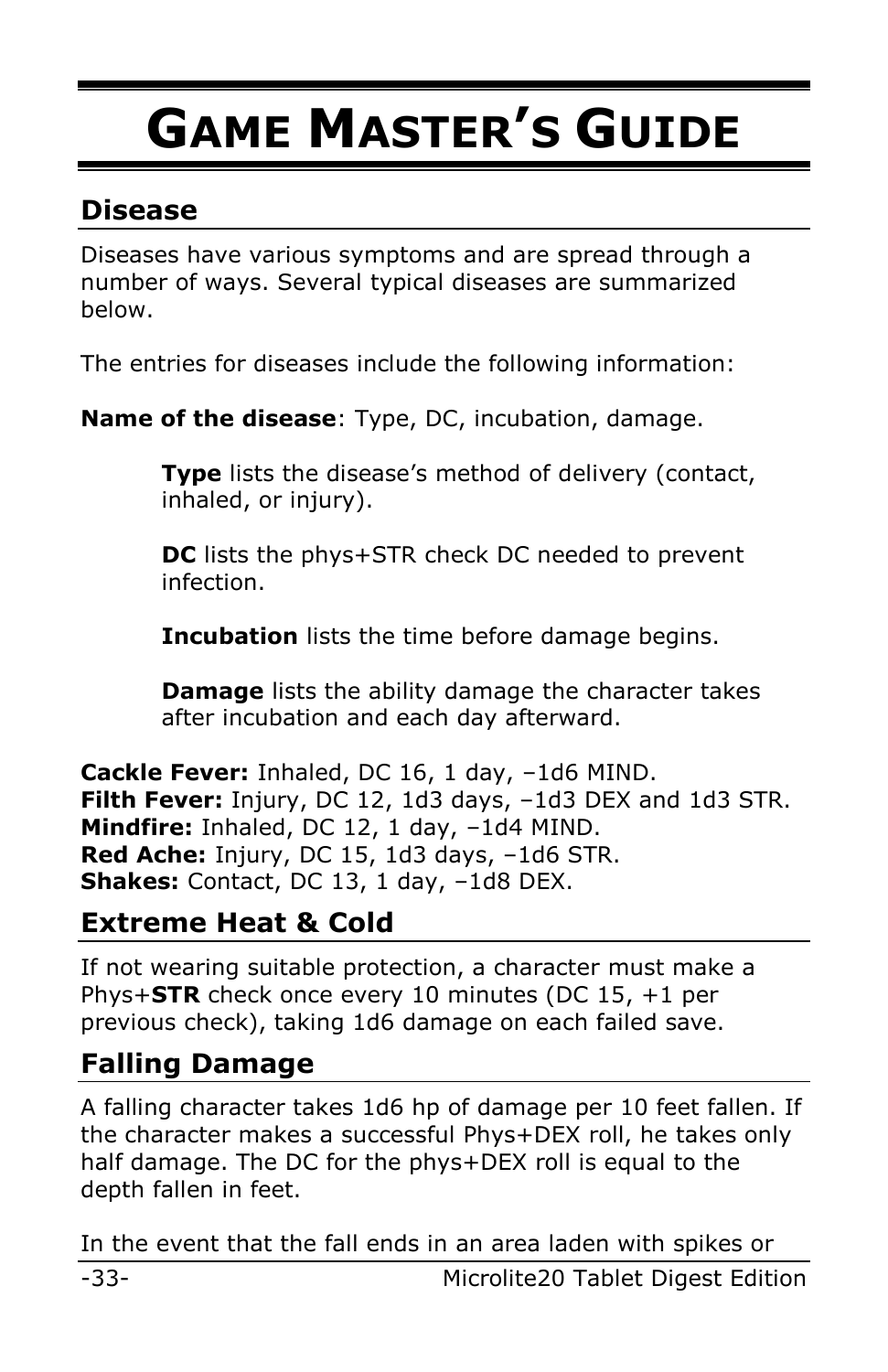jagged rocks, add +1 hp of damage to falling damage per 10' fallen (with a maximum of  $+10$  hp).

### **Poison**

Characters can possibly take damage from a weapon that has been poisoned, be attacked by a creature whose natural attacks feature poison, consume poison hidden in food or drink, or be poisoned in some other way.

Several typical poisons are summarized below. The entries for poisons include the following information:

**Name of the poison:** Type, DC, damage, price.

**Type** lists the poison's method of delivery (contact, ingested, inhaled, or injury). **DC** lists the phys+STR check DC needed to avoid the poison's damage.

**Damage** is expressed as "xdx/xdx." The first number is the initial damage, taken immediately upon failing the phys+STR check against the poison. The second number is the secondary damage, taken one minute after exposure to the poison if a second phys+STR check is failed. Ability damage is temporary unless marked with an asterisk(\*), in which case the loss is permanent. Unconsciousness lasts 1d3 hours.

**Price** lists the cost for one dose of the poison. It can usually only be obtained through less-than-reputable sources, as the possession of poisons are commonly illegal.

**Arsenic:** Ingested, DC 13, -1 STR/-1d8 STR, 120 gp. **Blue Whinnis:** Injury, DC 14, -1 STR/ unconsciousness, 120 gp. **Burnt Othur Fumes:** Inhaled, DC 18, -1 STR\*/-3d6 STR,

2,100 gp.

**Deathblade:** Injury, DC 20, -1d6 STR/-2d6 STR, 1,800 gp. **Insanity Mist:** Inhaled, DC 15, -1d4 MIND/-2d6 MIND, 1,500 gp.

**Nitharit:** Contact, DC 13, 0/-3d6 STR, 650 gp. Oil of Taggit: Ingested, DC 15, 0/unconsciousness, 90 gp.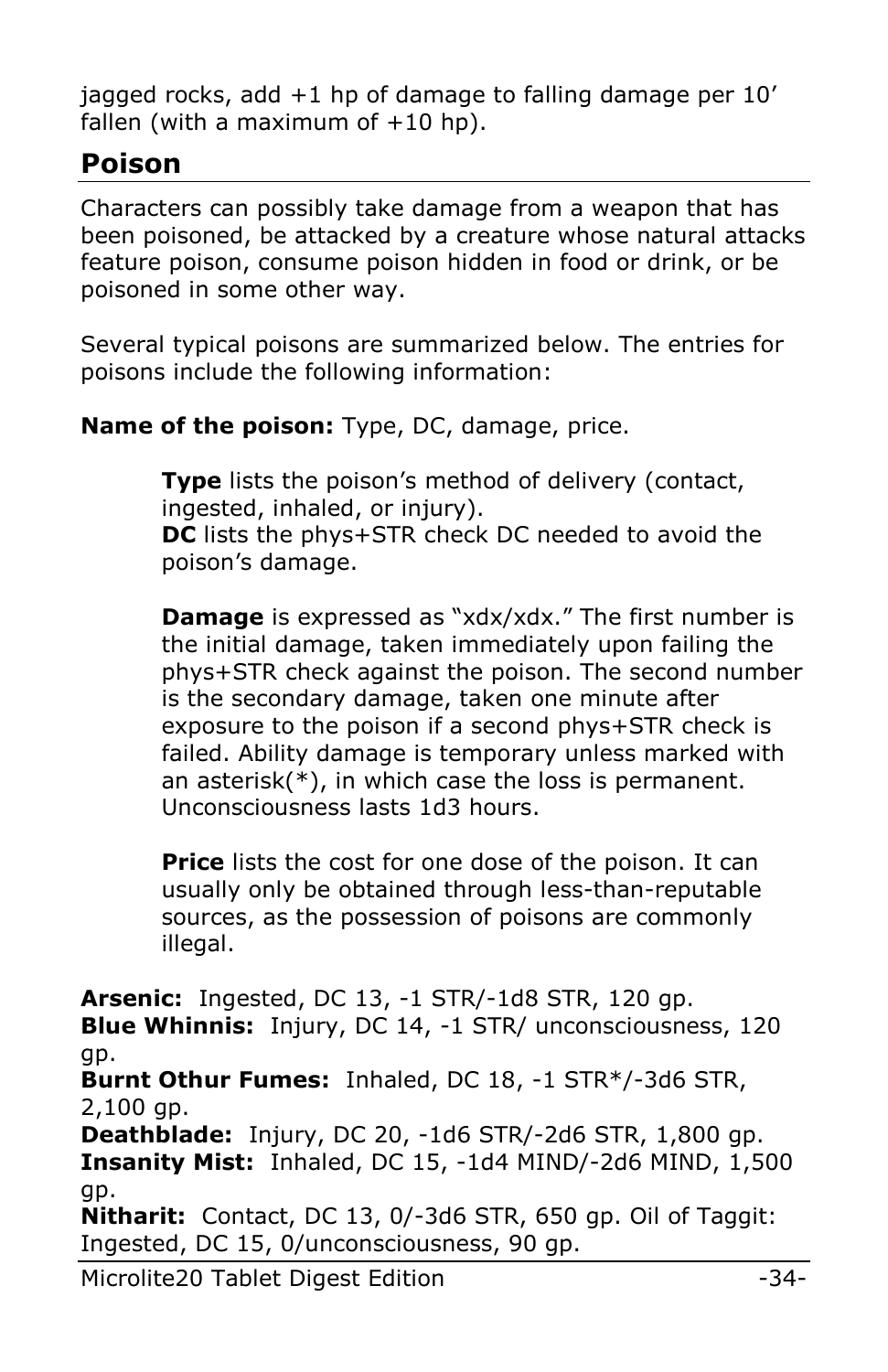**Malys Root Paste:** Contact, DC 16, -1 DEX/-2d4 DEX, 500 gp. **Monstrous Scorpion (tiny):** Injury, DC 12, -1 STR/-1 STR, 50 gp. **Monstrous Scorpion (small):** Injury, DC 12, -1d2 STR/- 1d2 STR, 100 gp. **Monstrous Scorpion (large):** Injury, DC 14, -1d4 STR/- 1d4 STR, 200 gp. **Monstrous Scorpion (huge):** Injury, DC 18, -1d6 STR/- 1d6 STR, 400 gp. **Monstrous Spider (tiny):** Injury, DC 10, -1d2 STR/-1d2 STR, 85 gp. **Monstrous Spider (small):** Injury, DC 10, -1d3 STR/- 1d3 STR, 125 gp. **Monstrous Spider (large):** Injury, DC 13, -1d6 STR/-1d6 STR, 250 gp. **Monstrous Spider (huge):** Injury, DC 16, -1d8 STR/-1d8 STR, 500 gp. **Sassone Leaf Residue:** Contact, DC 16, -2d12 hp/-1d8 STR, 300 gp. **Sleep Poison:** Injury, DC 13, unconsciousness/ unconsciousness for 2d4 hours, 75 gp. **Snake (medium viper):** Injury, DC 11, -1d6 STR/-1d6 STR, 120 gp. **Snake (large viper):** Injury, DC 11, -1d6 STR/-1d6 STR, 120 gp. **Snake (huge viper):** Injury, DC 14, -1d6 STR/-1d6 STR, 250 gp. **Wyvern:** Injury, DC 17, -2d6 STR/-2d6 STR, 3,000 gp. **Traps**

Whether inside a dungeon or a nobleman's manor house, adventurers can often be hurt, or even killed, without ever encountering a monster of any kind, as many dungeons are filled with debilitating or lethal traps set to keep wayward hands off of fantastic treasures. Several typical traps of varying *Encounter Levels* are summarized below.

The entries for traps include the following information:

**Type of trap:** Attack (damage), Save DC, Search DC, Disable DC.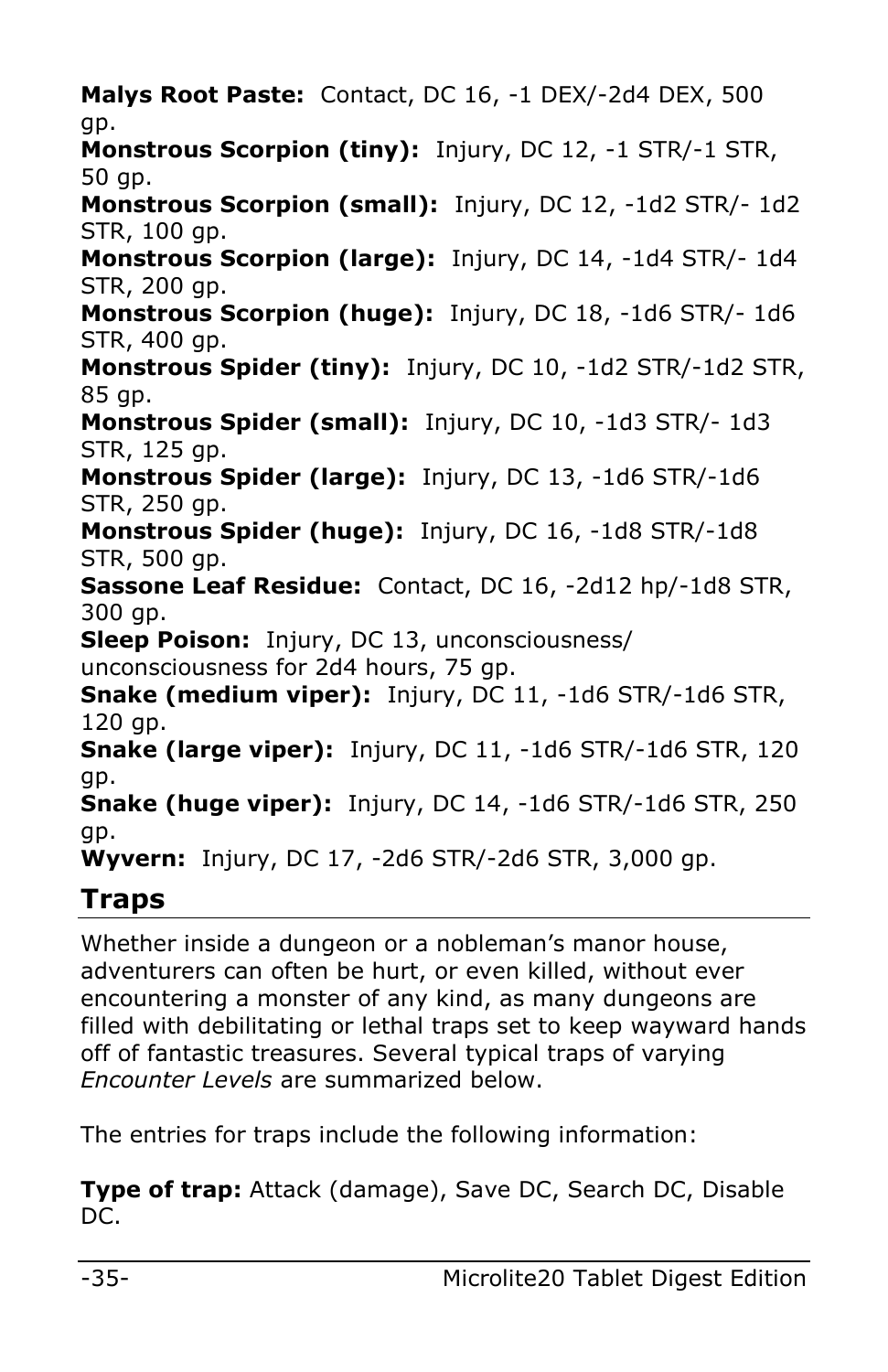**Type** lists the trap used and the effect it has.

**Attack** shows the traps attack bonus or type of effect.

**Damage** shows the amount and type of damage the trap deals.

**Save** DC lists the phys+DEX check DC needed to either avoid the trap entirely, or to take only ½ the listed damage (if this is possible).

**Search DC** lists the DC for the know+MIND check necessary to find the trap without triggering it.

**Disable** DC lists the DC for the sub+DEX check necessary to disarm the trap safely.

### **EL1 Traps**

**Basic Arrow Trap:** Atk +10 (1d6, arrow); Search know+MIND DC 20, Disable sub+DEX DC 20.

**Camouflaged Pit Trap:** 10 ft. deep (1d6, fall); Save DC 15 to avoid; Search DC 24, Disable DC 20.

**Poison Dart Trap:** Atk +8 (1d4 plus poison, dart); Search DC 20, Disable DC 18.

### **EL2 Traps**

**Burning Hands Trap:** spell effect (1d4, fire); Save DC 11 for ½ damage; Search DC 26, Disable DC 26.

**Large Net Trap:** Atk +5 (—); Save DC 14 to avoid; Search DC 20, Disable DC 25.

Pit Trap: 40 ft. deep (4d6, fall); Save DC 20 to avoid; Search DC 20, Disable DC 20.

### **EL3 Traps**

**Fire Trap:** spell effect (1d4+3, fire); Save DC 13 for 1/2 damage; Search DC 27, Disable DC 27.

Pit Trap: 60 ft. deep (6d6, fall); Save DC 20 to avoid; Search DC 20, Disable DC 20.

**Poisoned Arrow Trap:** Atk +12 (1d8 plus poison, arrow); Search DC 19, Disable DC 15.

### **EL4 Traps**

**Lightning Bolt Trap:** spell effect (5d6, electricity); Save DC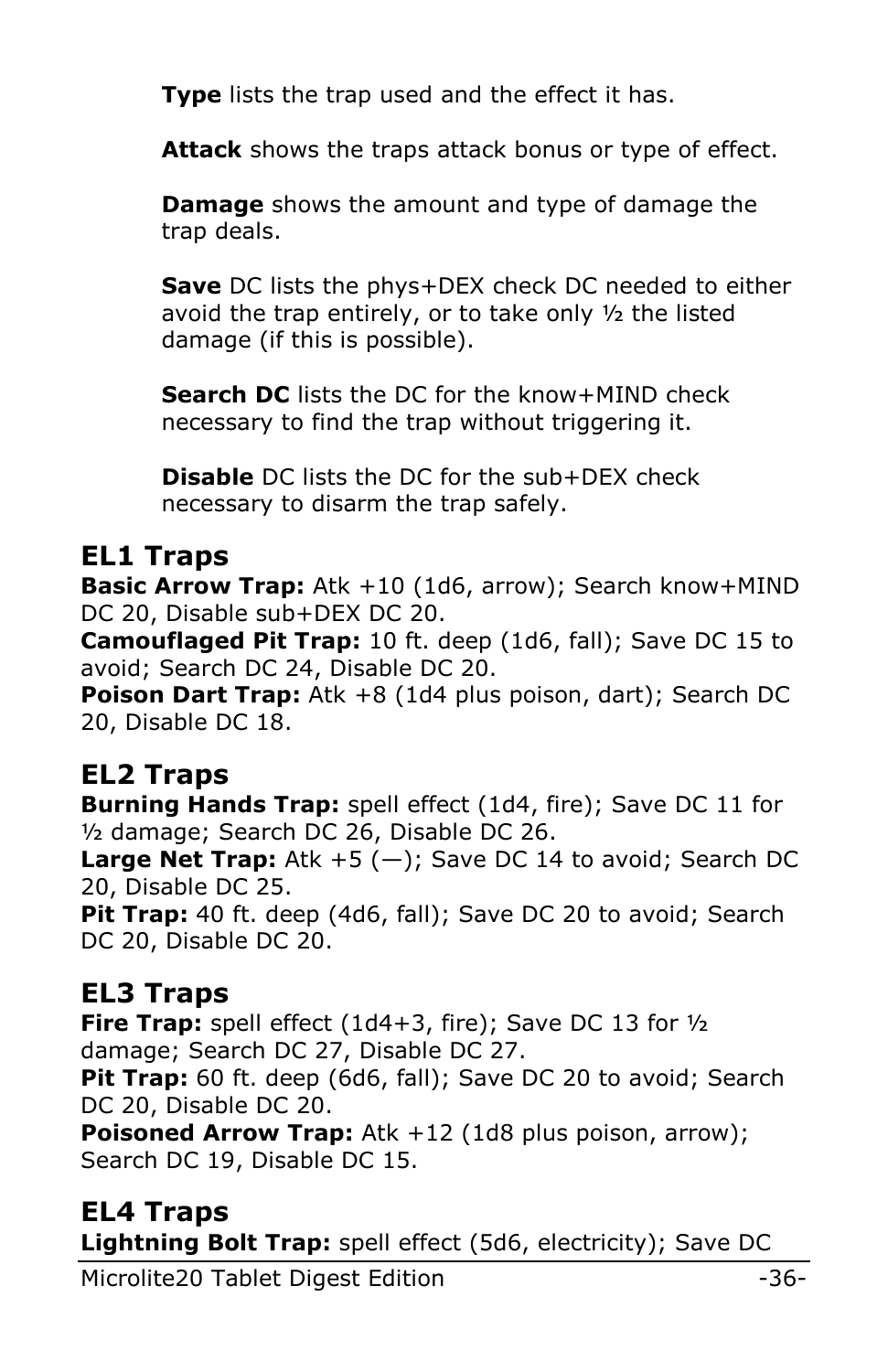14 for ½ damage; Search DC 28, Disable DC 28.

**Spiked Pit Trap:** 60 ft. deep (6d6, fall), Atk +10 (1d4 each, 1d4 spikes); Save DC 20 to avoid; Search DC 20, Disable DC 20.

**Wall Scythe Trap:** Atk +20 (2d4+8, scythe); Search DC 21, Disable DC 18.

## **EL5 Traps**

**Falling Block Trap:** Atk +15 (6d6, slam); Search DC 25, Disable DC 17.

**Fireball Trap:** spell effect (1d4+7, fire); Save DC 16 for ½ damage; Search DC 29, Disable DC 29.

**Poisoned Wall Spikes:** Atk +16 (1d8+4 plus poison, spikes); Search DC 17, Disable DC 21.

EL6 Traps

**Compacting Room Trap:** walls move together (12d6, crush); Search DC 20, Disable DC 22.

**Lightning Bolt Trap:** spell effect (10d6, electricity); Save DC 14 for ½ damage; Search DC 28, Disable DC 28.

**Spiked Pit Trap:** 100 ft. deep (10d6, fall), Atk +10 (1d4+5 each, 1d4 spikes); Save DC 20 to avoid; Search DC 20, Disable DC 20.

## **EL7 Traps**

**Black Tentacles Trap:** spell effect (tentacles) Atk +7 (1d6+4 each, 1d4+7 tentacles); Search DC 29, Disable DC 29.

**Chain Lightning Trap:** spell effect (11d6 to nearest target +5d6 each to up to 11 secondary targets, electricity); Save DC 19 for ½ damage; Search DC 31, Disable DC 31.

**Well-camouflaged Pit Trap:** 70 ft. deep (7d6, fall); Save DC 25 to avoid; Search DC 27, Disable DC 18.

# **EL8 Traps**

**Destruction Trap:** spell effect (death); Save DC 20 (phys+STR) for 10d6 damage; Search DC 32, Disable DC 32. **Power Word Stun Trap:** spell effect (stun 2d4 rounds); Search DC 32, Disable DC 32.

**Well-camouflaged Pit Trap:** 100 ft. deep (10d6, fall); Save DC 20 to avoid; Search DC 27, Disable DC 18.

## **EL9 Traps**

**Dropping Ceiling:** ceiling moves down (12d6, crush); Search DC 20, Disable DC 16.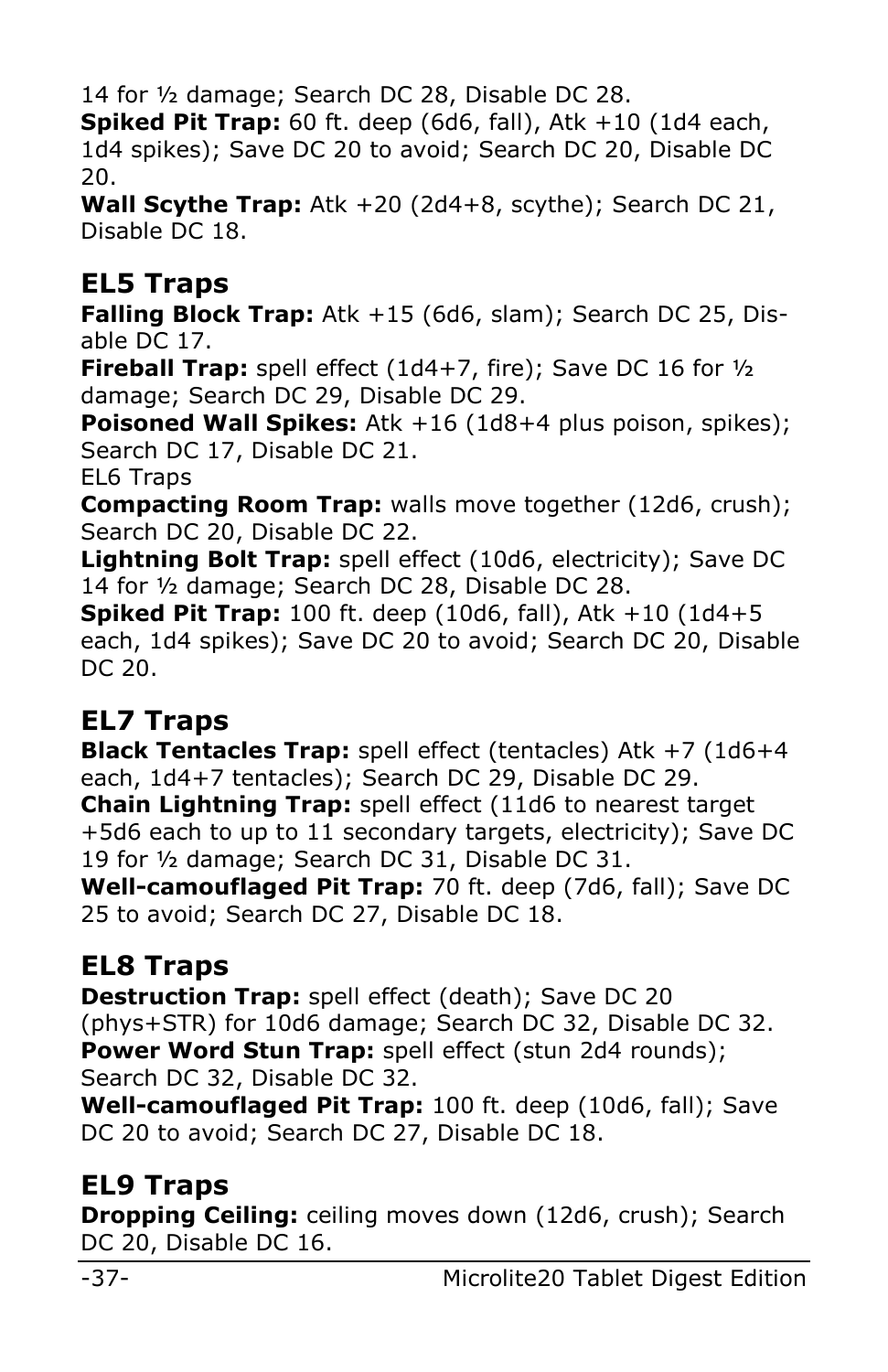**Incendiary Cloud Trap:** spell effect (4d6/round for 15 rounds, fire); Save DC 22 for ½ damage; Search DC 33, Disable DC 33. **Wide-mouthed Spiked Pit with Poisoned Spikes:** 70 ft. deep (7d6, fall), Atk  $+10$  (1d4+5 plus poison each, 1d4 spikes); Save DC 20 to avoid; Search DC 20, Disable DC 20.

## **EL10 Traps**

**Crushing Room:** walls move together (16d6, crush); Search DC 22, Disable DC 20.

**Crushing Wall Trap:** Atk automatic (18d6, crush); Search DC 20, Disable DC 25.

**Energy Drain Trap:** Atk +8 (2d4 negative levels for 24 hours); Save DC 23 to avoid; Search DC 34, Disable DC 34.

### **When in Doubt... Remember**

Whenever the players want to try something that goes around, through, or above and beyond the rules as written, you can always use the "GM's Friend"...the 50% chance.

Have them roll whatever check seems most appropriate. A roll of 1-10 is a failure, a roll of 11-20 is a success. If you feel that the situation warrants that you favor them, assign a  $+2$  bonus to their roll. If the situation determines that they be hindered, then assign  $a - 2$  penalty.

# **APPENDIX I: SRD SKILLS**

Here are the skills from the d20 SRD and their Microlite20 equivalents:

Microlite20 Tablet Digest Edition -38-**Appraise** - com+MIND **Balance** - phys+DEX **Bluff** - com+MIND **Climb** - phys+DEX or STR, whichever is highest **Concentration** - doesn't apply. GM's fiat applies Craft - it's an out of game thing. No one ever crafts things ingame, so it's a redundant skill. Alternatively, know+DEX **Decipher Script** - know+MIND or com+MIND *Diplomacy* - com+MIND **Disable Device** - sub+MIND or sub+DEX **Disguise** - sub+MIND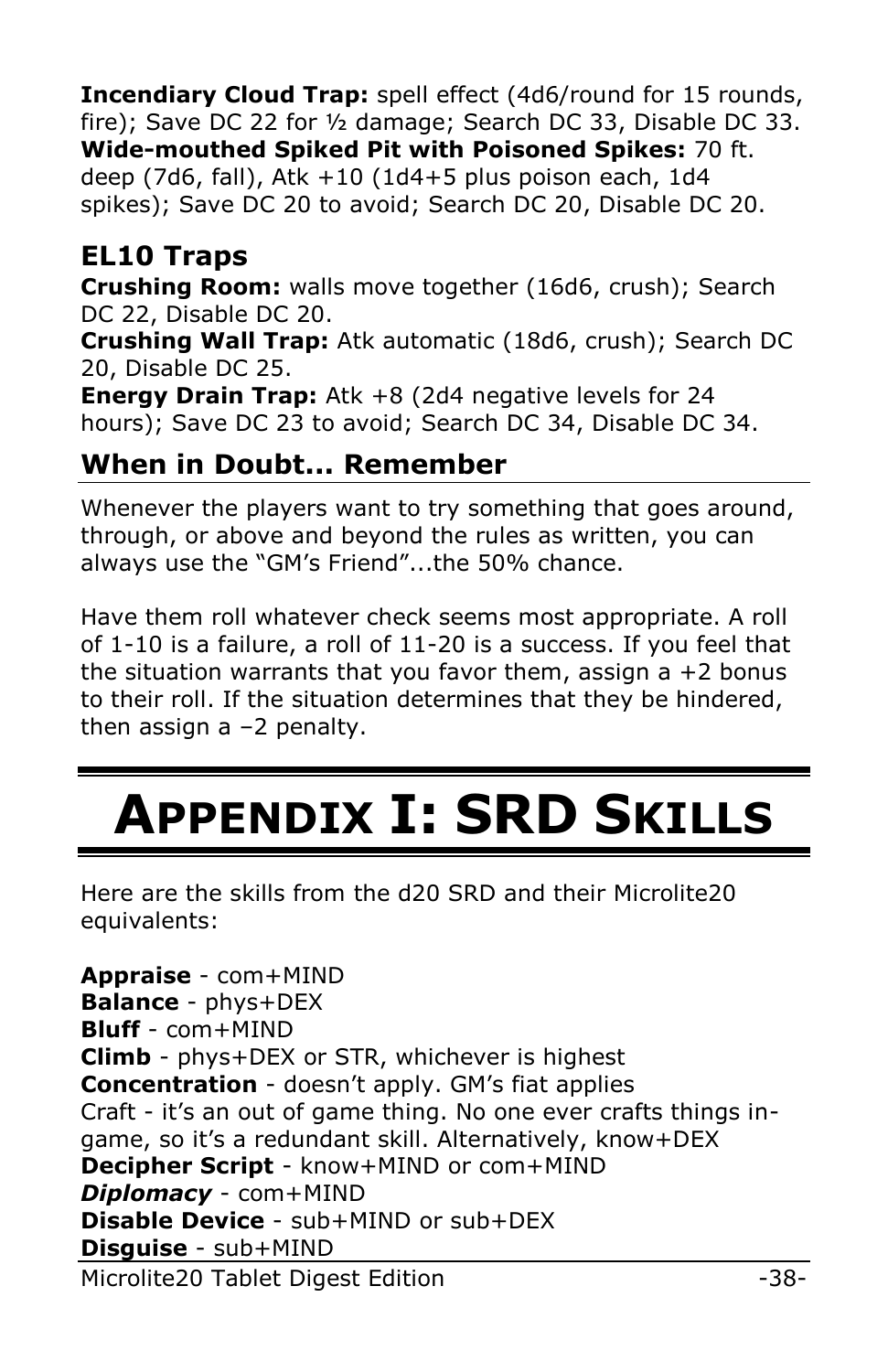**Escape Artist** - sub+DEX or sub+STR, depending on what you're escaping out of **Forgery** - com+DEX **Gather Information** - com+MIND **Handle Animal** - com+MIND or com+STR if the animal is bigger than you **Heal** - know+MIND **Hide** - sub+DEX **Intimidate** - could be phys+STR, or sub+MIND or com+STR. You choose **Jump** - phys+STR (long jump) or phys+DEX (high jump) **Knowledge** - know+MIND **Listen** - sub+MIND **Move Silently** - sub+DEX **Open Lock** - sub+DEX **Perform** - com+MIND, though it could be DEX if you're juggling, or STR if you're a weightlifter **Profession** - com+MIND, usually **Ride** - com+DEX **Search** - sub+MIND **Sense Motive** - com+MIND **Sleight of Hand** - sub+DEX **Speak Language** - doesn't apply. You either know the language or you don't. Alternatively, com+MIND to understand subtle nuances, I guess **Spellcraft** - MIND only **Spot** - sub+MIND **Survival** - phys+STR to survive, or sub+DEX or STR to hunt stuff. **Swim** - phys+STR **Tumble** - phys+DEX **Use Magic Device** - you can either use it, or you can't. GM fiat. Alternatively, MIND only **Use Rope** - no, never ever. Use Rope is a DEAD SKILL. This skill is dead. It has passed the mortal coil (of rope). Use phys+DEX if you must, but don't say I didn't warn you.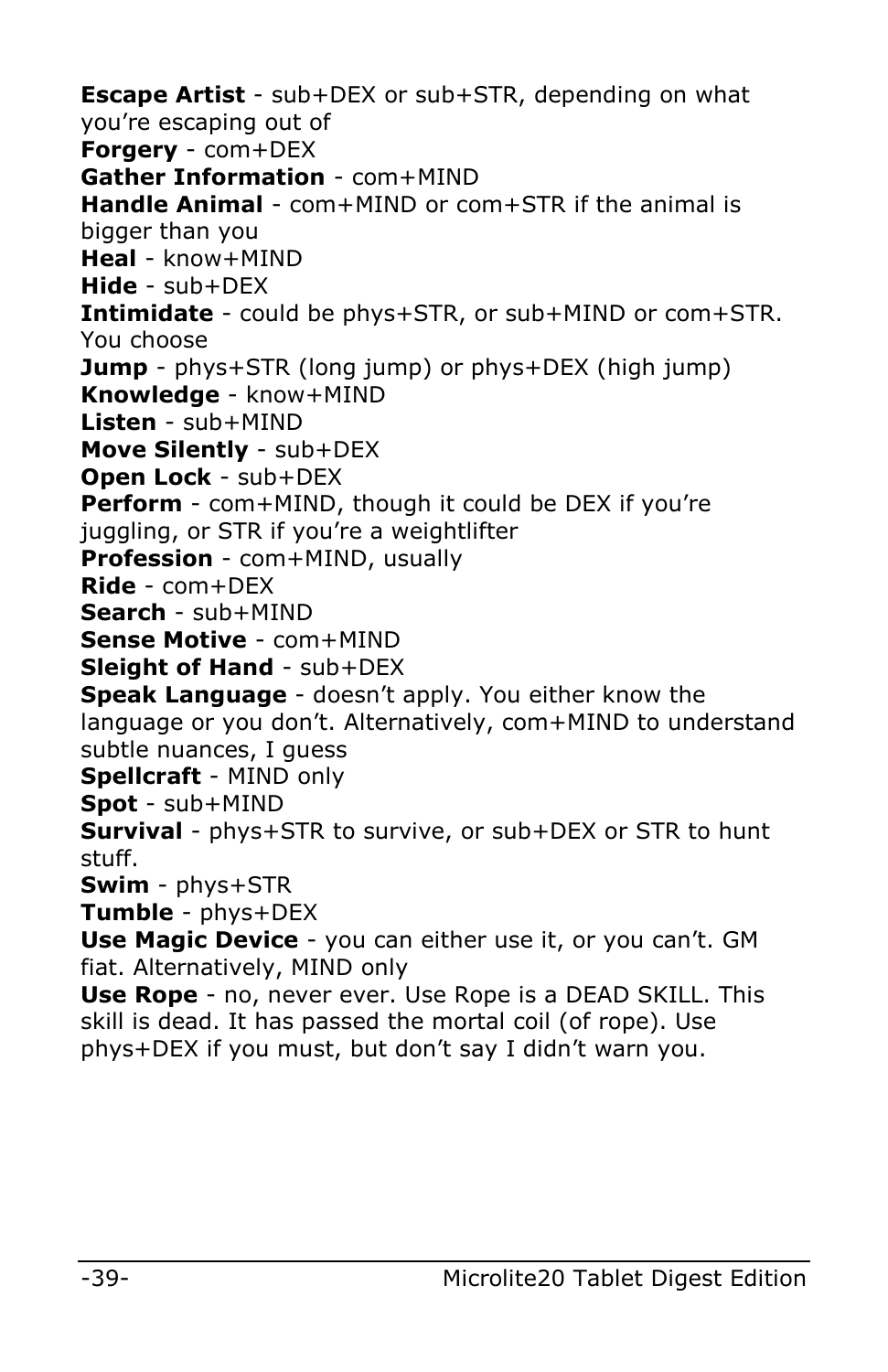# **APPENDIX II: EXAMPLES**

## **Combat Examples**

### **Simple one-on-one example**

Here's our thief Alex (HP 19, Melee +4 for 1d10+3, AC 15) sneaking up on an Orc wearing studded leather and wielding a falchion (HP  $1d8+1=3$ , Melee  $+1$  for  $2d4+4$ , AC 13).

Alex tries to sneak up to the Orc: Roll 1d20+sub+DEX. 1+5+2 = 8. Not good. The Orc has to beat only 8 to spot him. He rolls 1d20+sub+MIND (1 from his 1 HD, 0 for MIND bonus) for 11+1 = 12, easily noticing Alex's attempt to be a shadow.

But what do you expect when you roll a natural 1…

The Orc hits Alex:  $1d20(19) + 1 = 20$  which is bigger than AC 15. Damage is 2d4 (3)  $+ 4 = 7$ . Alex is now down to 12 HP.

Time for initiative rolls! Alex has  $1d20(10) + 2 = 12$ , the orc has 1d20 (5).

Alex is first and attacks with  $1d20(9) + 4 = 14$  which is higher than 13. He hits for 1d10 (7)  $+ 3 = 10$  points of damage. This kills the orc.

### **Four against an Ogre**

Ok, while eating breakfast this morning I tried the following Ogre fight against my players. These are real player characters, except for Yasu Odong, because I don't have his character sheet here, and I had to advance Yonkyu and Yasu Odong from 2nd level to 3rd.

- Kyoshi, Fighter-3, 29hp, STR 16, DEX 12, MIND 8, AC 16, Masterwork Katana+8/+3 (1d10+7)
- Myung, Rogue-3, 21hp, STR 12, DEX 18, MIND 9, AC 14, Wakizashi+7/+2 (1d6+1)
- Yonkyu, Cleric-3, 23hp, STR 9, DEX 18, MIND 11, AC 14, Takujo+3 (1d6), Kyuu+7/+2 (1d8), Magic+3 ("The Archer")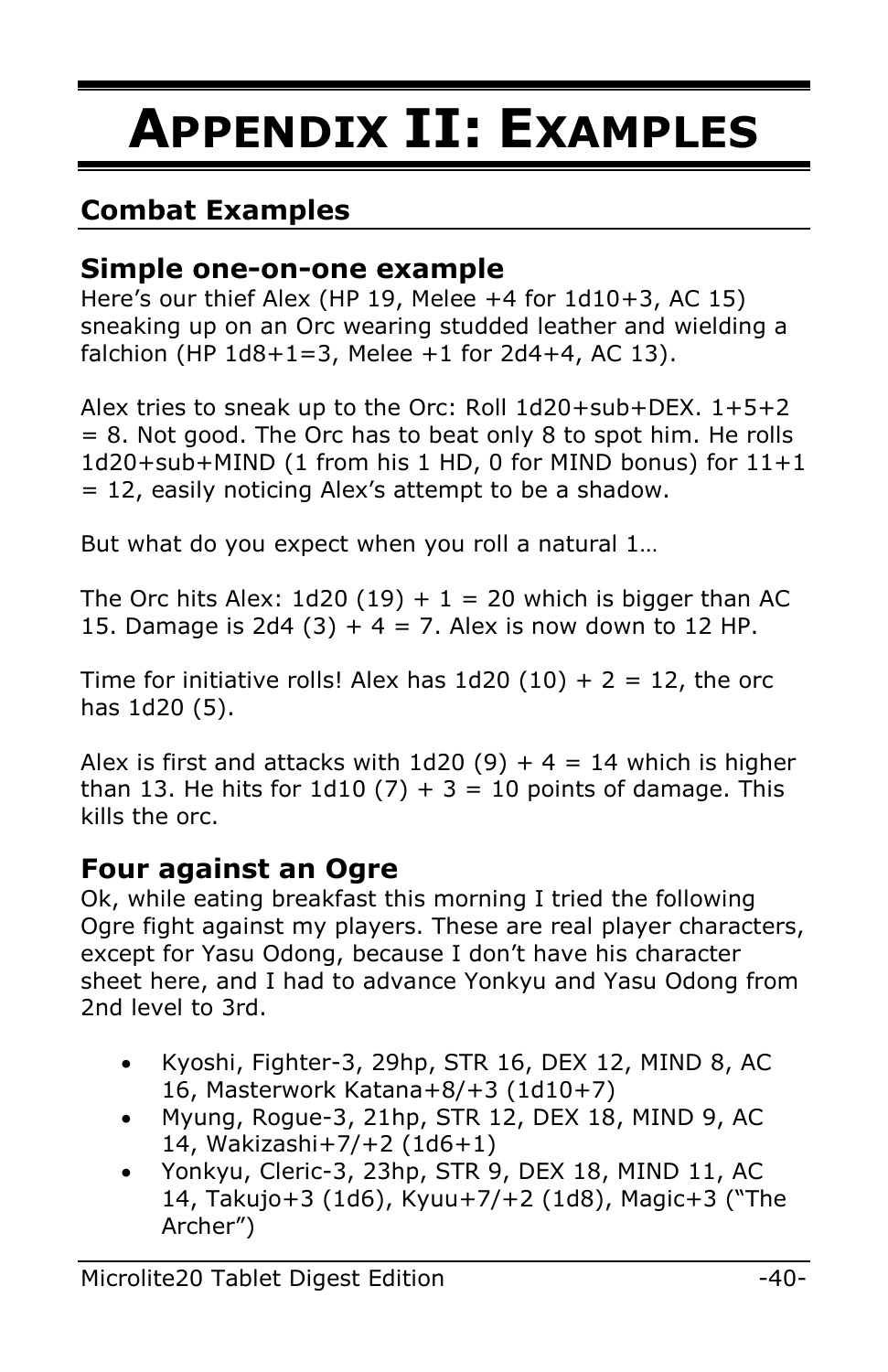Yasu Odong, Mage-3, 18hp, STR 5, DEX 11, MIND 14, Tanto+1 (1d4-2), Magic+5

#### versus

Ogre, 29hp, AC 16, club+8 (2d8+7).

We're assuming no surprise, no ranged combat, no ambush, and thus I rule that attacks go in order of attack bonus. Since both the ogre and Kyoshi have +8, I rule that the Ogre goes first, then the exact order of players doesn't matter for the rest of the round.

Ogre rolls 10+8, does 12 damage to Kyoshi – down to 17.

Kyoshi rolls 17+8, does 10 damage to Ogre – down to 19.

Kyoshi rolls 2+3, misses.

Myung tries to hide, rolls  $4 + sub(7) + DEX$  bonus  $(4) = 15$ 

Ogre tries to spot, rolls  $3 + HD(4) = 7$ , fails.

Yonkyu casts Bull's Strength on Kyoshi (giving him STR 20), uses 5hp – down to 18.

Yasu Odong casts Sleep on Ogre, rolls 10 + Magic Attack Bonus  $(5) = 15$ , uses  $3$ hp – down to 15

Ogre tries to resist, rolls  $15 + HD(4) = 19$ , succeeds.

Ogre rolls 8+8, does 17 damage to Kyoshi – down to 0!

Myung attacks from the shadows, rolls 12+7, does 5+7 damage – down to 7.

(In an alternate universe the sneak failed and he rolled 12 and 15, doing 5 and 6 damage, bringing the ogre down to 8.)

Yonkyu sees that the ogre is badly hurt and rolls 18, does 3 damage – down to 4.

Yasu Odong casts Sleep on Ogre, rolls 9 + Magic Attack Bonus  $(5) = 14$ , uses  $3hp - down to 12$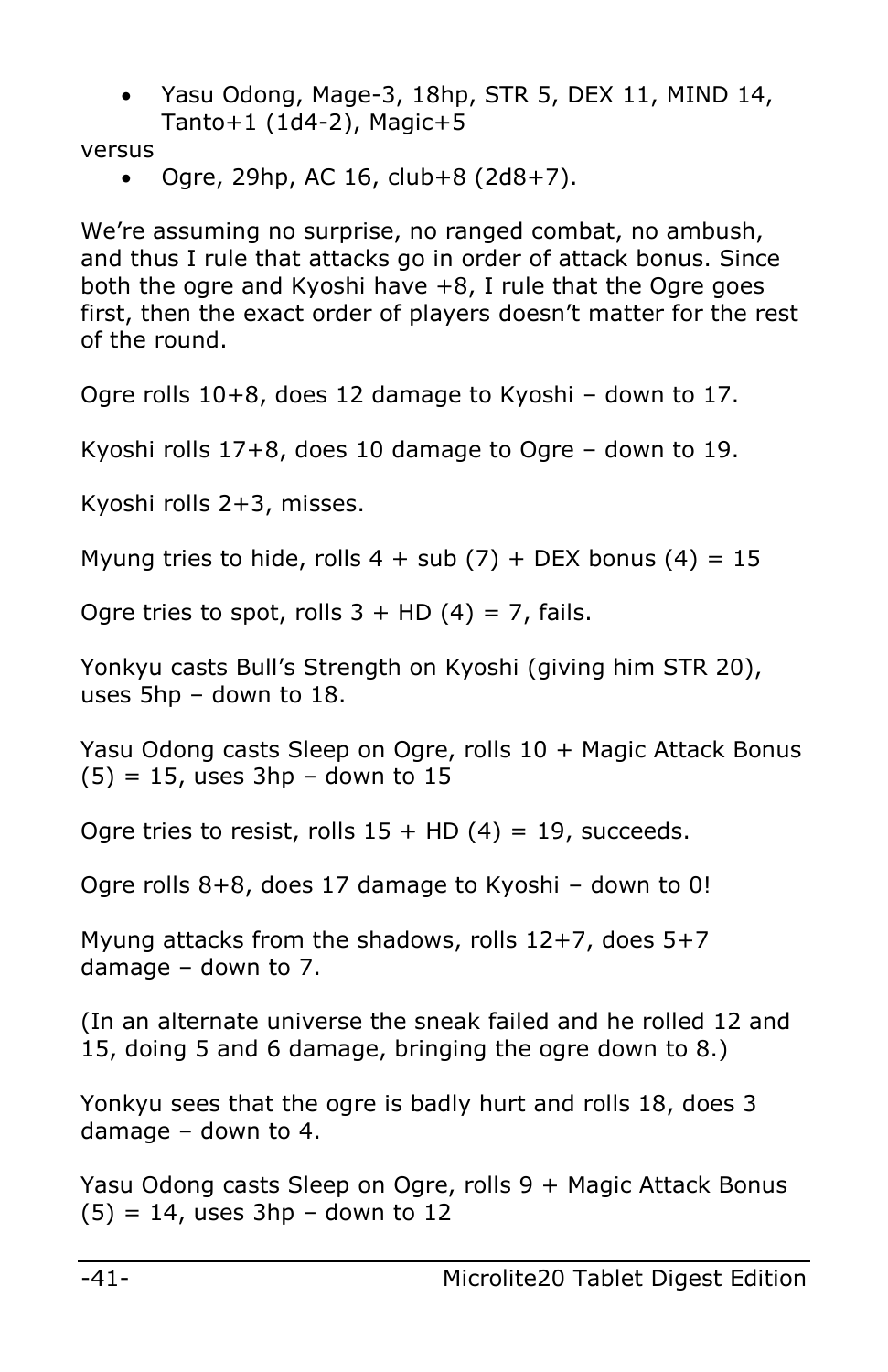Ogre tries to resist, rolls  $6 + HD(4) = 10$ , fails, and will fall asleep next round!

Ogre rolls 15+8, does 20 damage to Myung – down to 1!

Myung rolls 9+7, does 5 damage to ogre – killing it before sleep takes effect.

Party wins!

Yonkyu casts Cure Light Wounds twice on Kyoshi & Myung, costing him 12 hp total, healing 2d8+6 for each: 15 for Kyoshi and 14 for Myung.

### **Status:**

Kyoshi @ 15/29hp Myung @ 15/21hp Yonkyu @ 11/23hp Yasu Odong @ 12/18hp 58% of max.

### **Conclusion:**

1. Not a point landing with the party ending at 58% instead of 75%.

2. Combat was interesting I think.

3. The ogre having the initiative did not decide the fight.

# **APPENDIX III: MINOR RULES EXPANSIONS AND VARIANTS**

These were collected from the original Microlite20 web site. Most (perhaps all) of these were by GreyWulf.

## **Special Moves**

Roll an attack at -8 to hit against d20+your opponent's to-hit bonus. If you roll higher, you succeed. If not, combat continues. If you're using a weapon designed for the purpose (a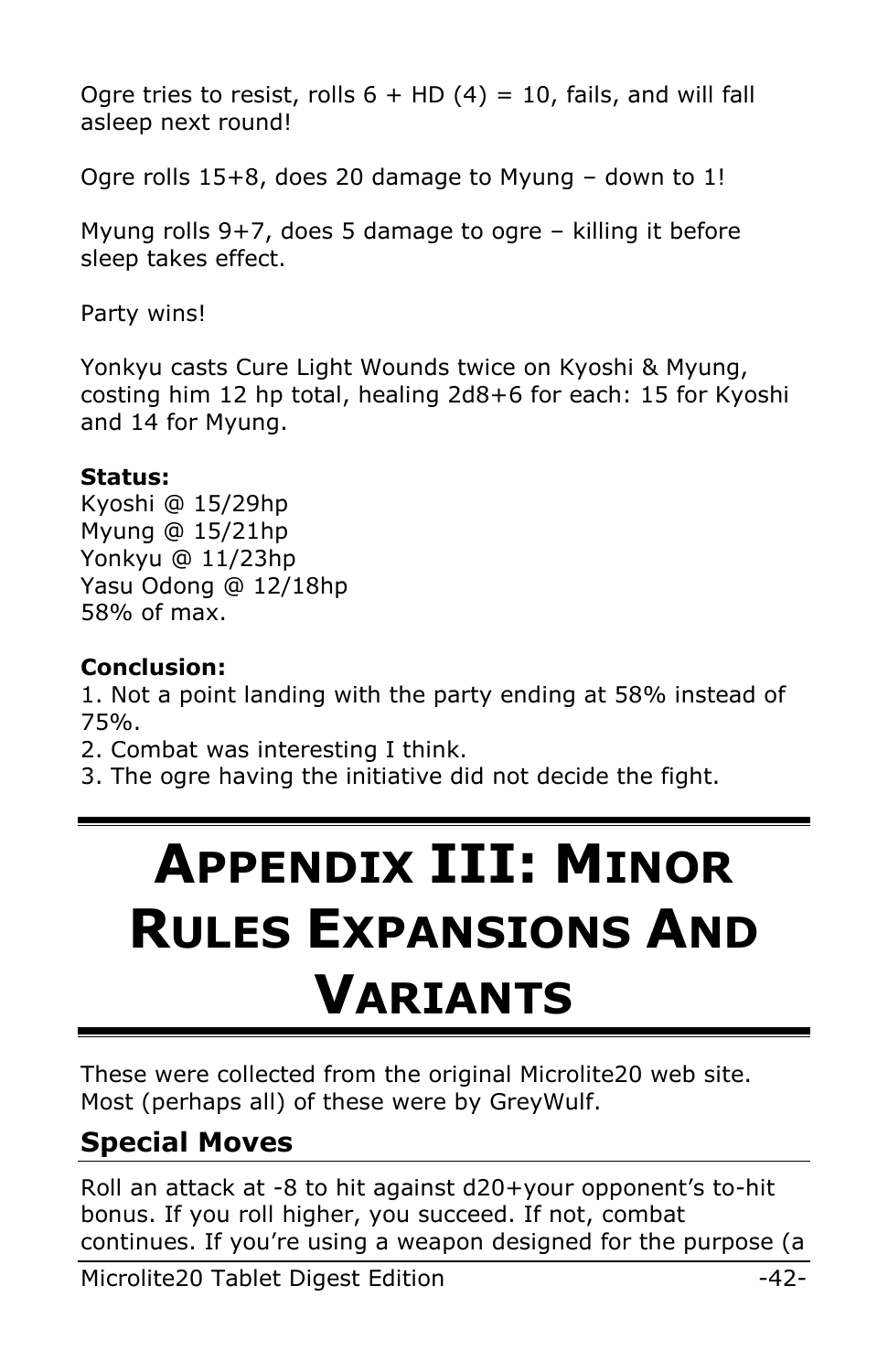sai to disarm, chain to trip, etc.) then roll attack -4 instead.

# **Fatiguing Damage**

This rule adds a bit of consequence to taking damage (either via combat or spell casting).

- When a character is reduced to 3/4 of their maximum Hit Points (rounded up) he/she is Fatigued.
- \*When a character is reduced to 1/2 or fewer of their maximum Hit Points (rounded up) he/she is Exhausted.

Unlike normal Fatigued and Exhausted conditions, these conditions are only removed when the character is healed above the applicable Hit Point threshold. Normal rules for stacking Fatigue apply.

### **Example**

A character reduced to "Fatigued" by damage who later suffers another level of Fatigue through physical exertion is thus Exhausted. The Exhausted condition is removed with normal rest, however the Fatigued condition remains until the character is healed above 3/4 of his/her maximum Hit Points.

Effects are the same as the d20 SRD:

**Fatigued:** A fatigued character can neither run nor charge and takes a -2 penalty to Strength and Dexterity. Doing anything that would normally cause fatigue causes the fatigued character to become exhausted. After 8 hours of complete rest, fatigued characters are no longer fatigued.

**Exhausted:** An exhausted character moves at half speed and takes a -6 penalty to Strength and Dexterity. After 1 hour of complete rest, an exhausted character becomes fatigued. A fatigued character becomes exhausted by doing something else that would normally cause fatigue.

## **Criticals**

The Core Rules say: "Natural 20 is automatically a critical doing maximum damage."

-43- Microlite20 Tablet Digest Edition But: Players love fantastic stuff to happen when they roll a natural 20 in combat. Various variants suggest themselves.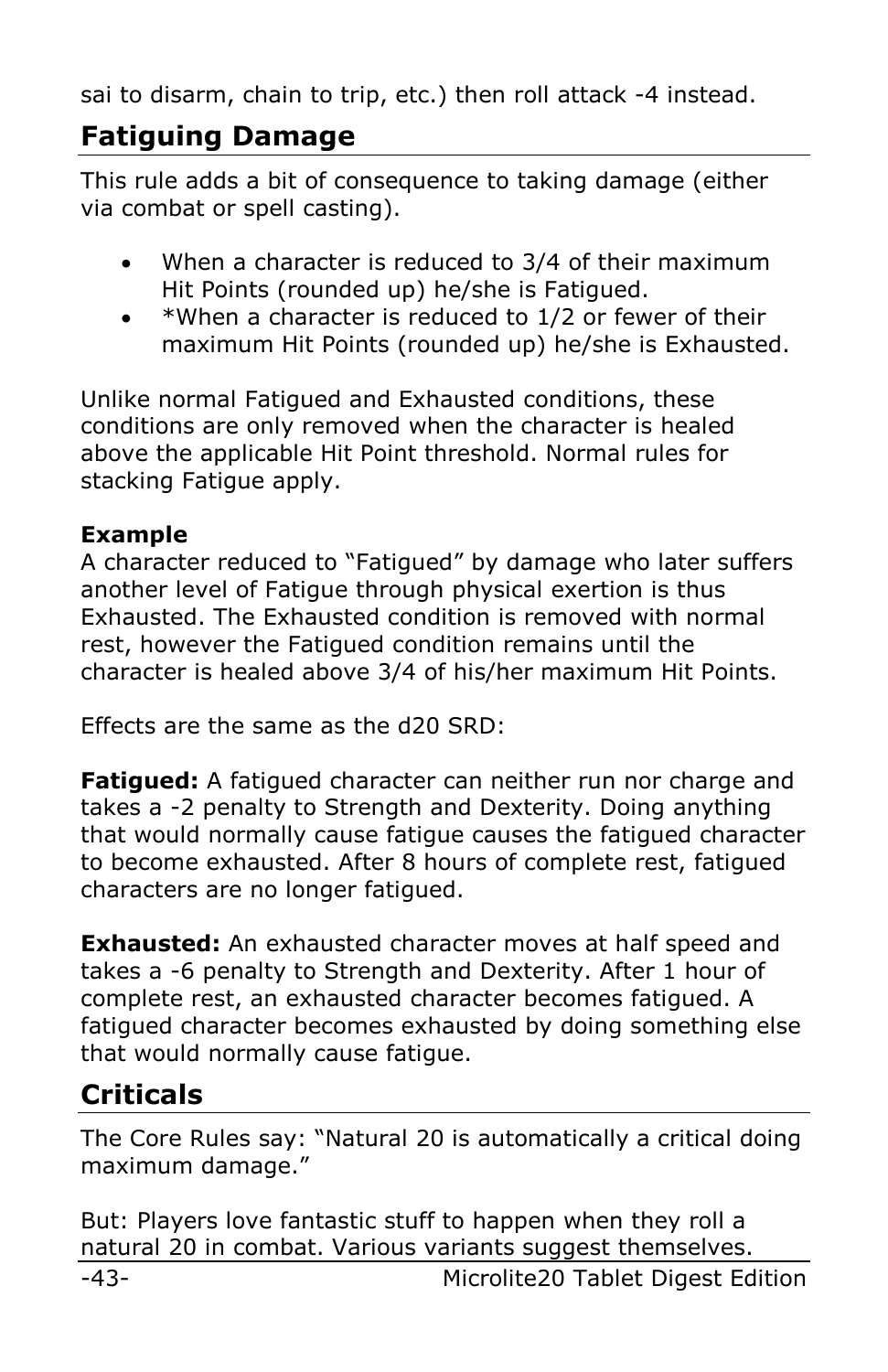This is what I like to do:

Print the Critical Hit Tables from the HARP Lite manual (get it from the HARP site in the free download section) around page 56. When players roll a natural 20, roll 1d100 on the appropriate critical hits table. Add 5x

STR bonus (or DEX bonus if using a light weapon and preferring DEX) to the result.

Example: A thief with DEX 16 using his knife and rolling a natural 20 gets a 1d100+15 on the puncture critical table. (I suggest you don't use this table against players…)

Last session, the level 1 priest decided to walk out into the forest in the middle of the night, trying to talk to the trees. A Kappa (4 HD) surprises him. He flees back to the village. The kappa follows. The priest draws his bow, takes aim, and rolls a natural 20. I roll 1d100+15 because the priest has DEX 16. The result is an awesome 92+15=107!

"You impale foe in the lung—he'll die in 12 gurgling rounds. Foe takes 29 Hits, is stunned 12 rounds, bleeds 3 per round, and is  $at -20.$ "

I'm sure my players will remember this event for a while to come!

**Alternative**: Let them roll a second attack. Repeat as long as a natural 20 comes up. This is simpler, but lacks the gory details.

### **Combat Bonus**

In this variant a character's Base Attack Bonus provides a bonus to their Armor Class as well as to their Attacks. This variant works well with the Base Attack Bonus by class variant. If you use this variant consider counting an armor's Armor Class bonus as Damage Reduction instead.

### **Cleave**

To speed up combat, replace the ability to make multiple attacks if your attack bonus is  $+6$  or more with the following:

Microlite20 Tablet Digest Edition -44- If the melee attack bonus is +6 and the attacker drops or slays a foe, he is granted one additional attack against another opponent in melee weapon striking distance that round. As long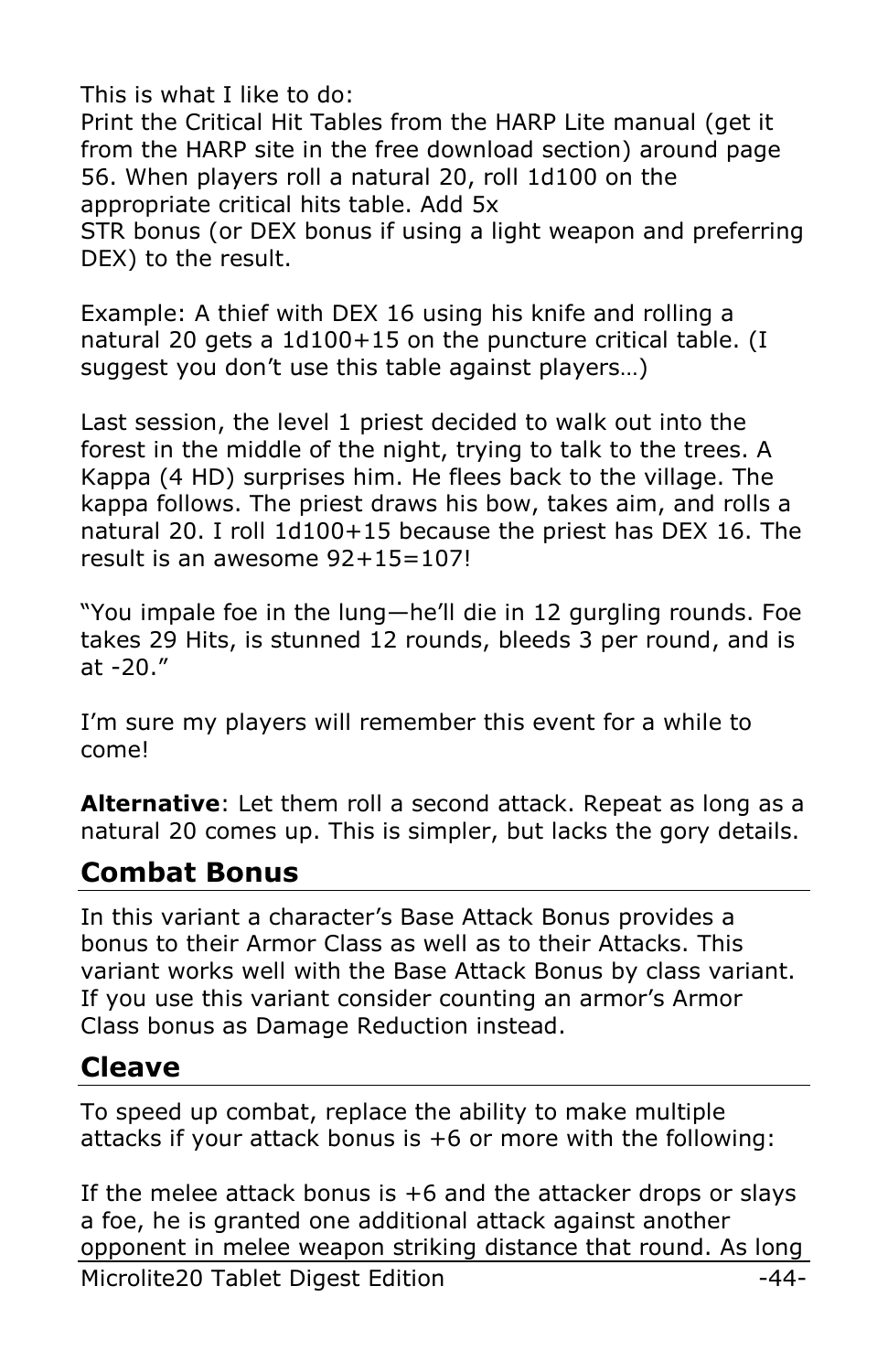as the combatant is dropping foes, he can continue attacking others until one does not fall to the might of his weapon.

*As suggested by EditorBFG, wording by WSmith (with minor editing by GreyWulf)*

## **Sanity Checks**

SAN checks are a popular element in the Call of Cthulhu roleplaying game.

To implement them in Microlite20 use MINDx5 as your starting SAN, then run SAN checks as per the Call of Cthulhu rules.

This would work as a substitute:

If the character encounters something that is likely to threaten their sanity (a rotting corpse, a vampire, a dragon, Great Cthulhu, etc), the player rolls d100. If the result exceeds their current SAN, they roll another dice (usually a d6, though more - many more! - for particularly frightening sights) and deduct that amount from their SAN.

I suggest that if they lose 1/10th of their current SAN in one go they gain a temporary insanity, such as short term catatonia, nightmares or a phobia. When their SAN reaches 0, they're hopelessly lost. SAN can be regained through therapy, rest and weak tea.

For example: Matt Warren, Occult P.I. has a MIND of 16, so his SAN is 80 at the start of the campaign. His first case involves a series of bodies that have been discovered with their lips and eyelids sewn shut with red thread. He's in the morgue and on his first sight of the bodies makes a SAN check, getting a 92 for the result. He rolls a d6 and gets a 4, meaning his SAN is now 76.

And thus begins the slow descent into madness.............

# **Adding Charisma**

Adding CHA as a stat is as simple as writing it onto your character sheet and making an extra 4d6 roll during character generation.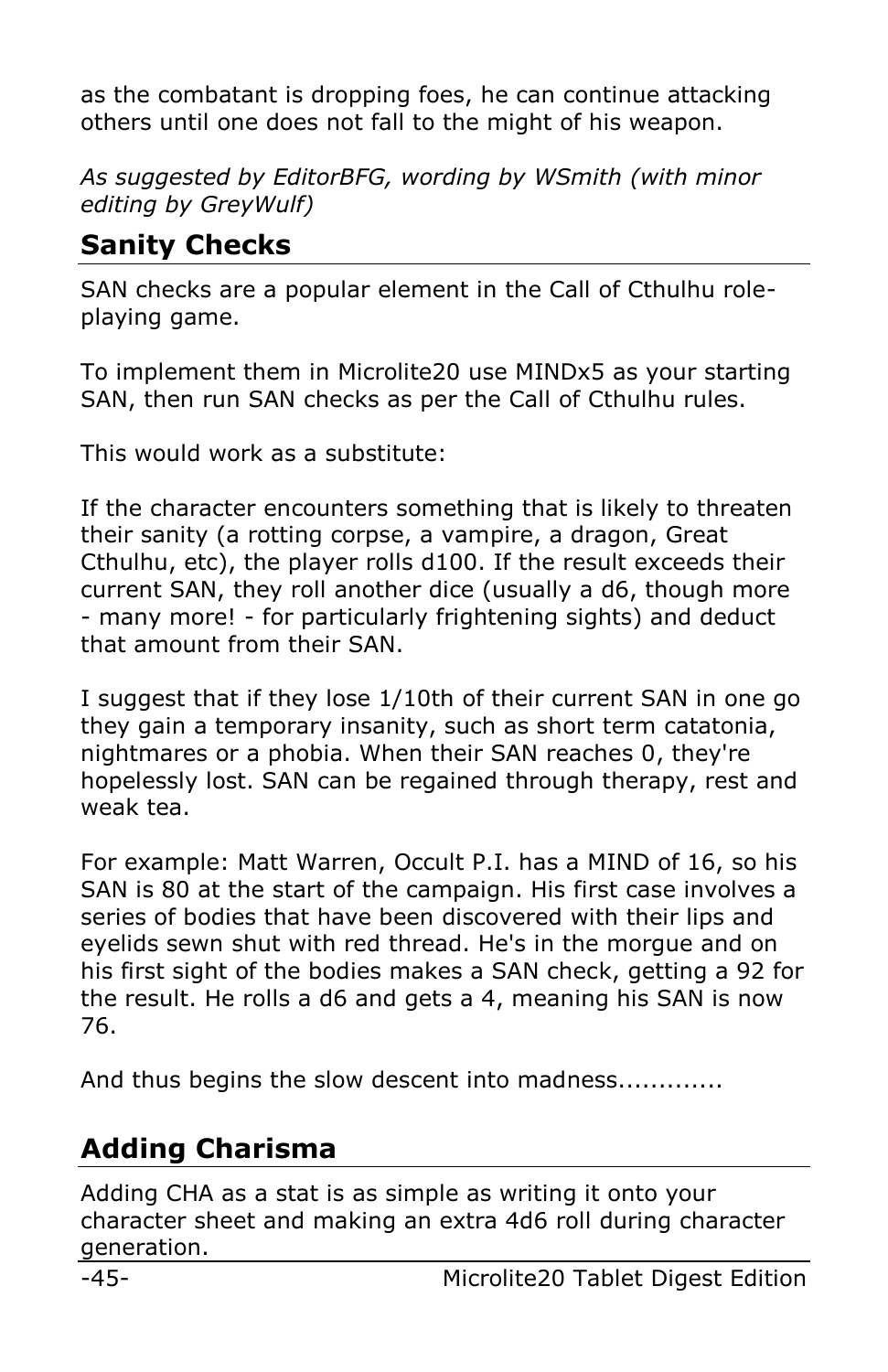The skill bonus can then be used in place of your MIND bonus for any interactions with intelligent creatures.

### **Examples**

- Bluffing past a guard sub+CHA
- Intimidating the barbarian leader with a show of might phys+CHA
- Convincing the elven court that you mean no harm to their forest - com+CHA
- Haggling down a merchant com+CHA

## **Monks**

Monks use no armor. They add their full level to Physical and can fight unarmed (kicks, punches, etc) doing d6 damage (STR bonus to damage still applies). Their unarmed damage increases every four levels starting at the fourth level as shown in the following table:

| Level                                   |  | 1-3 4-7 8-11 12-15 16-19 20 |  |
|-----------------------------------------|--|-----------------------------|--|
| <b>Damage</b> 1d6 1d8 1d10 2d6 2d8 2d10 |  |                             |  |

Their attacks count as magical after 3rd level.

They gain an AC bonus equal to half their level (rounded up) provided they are wearing no more than loose fitting clothes.

**Level** 1-2 3-4 5-6 7-8 9-10 **AC Bonus**  $+1$   $+2$   $+3$   $+4$   $+5$ 

Ninjas are the same as Monks, but add their full level to Subterfuge instead of Physical.

Monks can use DEX bonus + level instead of STR bonus + level as melee attack bonus if unarmed.

Additionally, the following may be applicable for some campaigns: Monks make multiple attacks per round by taking - 2 on the first attack, -4 on the second attack, and so on, as long as their melee attack bonus is positive.

### **Examples**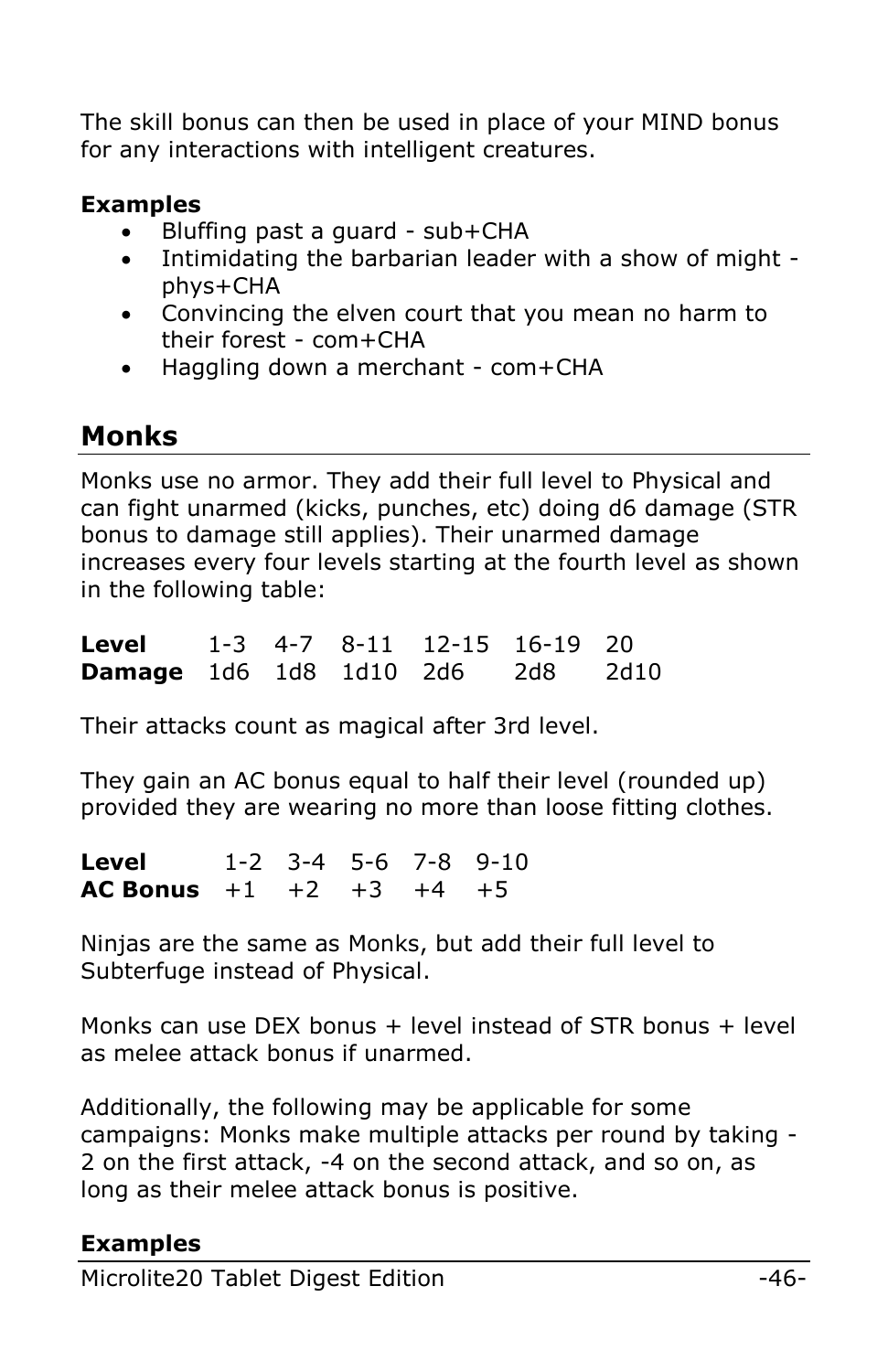Mu Ehr is a 5th level monk with STR 12/+1 and DEX 18/+4. He uses DEX based Gong Fu to fight and thus has a melee bonus +9 for a single attack. When using a Flurry of Blows, he has four attacks at  $+7/+5/+3/+1$ . He deals  $1d8+1$  points of damage when he hits. His AC is 17.

His older brother Chen Dong is a 5th level monk with STR 17/+3 and DEX 15/+2. He uses STR based Iron Fist moves and has a melee bonus of +8. When using a Flurry of Blows, he has three attacks at  $+6/+4/+2$  (there is no  $+0$  attack). He deals 1d8+3 points of damage when he hits. His AC is 15.

# **Base Attack Bonus**

This variant makes certain classes better at fighting than others.

- **Clerics, Magi, Druids, Shamans, and Diviners** have a Base Attack Bonus equal to 1/2 of their level (rounded up).
- **Fighters, Monks, Rangers, Skalds, Paladins and Antipaladins** have a Base Attack Bonus equal to their level.
- **Rogues, Researchers, Occultists and Sorcerers** have a Base Attack Bonus equal to 3/4 of their level (rounded up).

# **Turn Undead Alternatives**

As an alternative to the rules for Turning Undead presented in the Core Rules, consider the following two variants:

# **The Undead Turning**

(From Deimodius) Level Check variant has the cleric make a level check against each undead up to a certain HD limit, and within the 60' range. The cleric's level check (like a Wizards level check) is  $1d20 +$  Cleric level + Cha mod. The DC to beat is  $10 +$  Monster HD + Turn Resistance (if any)  $+$  Cha mod. A cleric can affect a number of HD worth of creatures  $=$  to Effective Cleric level x 3. Any affected creatures are "frozen in place for 1 round as if paralyzed" (even creatures with immunity to paralysis). The cleric can concentrate each round to prolong the effect up to 10 rounds. If the creature is attacked or takes damage, the effect is broken and the creature can act normally on its next turn. UA also suggests that if you use this variant, undead with turn resistence of +4 or higher should get a turn resistance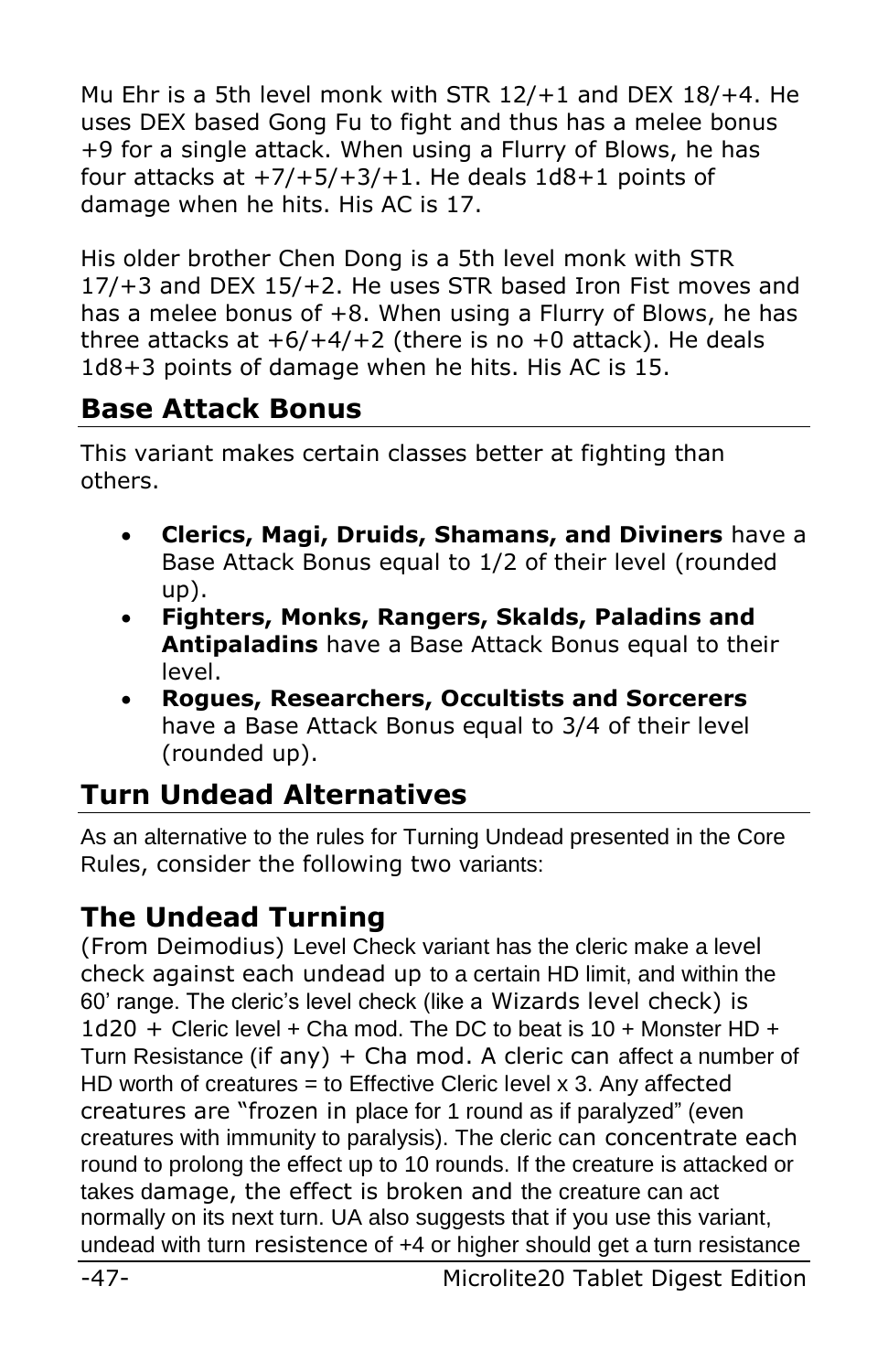increase of an extra +2.

Beating the DC by 5 or more means the cleric can choose to turn or rebuke (if evil) the undead normally (rather than just freezing them). If the creature's HD is = to 1/2 the Cleric's lvl or lower, no check is needed (it automatically succeeds), the undead is destroyed, and it still counts towards total HD worth that can be affected.

For M20, I would see it working something like this:

```
Turn Check = 1d20 + Cleric level + MIND mod
DC = 10 + creature HD + Turn Resistance + MIND mod
```
In the interests of speeding play, the PC makes only 1 turn check roll and it is applied to all undead within range from lowest to highest HD in order until all HD that cleric can affect are used. So a level 1 cleric can affect a total of 3 HD worth of undead with that one check.

As above, undead with HD equal to or less than 1/2 the cleric's level are automatically affected and are destroyed. HD of these undead are still part of total HD that can be affected.

The cost to use this ability is a loss of HP equal to the total HD the cleric affects (or chooses to affect).

### **Turning as Damage**

(from Darrell) Use an M20 version of the 'Positive Energy Burst', when the cleric says he's going to attempt a turn, every undead critter within 30 feet must make a "Will save" (Concentration + MIND). If the critter fails the check, he takes 1d6 points of damage per the cleric's level.

## **Open Ended Magic System**

A spellcaster does not use a spell list, but manipulates raw magic to create any required effect. Because of the flexibility of the system however, it is recommended that the player note a few pre-prepared examples in advance to keep the game moving quickly.

To cast any spell the caster rolls his Magic Attack. The DC depends on the type of spell.

#### **Spell Type DC**

Directly damaging Target's AC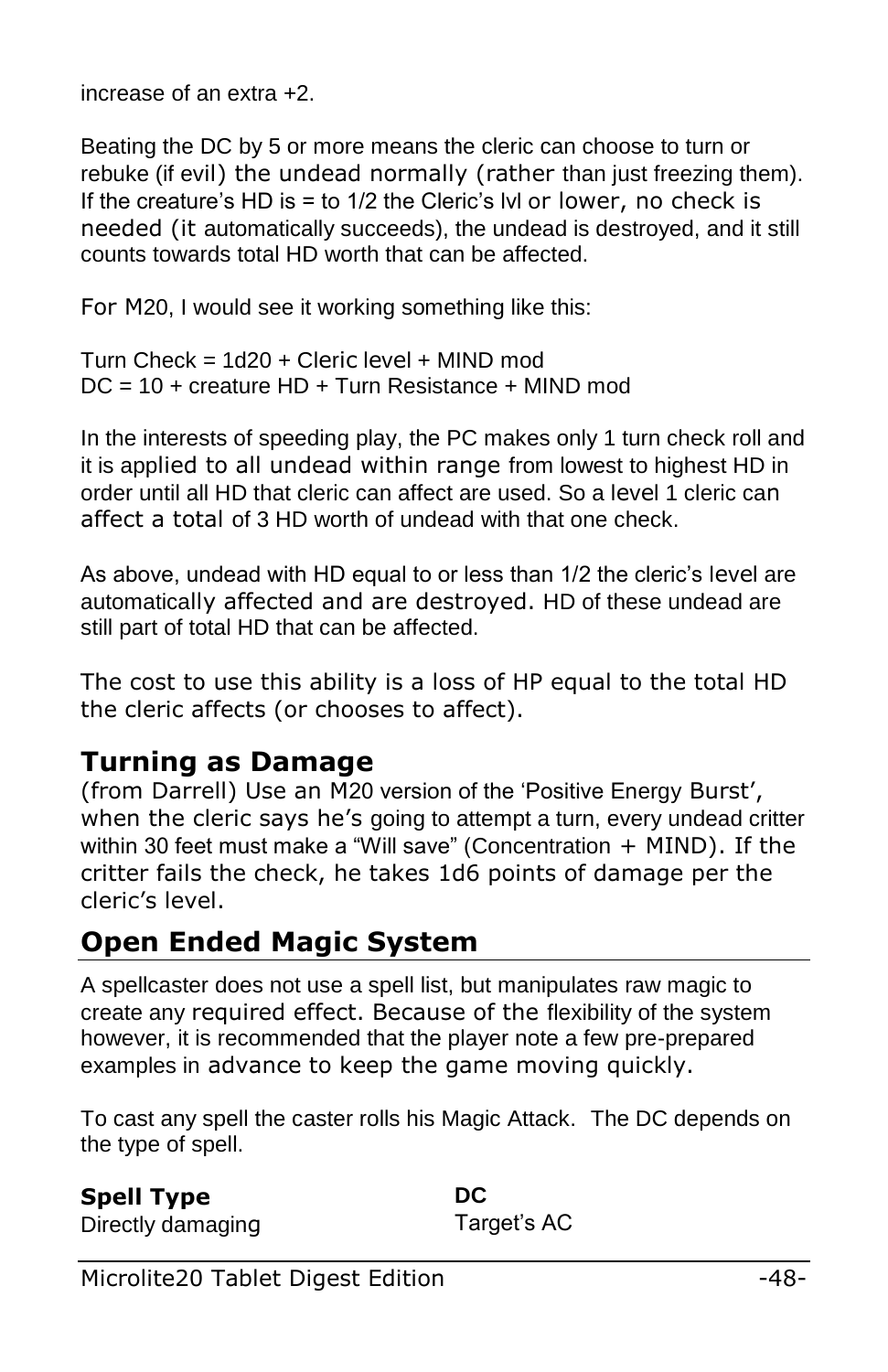| Mind affecting, unwilling target 10+opponent's MIND bonus |       |
|-----------------------------------------------------------|-------|
| Willing target/Self                                       |       |
| Inanimate object                                          | $10*$ |

\*Special materials and locations may be more or less susceptible to magical manipulation.

Each spell cast (failed or otherwise) that day increases the DC by +2. If a d20 rolls a natural twenty, add and roll again. If further natural twenties are rolled, continue adding and rolling.

For every 5 points (or part thereof) above the DC the caster may add 1 point to damage, range, area of effect or duration. If they are unstated, then the defaults are used.

|                |         | Spell Attribute Default Each point allocated adds |
|----------------|---------|---------------------------------------------------|
| Damage         |         | $1d6*$                                            |
| Range          | Touch   | .30'                                              |
| Area of effect | n       | 10' radius                                        |
| Duration       | Instant | 1 round                                           |

"Damage" could be positive energy to make it a healing spell instead recovering 1d6 damage per point.

Transformation spells must exceed the hp of the target to be successful. Turning a 6hp commoner into a frog for a few rounds is simple; doing the same to a dragon is considerably more difficult, and will likely take several rounds and a lot of courage!

A spell lasts as long as the caster concentrates (performing no other action) or as long as it's stated duration.

### **Examples**

Norris the Elder is a 5th Level Mage with MIND 16. His Magical Attack is (5+3) +8. Norris has been captured by Gnolls and wishes to teach the leader a lesson. From within his wooden cage he throws a fireball into the center of the gnoll gathering, targeting the campfire (DC10) 20' away. He rolls  $18+8 = 26$ . That's 4 points to to put in to the fireball, so one goes into Range, two into damage and one into Area of Effect. All Gnolls within 10' of the campfire take 2d6 damage and start patting out singed fur, howling in pain. Norris chuckles.

Norris is beaten badly for this stunt and is back in the cage, down to just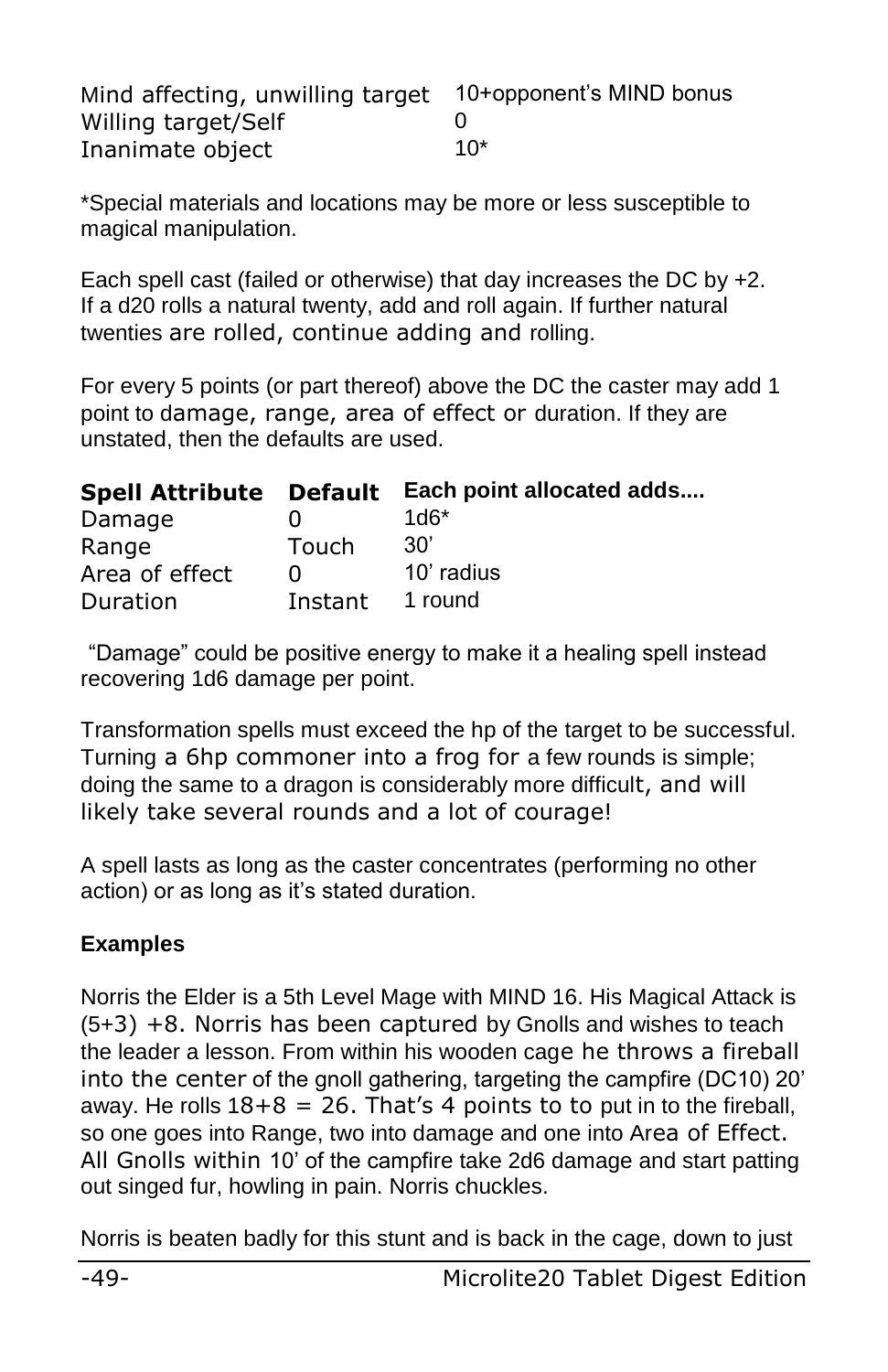3hp. He casts Heal on himself (DC0, +2 as it's his second spell that day). He rolls 10+8 = 18 which exceeds DC2 by 16 points. He allocates all four points to "damage" and heals 4d6hp. He's back to full health.

Deciding it's time to make a break for freedom, Norris tries to use magical force to break the back of the cage. The bars are strong wood (DC10+4 as this is his third spell today). Norris rolls a natural 20, then a 12 for a total of (20+12+8) 40. That gives him 5 points to play with. Wanting to do it slowly so as not to attract attention, he puts one point into damage (1d6), 3 into rounds and the GM ok's 1 point being spent to keep everything silent. By the time the Gnolls notice the hole in the bars, Norris is long gone.

# **Four By Five Magic System**

A variant magic system inspired by FUDGE Four-by-Five magic, Ars Magica, Harry Potter and the Belgariad.

Magic is nothing more than the speaking of two (or more) Words of Power in the Divine Tongue. These words take a lifetime to master all their subtle inflections and are far beyond the capabilities of most mere mortals; magic is the sole purlieu of the Magi. Multiclassing to, or from, the Magi class is impossible. Either you have the Gift and follow it to the end, or it is gone forever. To have the Gift is to be a Mage; to be a Mage is to possess the Gift.

Magi begin play at 1st level knowing three Words of Power either Two Actions and One Realm, or Two Realms and One Action. They learn one new Word of Power every three levels (3, 6, 9, etc).

### **The Four Actions**

- **Enhance** (augeo): Strengthen, Heal, Enlarge, Repair, Sharpen, etc.
- **Diminish** (infirmo): Weaken, Damage, Injure, Reduce, Break, Dull, Deteriorate, etc.
- **Communicate with** (defero): Sense, Read, Seek, Inform, Determine, Understand, etc.
- **Control** (tempero): Shape, Hold, Command, Form, Direct, Dictate, etc. Control is difficult to learn, and you may not learn Control spells until you have learned all of the other Actions.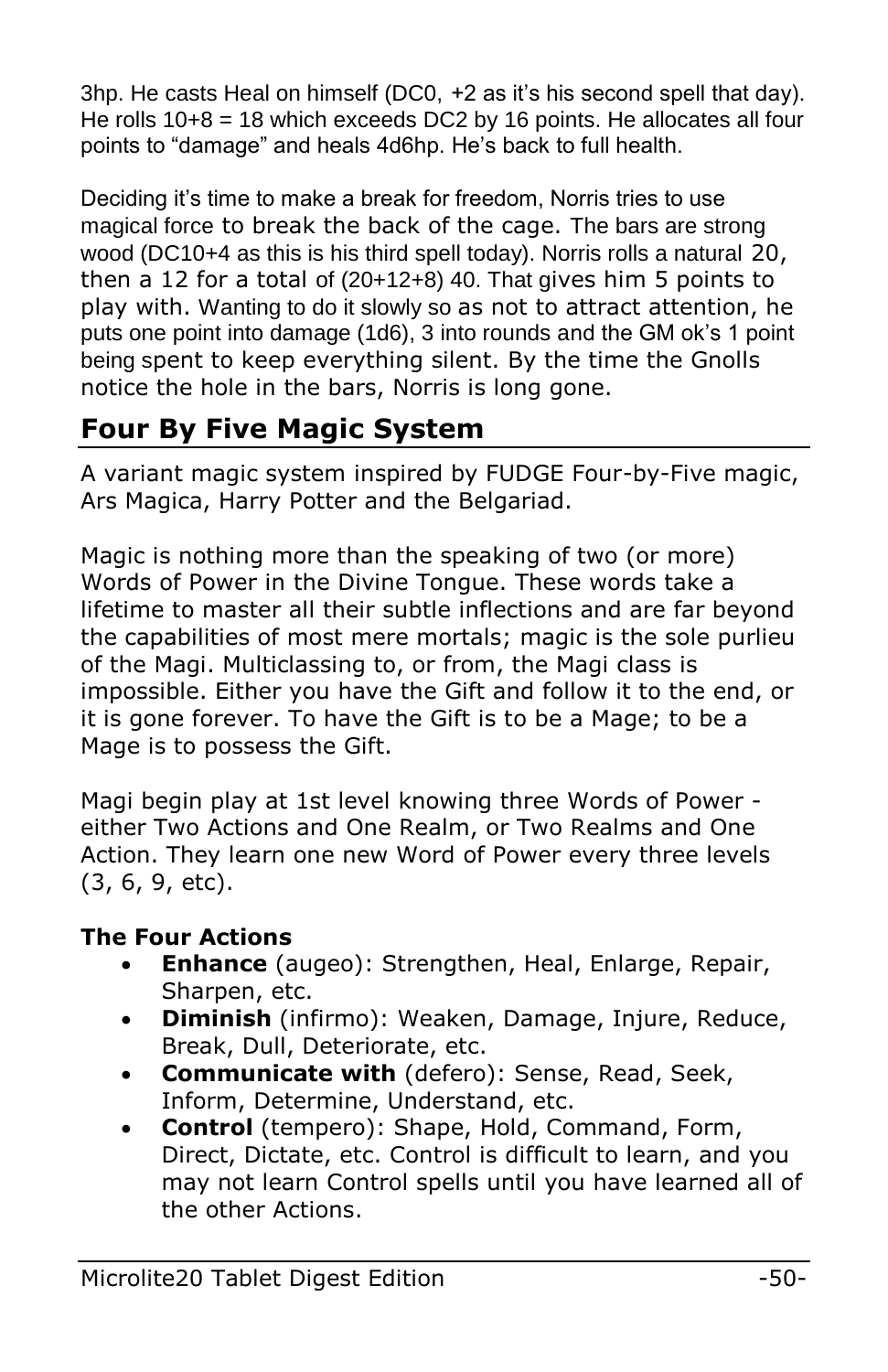### **The Five Realms**

- **Body** (corpus): Living body of sentient beings, animals, plants.
- **Mind** (mentis): That which normally inhabits and animates a body
- **Spirit** (animus): The essence or soul. Spirit is difficult to learn, and you may not learn Spirit spells until you have learned at least three other Realms and three Actions
- **Energy** (navitas): Fire, water, air, magic, [electricity, etc.] - and, if the GM is willing, time.
- **Matter** (materia): Solid material with no mind stone, metal, wood, leather, paper, [plastic, etc.]

Spells are cast by combining a Word with an Action and successfully making a Magical Attack (Level+MIND) check.

The DC for the check is dependent on the target of the spell.

| <b>Target</b>       | DC |
|---------------------|----|
| Self                | 10 |
| Willing             | 15 |
| Inanimate organic   | 20 |
| Unwilling           | 25 |
| Inanimate inorganic | 35 |

Each spell cast that day increases the DC by  $+2$ .

Spells that affect inanimate objects are generally permanent; an enlarged pebble will stay large, a broken belt will stay mended. Magically created fires, etc, will die down naturally. Living creatures will eventually revert back to their normal form, though any healed damage stays healed.

Every 5 (or part) points of success is equal to 1d8 effect. This can take the form of damage, healing or transformation; to turn one thing into another the total effect rolled must equal the difference between the two hit point totals. That's why it's so easy to turn commoners into toads, but Magi turn into dragons.

### **Examples**

Maximus Verlinius, a Magi-1 knows the Words augeo, defero and navitas. his stats are STR 10, DEX 12 and MIND 16. His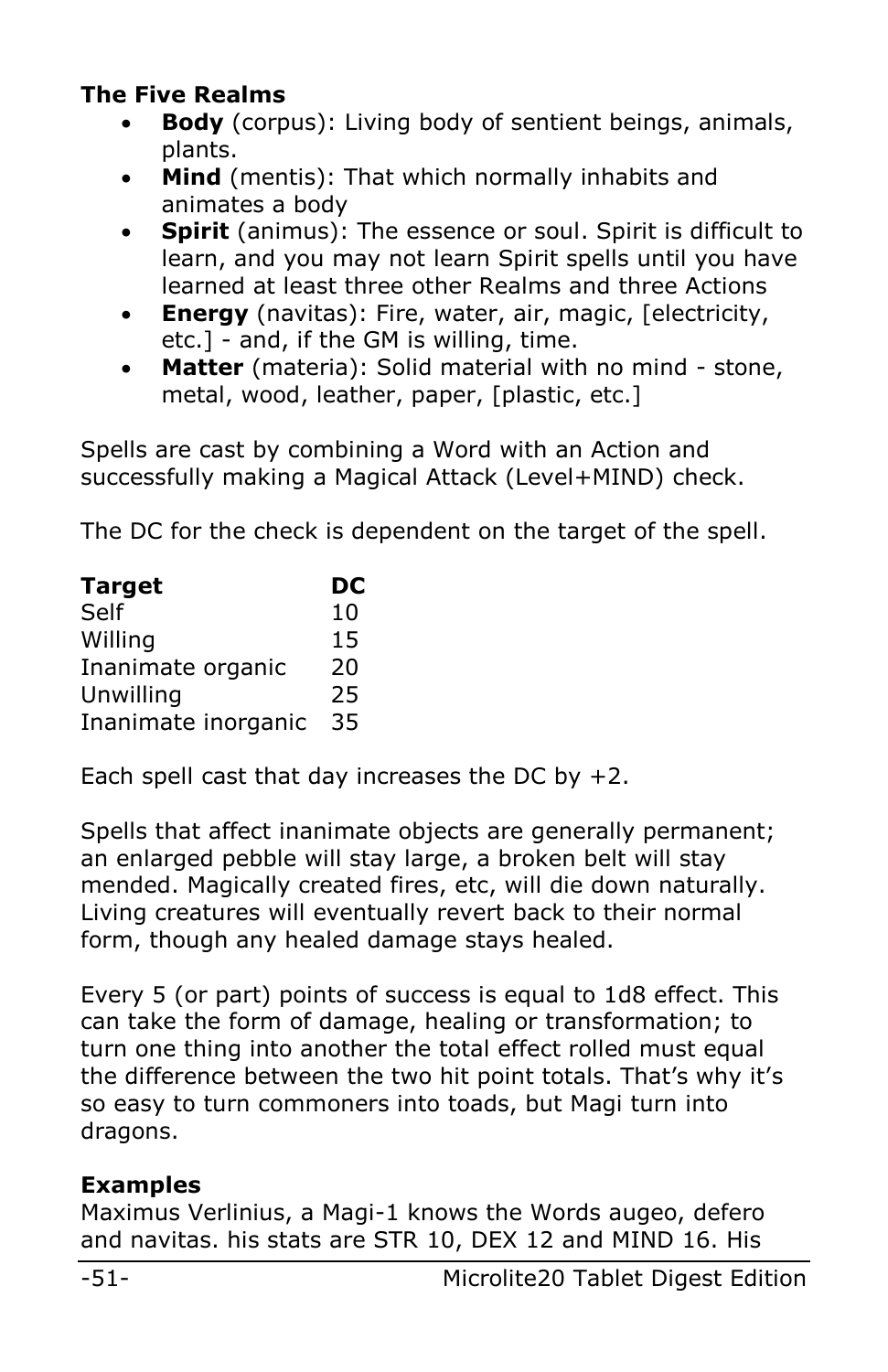Magical Attack is  $1 + 3 = +4$ . He suspects Todmore Fellhaven, his enemy, is in the next room, so he casts defero navitas to detect any energy sources in the area. He rolls a 16, just reaching DC of 20. He senses the burning torch held by his enemy.

Maximus bursts into the room, shouting "Augeo navitas!", pointing at the torch. He rolls a natural 20, getting 24. The DC of the torch 22 (there?s  $a + 2$  because it's his second spell today), so it explodes for maximum damage (a critical). Todmore takes 8 points of damage, staring in surprise at his opponent's sudden arrival.

Maximus' mentor is Creol Festerburn, a Magi-10 of great power. His stats are STR 12, DEX 10, MIND 18. His Magic Attack is 10  $+ 4 = +14$ . He knows the all of the Words of Action, plus navitas, specialising in fire-based magic.

Clutching a small coal in a brazier, Creol approaches the giant's lair. His apprentice stumbles over a tree branch, and the giant roars, appearing from the cave mouth. Creol utters a curse, then blows on the coal, whispering "Augeo navitas". He rolls a 15 for a total of 29. That's 9 above the DC, so the flame from the coal erupts into a man-sized sheet of flame (2d8 of effect, total 5). Creol then shouts "Tempero Navitas!" and elemental eyes of coal appear in the flickering form. He rolled 18 for a total or 32, easily beating the DC of 22. 2d8 of effect rolls 12, higher than the previous 5, so the fire is under Creol's complete control.

The giant's roar stops mid-stream as the fire elemental approaches to do battle.

## **Magic Item Creation**

Spellcasting classes gain the ability to make magic items at certain class levels. This translates to being able to buy these items, but at half their usual purchase price. This represents the raw materials required to make the item. Making items requires equipment (a forge, etc), the right skills and time as per the existing item creation rules in the SRD. Making magic items does not cost XP.

Here's when Wizards and Clerics can make stuff: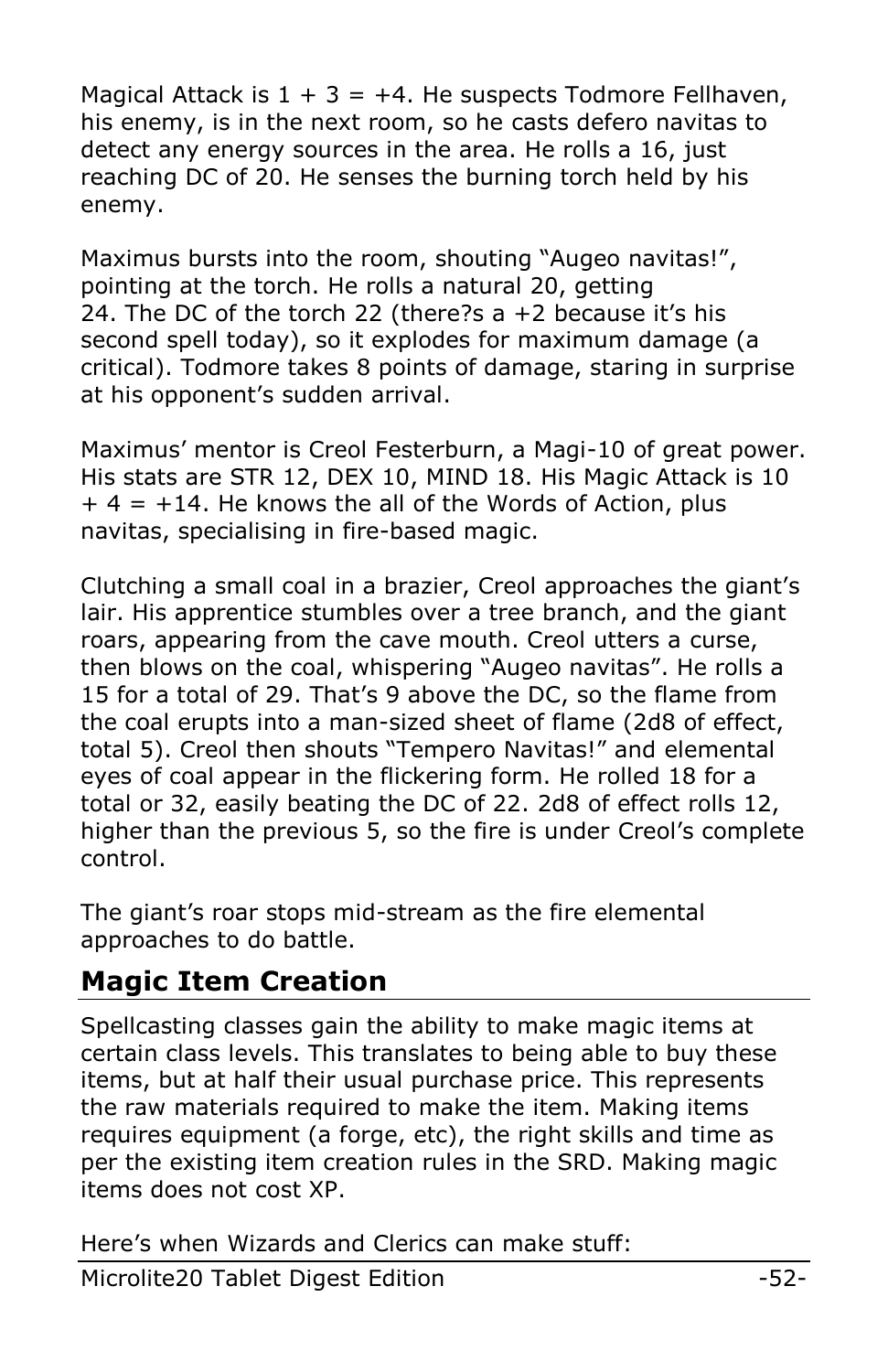| Magi Level Item |                          |
|-----------------|--------------------------|
|                 | Scroll                   |
| 3               | Potion and Wondrous Item |
| 5               | Wand, Arms and Armor     |
| q               | Rod                      |
| 12              | Staff, Ring              |

(Basically the same as the SRD item creation feat prerequisites.)

## **Special Magic Items**

Here are two magic items designed for the Microlite20 rules:

**Enchanted Holy Symbol:** A Cleric wielding an enchanted holy symbol of his faith gains a +4 bonus on checks to Turn Undead. A non-cleric of the same faith as the enchanted holy symbol can attempt to Turn Undead using the enchanted holy symbol. They make a single Magic Attack with a DC equal to the current Hit Points of the undead, though do not gain the +4 bonus.

### **Spellstaves**

A spell staff can look like any common staff, varying in size and style from a stout walking stick up to an ornate creation higher than the wielder's head. Its form is no measure of power, however, for the plainest staff often holds the most power. Spell staves come in two types - Magestaffs, and Mitres. As the name implies, a Magestaff is useful only to a Mage (it is a plain, non-magic staff in anyone else's hands), and a Mitre to a Cleric. In all other respects, their powers and method of creation are the same.

Spellstaves hold Spell Points that are usable for casting spells. These can be used in place of the caster's own Spell Points to power any spell, up to the limit of its own resources. The caster can choose at the point of casting whether to fuel the spell using her own Hit Points, or those contained in the staff.

Spellstaves are infused with power in a special ceremony involving at least three spellcasters of the same type (Magi or Clerics) whose total level is equal to the number of Spell Points to be implanted in the staff. For example, three 5th Level Magi could implant a total of 15 SP into a staff in one ceremony. All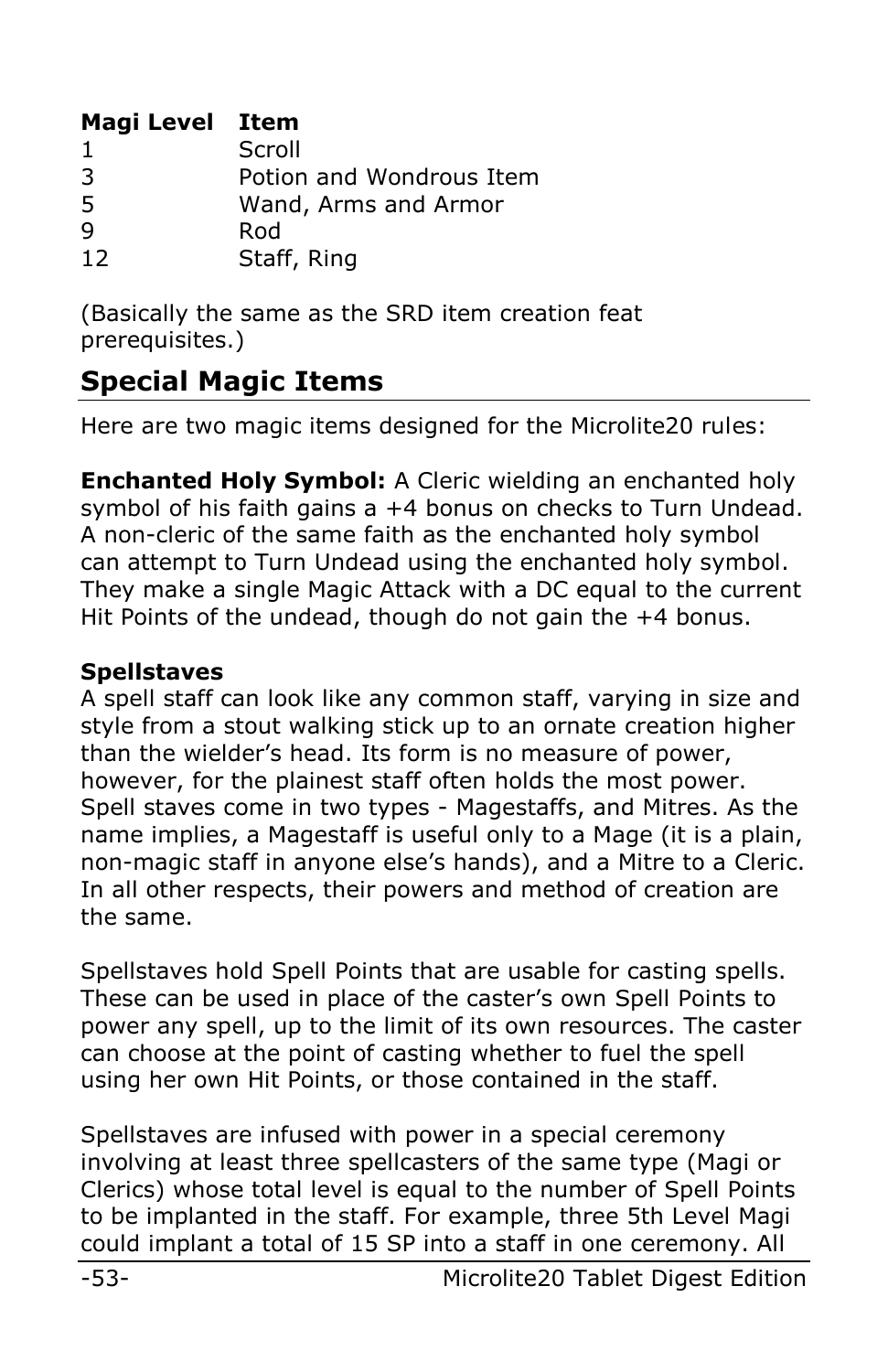participants must be willing. The loss of Hit Points is shared evenly between the participants, and recovered after 8 hours rest, as per the rules for spellcasting.

Spellstaves can be recharged at any time, and there is no known limit to the amount of Spell Points a spellstave can store. In legend, the Godking of Rhul was said to hold a Mitre donated by a grateful populace which held over a 10,000 Spell Points of power.

If a spellstave is broken it unleashes the stored magical energy in a single powerful blast. It does 1d6 damage per 5 Spell Points stored to a range of 10' per 5 SP. It is said that Rhul was once a green and verdant land, completely unlike the blasted desert it is today. One can only theorize what became of the Godking's Mitre.

# **APPENDIX IV: MICROLITE20 PSIONICS**

*Psionics are powers of the mind – made manifest through intense concentration. This rule-set introduces new races, classes, a new skill, and, of course, psionic powers as well as psionic monsters and items.*

### **Races**

Dromites are insect-like humanoids and get a +3 natural armor bonus to AC.

Druegars are dwarves of the deep and get  $a + 2$  to STR.

Elans, humanoid aberrations, get  $a + 1$  bonus to all saves.

Half-Giants get a +4 STR and –2 DEX.

### **Classes**

**Psion:** Masters of the mind, they wear no armor. They can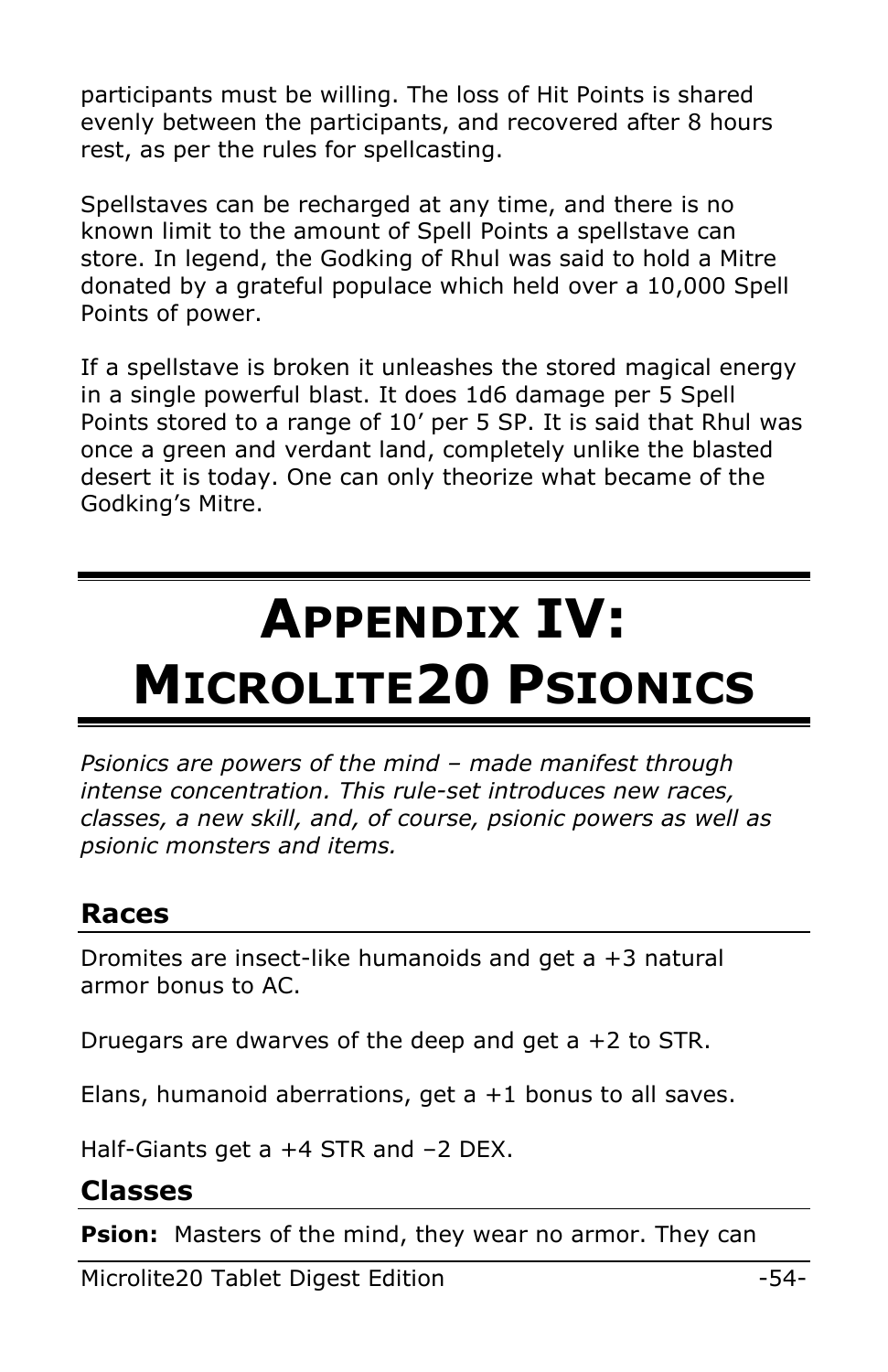manifest Psion powers and gain a +2 to Knowledge and +2 to Concentration.

**Psychic Warrior:** Disciples of the body and mind, they wear any kind of armor **a**nd use shields. They can manifest Psychic Warrior powers and gain  $a + 2$  to Physical and  $+2$  to Concentration.

## **Skills**

**Concentration**: Concentration is a new skill used for things like focusing on a task, ignoring distractions and pain, making Will saves (Concentration + MIND), etc. Only Psions and Psychic Warriors are specialized in this skill.

**Focus:** By meditating for a full round and making a successful Concentration + MIND check vs. DC 20, a psionic character can gain focus. This focus remains until it is expended. The focus can be expended to add 1d6 to a single roll.

## **Starting Wealth**

You begin with a certain amount of wealth depending upon your psionic character class.

### **Class Amount**

Psion 75 gp Psychic Warrior 125 gp

### **Fast Packs**

Both the Psion and Psychic Warrior use the Fighter's fast pack entry.

### **Powers**

Psionic characters can manifest any of their powers, so long as the power level is equal or below ½ their class level, rounded down (unlike spellcasters, who round-up).

**Manifesting Powers:** Manifesting a power costs Hit Points. The base cost is:

**Power Level 1 2 3 4 5 6 7 8 9 Base HP Cost** 1 3 5 7 9 11 13 15 17

Unlike spells, all aspects of a power do not automatically scale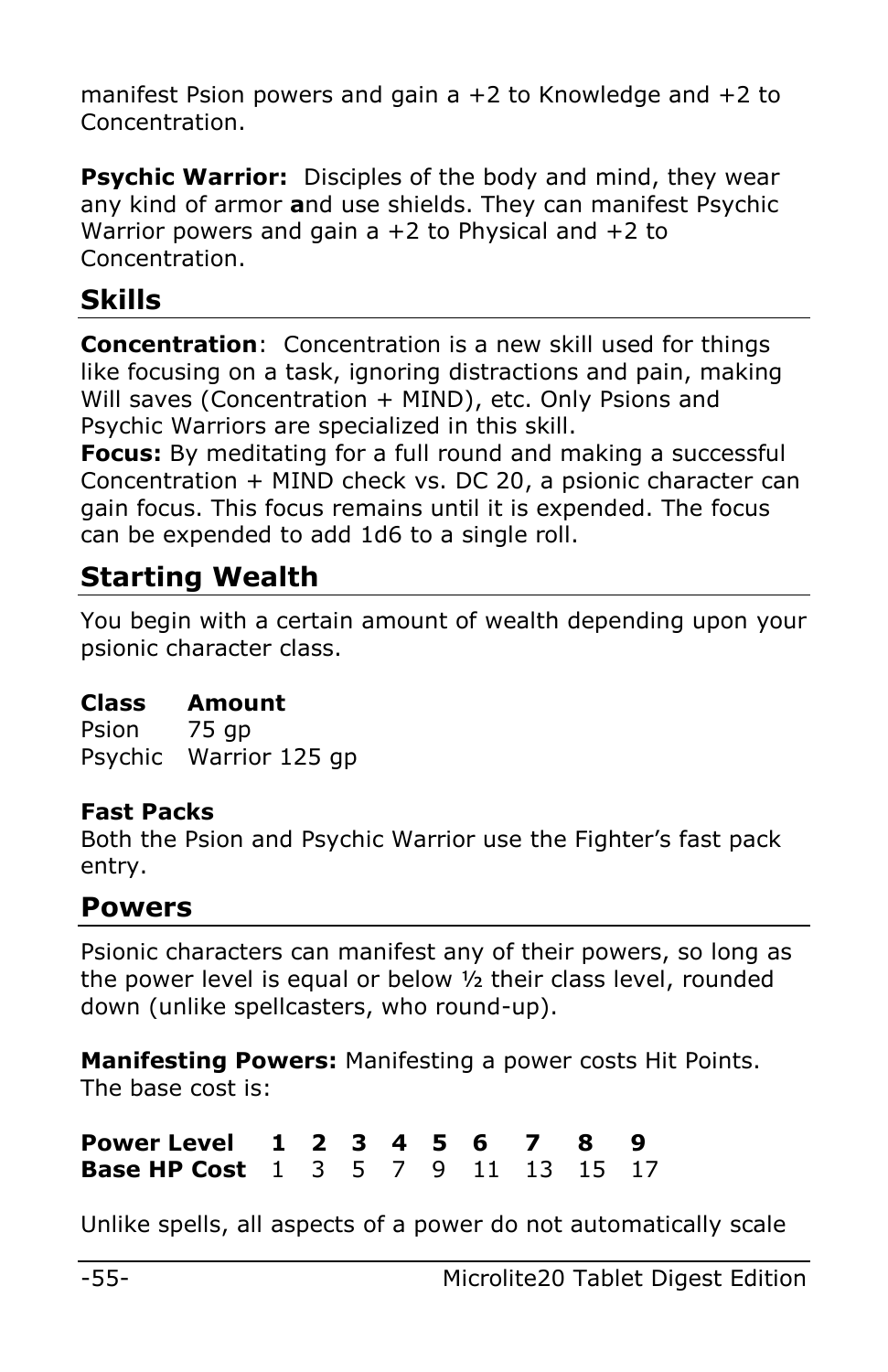with level. Instead, they are augmented with additional Hit Points (HP). The augmenting HP cost is noted under each power's entry in the SRD.

The combined hit point cost for manifesting and augmented a power cannot exceed the character's psionic class level. Thus, a 3rd level psychic could manifest a level one power by spending 1 hit point, and augment it by spending 2 additional hit points for a total hit point cost of 3.

The hit points lost through manifesting and augmenting powers cannot be healed normally. They are recovered after 8 hours of rest.

Temporary hit points cannot be used to manifest powers.

**Power Difficulty Class:** The Difficulty Class (DC) for all powers is: *10 + Psionic Level + Psionic's MIND bonus*

**Psionic vs. Magical Effects:** Powers interact with spells and spells interact with powers in the same way a spell or normal spell-like ability interacts with another spell or spell-like ability. For example, detect magic detects psionics and dispel psionics dispels magic.

**Editor's Note:** Hi, it's me, the guy who made the Ultimate Edition of Microlite20. I don't really understand the psionic rules but I left them in anyway, because I know someone wants them.

### **Psion Power List**

### **1st Level Psion Powers**

**Charm, Psionic:** Makes one person a friend. *Duration*: 1 hour/lvl. *Augment*: 4 extra HP raises duration to 1 day/lvl. **Control Object:** Telekinetically animate a small object. *Duration*: Concentration, up to 1 rd/lvl. *Augment*: None.

**Detect Psionics:** Detect the presence of psionics. *Duration*: Concentration, up to 1 min/lvl. *Augment*: None.

**Mindlink:** Forge a limited mental bond with another creature. *Duration*: 10 min/lvl. *Augment*: Each extra HP links another creature.

**Mind Thrust:** Deal 1d10 damage. *Duration*: Instant. *Augment*: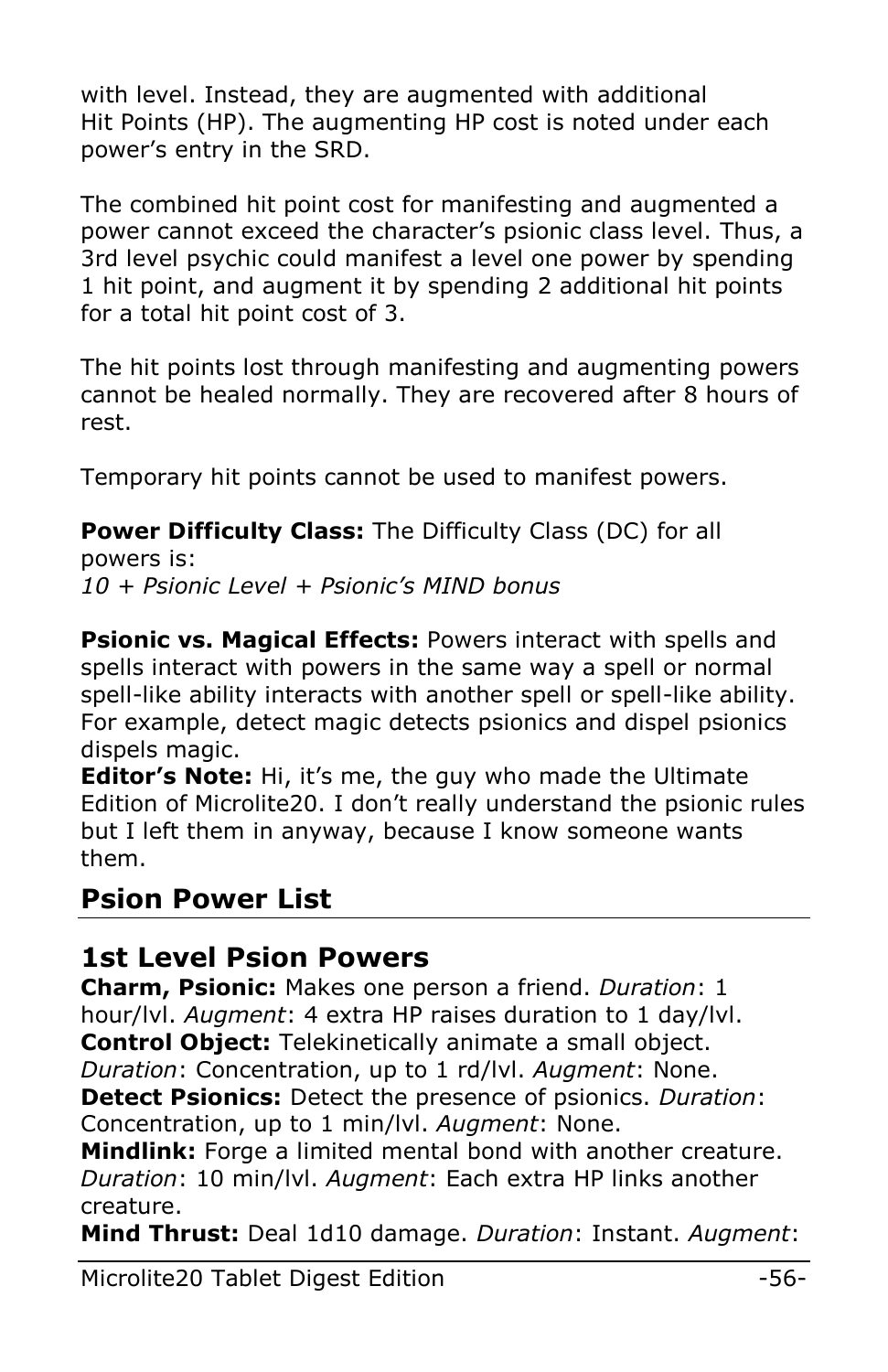Each extra HP adds 1d10 to damage.

**Precognition:** Gain +2 insight bonus to one roll. *Duration*: 10 min/lvl. *Augment*: None.

## **2nd Level Psion Powers**

**Clairvoyant Sense:** See and hear a distant location. *Duration*: 1 min/lvl. *Augment*: None.

**Cloud Mind:** You erase knowledge of your presence from target's mind. *Duration*: 1 min/lvl. *Augment*: None.

**Ego Whip:** Deal 1d4 MIND damage and daze for 1 rd. *Duration*: Instant. *Augment*: Every 4 extra HP increases damage by 1d4 points and save DC by 2.

**Identify, Psionic:** Learn the properties of a psionic item. *Duration*: Instant. *Augment*: None.

**Read Thoughts:** Detect the thoughts of creatures in range. *Duration*: Concentration, up to 1 min/lvl. *Augment*: None.

**Sensitivity to Psychic Impressions:** Find out about an area's past. *Duration*: Concentration, up to 10 min/lvl. *Augment*: None.

### **3rd Level Psion Powers**

**Body Adjustment:** You heal 1d12 damage. *Duration*: Instant. *Augment*: Every 2 extra HP heals an extra 1d12.

**Dispel Psionics:** Cancel psionic powers and effects. *Duration*: Instant. *Augment*: Each extra HP raises dispel check by 2.

**False Sensory Input:** Subject sees what isn't there. *Duration*: Concentration, up to 1 min/lvl. *Augment*: Every 2 extra HP affects another target.

**Fate Link:** Link the fates of two targets. *Duration*: 10 min/lvl. *Augment*: Every 2 extra HP raises DC by 1.

**Psionic Blast:** Stun creatures in 30-ft. cone for 1 rd. *Duration*: Instant. *Augment*: Every 2 extra HP raises duration by 1 rd. **Telekinetic Force:** Move an object (up to 250 lbs.) with your mind. *Duration*: Concentration, up to 1 rd/lvl. *Augment*: Each extra HP raises weight limit by 25 lbs.

## **4th Level Psion Powers**

**Control Body:** Take rudimentary control of foe's limbs. *Duration*: Concentration, up to 1 min/lvl. *Augment*: Every 2 extra HP affects a target one size larger.

**Death Urge:** Target tries to kill itself. *Duration*: 1 rd. *Augment*: Every 4 extra HP raises save DC by 2 and duration by 1 rd. **Dimension Door, Psionic:** Teleport short distance. *Duration*: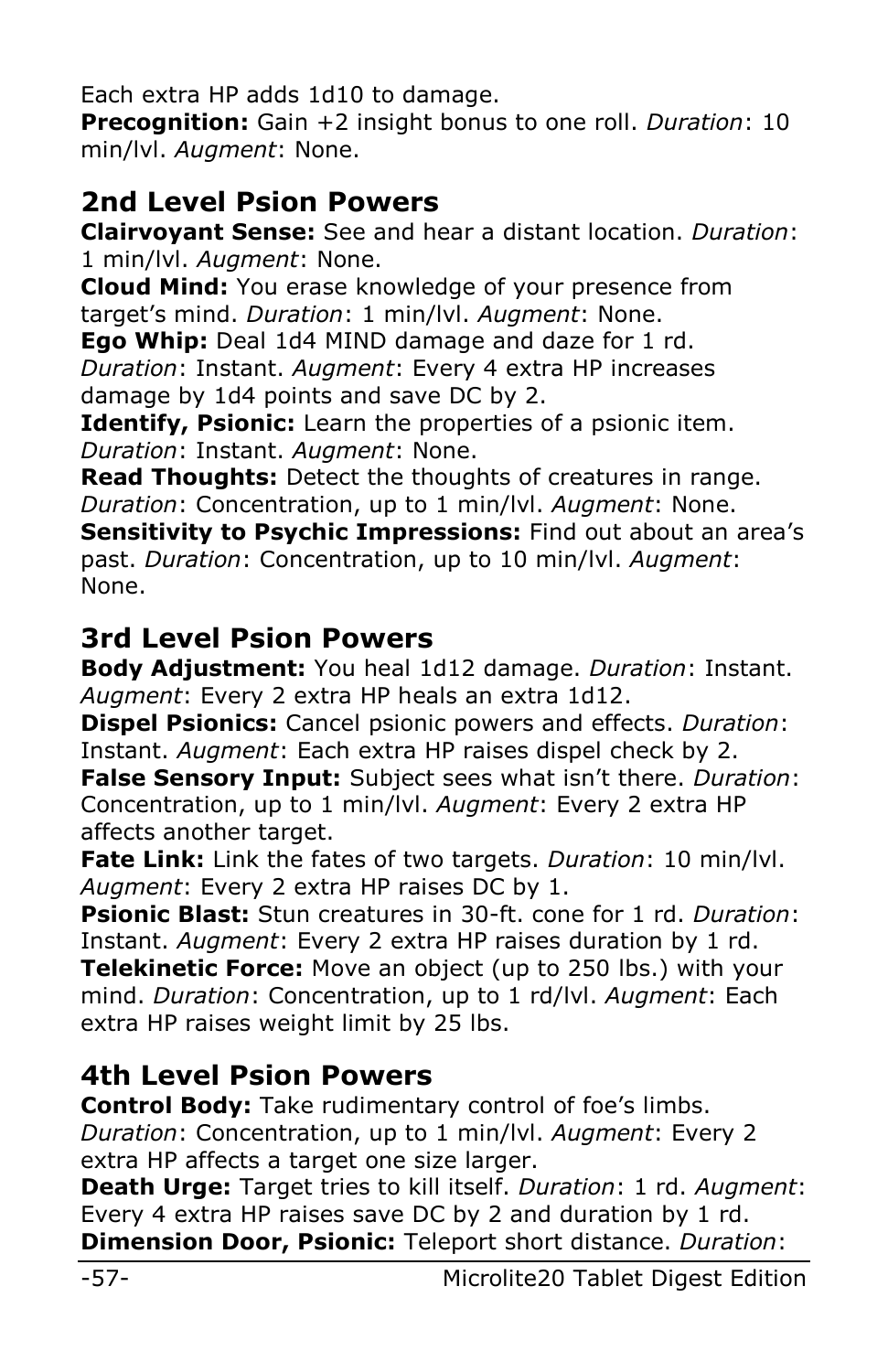Instant. *Augment*: 6 extra HP to manifest as a bonus action. **Mindwipe:** Wipe a part of target's mind to reduce target's current level by 2. *Duration*: 1 hr. *Augment*: Every 2 extra HP raises DC by 2. Every 3 extra HP reduces an extra level. **Schism:** Split your mind into two independent entities. *Duration*: 1 rd/lvl. *Augment*: None.

**Telekinetic Maneuver:** Telekinetically bull rush, disarm, grapple, or trip your target. *Duration*: Concentration, up to 1 rd/lvl. *Augment*: Every 2 extra HP grants a +1 bonus to maneuver checks.

## **5th Level Psion Powers**

**Mind Probe:** You discover the subject's secret thoughts. *Duration*: 1 rd/lvl. *Augment*: None.

**Psychic Crush:** Crush subject's mind, reducing subject to -1 hit points. *Duration*: Instant. *Augment*: Every two extra hit points increases save damage by 1d6 (base 3d6).

**Second Chance:** Gain a reroll. *Duration*: 1 rd/lvl, until discharged. *Augment*: None.

**Shatter Mind Blank:** Cancels target's *mind blank*. *Duration*: Instant. *Augment*: None.

**Teleport, Psionic:** Instantly teleport up to 100 miles/lvl. *Duration*: Instant. *Augment*: None.

**True Seeing, Psionic:** See all things as they really are. *Duration*: 1 min/lvl. *Augment*: None.

### **6th Level Psion Powers**

**Cloud Mind, Mass:** Erase knowledge of your presence from the minds of one creature/lvl. *Duration*: 1 min/lvl. *Augment*: None.

**Co-opt Concentration:** Take control of foe's power. *Duration*: Concentration, up to 1 rd/lvl. *Augment*: None.

**Crystallize:** Turn subject permanently to crystal. *Duration*: Permanent. *Augment*: None.

**Null Psionics Field:** Create a field where psionic power does not function. *Duration*: 10 min/lvl. *Augment*: None.

**Restoration, Psionic:** Restores level and stats from drains. *Duration*: Permanent. *Augment*: None.

**Temporal Acceleration:** Your time frame accelerates for 1 rd. *Duration*: 1 rd. (apparent time). *Augment*: Every 4 extra HP raises duration by 1 rd.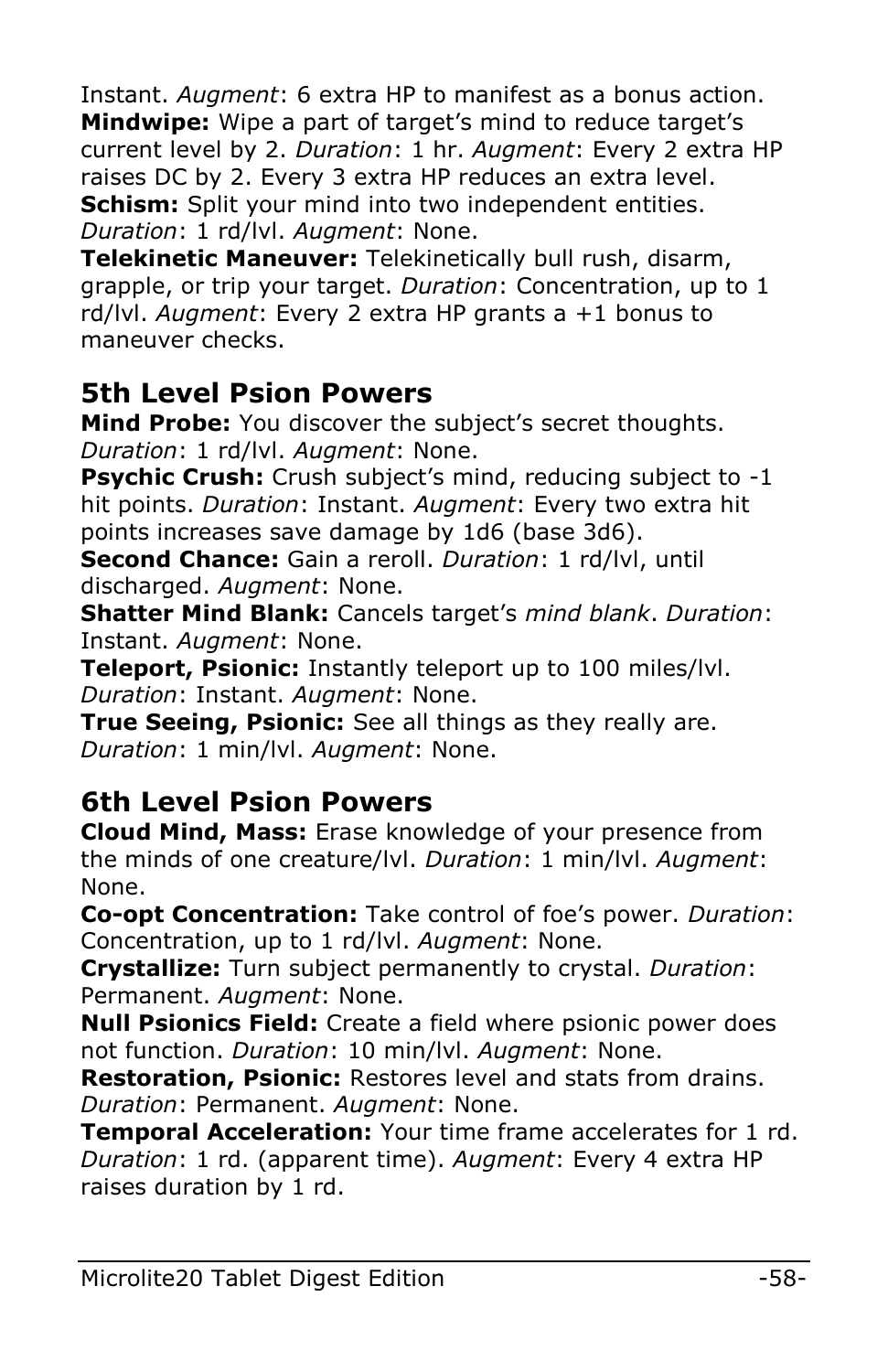### **7th Level Psion Powers**

**Ethereal Jaunt, Psionic:** Become ethereal for 1 rd/lvl. *Duration*: 1 rd/lvl. *Augment*: None.

**Fission:** You briefly duplicate yourself. *Duration*: 1 rd/lvl. *Augment*: None.

**Insanity:** Subject is permanently confused. *Duration*: Instant. *Augment*: Every 2 extra HP raises save DC by 1 and affects another creature.

**Moment of Prescience, Psionic:** You gain an insight bonus equal to your psionic character level on a single attack roll, check, or save. *Duration*: 1 rd/lvl, until discharged. *Augment*: None.

**Reddopsi:** Powers targeting you rebound back. *Duration*: 10 min/lvl. *Augment*: None.

## **8th Level Psion Powers**

**Astral Seed:** You plant the seed of your rebirth from the Astral Plane. You return from death (even disintegration) after 10 days. *Duration*: Instant. *Augment*: None.

**Hypercognition:** You can deduce almost anything. *Duration*: Instant. *Augment*: None.

**Mind Blank, Psionic:** Subject is immune to mental/emotional effects, scrying, and remote viewing. *Duration*: 1 day. *Augment*: None.

**Time Hop, Mass:** Willing subjects hop forward in time. *Duration*: 1 hr/lvl. *Augment*: 6 extra HP to instantly manifest the power (even when it's not your turn).

### **9th Level Psion Powers**

**Assimilate:** Inflict 20d6 damage and incorporate creature (fully or partially) into your own body. *Duration*: Instant or 1 hr. *Augment*: None.

**Etherealness, Psionic:** You and 1 creature/3 levels become ethereal. *Duration*: 1 min/lvl. *Augment*: None.

**Microcosm:** One creature (100 hp or less) or group of creatures (each 30 hp or less, totaling to 300 hp maximum) is trapped forevermore in world of own imagination (no saving throw). *Duration*: Instant. *Augment*: Each extra HP raises the hit point limit of target by 10.

**Timeless Body:** Ignore all harmful, and helpful, effects for 1 rd. *Duration*: 1 rd. *Augment*: None.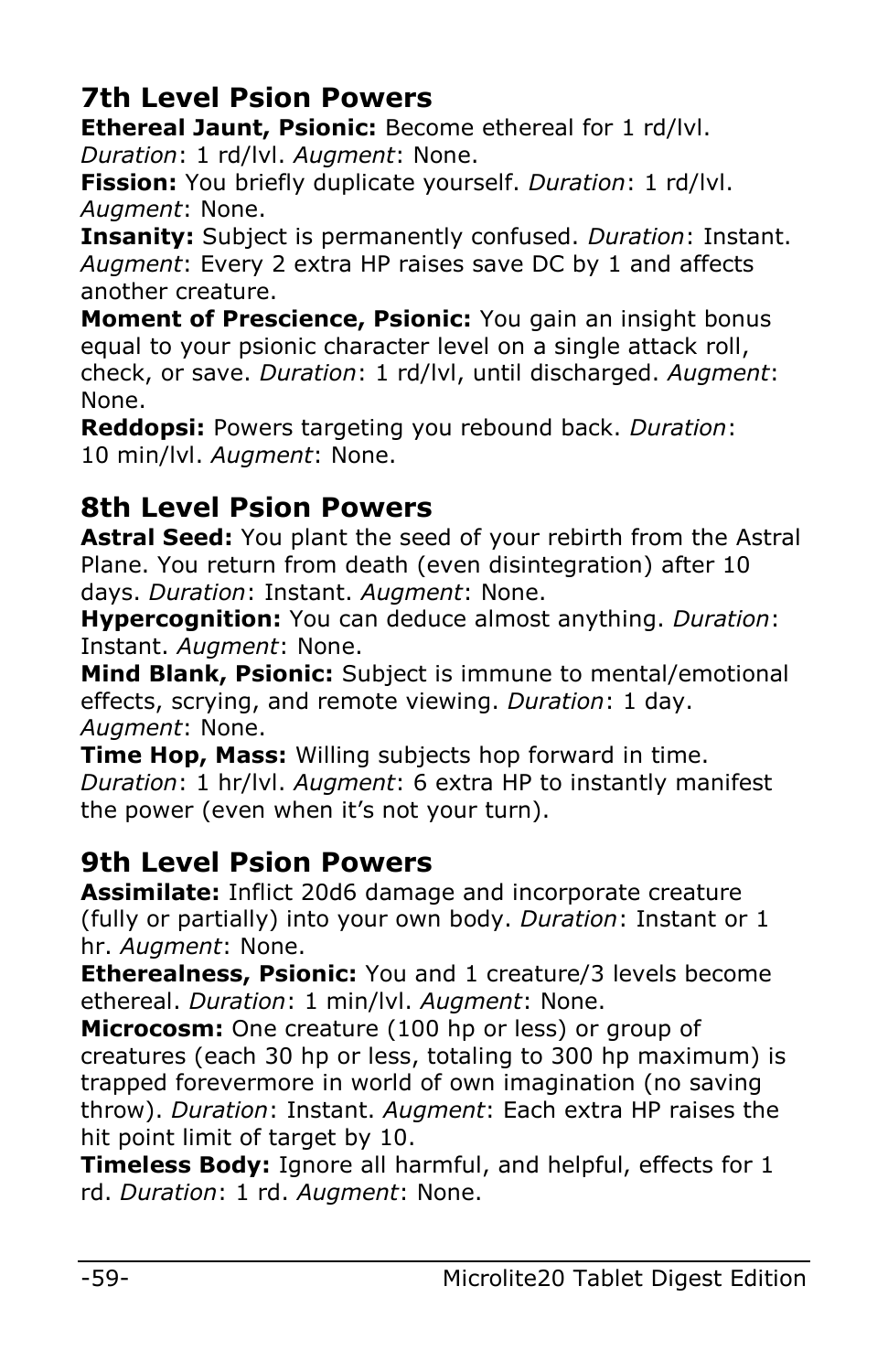### **1st Level Psychic Warrior Powers**

**Call Weaponry**: Call a weapon "from thin air" into your hand *Duration*: 1 min/lvl. *Augment*: Every 4 extra HP grants a +1 enhancement bonus to the weapon.

**Catfall:** Instantly save yourself from a fall (as if fall was 10 ft. shorter). *Duration*: Until landing or 1 rd/lvl. *Augment*: Each extra HP makes the fall a further 10 ft. shorter.

**Detect Psionics:** You detect the presence of psionics. *Duration*: Concentration, up to 1 min/lvl. *Augment*: None.

**Prescience, Offensive**: Gain +2 insight bonus on your damage rolls. *Duration*: 1 min/lvl. *Augment*: Every 3 extra HP raises damage bonus by  $+1$ . 6 extra HP to manifest power as a bonus action.

**Synesthete:** You receive one kind of sense when another sense is stimulated. *Duration*: 10 min/lvl. *Augment*: None. **Vigor:** Gain 5 temporary hit points. *Duration*: 1 min/lvl. *Augment*: Each extra HP gives 5 extra hit points.

### **2nd Level Psychic Warrior Powers**

Animal Affinity: Gain +4 to one stat. *Duration*: 1 min/lvl. *Augment*: Every 5 extra HP enhances another stat. Body Adjustment: Heal 1d12 damage. *Duration*: Instant.

*Augment*: Every 2 extra HP heals an extra 1d12.

Detect Hostile Intent: Detect hostile creatures within 30 ft. *Duration*: 10 min/lvl. *Augment*: None.

Hustle: Instantly gain a move action. *Duration*: Current round. *Augment*: None.

Sustenance: You can go without food and water for one day. *Duration*: Instant. *Augment*: None.

Wall Walker: You can walk on walls and ceilings. *Duration*: 1 min/lvl. *Augment*: None.

### **3rd Level Psychic Warrior Powers**

**Dimension Slide:** Teleport within line of sight. *Duration*: Instant. *Augment*: 4 extra HP to manifest power as a bonus action.

**Empathic Feedback:** When hit in melee, your attacker takes equal damage or 5 points of damage (whichever is less). *Duration*: 10 min/lvl. *Augment*: Each extra HP raises the damage potential by 1.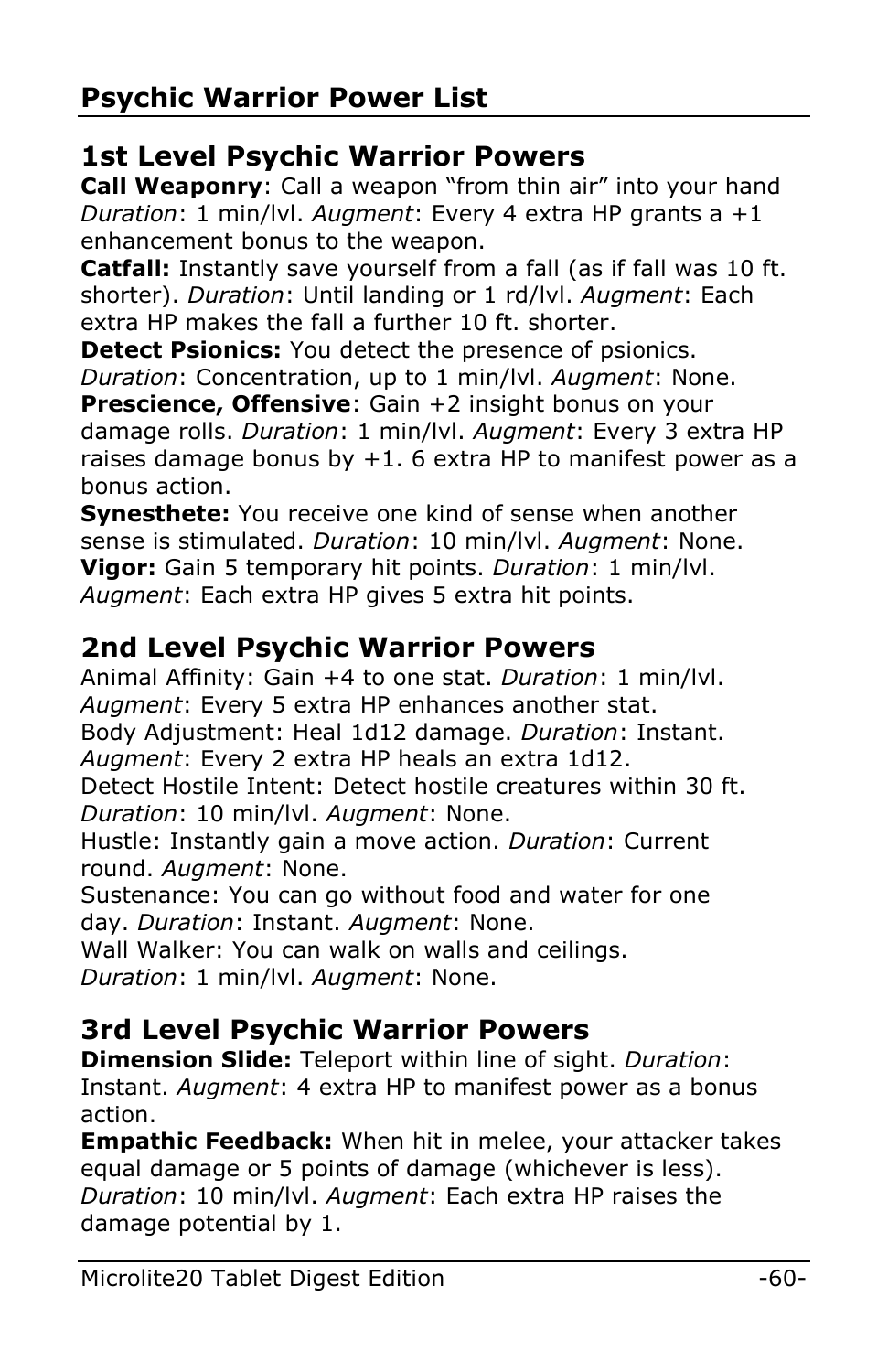**Evade Burst:** Instantly take no damage on a successful Reflex save. *Duration*: Instant. *Augment*: 4 extra HP to only take half damage even on a failed save.

**Graft Weapon:** Gain +1 competence bonus to attack and damage with weapon and cannot be disarmed. *Duration*: 24 hrs. *Augment*: None.

**Mental Barrier:** Instantly gain +4 deflection bonus to AC (even when it's not your turn). *Duration*: 1 rd. *Augment*: Each extra HP raises the duration by 1 rd. Every 4 extra HP raises the AC bonus by 1.

**Ubiquitous Vision:** You have all-around vision. *Duration*: 10 min/lvl. *Augment*: None.

# **4th Level Psychic Warrior Powers**

**Energy Adaptation:** Gain resistance 10 (20 at 9th level and 30 at 13th level). All energy attack damage is reduced by that amount. *Duration*: 10 min/lvl. *Augment*: 4 extra HP to manifest power as a bonus action.

**Freedom of Movement, Psionic:** You cannot be held or rendered immobile. *Duration*: 10 min/lvl. *Augment*: None.

**Immovability:** You are almost impossible to move (+20 to STR checks) and gain damage resistance 15. All physical attack damage is reduced by that amount. *Duration*: Concentration. *Augment*: 8 extra HP to manifest power instantly (even when it's not your turn).

**Steadfast Perception:** Gain immunity to illusory effects and a +6 bonus on skill checks to find or notice anything. *Duration*: 10 min/lvl. *Augment*: None.

**Weapon of Energy:** Deal an extra 1d6 damage of specific energy type (plus 1d10 on critical hit). *Duration*: 1 rd/lvl. *Augment*: None.

# **5th Level Psychic Warrior Powers**

**Adapt Body:** Your body automatically adapts to hostile environments. *Duration*: 1 hr/lvl. *Augment*: None.

**Catapsi:** Characters must make a Will save or pay an extra 4 hit points to manifest a power, and psi-like abilities require a full round to use. You are not affected. *Duration*: 1 rd/lvl. *Augment*: Every 4 extra HP raises range and radius by 5 ft. (base 30 ft.)

**Metaconcert:** Link with up to 9 participants to manifest powers from their hit points. Each link boosts DC of manifested powers by 1. Everyone linked gains a +1 bonus to save vs. powers.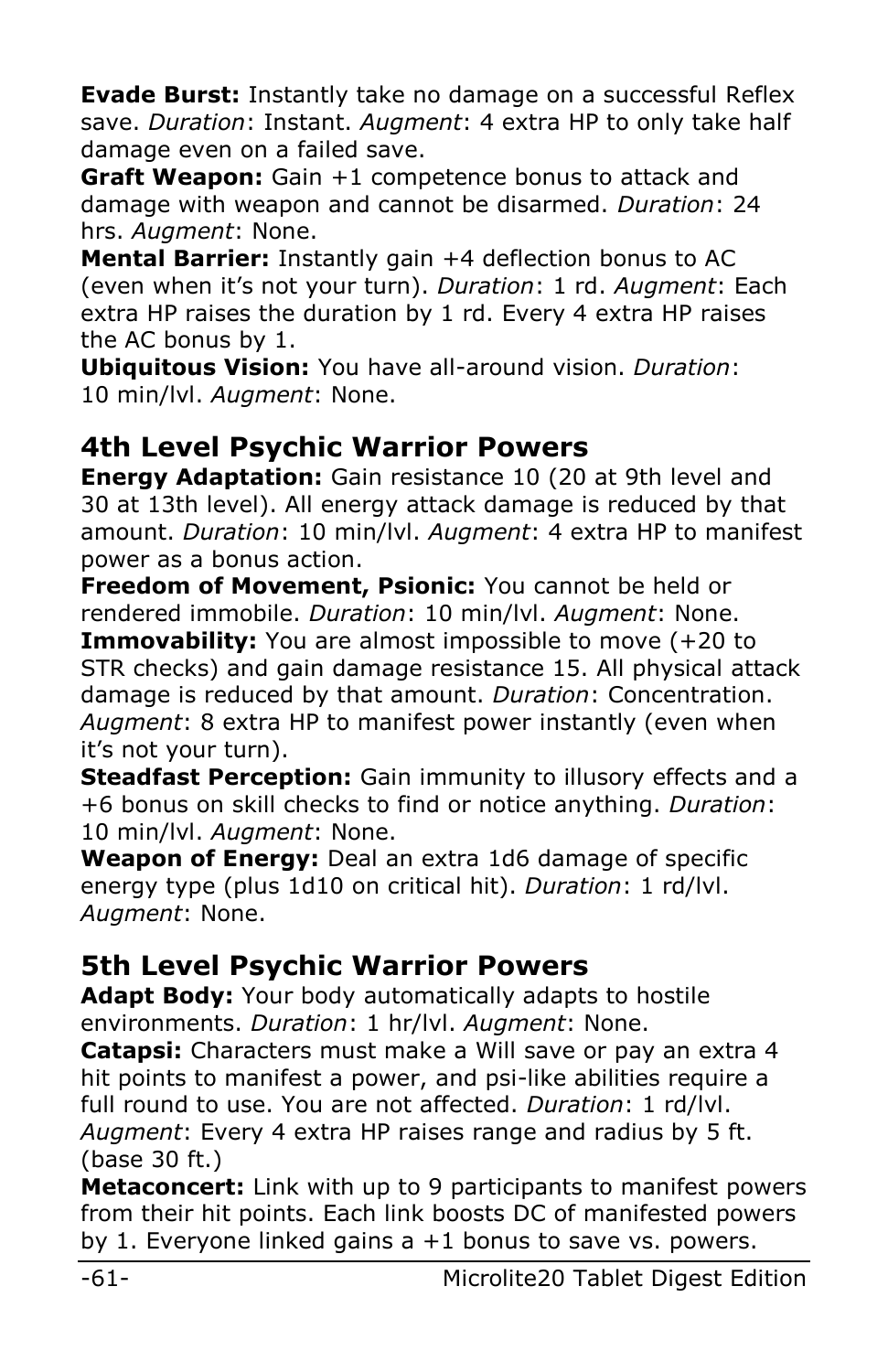*Duration*: 1 min/lvl. *Augment*: Each extra HP raises duration by 1 min.

**Psychofeedback:** Boost STR or DEX score by an amount up to your psionic class level, but lower MIND by a respective amount. *Duration*: 1 rd/lvl. *Augment*: None.

## **6th Level Psychic Warrior Powers**

**Breath of the Black Dragon:** Breathe a cone of acid for 11d6 damage. *Duration*: Instant. *Augment*: Each extra HP increases damage by 1d6.

**Dispelling Buffer:** The DC to dispel your power is increased by +5. *Duration*: 1 hr/level. *Augment*: None.

**Mind Blank, Personal:** You are immune to scrying and mental effects. *Duration*: 1 day. *Augment*: None.

**Suspend Life:** Go into suspended animation (1 day passes for each year). *Duration*: Permanent unless ended or dismissed. *Augment*: None.

## **Psionic Spell Lists**

## **6th Level Occult Spell**

**Probe Thoughts:** Read subject's memories, one question/rd.

## **8th Level Divine Spell**

**Brain Spider:** Hear thoughts of up to eight other creatures.

## **Psionic Items**

**Cognizance Crystals:** Cognizance crystals can store hit points that psionic characters can use to manifest powers. It can store an odd number of hit points between 1 and 17. Once the hit points are used, the crystal can be recharged on a 1-to-1 basis.

**Crystal Weapons:** As a free action, crystal weapons can be charged with 2 HP to deal 2d6 extra damage. The weapon will keep the charge for 1 minute or until it scores a hit.

**Power Stones:** A power stone stores a power, which can be used only once. To manifest the power, a check must be made (Concentration  $+$  MIND vs. DC 15  $+$  power level of the stored power). The power must be on the user's power list. The stored power is always manifested at minimum level required to manifest the power.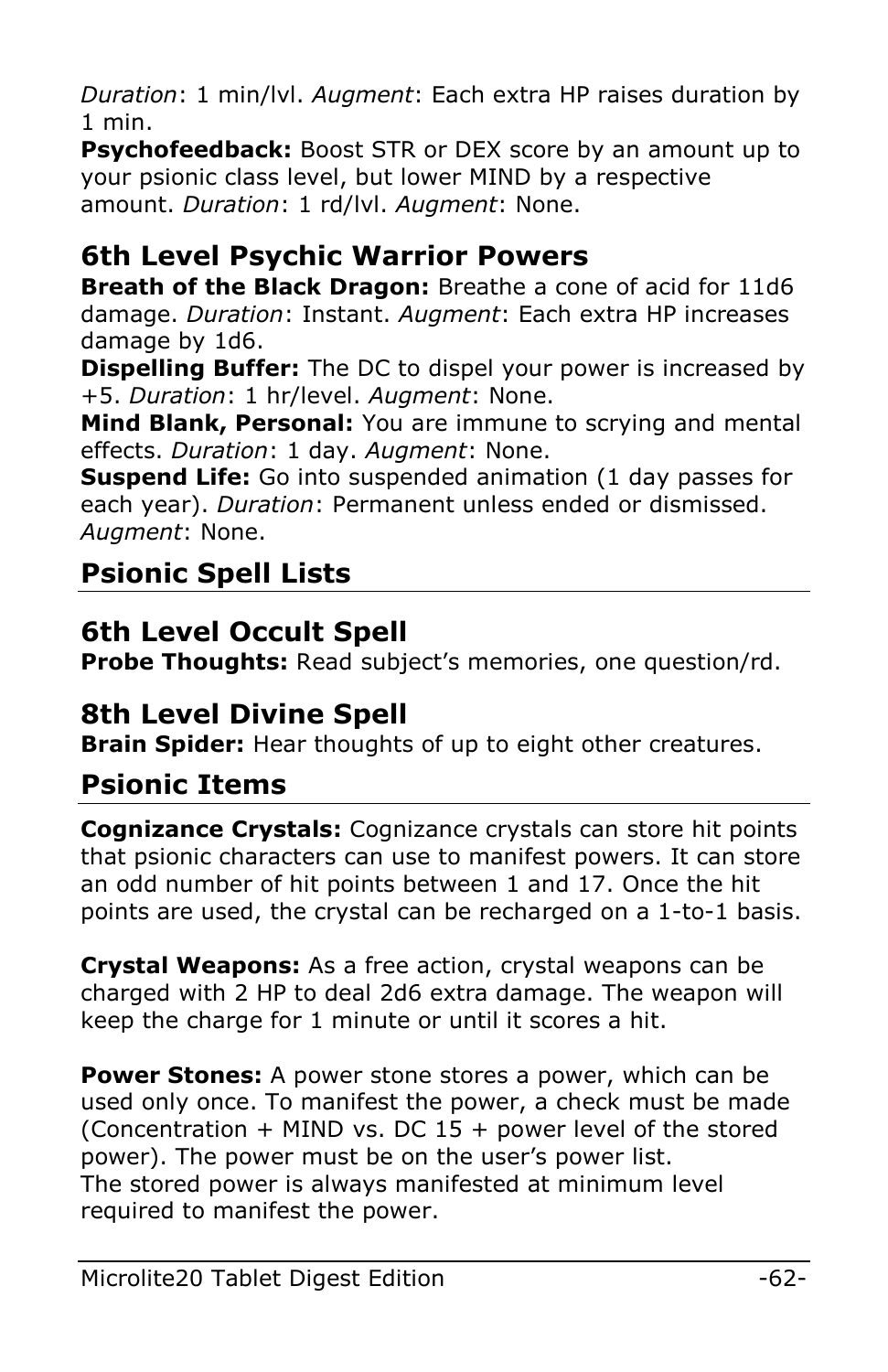**Psicrystals:** A psicrystal contains a fragment of a psyche's personality. A psionic character can bond with a psicrystal and gain a minor benefit related to its personality.

### **Personality Benefit**

| <b>Bully</b> | +3 on Physical checks      |
|--------------|----------------------------|
| Heroic       | +2 on Fortitude saves      |
| Poised       | +2 on Reflex saves         |
| Resolved     | +2 on Will saves           |
| Sneaky       | +3 on Subterfuge checks    |
| Stubborn     | +3 on Concentration checks |

### **Psionic Monsters**

**Blue** (small goblinoid): HD 1d4+2 plus 4 (8 hp); AC 16; quarterstaff +0 (1d4-2) or light crossbow (1d6); *mind thrust*. **Brain Mole** (tiny magical beast): HD 1d10-2 (3 hp); AC 14; bite +5 (1d3-4); *detect psionics*, *mind thrust*; burrow. **Cerebrilith** (large outsider): HD 9d8+63 (103 hp); AC 25 (DR 10/good, acid/fire/cold resistance 10, immune to electricity, PR 20); bite +14 (1d8+6); *detect psionics*, *telepathy*, *ego whip*; summon cerebrilith (35%). **Crysmal** (small elemental): HD 6d8+6 (33 hp); AC 21 (DR 5/bludgeoning, electricity resistance 15, immune to fire and cold); sting +7 (1d3+3); *control object*, *detect psionics*, *mind thrust*, *psionic dimension door*; burrow. **Folugub** (medium aberration): HD 4d8+12 (30 hp); AC 18; tongue touch  $+6$  (liquefy crystal) or bite  $+1$  (2d4); scent. **Intellect Devourer** (small aberration): HD 6d8+15 (42 hp); AC 21 (DR 10/adamantine, electricity resistance 14, immune to

fire, PR 23, vulnerable to protection from evil); claw +6 (1d3+1); *cloud mind*, *detect psionics*, *ego whip*, *body adjustment*; blindsight, body thief.

**Neothelid** (gargantuan aberration): HD 25d8+200 (312 hp); AC 28 (DR 5, PR 25); tentacle rake+24 (2d6+10) or acid breath (14d10) or swallow whole (2d8+14 plus 2d6 acid); *telekinetic force*, *telekinetic maneuver*, *psionic teleport*, *mind thrust*; blindsight.

**Udoroot** (huge plant): HD 6d8+18 (45 hp); AC 11 (cold/fire resistance 10, immune to electricity); *false sensory input*, *mind thrust*, *telekinetic force*, *body adjustment*, *mental barrier*; double manifest, blindsight.

**Unbodied** (medium incorporeal humanoid): HD 4d8+4 (22 hp); AC 13; incorporeal touch  $+5$  (1d6); psion powers; fly.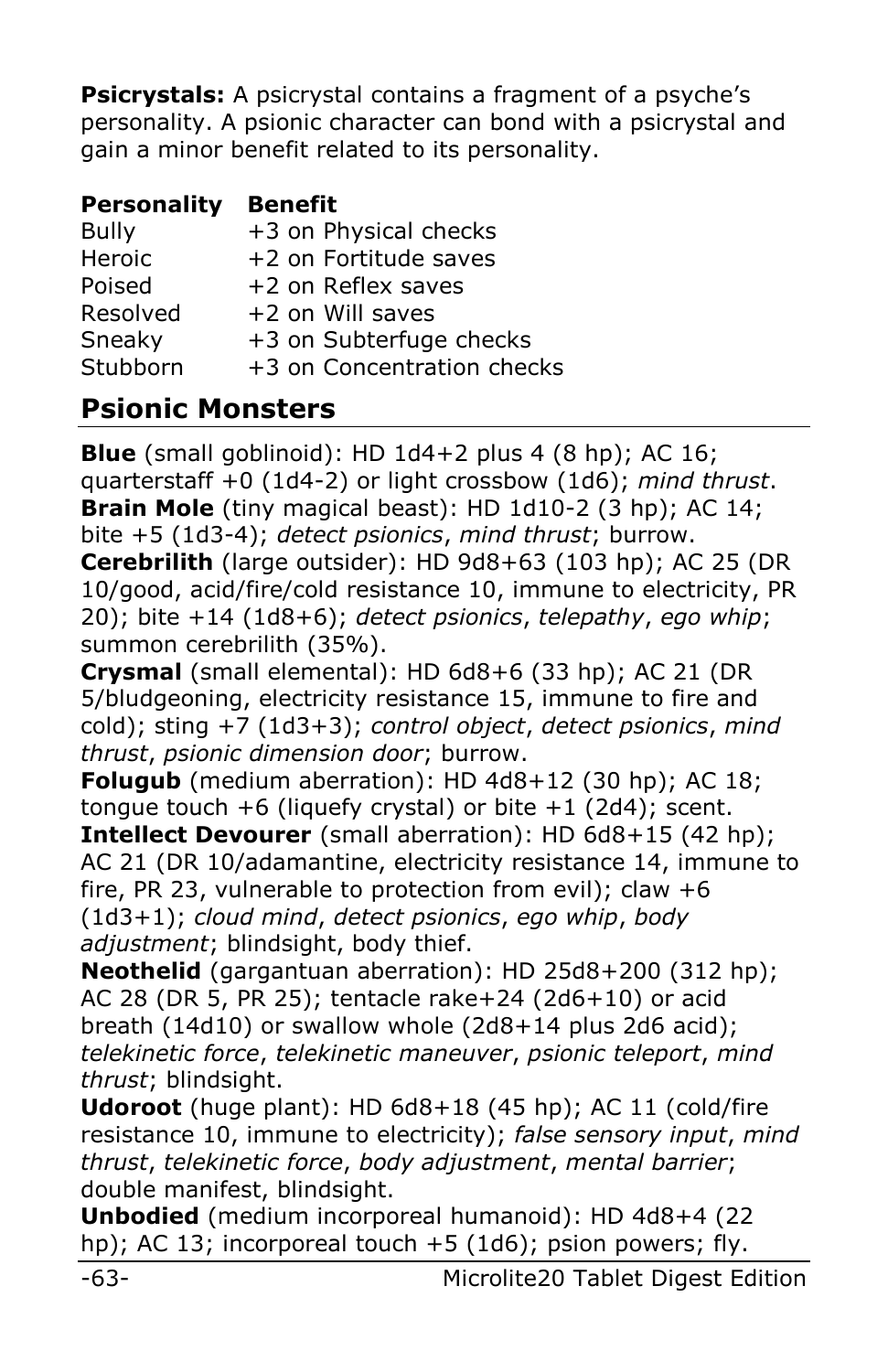#### **Monster Notes:**

*Damage resistance* (DR) is subtracted from physical attack damage.

*Resistance* (acid, cold, electricity, fire, or sonic) is subtracted from energy attack damage.

*Power resistance* (PR) is the DC that a manifester must beat to affect the target  $(d20 + psin)$  character level vs. PR).

*Blindsight* is the ability to 'see' without vision.

*Body thief* is the ability to physical take over a body.

*Double manifest* is the ability to manifest 2 powers at once.

*Touch* attacks ignore AC from armor and shields.

# **APPENDIX V MASS COMBAT MADE EASY**

## **Basic Mass Combat**

Most combat is carried out one-on-one, with each set of stats (HP, AC, combat bonuses, etc) applying to a single character or creature.

It can be extended by adding in Combat Scale. This takes the basic combat mechanics and uses them to apply to anything from Tactical Units to Destroyer-Class starships.

Combat Scale is a multiplier that shows the size of the unit relative to the norm. It is only applied to damage in combat between units of different size. Hit Points, AC and all other stats remain the same.

Microlite20 Tablet Digest Edition -64- For example, a unit of 20 Goblin warriors will have CSx5 as per the table below. The combat stats are still HD1d8+1 (5hp), AC15, Morningstar  $+2$  (1d6) or Javelin  $+3$  (1d4). Against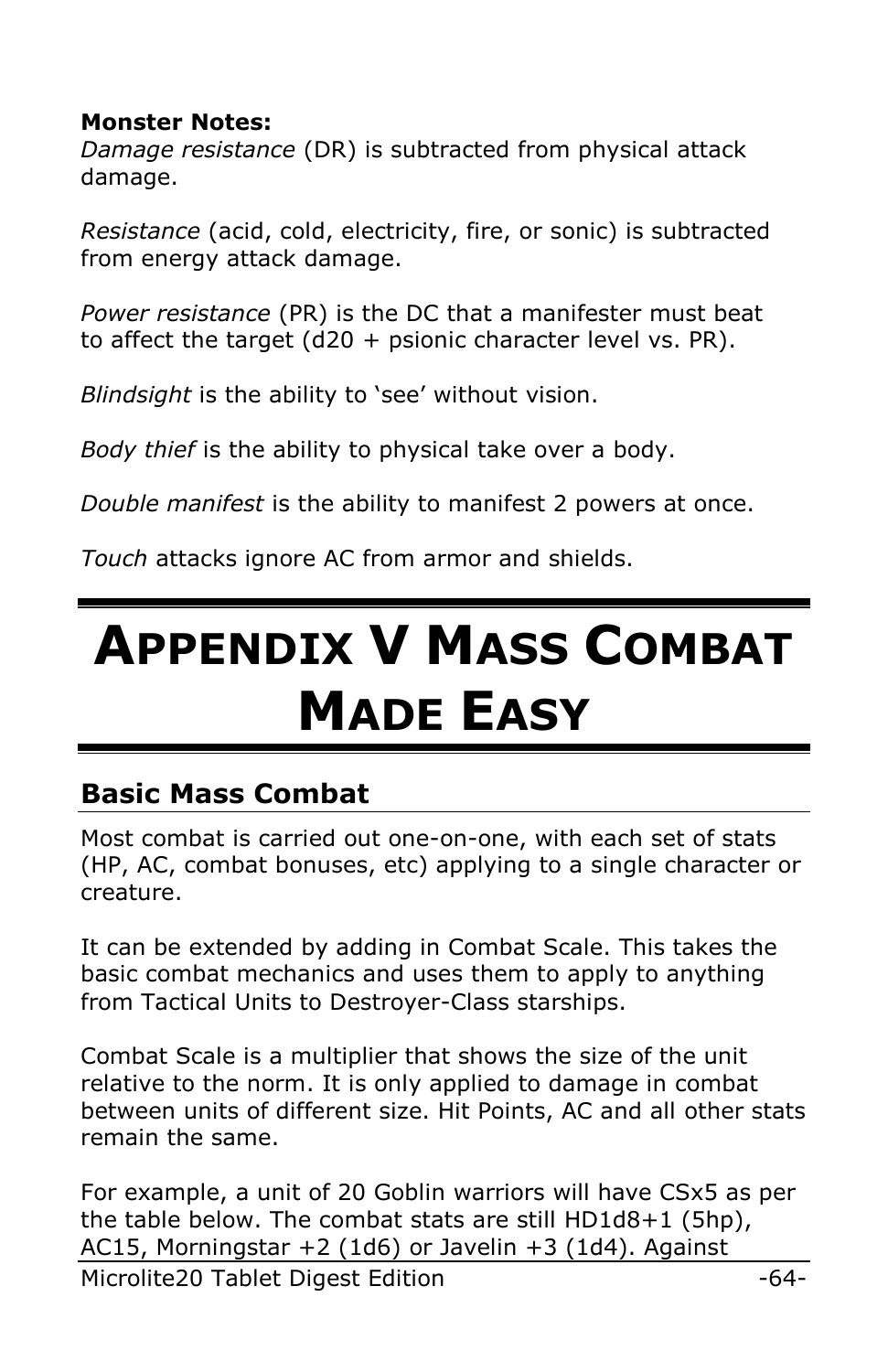anything with the same Combat Scale (for example, a unit of 15 Elves), combat is resolved normally as if it was one goblin against one elf.

| Number in Unit Combat Scale |
|-----------------------------|
| x3                          |
| х4                          |
| x5                          |
| xб                          |
| x7                          |
| x8                          |
| х9                          |
| x10                         |
|                             |
|                             |

Combat Scale comes into play when battling against forces of a different size. It acts as a multiplier for damage taken, and also divides any damage given.

If the battle started between units of different CS, reduce the size of the Combat Scale as Hit Points as lost. For example, if the twenty Goblins above are reduced to 2hp, they have lost over half their unit, so are now CSx4. When down to just 1hp, they are CSx3 with just 5 goblins remaining.

If the Combat Scale becomes the same for all opponents, resolve combat normally; the playing field is now level.

### **Science Fiction Combat and More**

The same system can be used to implement large scale science fiction battles where Combat Scale is used to reflect the widely different scale between starships.

| <b>Ship Type</b>        | <b>Combat Scale Example</b> |                                |
|-------------------------|-----------------------------|--------------------------------|
| One-man Fighter         | x5                          | Tie Fighter, X-Wing            |
| Starship                | x10                         | Moya, Serenity                 |
| Cruiser                 | x20                         | Enterprise, Mecha Dropship     |
| Destroyer<br><b>Etc</b> | x40                         | <b>Imperial Star Destroyer</b> |

For multiple ships, add the Combat Scale for the size of the ship to the CS from the number of Units. For example, 100 Fighters will be  $CSx13 (x5 + x8)$ .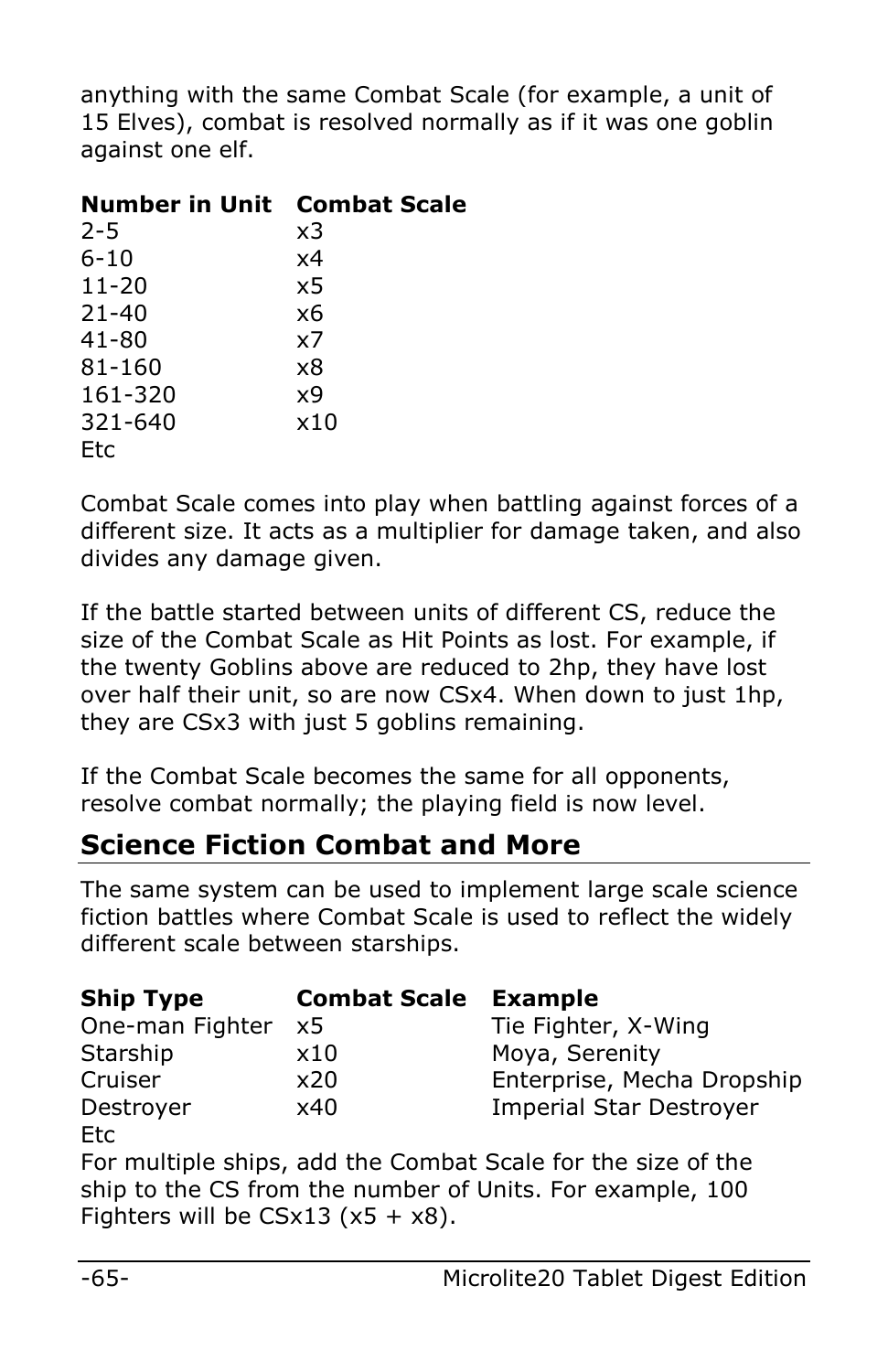It's possible to use existing monster stats to create Fighters, Starships and even Destroyer-class behemoths with little difficulty. Simply select an appropriate creature from the Monster List and give it a type. Replace its ranged weapon with a suitably sci-fi sounding name and you're done.

### **Ship Examples**

- Goblin-class Fighter: HD1d8+1 (5hp), AC15, +1 Pulse Canon (1d6), CSx5
- Troll-class Cruiser:  $HD6d8+36(63hp)$ , AC16,  $+9$ Disruptor Beam Torpedo (1d6+6), CSx20 (includes Fast Auto-Repair system)
- Goblin-class Starship: HD1d8+1 (5hp), AC15, +1 Meson Canon (1d6), CSx10

## **Calculating EL/Experience**

Experience is gained from taking part in a battle equal to the HD of the opponent, +1 for each CS higher than your own. For example, a member of the 20-strong Grey Company (CSx5) will earn 3EL in a battle against 35 Gnolls (a 2HD creature, CSx6).

## **Mass Combat Examples**

### **Orcs vs Elves**

Twenty orcs enter a forest glade where they are beset upon by 15 elven archers. As their CS is the same, it's treated as a straight single combat. The elven archers fire their longbows (+3, 1d8), hitting for 3 points of damage. The Orcish unit is down to 2hp. As the combat started with both opponents having the same Combat Scale, there's no change to CS and combat continues. The Orcs rally and snarl, preparing to flush out the Elves with their barbed falchions. They charge into the bushes.

The elves calmly fire another volley, hitting for more 4 more hp - more than the Orcish unit can take. Silence falls in the clearing as orcish blood soaks into the grass…

### **Knights vs Red Dragon**

The 500-strong Order of the Purple Flame stand ready against the Red Dragon. They are CSx10, while the Dragon - a single critter - is just CSx1, though formidable.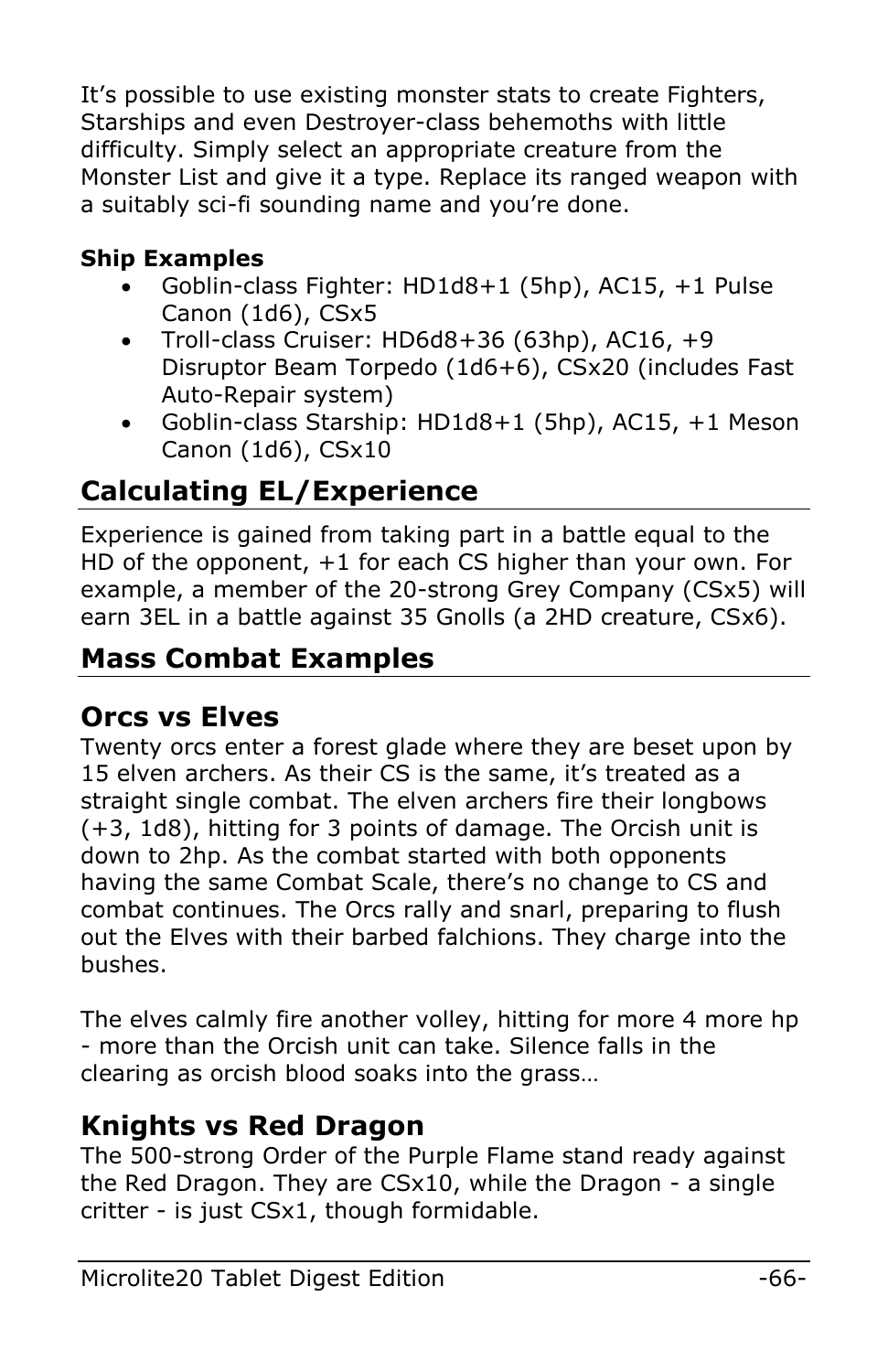- 500 Knights: HD2d8+4 (14hp), AC18, Lance +7  $(1d10+4)$  or Longsword  $+6$   $(1d8+2)$ , CS $x10$
- Red Dragon: HD13x12+39 (123hp), AC21, Bite +20 (2d6+7) or Breath 10d10 DC24

The Dragon flies high above and breathes flame across their phalanx for 46hp damage. The knights dive for cover beneath their shields (phys+DEX to dodge DC24. They roll 25, barely making it). They take ½ damage - 23hp, divided by CSx10 for 2hp. The Knights are down to 12hp.

They ready their horses to charge as the Dragon lands, the thunder of 2,000 hooves causing the young Red to pause. They hit (rolled  $18+7 = 25$  vs. AC21), scoring 11 damage, CSx10 for a massive 110hp damage. The Red Dragon is down to 13hp against the small army, bleeding from the impact of many lances. It roars and lunges in anger, biting savagely. It hits easily (rolled  $6+20 = 26$  vs. AC18) for 17 damage, divided by 10 = 2hp. The Knights are down to 10hp. If they fall below 7hp they will be at half their numbers and down to CSx9.

They draw their Longswords and surround the downed Dragon, though their weapons to little more than scratch the drake's hide  $(6 + 8 = 14$ , a miss). The Dragon turns to bite again, and rolls a Natural 20. It's a critical, so the Knights take 19hp damage, CSx10 so 2hp lost. They are down to 8hp after watching a few more of their number be gobbled up.

Their longswords bit true (18 +6 = 24 vs. AC21), for 6hp damage, CSx10 for a total of 60hp against the drake. It's down, finally, though the Knights have lost 143 (500x4/14) of their number in the battle. They commend their souls in valor.

## **Knights vs Gnolls**

The Knights of the Purple Flame, bolstered by their successes and reinforcements decide to tackle the Gnoll threat to the South. They ride out at full strength against the 300 Gnolls of Ghakak Khan.

- 500 Knights: HD2d8+4 (14hp), AC18, Lance +7  $(1d10+4)$  or Longsword  $+6$   $(1d8+2)$ , CS $\times$ 10
- $\bullet$  300 Gnolls: HD2d8+2 (11hp), AC15, Battleaxe +3  $(1d8+2)$  or shortbow  $+1$  (1d6), CSx9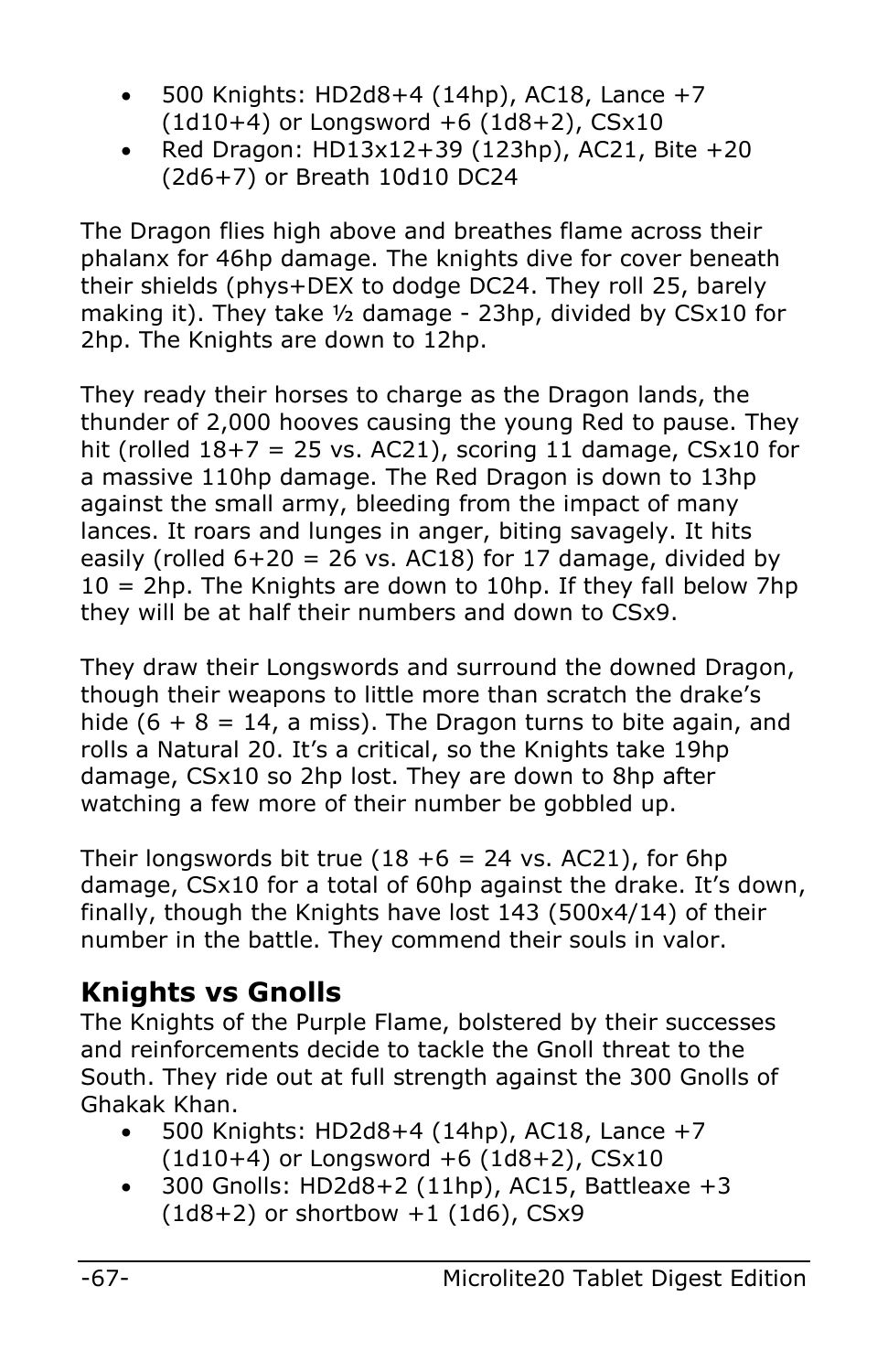The Knights charge the Gnolls as the Gnolls fire shortbows into their midst. The Gnolls roll well  $(18+1 = 19)$  for 5 damage. 9/10th of it applies, which still rounds up to 5hp. The Knights are at 9hp as riders fall from their mounts.

The next round, the Knights hit hard (roll 14+7+2 (from the charge) = 23, easily beating AC15) for 9hp, multiplied by 10/9th for 10hp. This leaves the Gnolls with just 2hp. Just 54 Gnolls remain standing (300x11/2). The Gnolls route and the Knights are victorious!

## **Fighters vs Starship**

A lone Griffon-class Starship, the *Verdant Princess* is plying the spacelanes when it is attacked by pirates. They ambush from around an asteroid, 10 Stirge-class Fighters. The captain of the Starship, an Half-elven Merchant by the name of Kithillien Mahadrascapore has little choice but to turn and fight.

- Griffon-class Starship: HD7d10+21 (59hp), AC17, +11 Beam Laser (2d6+4), CSx10
- 10 Stirge-class Fighters, HD1d10 (5hp), AC16, +7 Breach and lock-on, CSx9

Kith instructs her 5 crewmembers to prepare for boarders. Stirge-class Fighters attack by attaching to the hull of their opponent, using cutting gear to inflict a point of damage each round. When 5hp of damage is done, there's a hole large enough to allow the pirates to board.

The Striges strike first, rolling poorly  $(4+7=11$  vs AC17) and Kith's maneuvering has avoided them. She replies by cutting across them with her Beam Laser, easily catching them all in the blast  $(12+11=32 \text{ vs } AC16)$  for  $11$ hp x  $10/9 = 12$ hp damage. All that remains of the tiny Fighters is space-dust and Kith breathes a sigh of relief…

…which stops mid-gasp as a Hellhound-class Starship comes around the asteroid, it's markings clearly showing it belongs to Caleb Duo'nith, famed Drow Pirate - and her half-brother.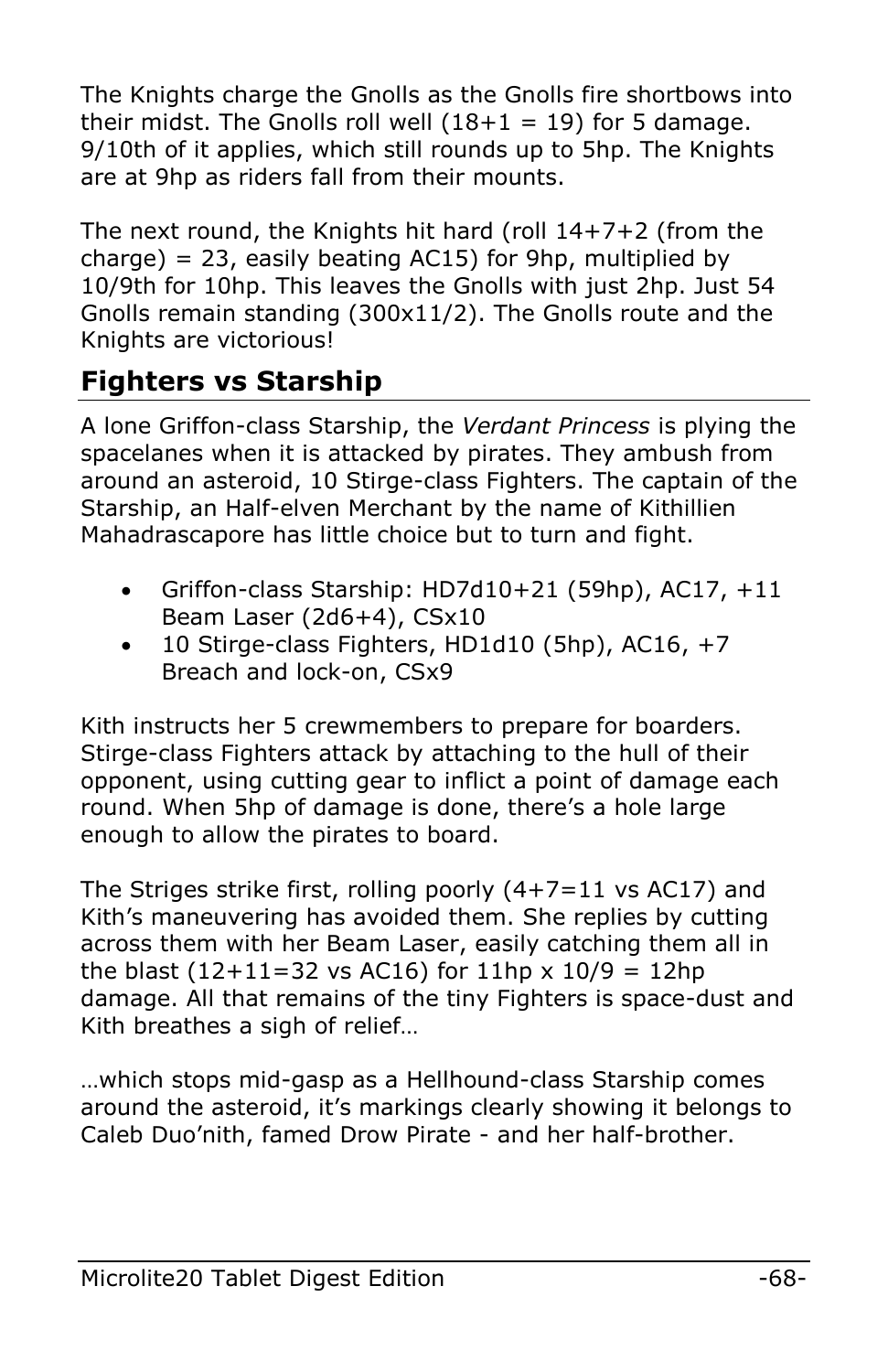# **DESIGNER'S NOTES**

#### **Everything you need to know about the Microlite20 Skill System....**

...but were afraid to ask.

(Note: This is about the Vanilla version of Microlite20. I'm not brave enough to modify it in any way.)

For all its lack of size, Microlite20 does an admirable job of allowing GMs to run pretty much any published D&D adventure on the fly without having to resort to hefty conversion tables and the like. It uses the familiar d20 mechanic and terms which mirror those of D&D. Hit points, attack rolls and damage are the same, whichever game you're playing.

But there are a few notable differences. Some systems were completely altered, with Skills list having the largest revision. I'm going to give you an insight into the hows and whys of the Microlite20 Skill system, and show you why I think it's The Best Skill System Ever.

#### **How It Works**

But first, a quick recap of the Microlite20 Skills rules. Here they are in their entirety:

> There are just 4 skills: Physical, Subterfuge, Knowledge and Communication. Roll higher than the given Difficulty Class to succeed.

Skill rank  $=$  your level  $+$  any bonus due to your class or race.

Skill roll =  $d20 +$  skill rank + whatever stat bonus is most applicable to the use  $+$  situation modifiers

For example, Climbing would use Physical + STR bonus. Dodging a falling rock is Physical + DEX bonus. Finding a trap is Subterfuge + MIND bonus. Disabling a trap is Subterfuge + DEX bonus.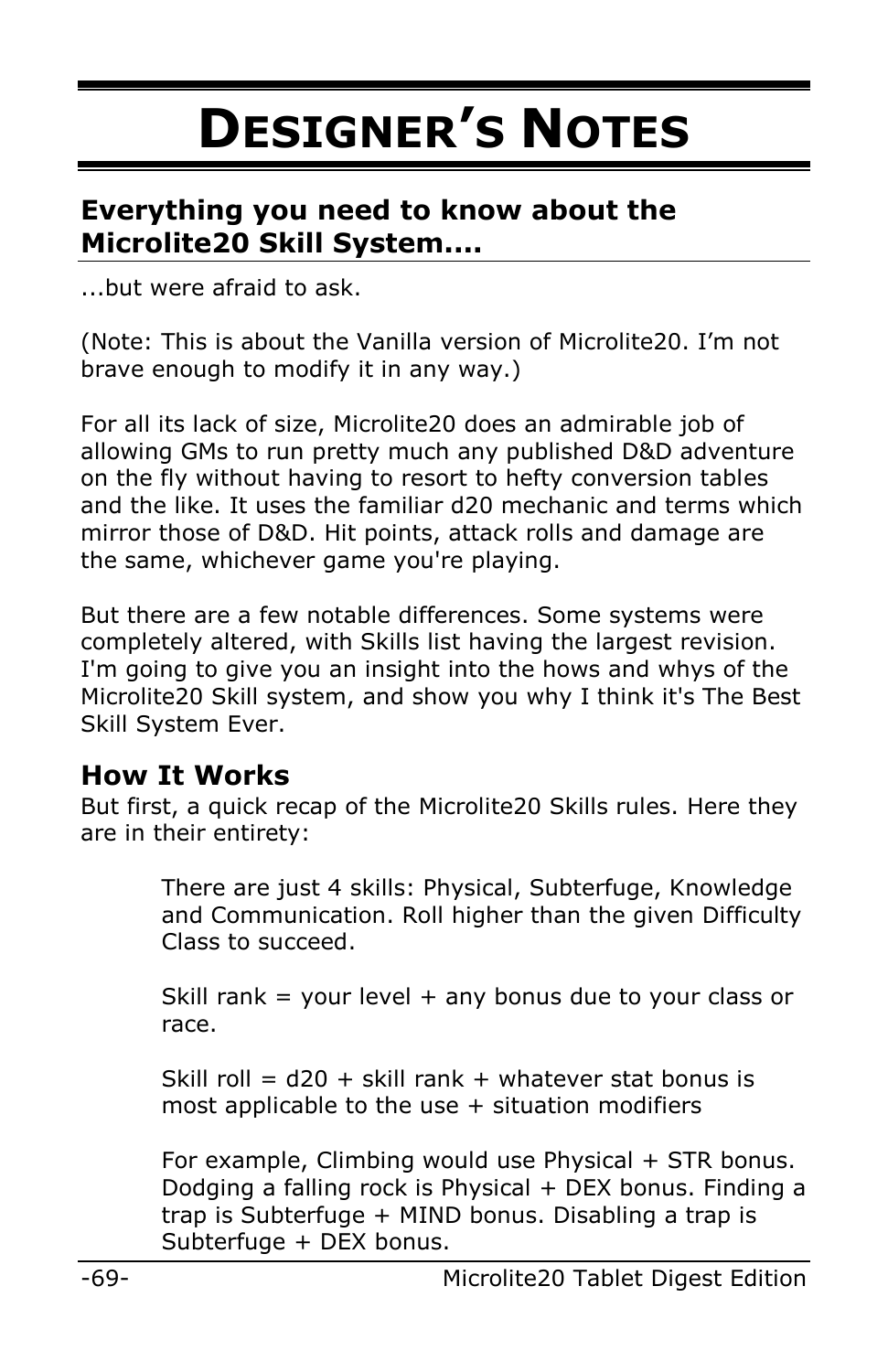Note that there are no "saving throws" in this game; use Physical + STR or DEX bonus for Fortitude and Reflex saves. Saving against magic (Will save) is usually MIND bonus + your level.

One of the key differences between the d20 skill system and Microlite20 is that *the attribute modifier can change*. That's an important distinction; it makes the Microlite20 system much more powerful and flexible. It means that just four skills can cover the entire D&D skillset, and more. Appendix I has a handy list of the D&D skills, converted into Microlite20 terms. I had originally shied away from putting together such a list as I felt it stifled Microlite20 in the same way that the D&D skill system stifled player creativity. More on that later.

One thing that is important to emphasize is that the attribute modifier can be different for different characters, *even if they're doing the same task*.

For example, depending on the situation, Physical could be modified by the character's STR, DEX or MIND. When presented with a dungeon door that's barred from the inside, the roughand-tough Fighter could try to charge it. That's a Phys+STR check against the toughness of the door (DC 15, say). The Rogue could try to slide his sword through a crack in the door to push the bar out of the way. That would be a Phys+DEX check at DC 10, and probably the best solution. On the other hand, a wily Mage would try to use leverage to lift the door from its hinges - a Phys+MIND check at DC 20 - a difficult check, but far from impossible.

Each character has used the Physical skill to achieve the same end result, but approaching the task differently merits a different attribute modifier. In general, that means each character would benefit most from playing to their own strengths - a character with a high MIND stat would benefit most from using cleverness to solve a problem, whereas a high STR Fighter's best muscle is… well, his muscle :)

#### **Setting the DC**

As in the example above, the Difficulty Class can vary depending on how the player approaches the task.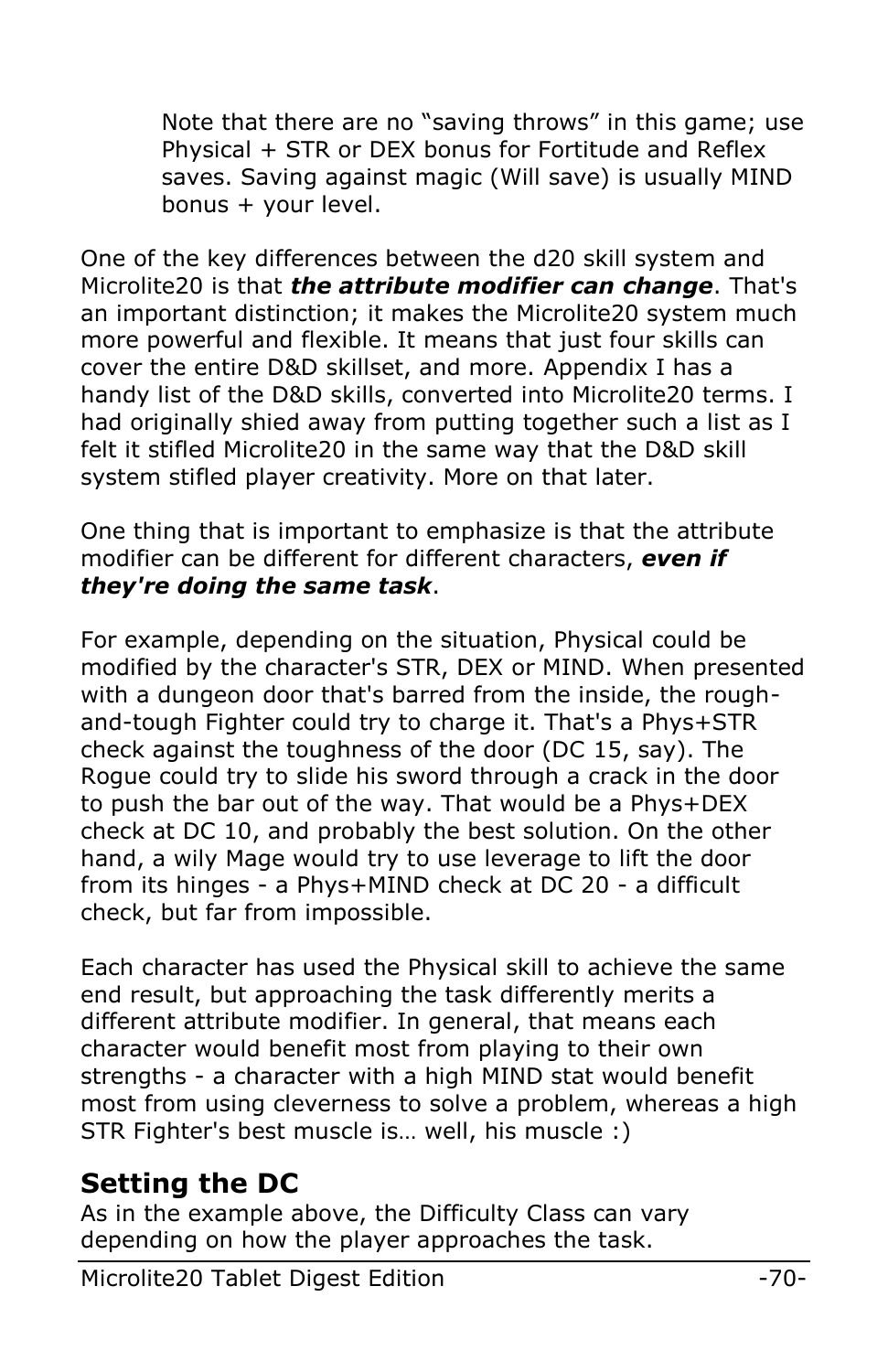When setting the DC, I think in terms of "What would Bob do?" - Bob being my imaginary 1st level commoner with no modifiers. Bob has straight 10s for all stats and no skill bonuses. He's the unheroic man on the street, and the benchmark by which heroes are measured.

In general, I recommend using only four DCs, especially at low levels:

#### **DC Level**

- 10 Easy 50/50 chance of Bob succeeding 1st time
- 15 Moderate would succeed after several attempts
- 20 Difficult would succeed only with luck on his side
- 25 Very Difficult Bob needs some hefty modifiers and the Gods watching over him

I never use DC 5 - if it's that easy and out of combat, keep the game flowing by having the players succeed automatically. Anything that would be DC5 is automatically at least DC10 in combat anyhow. For example, crossing a crowded tavern without spilling your drink would be a DC 5 Phys+DEX check. No roll needed. Crossing the same room during a bar fight would be DC 15, at least!

It helps if there's always an easy way to solve a problem as in the example of the barred door above. While each character can find at least one solution to a problem and gain the benefit of their highest attribute, there's usually a path of least resistance to be found. All the players have to do is discover it!

At higher levels, encourage the players to come up with ever more heroic (and excessive!) solutions to problems. While a barred door might be a pause for thought to 1st level characters, by 10th level it's an excuse for light relief. Your 10th level Fighter would have a  $+13$  Phys and most likely automatically succeed at any DC15 Phys+STR checks - so encourage them to aim for DC20, at least: "I push the door down with my index finger and a grunt."

### **Modifiers and More**

Modifiers are the GM's Best Friend. Even a plus or minus 2 can make a world of difference, especially at lower levels. If your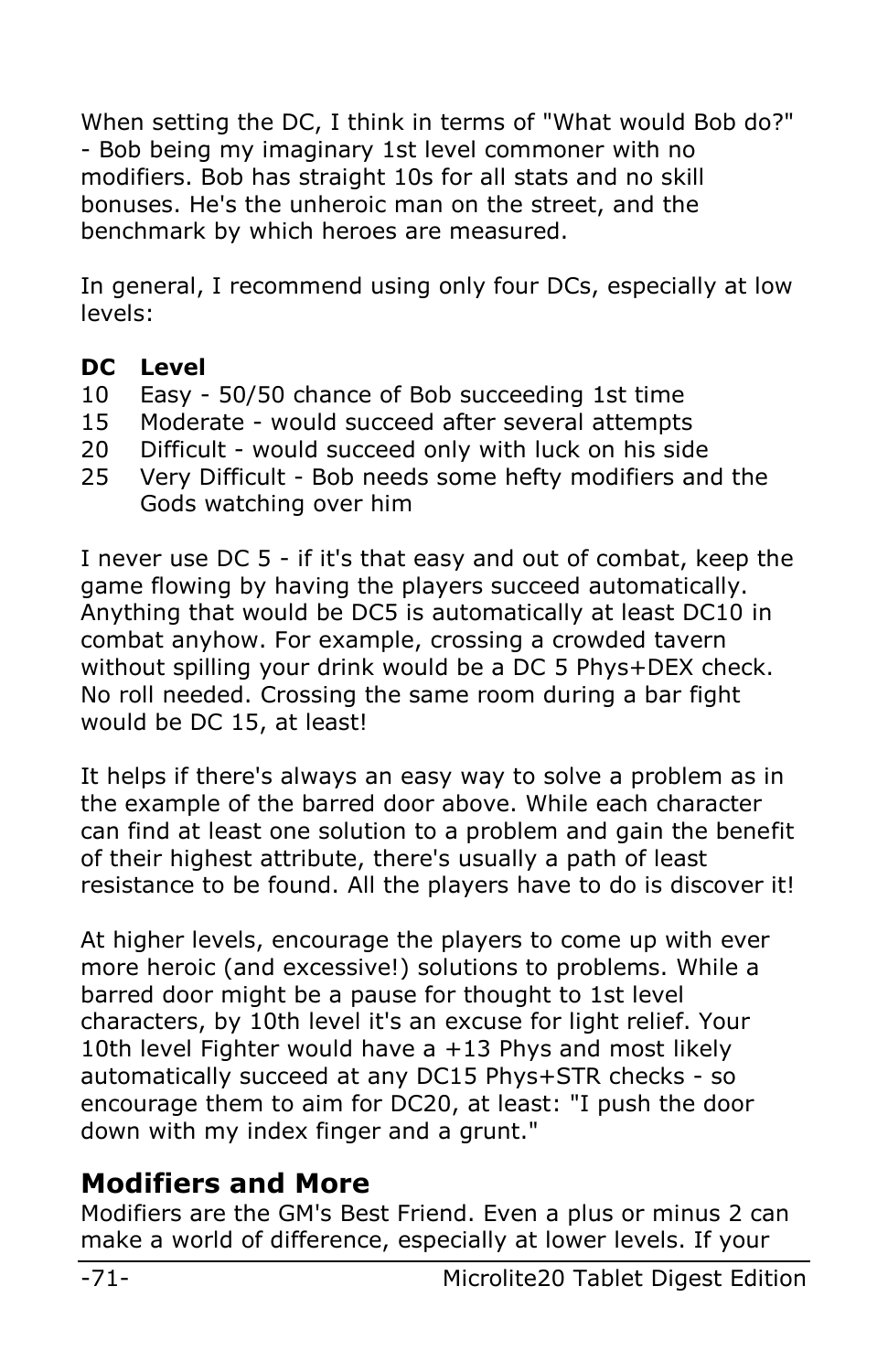Halfling Rogue is trying to persuade the City Guard to let them enter the Merchant's Quarter after dark (Comm+MIND, DC15), grant them a +2 because the guard recently won at dice and is in a good mood. Alternatively, give them a minus 2 because he lost but drop hints as to the guard's weakness.

Modifiers can make all the difference between success and failure. If the characters need to find a path through the Lizardmen Swamps (Know+MIND, DC20) then finding an old trail map (a +4 modifier!) might just save them from becoming Hooman Stew.

Encourage the players to work for those modifiers, and reward them for clever, creative thinking. It's what the game is all about, after all.

#### **The Four Skills**

Microlite20's four skills - Physical, Subterfuge, Knowledge and Communication - can be used to adjudicate pretty much any situation the game demands. When creating Microlite20 I toyed with more skills, and less (even zero) but these four hit the sweet spot for general play. Of course, if you want more, or want to chance these four, feel free!

Skills are also used to replace two of the three saving throws from D&D, with Phys+STR and Phys+DEX replacing Fort and Reflex Saves respectively. This gives Fighters their built-in boost to saves against Poison, etc, and Rogues (with their higher DEX) their improved Reflexes. It also means that the Phys skill is important to all players, regardless of class. Which leads us to…

### **Why is Subterfuge So Important?**

This is a common question that's regularly repeated on the ENWorld threads, and the short answer is: it depends on your style of play.

It's true that the Subterfuge Skill covers a whole range of D&D skills, including Hide, Move Silently, Listen, Open Lock, Search and Spot. It's THE skill for Rogues, and will get regular use from all classes. That's because all of the Adventuring classes are a nasty, sneaky lot, and not to be trusted :)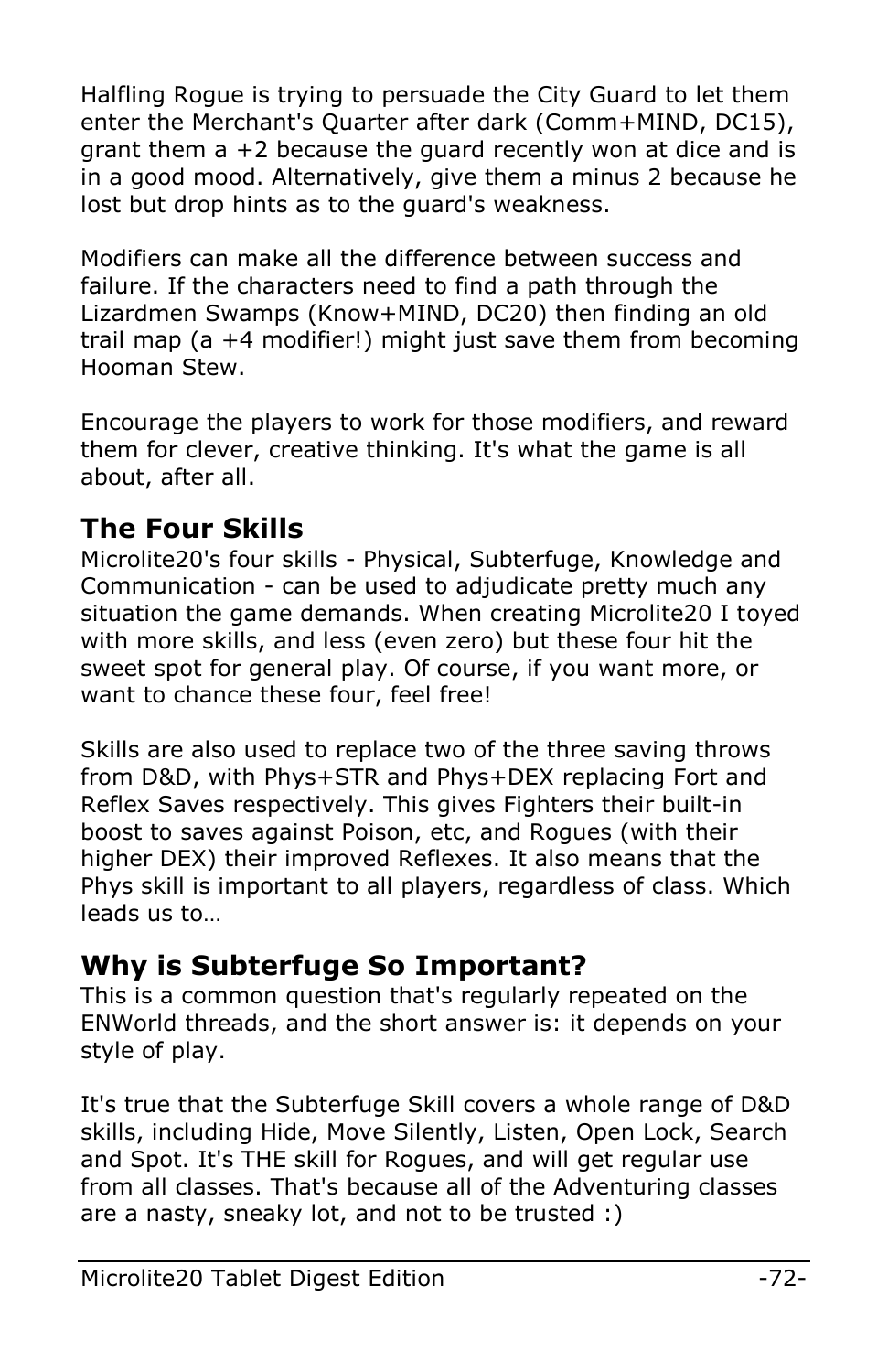If your games are revolve around Urban Adventuring or involve a lot of stealth, Subterfuge will see a lot of use. On the other hand, games involving a lot of dynamic action will more likely demand more Physical checks, and ones with lots of social interaction will require Communication. That's more of a matter of playstyle than anything.

For my money, I'd put Knowledge as a critical skill; a failed Know check at a critical moment could result in a TPK. Imagine failing a Know+MIND check and bringing the wrong magic weapons to bear against a Demon Lord.

### **Fewer Skills Means More Choice**

Back in the days of Classic D&D, the players could do anything. With no straight-jacketed skill system to limit their choices, the players invented cool and clever solutions to problems. When faced with a 30' high statue with rubies for eyes they erected pulleys to lift and swing the rogue into place far above their heads. Try doing that in 3rd Edition D&D and the GM will be left scratching their head working out how to call for skill checks for that. The D&D skill system has become a list of what the characters can do, silently eliminating all other possibilities, and that's not a Good Thing.

Microlite20 is the best of both worlds; rather than provide a skills list, it provides a skills framework. This give the players room to think of solutions rather than looking down a long list of skills to see what's most applicable to the task in hand.

Here's another example: Climbing. In D&D, that's a skill modified by STR. That's good if you're a Fighter, but not so good if you're a Wizard. In Microlite20, the character could use Phys+STR ("I pull myself up"), Phys+DEX ("I nimbly climb the cliff face"), Phys+MIND ("I take my time, working out the best route and carefully testing each handhold") or even Sub+STR ("I climb, quietly"). That adds much more flavor to the game and encourages each player to find their own, unique, solution.

### **Using Existing D&D Monsters**

But what happens when you're running a published adventure, or using a Monster from the Monster Manual or SRD?

Simple; use them as is. It doesn't matter that the Orc makes a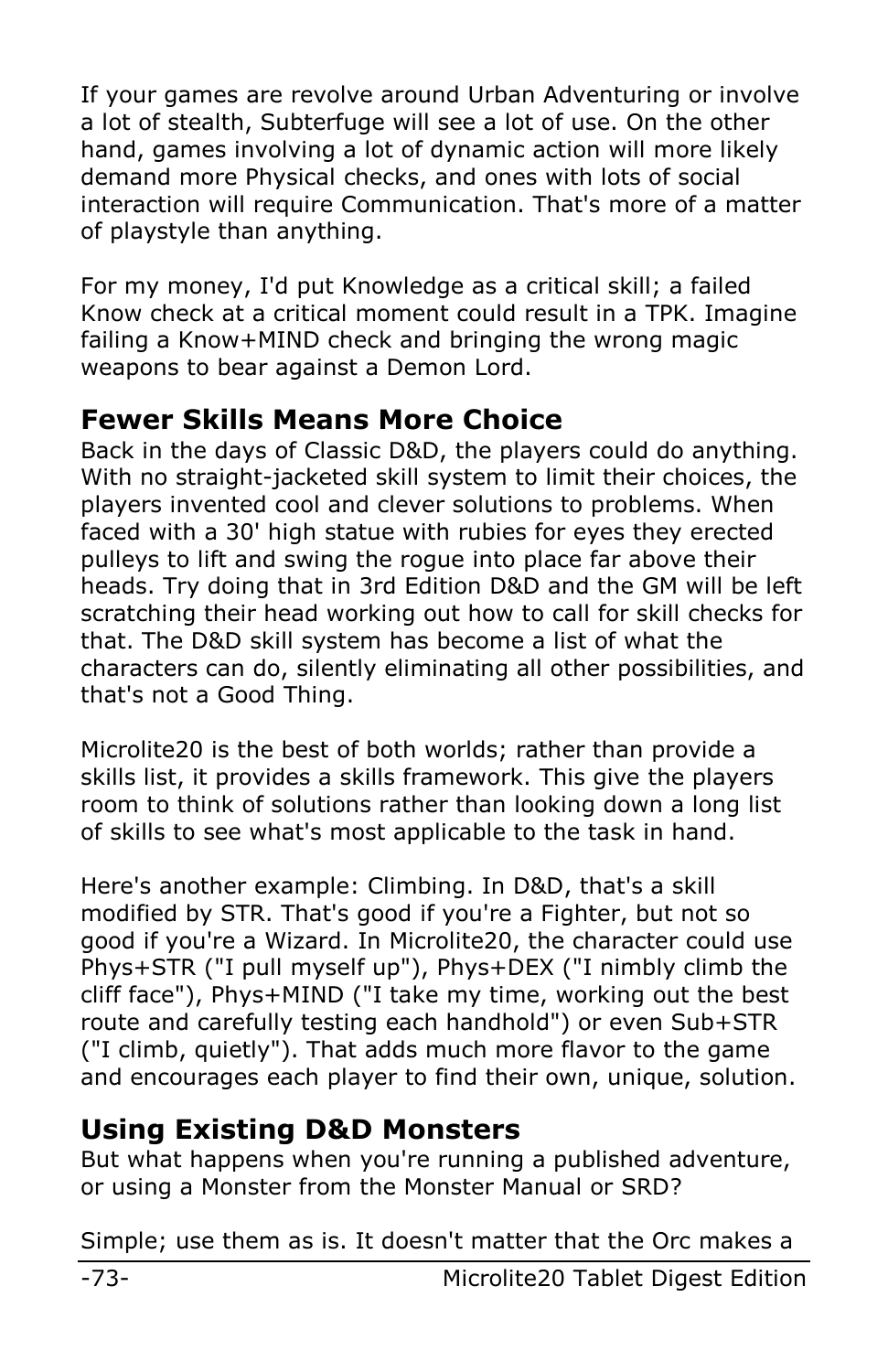Listen check to see if it detects the PCs, or if the NPC fails a Spot check. The mechanics are the same (roll d20+modifiers against a DC), and the emphasis should always be on simplicity and speed of play. There's no need to convert any monsters or NPCs to Microlite20 before you use them. Just roll, and have fun!

### **Let's Recap**

The Microlite20 Skill System is your friend. It's flexible, and encourages imaginitive play like no other. And it's mostly d20 compliant too.

What's not to love?

### **Microlite20 Monster Building**

If there's one thing that fills DMs with preparation dread, it's realizing you're going to have to Create The Monster. You've trawled through your Monster Manuals, searched the various RPG forums and cracked open your Tome of Horrors, and nothing quite matches your monster concept.

In 3rd Edition D&D, monster building is notoriously timeconsuming, and even the shortcut solution of taking an existing monster and adapting it or adding class levels can easily take anything from 10 minutes to a full hour - per monster.

In comparison, Monster Building under Microlite20 is so fast, it's possible to do it *on the fly*, right at the game table - and I'm going to show you how, using our friend the Ninja Monkey above as an example.

Let's face it - Ninja Monkeys rock. Imagine hordes of Katana wielding tiny monkeys, and you're right into Cool Critter territory. Perhaps there's a secret Monkey Ninja training school in the hills and they assassinate people for peanuts or serve a Gorilla Samurai Lord. Whatever their origin, I guarantee your gameworld will be better off with Ninja Monkeys in there, somewhere. But first, we have to build them.

In D&D, one possible way to create your Ninja Monkeys would be to take the normal Monkey stats, *Awaken* it by applying the Awakened template then adding Ninja class levels. Even for an experienced DM, that's at least 20 minutes work, and most GMs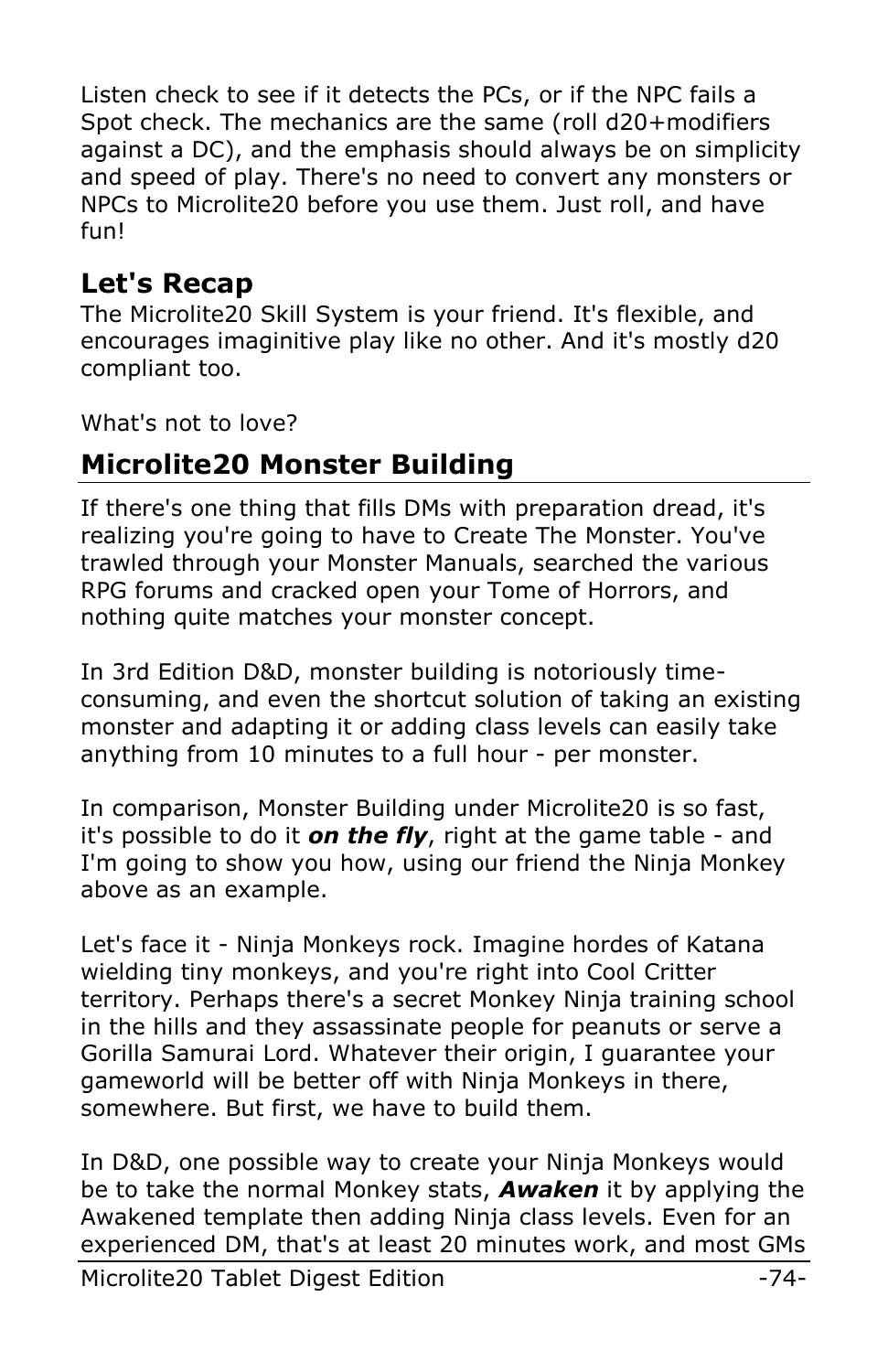will struggle to complete that task in under an hour. It's not for the fainthearted. Those 20 minutes could have been spent creating an entire Microlite20 scenario, *including monsters*, but that's a blogpost for another day.

Here's the entire Monster-creation text for Microlite20:

To create new monsters, assign Hit Dice (d8 for most things, d12 for Dragons and Undead). Attack bonus and skill level = number of Hit Dice. If it's an intelligent critter, +3 bonus to one skill. Assign stats to suit. Equip and add abilities as required.

Let's start by setting the Hit Dice for our Ninja Monkeys. As these are tiny little monkeys, and (in my imaginary scenario) going to come up against 1st level PCs, let's give them 1HD.

#### **Quick tip: to speed monster creation further, multiply the Hit Dice by 5 for hit points; multiply Hit Dice by 7 for Dragons and Undead.**

Remember that unlike Player Characters, Monsters and other NPCs *don't* add their STR total to their hit points. This is a special bonus for Real Heroes only. If you want a tougher Monster, increase their STR so they get an increase (equal to their STR bonus) to their hp per Hit Dice.

That gives the Ninja Monkeys 1HD, 5hp, +1 to hit with their Katana and +1 with all skills. As these are intelligent Ninjas (are there any other kind?), we'll allocate their +3 to Subterfuge. Let's give them STR 6, DEX 14 and MIND 12, allow them to use DEX (rather than STR) for their attack roll with their miniature Katanas, which do d6 damage. Factoring that in with the Hit Dice, we get:

Ninja Monkey, 1HD (3hp), AC12, +3 Katana (1d6-2) Sub+4, all others  $@ +1$ STR 6, DEX 14, MIND 12

And… we're done. If the Ninja Monkeys have any special abilities or equipment, note them down but don't bother with setting uses/day, etc; if it's Dramatically Appropriate for a monster to use its abilities then use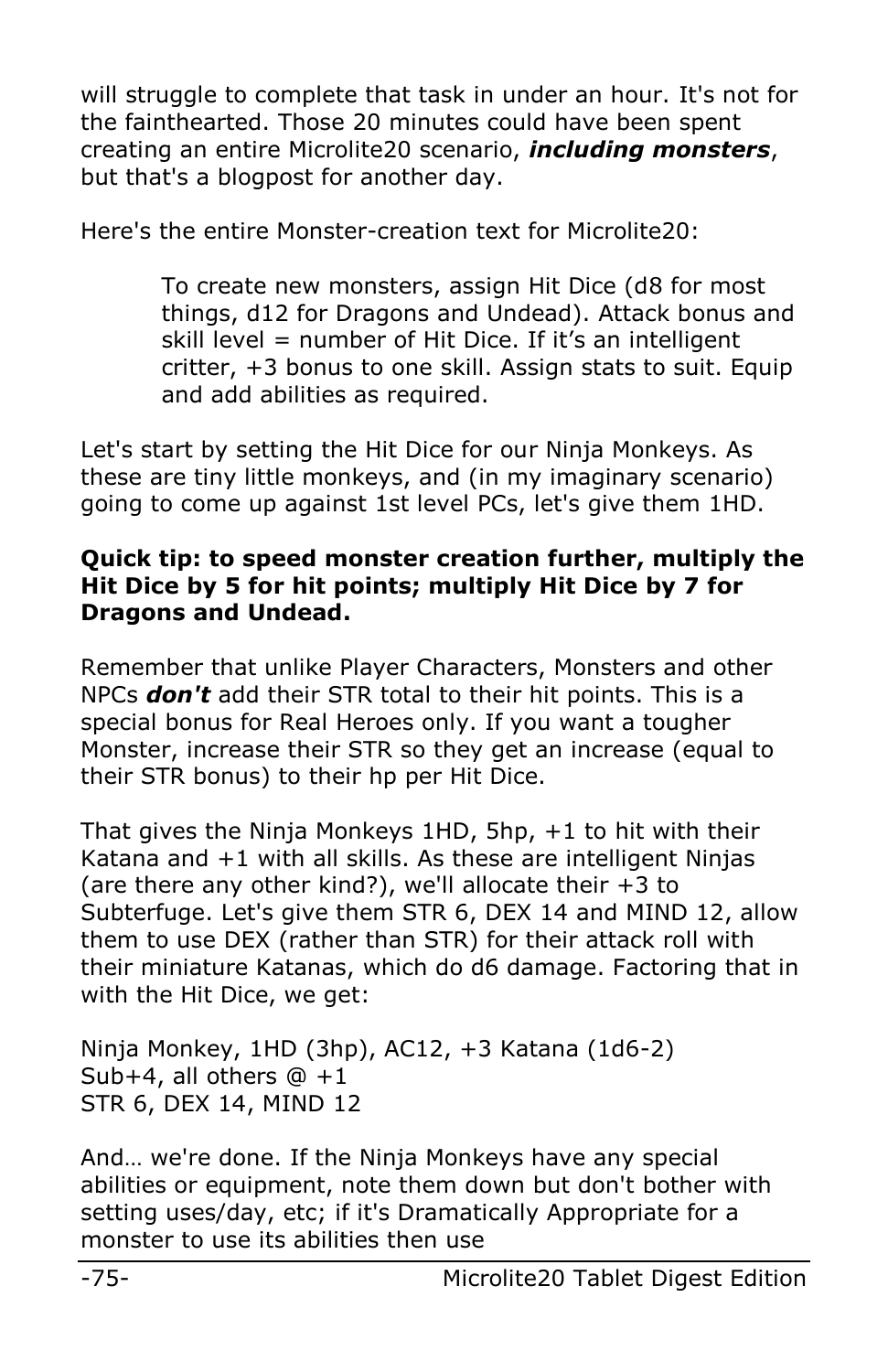them. No Rules Needed! That's the Microlite20 way :)

So, to recap:

- Set the Hit Dice to get the hit points, chance to hit and skill levels
- If it's intelligent, add +3 to one skill
- Pick stats and adjust AC, hit points and damage
- Note and special abilities and equipment

If you want a more powerful Ninja Monkey (and who wouldn't?), just add Hit Dice, which increases hp, attack bonus and skills. Adjust Stats if it's logical to do so. Here's a 3HD Ninja Monkey:

Ninja Monkey, 3HD (12hp), AC12, +5 Katana (1d6-1) Sub+6, all others  $@ +3$ STR 8, DEX 14, MIND 12

Simple. See?

# **The Microlite Campaign**

### **The Lazy Gamer's Guide to World Building**

Microlite20 is all about simplifying gaming to the point where the rules don't get in the way of the role-playing, while at the same time retaining usability from d20 adventures, supplements, etc.

From a campaign point of view, the simplest way to do this is to evolve the world as the game progresses. Plan ahead, but only as far as the next few steps - then stop.

### **Six Sided Gaming: Hex Magic**



One way to do this is to use a simple blank hex grid. Set the scale small - say, one hex  $=$  3 miles and put one adventure inside the center hex. Populate it according to the needs of that adventure, and then move on. Work around that one hex adding other adventures,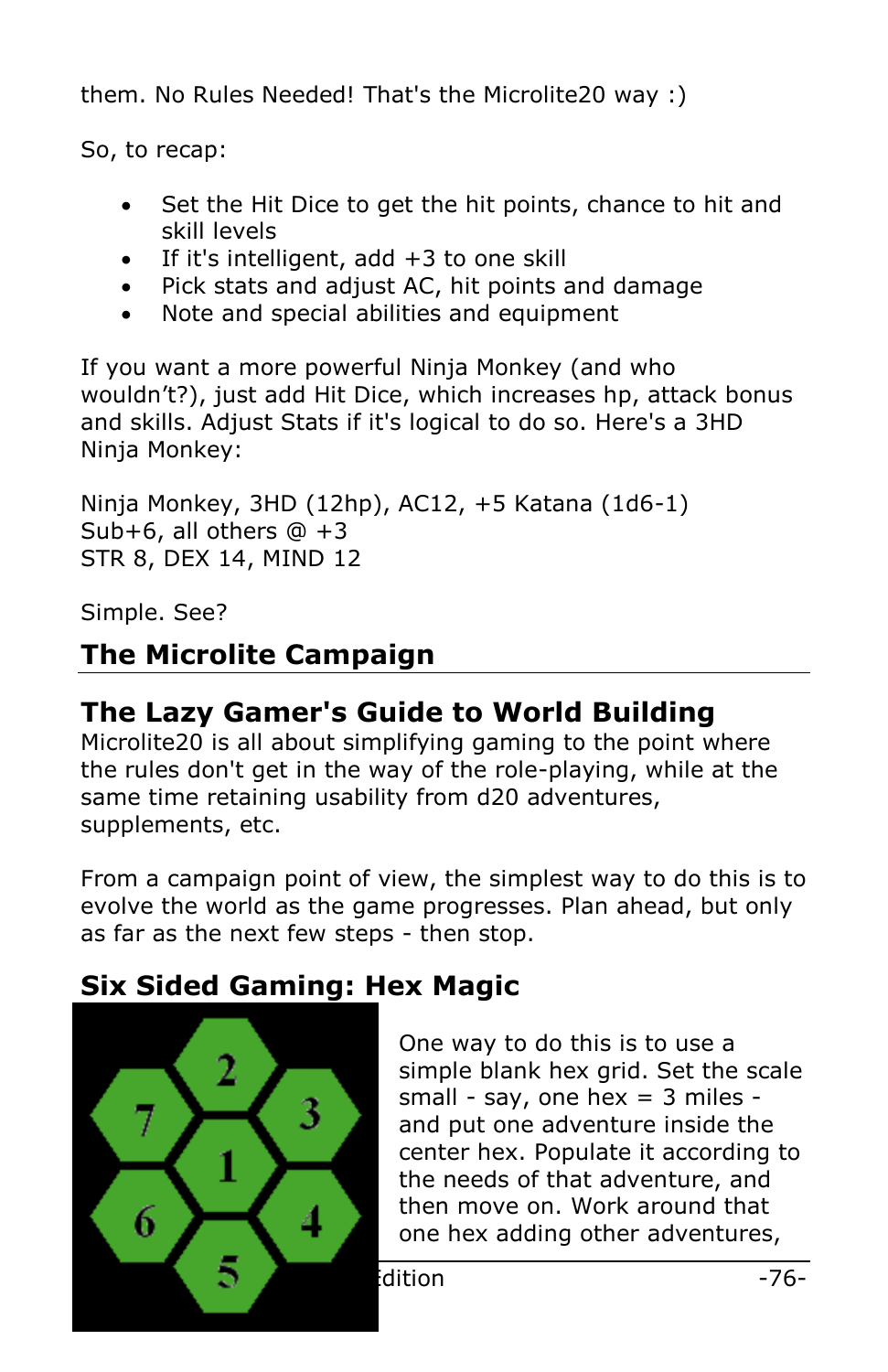all around roughly the same power level. Think about the kind of adventures you (as GM) enjoy playing, and the feel you want to impart.

By the end of this, you've got seven adventure settings and a solid core for the game world. It's likely you'll want to change something because of events in the first adventure, but that's fine. Perhaps the gamers enjoyed a section set in a forest, so you want to change one of the adjacent hexes to expand that locale. That's cool, as it means that the players are involved in the game world itself.

It's likely you will see links between adventures. Perhaps the Evil Bad Guy in one adventure is similar enough to one in another that the same villain could make a reprise. Interweave plot threads to make the players feel like they are a part of a larger story, and leave some hexes blank for future use. Some places – particularly cities and towns - will be reusable. Expand them as needed.

Finally, add in roads, rivers and other details.

As you progress, new ideas and a backstory will develop of its own accord. The goblin raiders in one adventure will become scouts from a distant Goblin Empire; an NPC might come from a nearby city state, and the Wight's Barrow will be a lost reminder of a long forgotten battle.

When the time is right, add more hexes and adventures. Revisit and re-work previous locales. Perhaps that first dungeon the adventurers cleared out is now home to something more sinister, or the Elves in the Twisting Forest in hex 3 send out a call for help. Let the campaign setting evolve with the players to create a setting that feels alive

## **Example**

Grabbing a bunch of old Dungeon magazines and the hex grid above, it's time to create a new world. The game is going to start at first level, so I pull out the following adventures and drop them into the numbered hexes, making notes about the locales as I go:

 Funeral Procession (Dungeon 135) - Saltmarsh. Ideal for the (current) base of operations, and a likely scene of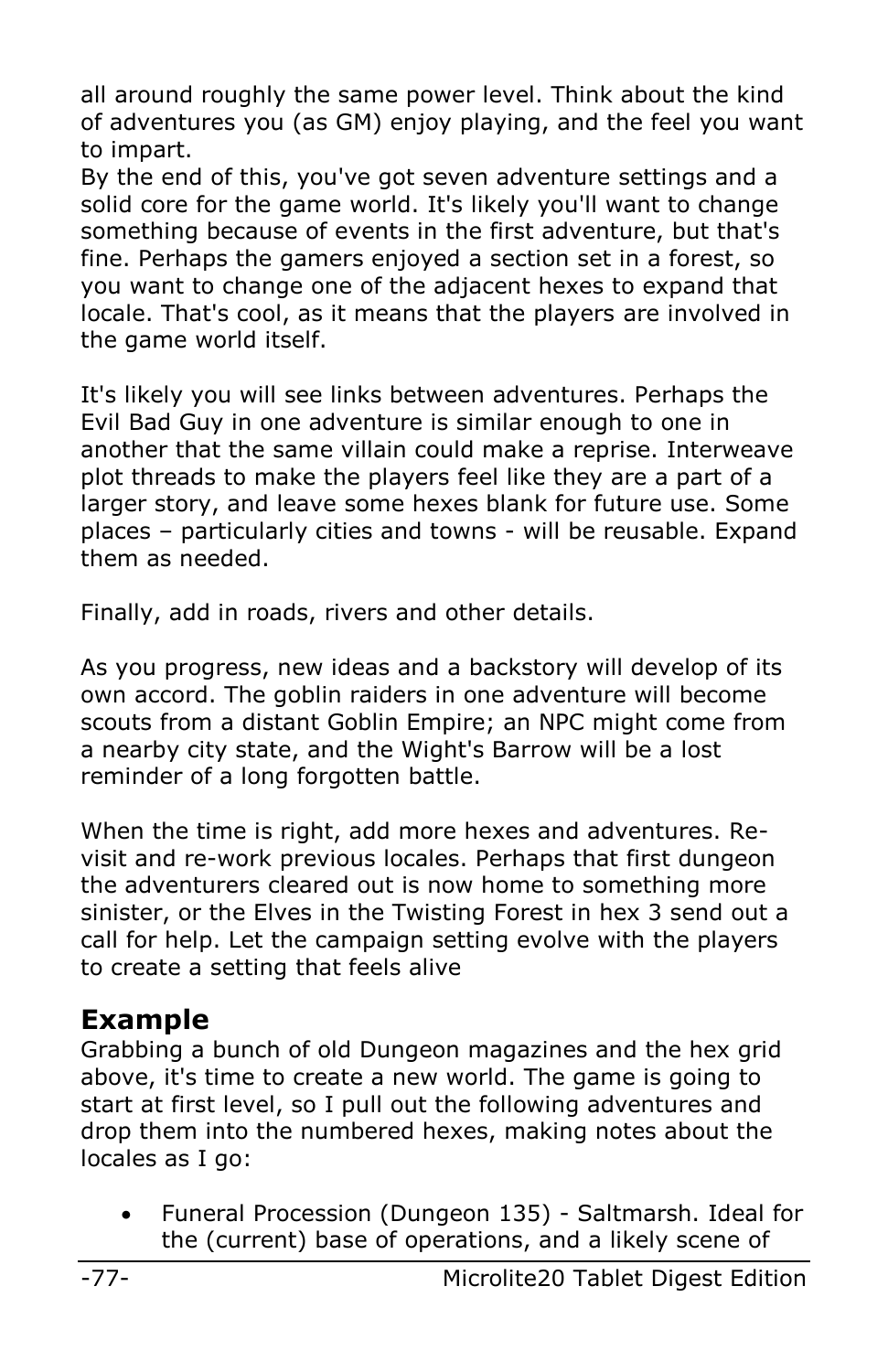many adventures

- Salvage Operation (Dungeon 123) Need coastline
- Within the Circle (Dungeon 130) Thistle village, depot.
- Home Under the Range (Dungeon 134) Vultania Gorge (Dwarf town), mountains
- The Walking Dead An adventure of my own making. Zombie hordes wipe out a town and march toward Saltmarsh. Khorvalen town, forest.
- Wingclipper's Revenge (Dungeon 132) Turvin village



The finished layout looks something like this, perfect for a starting campaign and rife for further adventure. Extra elements can be added and changed as required, but there's enough groundwork in place to begin with.

As the adventures develop, there's room to fill in the political blanks; factions and enemies will rise from the adventures themselves rather than premeditation. With such a

clean slate, it's possible to turn the game in any direction with minimal effort.

### **Other Genres**

It's a simple matter to change the grid scale to suit the genre. For a world-hopping sci-fi game, each hex could represent a star system in the best Traveller style. For gritty urban fantasy or a modern game, each hex could be a single district in just one city.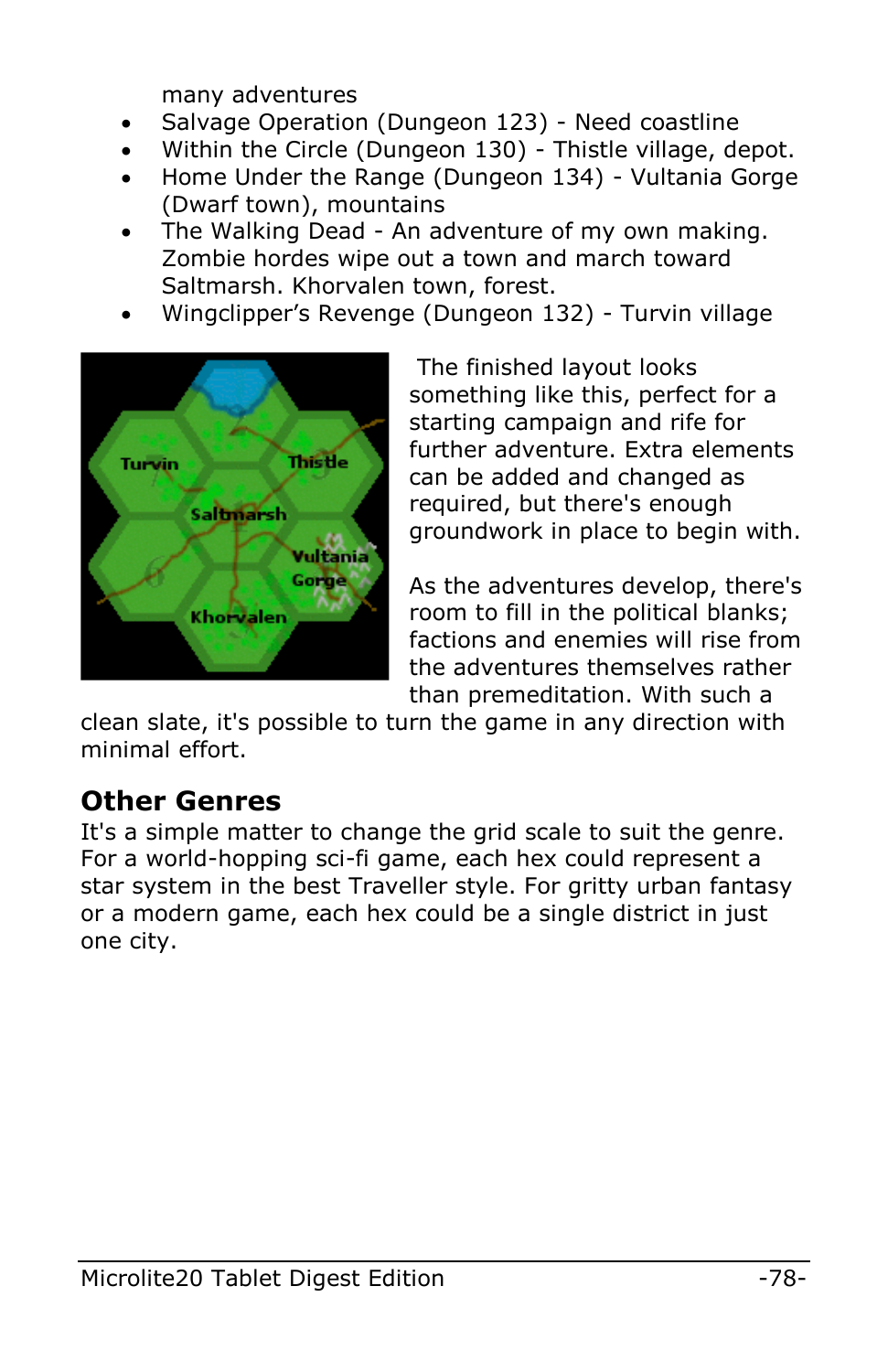# **OPEN GAME LICENSE VERSION 1.0A**

The following text is the property of Wizards of the Coast, Inc. and is Copyright 2000 Wizards of the Coast, Inc ("Wizards"). All Rights Reserved.

1. Definitions: (a)"Contributors" means the copyright and/or trademark owners who have contributed Open Game Content; (b)"Derivative Material" means copyrighted material including derivative works and translations (including into other computer languages), potation, modification, correction, addition, extension, upgrade, improvement, compilation, abridgment or other form in which an existing work may be recast, transformed or adapted; (c) "Distribute" means to reproduce, license, rent, lease, sell, broadcast, publicly display, transmit or otherwise distribute; "Open Game Content" means the game mechanic and includes the methods, procedures, processes and routines to the extent such content does not embody the Product Identity and is an enhancement over the prior art and any additional content clearly identified as Open Game Content by the Contributor, and means any work covered by this License, including translations and derivative works under copyright law, but specifically excludes Product Identity. (e) "Product Identity" means product and product line names, logos and identifying marks including trade dress; artifacts; creatures characters; stories, storylines, plots, thematic elements, dialogue, incidents, language, artwork, symbols, designs, depictions, likenesses, formats, poses, concepts, themes and graphic, photographic and other visual or audio representations; names and descriptions of characters, spells, enchantments, personalities, teams, personas, likenesses and special abilities; places, locations, environments, creatures, equipment, magical or supernatural abilities or effects, logos, symbols, or graphic designs; and any other trademark or registered trademark clearly identified as Product identity by the owner of the Product Identity, and which specifically excludes the Open Game Content; (f) "Trademark" means the logos, names, mark, sign, motto, designs that are used by a Contributor to identify itself or its products or the associated products contributed to the Open Game License by the Contributor (g) "Use", "Used" or "Using" means to use, Distribute, copy, edit, format, modify, translate and otherwise create Derivative Material of Open Game Content. (h) "You" or "Your" means the licensee in terms of this agreement. 2. The License: This License applies to any Open Game Content that contains a notice indicating that the Open Game Content may only be Used under and in terms of this License. You must affix such a notice to any Open Game Content that you Use. No terms may be added to or subtracted from this License except as described by the License itself. No other terms or conditions may be applied to any Open Game Content distributed using this License.

3.Offer and Acceptance: By Using the Open Game Content You indicate Your acceptance of the terms of this License.

4. Grant and Consideration: In consideration for agreeing to use this License, the Contributors grant You a perpetual, worldwide, royalty-free, non-exclusive license with the exact terms of this License to Use, the Open Game Content.

5.Representation of Authority to Contribute: If You are contributing original material as Open Game Content, You represent that Your Contributions are Your original creation and/or You have sufficient rights to grant the rights conveyed by this License.

6.Notice of License Copyright: You must update the COPYRIGHT NOTICE portion of this License to include the exact text of the COPYRIGHT NOTICE of any Open Game Content You are copying, modifying or distributing, and You must add the title, the copyright date, and the copyright holder's name to the COPYRIGHT NOTICE of any original Open Game Content you Distribute.

7. Use of Product Identity: You agree not to Use any Product Identity, including as an